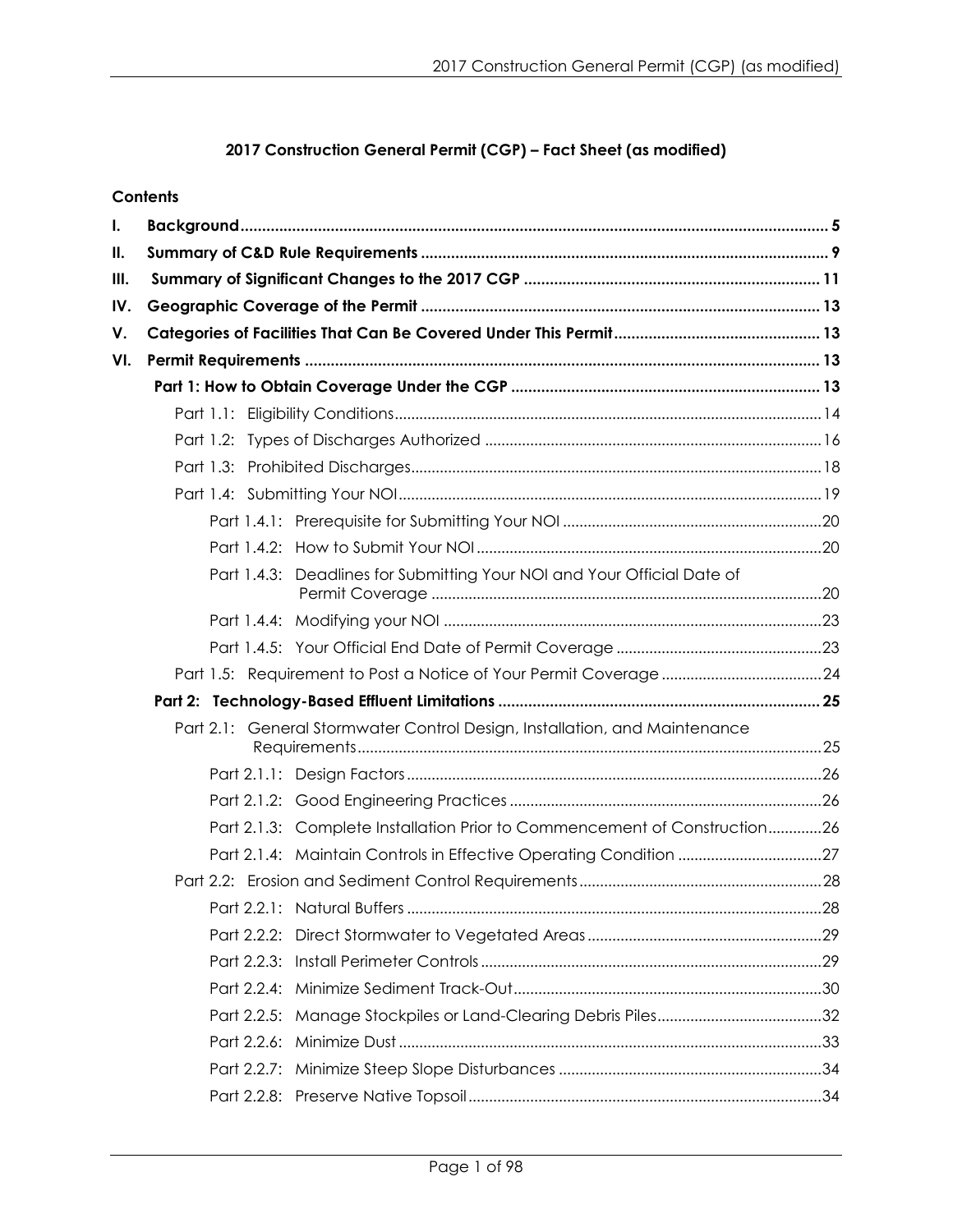| Equipment and Vehicle Fueling and Maintenance<br>Part 2.3.1:                  |                                                                               |
|-------------------------------------------------------------------------------|-------------------------------------------------------------------------------|
|                                                                               |                                                                               |
|                                                                               |                                                                               |
|                                                                               |                                                                               |
|                                                                               |                                                                               |
|                                                                               |                                                                               |
|                                                                               |                                                                               |
|                                                                               |                                                                               |
| Part 3.1: General Effluent Limitation to Meet Applicable Water Quality        |                                                                               |
|                                                                               |                                                                               |
|                                                                               | Part 3.2: Discharge Limitations for Sites Discharging to Sensitive Waters  52 |
|                                                                               |                                                                               |
|                                                                               |                                                                               |
|                                                                               |                                                                               |
|                                                                               |                                                                               |
| Part 4.3: Increase in Inspection Frequency for Sites Discharging to Sensitive |                                                                               |
|                                                                               |                                                                               |
|                                                                               |                                                                               |
|                                                                               |                                                                               |
|                                                                               |                                                                               |
|                                                                               |                                                                               |
|                                                                               |                                                                               |
|                                                                               |                                                                               |
|                                                                               |                                                                               |
|                                                                               |                                                                               |
|                                                                               |                                                                               |
|                                                                               |                                                                               |
|                                                                               |                                                                               |
|                                                                               |                                                                               |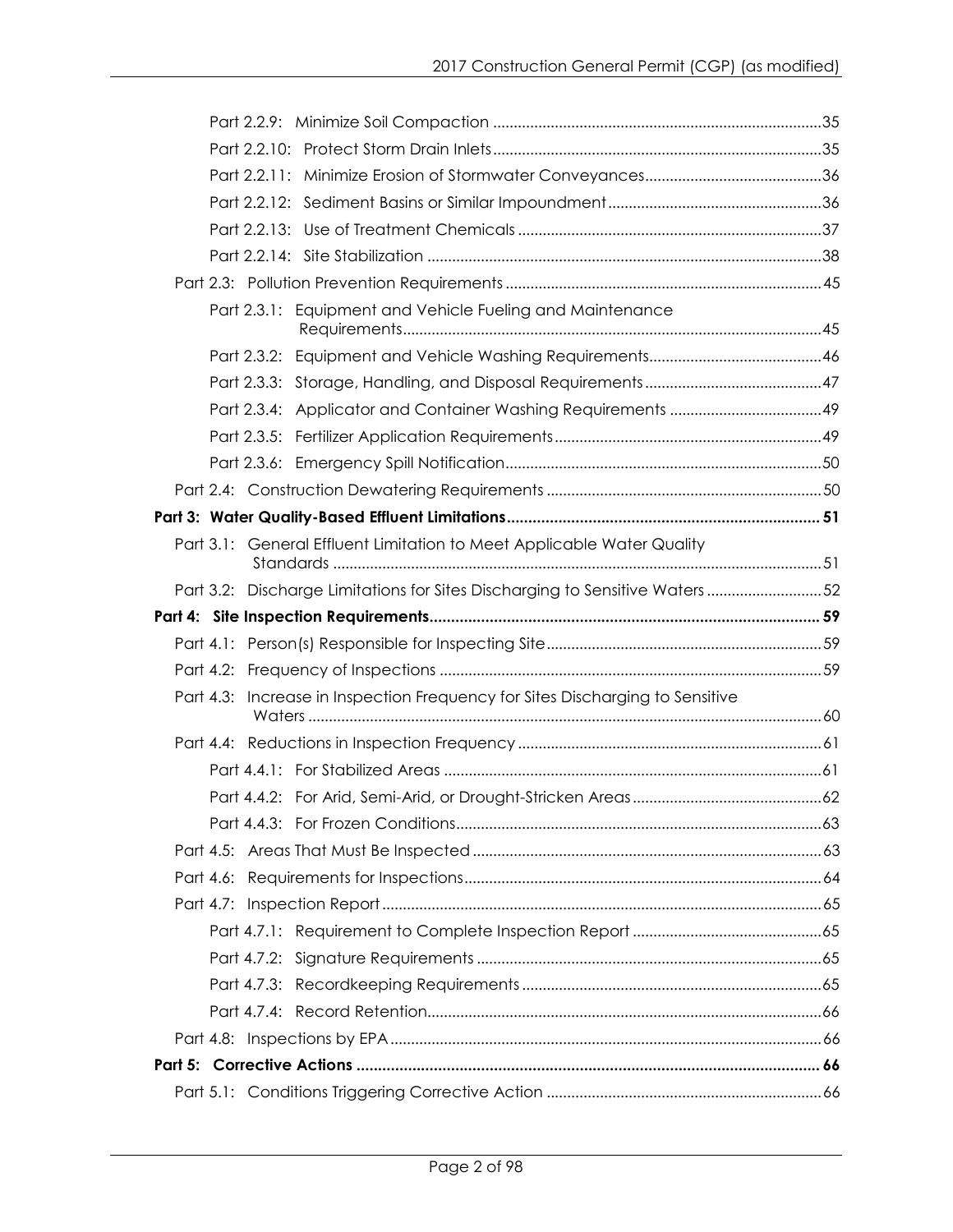|       | Part 7.2.7: Procedures for Inspection, Maintenance, Corrective Action  81         |  |
|-------|-----------------------------------------------------------------------------------|--|
|       |                                                                                   |  |
|       | Part 7.2.9: Documentation of Compliance with Other Requirements82                 |  |
|       |                                                                                   |  |
|       |                                                                                   |  |
|       |                                                                                   |  |
|       |                                                                                   |  |
|       |                                                                                   |  |
|       | Part 7.4.2:                                                                       |  |
|       |                                                                                   |  |
|       |                                                                                   |  |
|       |                                                                                   |  |
|       |                                                                                   |  |
|       |                                                                                   |  |
|       |                                                                                   |  |
|       |                                                                                   |  |
|       |                                                                                   |  |
|       | Part 9: Permit Conditions Applicable to Specific States, Indian Country Lands, or |  |
| VIII. |                                                                                   |  |
|       |                                                                                   |  |
|       | Appendix B: Permit Areas Eligible for Coverage and EPA Regional Addresses  93     |  |
|       |                                                                                   |  |
|       | Appendix D: Eligibility Procedures Relating to Threatened and Endangered Species  |  |
|       |                                                                                   |  |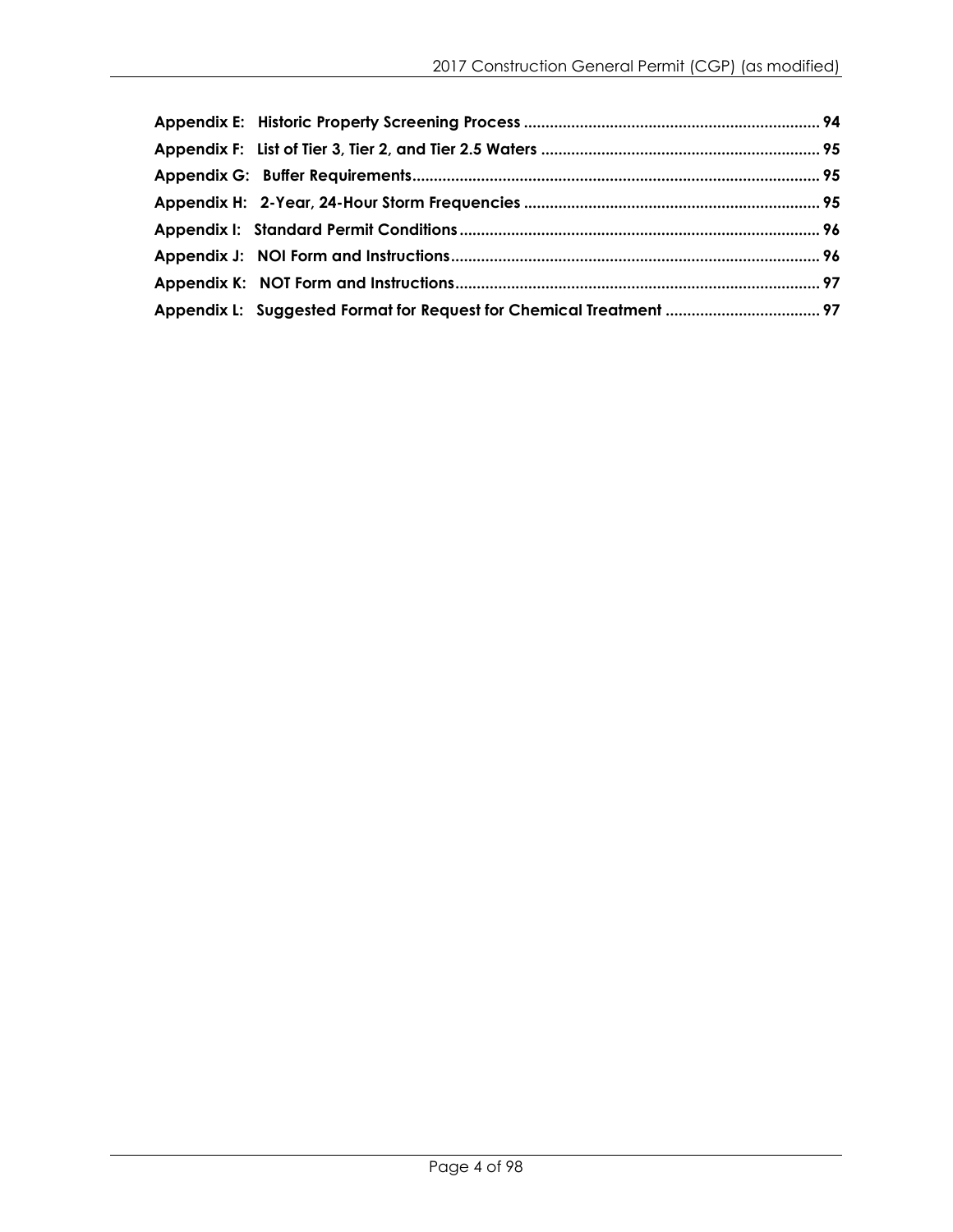## <span id="page-4-0"></span>**I. Background**

Congress passed the Federal Water Pollution Control Act of 1972 (Public Law 92-500, October 18, 1972) (hereinafter the "Clean Water Act" or "CWA"), 33 U.S.C. 1251 et seq., with the stated objectives to "restore and maintain the chemical, physical, and biological integrity of the Nation's waters." Section 101(a), 33 U.S.C. 1251(a). To achieve this goal, the CWA provides that "the discharge of any pollutant by any person shall be unlawful" except in compliance with other provisions of the statute. CWA section 301(a). 33 U.S.C. 1311. The CWA defines "discharge of a pollutant" broadly to include "any addition of any pollutant to navigable waters from any point source." CWA section 502(12). 33 U.S.C. 1362(12). EPA is authorized under CWA section 402(a) to issue a National Pollutant Discharge Elimination System (NPDES) permit for the discharge of any pollutant from a point source. These NPDES permits are issued by EPA regional offices or NPDES-authorized state or tribal agencies. Since 1972, EPA and the authorized states have issued NPDES permits to thousands of dischargers, including industrial (e.g., manufacturing, energy and mining facilities) and municipal (e.g., sewage treatment plants) facilities. As required under Title III of the CWA, EPA has promulgated Effluent Limitations Guidelines (ELGs) and New Source Performance Standards (NSPS) for many industrial point source categories, and these requirements must be incorporated into NPDES permits. 33 U.S.C. 1311(b). The Water Quality Act (WQA) of 1987 (Public Law 100-4, February 4, 1987) amended the CWA, adding CWA section 402(p), requiring implementation of a comprehensive program for addressing stormwater discharges. 33 U.S.C. 1342(p).

## **1. Clean Water Act Stormwater Program**

Prior to the Water Quality Act of 1987, there were numerous questions regarding the appropriate means of regulating stormwater discharges within the NPDES program due to the serious water quality impacts of stormwater discharges, the variable nature of stormwater, and the large number of stormwater point sources. EPA undertook multiple regulatory actions in an attempt to address these unique discharges. Congress, with the addition of section 402(p), established a structured and phased approach to address stormwater discharges and fundamentally altered the way stormwater is addressed under the CWA as compared with other point source discharges of pollutants. Section 402(p)(1) created a temporary moratorium on NPDES permits for point source stormwater discharges, except for those listed in section 402(p)(2), including dischargers already required to have a permit and discharges associated with industrial activity. In 1990, pursuant to section 402(p)(4), EPA promulgated the Phase I stormwater regulations for those stormwater discharges listed in 402(p)(2). See 55 FR 47990 (November 16, 1990). The Phase I regulations required NPDES permit coverage for discharges associated with industrial activity and from "large" and "medium" municipal separate storm sewer systems (MS4s). CWA section 402(p)(2). As part of that rulemaking, EPA interpreted stormwater "discharges associated with industrial activity" to include stormwater discharges associated with "construction activity" as defined at 40 CFR 122.26(b)(14)(x). See 55 FR 48033- 34. As described in the Phase I regulations, dischargers must obtain authorization to discharge (or "permit coverage"), including discharges associated with construction activity, including clearing, grading, and excavation, if the construction activity:

- will result in the disturbance of five acres or greater; or
- will result in the disturbance of less than five acres of total land area that is part of a larger common plan of development or sale if the larger common plan will ultimately disturb five acres or greater.

See 40 CFR 122.26(b)(14)(x) and (c)(1).

Section 402(p)(5) and (6) establishes a process for EPA to evaluate potential sources of stormwater discharges not included in the Phase I regulations and to designate discharges for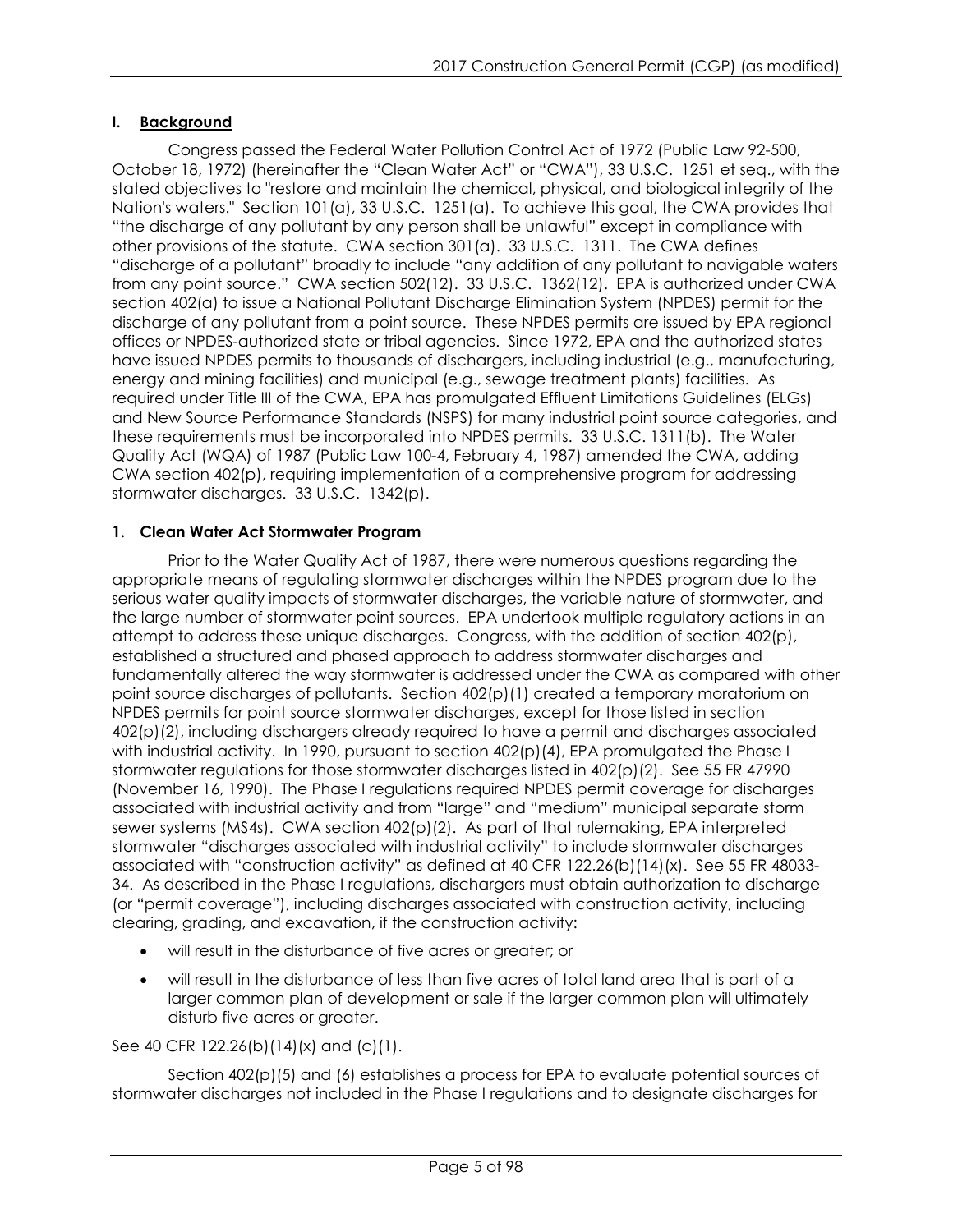regulation in order to protect water quality. Section 402(p)(6) instructs EPA to "issue regulations…which designate stormwater discharges, other than those discharges described in [section 402(p)(2)], to be regulated to protect water quality and shall establish a comprehensive program to regulate such designated sources." In 1999, pursuant to the broad discretion granted to the agency under section 402(p)(6), EPA promulgated the Phase II stormwater regulations that designated discharges associated with "small" construction activity and "small" MS4s. 64 FR 68722 (December 8, 1999). NPDES permit coverage is required for discharges associated with "small" construction activity, including clearing, grading, and excavation, if the construction activity:

- will result in land disturbance of equal to or greater than one acre and less than five acres; or
- will result in disturbance of less than one acre of total land area that is part of a larger common plan of development or sale if the larger common plan will ultimately disturb equal to or greater than one and less than five acres.

See 40 CFR 122.26(b)(15).

EPA continues to have discretionary authority under section  $402(p)(6)$  to designate additional stormwater discharges for regulation under the CWA in order to protect water quality. EPA has established an adjudicatory process for exercising discretion to designate and require NPDES permits for unregulated stormwater discharges. See 40 CFR 122.26(a)(9)(i)(C)-(D); see also *Envt Defense Ctr. v. EPA*, 344 F.3d 832, 873-76 (9th Cir. 2003).

## **2. NPDES Permits for Stormwater Discharges Associated With Construction Activity**

The NPDES regulations provide two options for obtaining authorization to discharge or "permit coverage": general permits and individual permits. A brief description of these types of permits as they apply to construction and development (C&D) sites follows:

**a.** *General NPDES Permits.* The vast majority of discharges associated with construction activity are covered under NPDES general permits. EPA, states, and tribes use general permits to cover a group of similar dischargers under one permit. See 40 CFR 122.28. General permits simplify the process for dischargers to obtain authorization to discharge, provide permit requirements for any eligible discharger that files a Notice of Intent (NOI) to be covered, and reduce the administrative workload for NPDES permitting authorities. General permits, including the fact sheet describing the rationale for permit conditions, are issued by NPDES permitting authorities after an opportunity for public review of and comment on the proposed general permit. Typically, to obtain authorization to discharge under a construction general permit, a discharger (any operators of the construction site; typically, a developer, builder, and/or contractor) submits to the permitting authority an NOI to be covered under the general permit. An NOI is not a permit or a permit application (see *Texas Independent Producers and Royalty Owners Ass'n v. EPA*, 410 F.3d 964, 977-78 (7th Cir. 2005)), but by submitting the NOI, the discharger asserts and acknowledges that it is eligible for coverage under the general permit and that it agrees to the conditions in the published general permit. Discharges associated with the construction activity are authorized consistent with the terms and conditions established in the general permit.

After reviewing information regarding permit eligibility contained in the NOI, EPA, states and tribes may notify a construction site operator that it must, instead, apply for an individual permit if the permitting authority determines that the operator does not meet the eligibility conditions for coverage under the general permit. Examples of situations that might trigger such a determination are when the proposed discharges will not meet applicable water quality standards, or when they may adversely affect a Federally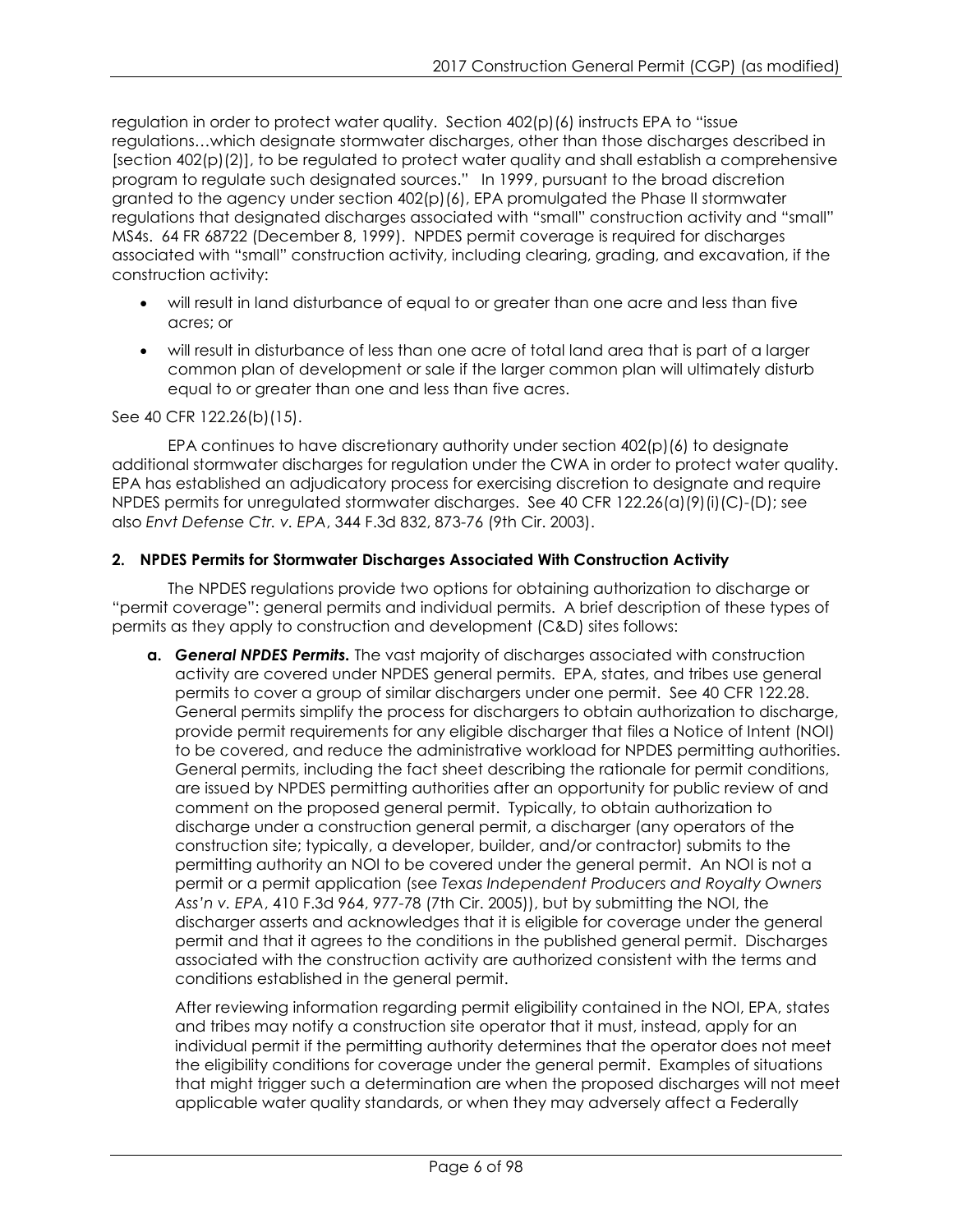listed threatened or endangered species. In some cases, the permitting authority may allow the operator to proceed with coverage under the general permit provided additional control measures designed to address the specific issue at hand are implemented.

- **b.** *EPA Construction General Permit (CGP).* Since 1992, EPA has issued a series of Construction General Permits (CGPs) that cover areas where EPA is the NPDES permitting authority. At present, EPA is the permitting authority in four states (Massachusetts, New Hampshire, New Mexico, and Idaho), the District of Columbia, Puerto Rico and all other U.S. territories with the exception of the Virgin Islands, construction projects undertaken by Federal Operators in four states (Colorado, Delaware, Vermont, and Washington), most Indian Country lands and a couple of other specifically designated activities in specific states (*e.g., oil and gas activities in Texas and Oklahoma).* See Appendix B for a complete list of areas covered by EPA's CGP. The 2012 CGP became effective on February 16, 2012 (see 77 FR 12286) and expires at midnight on February 16, 2017. The 2017 CGP replaces the 2012 CGP.
- *c. Individual NPDES Permits.* A permitting authority may require any construction site to apply for an individual permit rather than using the general permit. Likewise, any discharger may apply to be covered under an individual permit rather than seek coverage under an otherwise applicable general permit. See 40 CFR 122.28(b)(3). Unlike a general permit, an individual permit is intended to be issued to one permittee, or a few co-permittees. Individual permits for stormwater discharges from construction sites are rarely used, but when they are, they are most often used for very large projects or projects located in sensitive watersheds. EPA estimates that less than one half of one percent (< 0.5%) of all construction sites in the country are covered under individual permits.

## **3. Technology-Based Effluent Limitations Guidelines and Standards in NPDES Permits**

Effluent limitations guidelines (ELGs) and new source performance standards (NSPSs) are technology-based effluent limitations under CWA sections 301 and 306 for categories of point source discharges. These effluent limitations, which can be either numeric or non-numeric, along with water quality-based effluent limitations, if necessary, must be incorporated into NPDES permits, as appropriate. ELGs and NSPSs are based on the degree of control that can be achieved using various levels of pollutant control technology as defined in Title III of the CWA and summarized as follows:

- **a. Best Practicable Control Technology Currently Available (BPT).** The CWA requires EPA to specify BPT effluent limitations for conventional, toxic, and nonconventional pollutants. In doing so, EPA must determine what level of control is technologically available and economically practicable. CWA section 301(b)(1)(A). In specifying BPT, EPA must look at a number of factors. EPA considers the total cost of application of technology in relation to the effluent reduction benefits to be achieved from such application. The agency also considers the age of the equipment and facilities, the process employed and any required process changes, engineering aspects of the application of the control technologies, non-water quality environmental impacts (including energy requirements), and such other factors as the Administrator deems appropriate. CWA section 304(b)(1)(B).
- **b. Best Available Technology Economically Achievable (BAT)**. BAT effluent limitations are applicable to toxic (priority) and nonconventional pollutants. EPA has identified 65 pollutants and classes of pollutants as toxic pollutants, of which 126 specific pollutants have been designated priority toxic pollutants. See 40 CFR 401.15 and 40 CFR part 423, Appendix A. In general, BAT represents the best available performance of facilities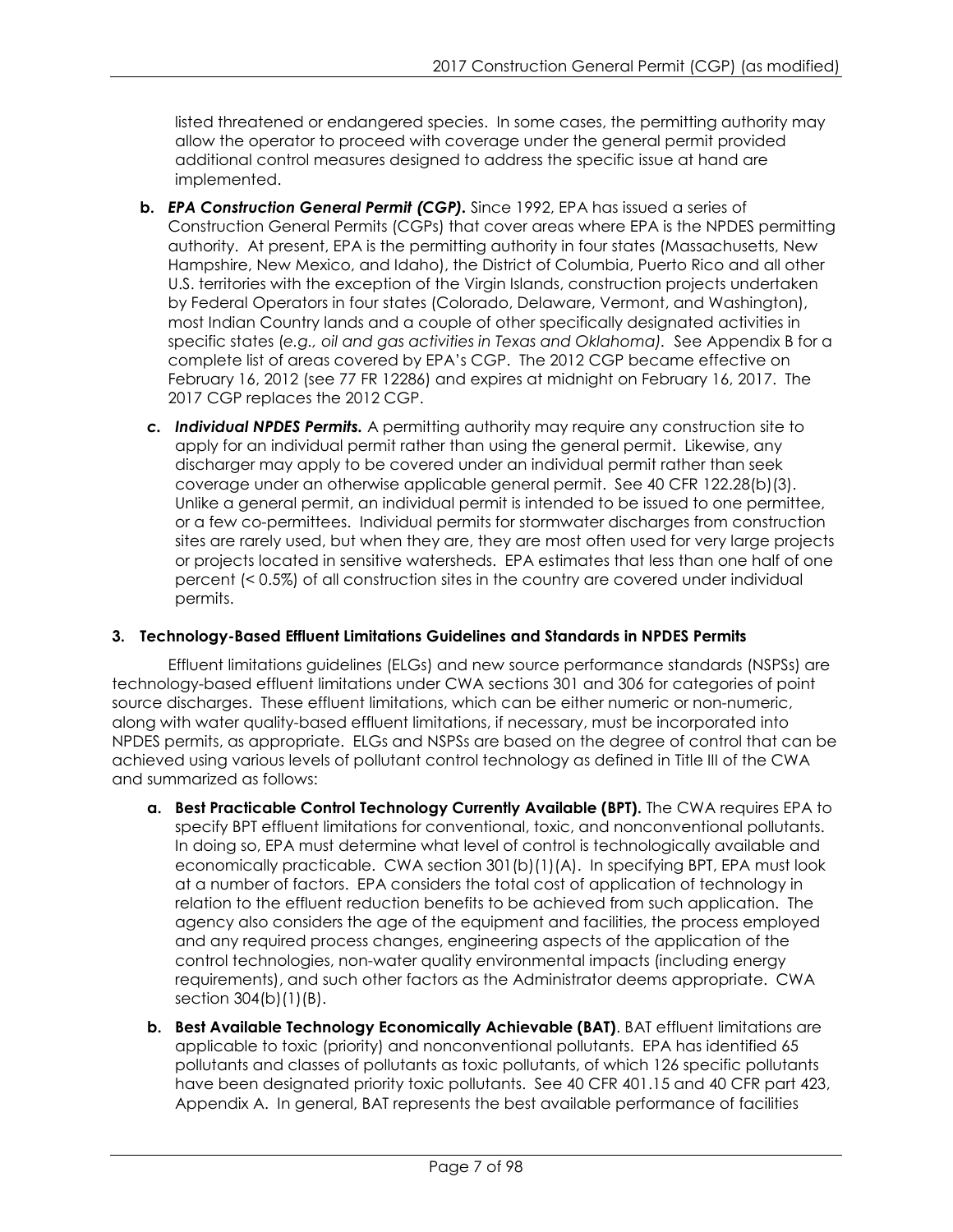through application of the best control measures and practices economically achievable including treatment techniques, process and procedure innovations, operating methods, and other alternatives within the point source category. CWA section 304(b)(2)(A). The factors EPA considers in assessing BAT include the cost of achieving BAT effluent reductions, the age of equipment and facilities involved, the processes employed, the engineering aspects of the control technology, potential process changes, non-water quality environmental impacts (including energy requirements), and such factors as the Administrator deems appropriate. CWA section 304(b)(2)(B).

- **c. Best Conventional Pollutant Control Technology (BCT).** The 1977 amendments to the CWA required EPA to identify effluent reduction levels for conventional pollutants associated with BCT for discharges from existing point sources. BCT is not an additional limitation, but replaces Best Available Technology (BAT) for control of conventional pollutants. In addition to other factors specified in CWA section 304(b)(4)(B), the Act requires that EPA establish BCT limitations after consideration of a two- part "costreasonableness" test. EPA explained its methodology for the development of BCT limitations in July 1986. 51 FR 24974 (July 9, 1986). Section 304(a)(4) designates the following as conventional pollutants: biochemical oxygen demand (BOD5), total suspended solids (TSS), fecal coliform, pH, and any additional pollutants defined by the Administrator as conventional. See 40 CFR 401.16. The Administrator has designated oil and grease as an additional conventional pollutant. 44 FR 44501 (July 30, 1979). CWA section 304(b)(4)(B).
- **d. Best Available Demonstrated Control Technology (BADT) for New Source Performance Standards (NSPS).** NSPS apply to all pollutants and reflect effluent reductions that are achievable based on the BADT. New sources, as defined in CWA section 306, have the opportunity to install the best and most efficient production processes and wastewater treatment technologies. As a result, NSPS should represent the greatest degree of effluent reduction attainable through the application of the best available demonstrated control technology. In establishing NSPS, CWA section 306 directs EPA to take into consideration similar factors that EPA considers when establishing BAT, namely the cost of achieving the effluent reduction and any non-water quality, environmental impacts and energy requirements. CWA section 306(1)(B).

NPDES permits issued for construction stormwater discharges are required under Section 402(a)(1) of the CWA to include conditions for meeting technology-based ELGs established under Section 301 and, where applicable, any NSPS established under Section 306. Once an ELG or NSPS is promulgated in accordance with these sections, NPDES permits must incorporate limits based on such limitations and standards. See 40 CFR 122.44(a)(1). Prior to the promulgation of national ELGs and/or NSPS, permitting authorities must establish and include in NPDES permits technology-based effluent limitations case-by-case based on their best professional judgment. See CWA section 402(a)(1)(B); 125.3(a)(2)(ii)(B).

### **4. EPA's Construction and Development Effluent Limitations Guidelines and New Source Performance Standards**

On December 1, 2009, EPA promulgated ELGs and NSPSs to control the discharge of pollutants from construction sites. See 74 Fed. Reg. 62996, and 40 CFR 450.21. These requirements, known as the "Construction and Development Rule" or "C&D rule," became effective on February 1, 2010. Following the promulgation of the C&D rule in 2009, several parties filed petitions for review of the final rule, identifying potential deficiencies with the dataset that the EPA used to support its decision to adopt a numeric turbidity limitation as well as other issues. On March 6, 2014, pursuant to a settlement agreement to resolve the litigation,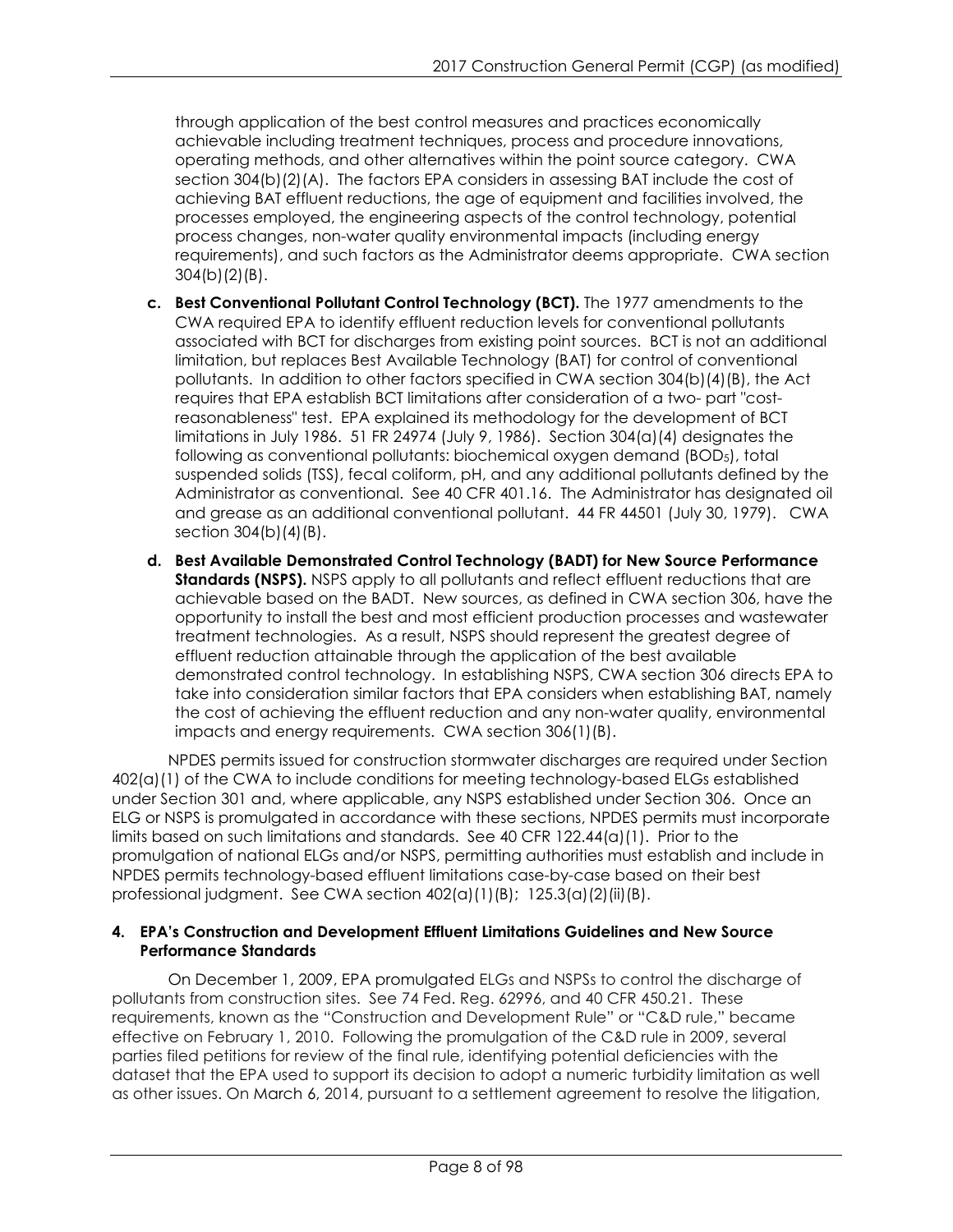EPA finalized amendments to the C&D rule that withdrew the numeric turbidity limitation and monitoring requirements, and also provided clarification regarding several other requirements of the rule. See 79 Fed. Reg. 12661 and 80 Fed. Reg. 25235. Because the 2017 CGP is being issued after the effective date of the 2014 C&D rule amendments, EPA must incorporate these requirements into this permit. Therefore, the 2017 CGP includes revisions that reflect the 2014 C&D rule amendments, as well as maintains existing changes that were made to the 2012 CGP to incorporate the other portions of C&D rule requirements not affected by the 2014 amendments. A summary of the C&D rule requirements is included in Section II below.

## <span id="page-8-0"></span>**II. Summary of C&D Rule Requirements**

The C&D rule requirements include non-numeric effluent limitations that apply to all permitted discharges from construction sites (40 CFR 450.21). The effluent limitations are structured to require construction operators to first prevent the discharge of sediment and other pollutants through the use of effective planning and erosion control measures; and second, to control discharges that do occur through the use of effective sediment control measures. Operators must implement a range of pollution control and prevention measures to limit or prevent discharges of pollutants, including those from dry weather discharges as well as wet weather (i.e., stormwater).

The non-numeric effluent limitations are designed to prevent the mobilization and stormwater discharge of sediment and sediment-bound pollutants, such as metals and nutrients, and to prevent or minimize exposure of stormwater to construction materials, debris and other sources of pollutants on construction sites. In addition, these non-numeric effluent limitations limit the generation of dissolved pollutants, such as nutrients, organics, pesticides, herbicides and metals that may be present naturally in the soil on construction sites, such as arsenic or selenium, or may have been contributed by previous activities on the site such as agriculture or industrial activity. These pollutants, once mobilized by rainfall and stormwater, can detach from the soil particles and become dissolved pollutants. Once dissolved, these pollutants would not be removed by down-slope sediment controls. Source control through minimization of soil erosion is therefore the most effective way of controlling the discharge of these pollutants.

The C&D rule's non-numeric effluent limits are as follows (see 40 CFR 450.21):

## **1. Erosion and Sediment Controls**

Operators must design, install and maintain effective erosion controls and sediment controls to minimize the discharge of pollutants. At a minimum, such controls must be designed, installed and maintained to:

- **a.** Control stormwater volume and velocity to minimize soil erosion in order to minimize pollutant discharges;
- **b.** Control stormwater discharges, including both peak flowrates and total stormwater volume, to minimize channel and streambank erosion and scour in the immediate vicinity of discharge points;
- **c.** Minimize the amount of soil exposed during construction activity;
- **d.** Minimize the disturbance of steep slopes;
- **e.** Minimize sediment discharges from the site. The design, installation and maintenance of erosion and sediment controls must address factors such as the amount, frequency, intensity and duration of precipitation, the nature of resulting stormwater discharge, and soil characteristics, including the range of soil particle sizes expected to be present on the site;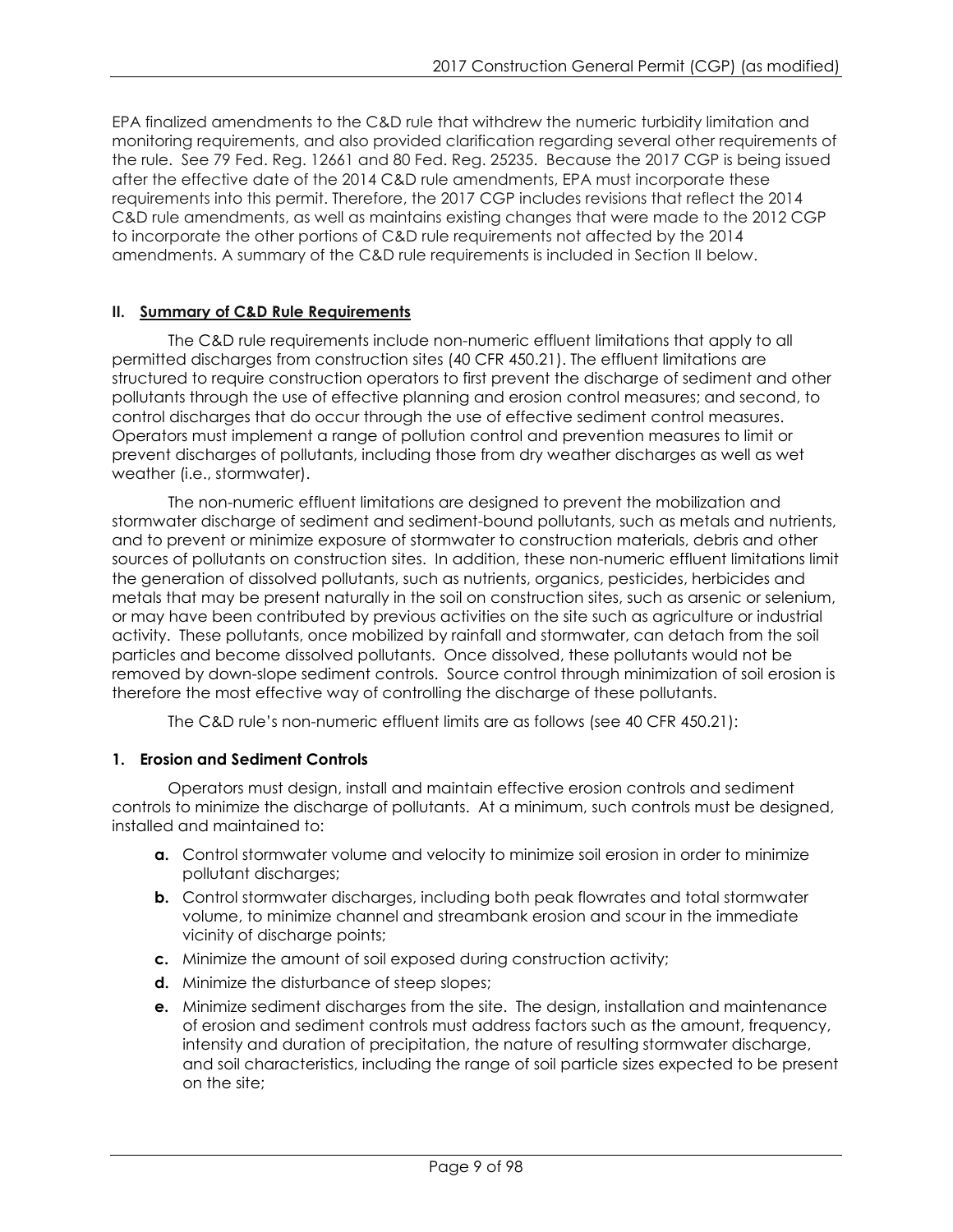- **f.** Provide and maintain natural buffers around waters of the United States, direct stormwater to vegetated areas and maximize stormwater infiltration to reduce pollutant discharges, unless infeasible;
- **g.** Minimize soil compaction. Minimizing soil compaction is not required where the intended function of a specific area of the site dictates that it be compacted; and
- **h.** Unless infeasible, preserve topsoil. Preserving topsoil is not required where the intended function of a specific area of the site dictates that the topsoil be disturbed or removed.

## **2. Soil Stabilization Requirements**

Operators must, at a minimum, initiate soil stabilization measures immediately whenever any clearing, grading, excavating or other earth disturbing activities have permanently ceased on any portion of the site, or temporarily ceased on any portion of the site and will not resume for a period exceeding 14 calendar days. In arid, semiarid, and drought-stricken areas where initiating vegetative stabilization measures immediately is infeasible, alternative stabilization measures must be employed as specified by the permitting authority. Stabilization must be completed within a period of time determined by the permitting authority. In limited circumstances, stabilization may not be required if the intended function of a specific area of the site necessitates that it remain disturbed.

## **3. Dewatering Requirements**

Operators must minimize the discharge of pollutants from dewatering trenches and excavations. Discharges are prohibited unless managed by appropriate controls.

### **4. Pollution Prevention Measures**

Operators must design, install, implement, and maintain effective pollution prevention measures to minimize the discharge of pollutants. At a minimum, such measures must be designed, installed, implemented and maintained to:

- **a.** Minimize the discharge of pollutants from equipment and vehicle washing, wheel wash water, and other wash waters. Wash waters must be treated in a sediment basin or alternative control that provides equivalent or better treatment prior to discharge;
- **b.** Minimize the exposure of building materials, building products, construction wastes, trash, landscape materials, fertilizers, pesticides, herbicides, detergents, sanitary waste and other materials present on the site to precipitation and to stormwater. Minimization of exposure is not required in cases where the exposure to precipitation and to stormwater will not result in a discharge of pollutants, or where exposure of a specific material or product poses little risk of stormwater contamination (such as final products and materials intended for outdoor use); and
- **c.** Minimize the discharge of pollutants from spills and leaks and implement chemical spill and leak prevention and response procedures.

## **5. Prohibited Discharges**

The following discharges from C&D sites are prohibited:

- **a.** Wastewater from washout of concrete, unless managed by an appropriate control;
- **b.** Wastewater from washout and cleanout of stucco, paint, form release oils, curing compounds and other construction materials;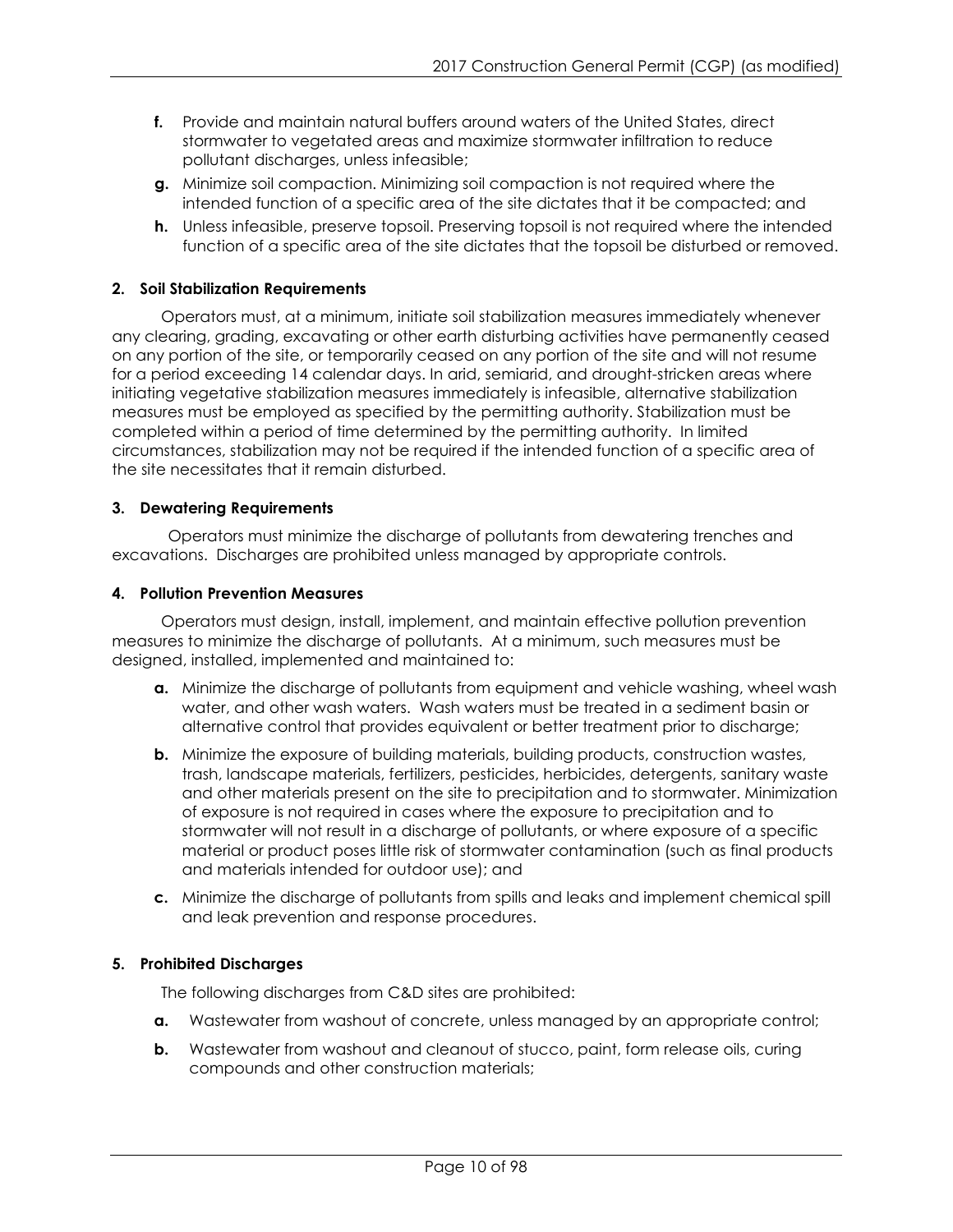- **c.** Fuels, oils, or other pollutants used in vehicle and equipment operation and maintenance; and
- **d.** Soaps or solvents used in vehicle and equipment washing.

## **6. Surface Outlets**

When discharging from basins and impoundments, operators must utilize outlet structures that withdraw water from the surface, unless infeasible.

This fact sheet discusses in the sections below how EPA has incorporated these requirements into its 2017 CGP. The discussion will include a summary of each provision and the agency's rationale for articulating the provision in this way. EPA notes that most of the 2012 CGP's provisions are retained in the 2017 CGP.

## <span id="page-10-0"></span>**III. Summary of Significant Changes to the 2017 CGP**

The permit includes several new or modified requirements. The following summarizes the significant changes to the 2017 CGP.

## **1. Streamlining of the Permit**

EPA streamlined and simplified language throughout the CGP to present requirements in a generally more clear and readable manner. This structure should enhance operators' understanding of and compliance with the permit's requirements. For example, EPA moved language that was not necessary in the permit into the relevant appendix or to the fact sheet. Although the permit has been streamlined from prior permits, many of the requirements remain unchanged.

## **2. Types of Discharges Authorized**

The permit clarifies that stormwater discharges from earth-disturbing activities associated with the construction of staging areas and the construction of access roads conducted prior to active mining are eligible for coverage under the CGP.

The 2017 CGP, like the 2012 CGP, authorizes several non-stormwater discharges in Part 1.2.2. New to the 2017 CGP is an explicit prohibition of non-stormwater discharges of external building washdown waters containing hazardous substances, such as paint or caulk containing polychlorinated biphenyls (PCBs). Consistent with the 2012 CGP, authorized non-stormwater discharges are required to comply with any applicable effluent limitation requirements in Parts 2 and 3 of the 2017 CGP.

## **3. Effluent Limitations**

EPA made minor revisions to the technology-based effluent limits in the permit to implement the 2014 amendments to the C&D rule, as discussed in section II. These revisions include clarifying the applicability of requirements to control erosion on-site caused by stormwater, providing additional details on areas where buffers are required, and clarifying requirements for soil stabilization, preservation of topsoil and pollution prevention measures.

## **4. Notice of Permit Coverage**

As in the 2012 CGP, construction operators must post a sign or other notice of permit coverage at a safe, publicly accessible location in close proximity to the construction site. New for the 2017 CGP, this notice must also include information informing the public on how to contact EPA to obtain a copy of the SWPPP, and how to contact EPA if stormwater pollution is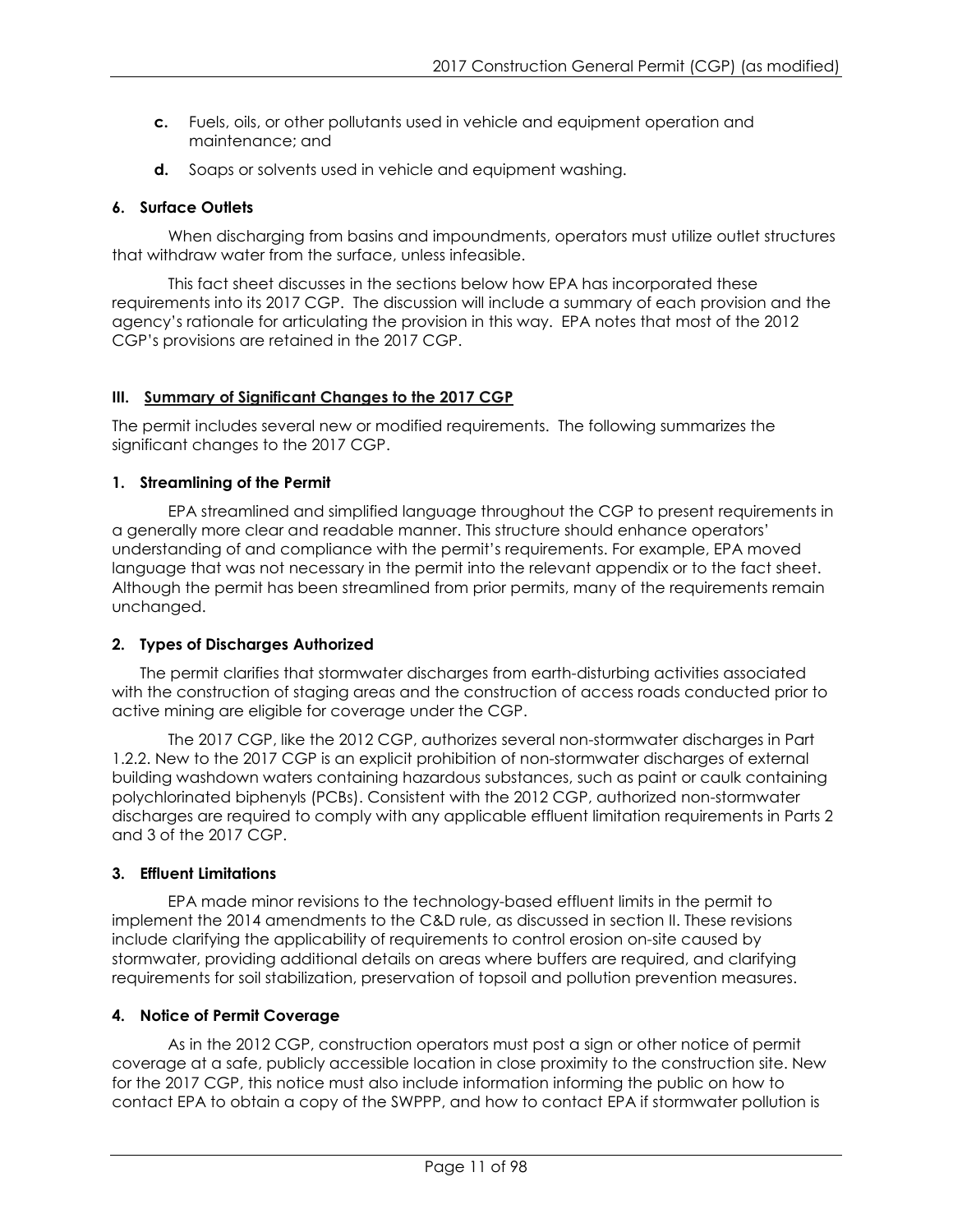observed in the discharge. EPA is requiring these additions to make the longstanding process of obtaining a SWPPP more readily known to the public and to improve transparency of the process to report possible violations.

## **5. Stockpiles and Land Clearing Debris Piles**

EPA changed the requirement for temporary stabilization for stockpiles or land clearing debris piles from "where practicable" to requiring cover or appropriate temporary stabilization for all inactive piles that will be unused for 14 or more days, consistent with the temporary stabilization deadlines in Part 2.2.14. EPA made this change to ensure pollutants are minimized from these piles, but is clarifying that the requirement only applies where these piles are not actively being used.

## **6. Stabilization Deadlines**

The 2017 CGP establishes a modified approach to the stabilization deadlines, which is based on the concept of phasing construction disturbances. Sites that disturb 5 acres or less must complete stabilization within a 14-day timeframe, which is the same timeframe that applied to sites in the 2012 CGP. For sites that disturb more than 5 acres over the course of a construction project, operators may choose between completing stabilization within a 14-day timeframe if they limit (i.e., phase) disturbances to 5 acres or less at any one time, or within a 7 day timeframe if they do not limit (i.e., phase) disturbances to 5 acres or less at any one time. The intent of this approach is to provide an incentive to disturb less land at any given period of time by providing longer stabilization timeframes if the disturbance is kept below a threshold level. This approach is also consistent with the C&D rule limit to minimize the amount of soil exposed during construction activity. See 40 CFR 450.21(a)(3). The deadline for sites discharging to sensitive waters (regardless of how many acres they disturb overall or at any one time) remains unchanged (within 7 days), and the exceptions for sites in arid, semi-arid, and droughtstricken areas and for operators affected by circumstances beyond their control also remain unchanged.

## **7. Construction and Domestic Waste**

The 2017 CGP now requires operators to keep waste container lids closed when not in use and at the end of the business day for those containers that are actively used throughout the day, or, for waste containers that do not have lids, provide cover or a similarly effective means to minimize the discharge of pollutants. EPA made this change to minimize the exposure of these waste materials to precipitation and stormwater, and to make the requirements for construction and domestic waste consistent with the cover requirements for most other types of materials and wastes in the 2012 CGP.

## **8. Discharge Limitations for Sites Discharging to Sensitive Waters**

In order to help ensure that discharges meet water quality standards, in the 2017 CGP EPA added a requirement to implement controls on sites discharging to polychlorinated biphenyl-(PCB) impaired waters to minimize the exposure of building materials containing PCBs to precipitation and stormwater. This provision applies to the demolition of structures with at least 10,000 square feet of floor space built or renovated before January 1, 1980. EPA also requires information about the demolition location and associated pollutants to be documented in the SWPPP.

## **9. Notice of Intent (NOI)**

EPA added three questions to the NOI form (Appendix J). These questions are: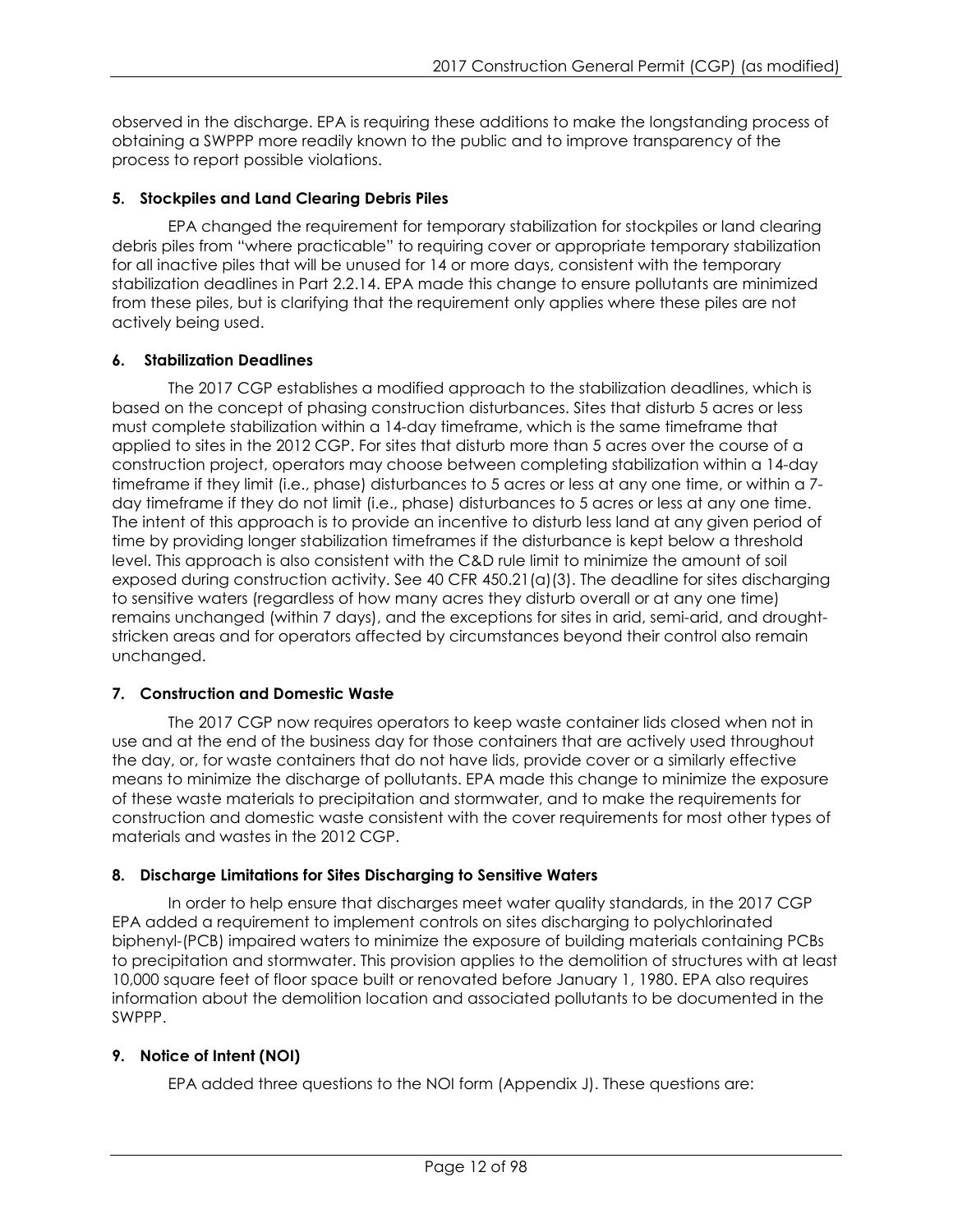- The type of construction site (select one or more of 9 options).
- A yes/no question asking if there is demolition of a structure with at least 10,000 square feet of floor space that was built or renovated before January 1, 1980.
- A yes/no question asking whether the predevelopment land use was agriculture.

## <span id="page-12-0"></span>**IV. Geographic Coverage of the Permit**

This permit makes available coverage for stormwater discharges associated with construction activities that occur in areas not covered by an approved state NPDES program. The areas of geographic coverage of this permit are listed in Appendix B, and include the states of Massachusetts, New Hampshire, New Mexico, and Idaho, as well as most Indian Country lands, and construction projects undertaken by Federal Operators in selected states. Permit coverage is also available in the District of Columbia, Puerto Rico, and all other U.S. territories with the exception of the Virgin Islands.

## <span id="page-12-1"></span>**V. Categories of Facilities That Can Be Covered Under This Permit**

This permit covers stormwater discharges associated with construction activities located in one of the areas identified in Appendix B, which disturb one or more acres of land, or will disturb less than one acre, but are part of a common plan of development or sale that will ultimately disturb one acre or more. See 40 CFR 122.26(b)(14)(x) and (15), and Part 1.1 of the permit. The table below summarizes which construction activities may be covered by this permit:

| <b>Examples of Affected Entities</b>                                                                                                                                                                                                                               | <b>North American Industry Classification</b><br><b>System (NAICS) Code</b> |
|--------------------------------------------------------------------------------------------------------------------------------------------------------------------------------------------------------------------------------------------------------------------|-----------------------------------------------------------------------------|
| Construction site operators disturbing one or more acres of land, or less than one acre but part<br>of a larger common plan of development or sale if the larger common plan will ultimately<br>disturb one acre or more, and performing the following activities: |                                                                             |
| Construction of Buildings                                                                                                                                                                                                                                          | 236                                                                         |
| Heavy and Civil Engineering Construction                                                                                                                                                                                                                           | 237                                                                         |

## **Categories of facilities that can be covered under this permit**

Note that this list of NAICS codes covers those industry segments most likely to make use of this permit, but any construction operator that meets the eligibility requirements laid out for coverage is eligible. Eligibility for coverage by the permit is available to operators of "new sites," operators of "existing sites," "new operators of permitted sites," and operators of "emergencyrelated projects," as discussed in Part 1.2 and defined in Appendix A.

## <span id="page-12-2"></span>**VI. Permit Requirements**

This section outlines below the purpose of each provision, followed by the permit requirements (in text box), followed by any additional explanation of each provision.

## <span id="page-12-3"></span>**Part 1: How to Obtain Coverage Under the CGP**

Part 1 of the CGP details the provisions that must be met to obtain coverage under the permit. Although this section has been reorganized from prior permits, most of the requirements for coverage and the process to be followed for seeking coverage remain unchanged.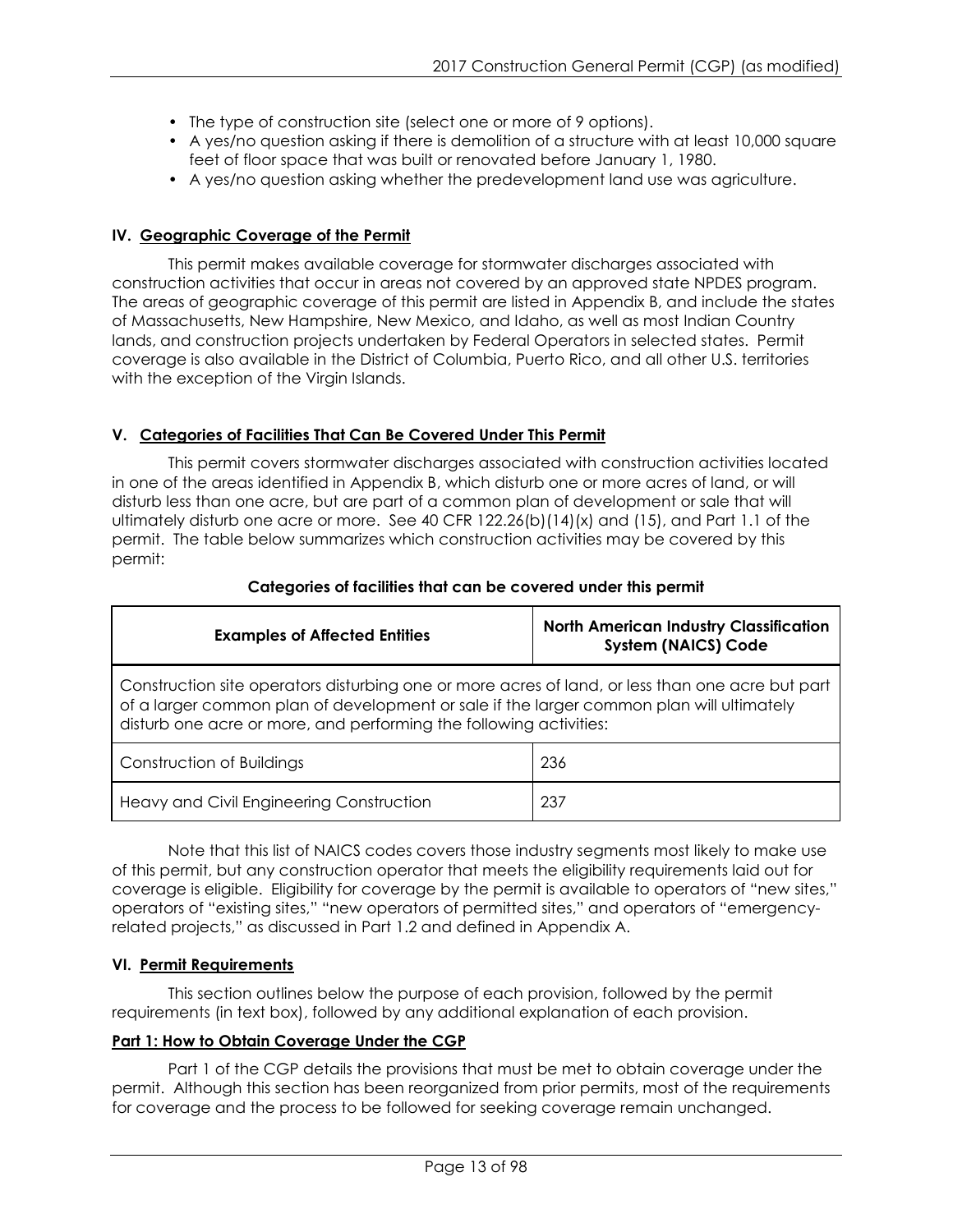## <span id="page-13-0"></span>**Part 1.1: Eligibility Conditions**

The requirements in Part 1.1 describe all the conditions that must be met to be eligible for coverage under the CGP, as follows. Listing these eligibility conditions ensures that operators have verified that their particular construction project, and discharges from it, are eligible for coverage under this permit.

|       |    | Part 1.1 (1.1.1 - 1.1.9) | <b>Permit Requirements</b>                                                                                                                                                                                                                                                                                                                                                                                                                         |
|-------|----|--------------------------|----------------------------------------------------------------------------------------------------------------------------------------------------------------------------------------------------------------------------------------------------------------------------------------------------------------------------------------------------------------------------------------------------------------------------------------------------|
| 1.1.1 |    |                          | You are an operator of the construction project for which discharges will be covered<br>under this permit. For the purposes of this permit and in the context of stormwater<br>discharges associated with construction activity, an "operator" is any party<br>associated with a construction project that meets either of the following two criteria:                                                                                             |
|       | a. |                          | The party has operational control over construction plans and specifications,<br>including the ability to make modifications to those plans and specifications; or                                                                                                                                                                                                                                                                                 |
|       | b. |                          | The party has day-to-day operational control of those activities at a project that<br>are necessary to ensure compliance with the permit conditions.                                                                                                                                                                                                                                                                                               |
|       |    |                          | Where there are multiple operators associated with the same project, all operators<br>must obtain permit coverage. Subcontractors generally are not considered operators<br>for the purposes of this permit.                                                                                                                                                                                                                                       |
| 1.1.2 |    |                          | The project will disturb one or more acres, or will disturb less than one acre but is part<br>of a common plan of development or sale that will ultimately disturb one or more<br>acres, or the project's discharges have been designated by EPA as needing a permit<br>under § 122.26(a)(1)(v) or § 122.26(b)(15)(ii).                                                                                                                            |
| 1.1.3 |    |                          | The construction project is located in an area where EPA is the permitting authority.<br>For a list of such areas, see Appendix B.                                                                                                                                                                                                                                                                                                                 |
| 1.1.4 |    |                          | Discharges from the project are not:                                                                                                                                                                                                                                                                                                                                                                                                               |
|       | a. | 2012 CGP; or             | Already covered by a different NPDES stormwater permit for the same<br>discharge. Note that this does not include sites currently covered under the                                                                                                                                                                                                                                                                                                |
|       | b. |                          | In the process of having coverage under another NPDES stormwater permit<br>denied, terminated, or revoked. Note that this does not include the following:<br>(1) sites currently covered under the 2012 CGP that will be seeking coverage<br>under this permit, nor (2) sites that will be covered under this permit that are<br>transferring coverage to a different operator.                                                                    |
|       |    |                          | [Note that notwithstanding a project being ineligible for coverage under this<br>permit because it falls under the description of (a) or (b) above, EPA may waive<br>the applicable eligibility restriction after specific review if it determines that<br>coverage under this permit is indeed appropriate.]                                                                                                                                      |
| 1.1.5 |    | appendix;                | Discharges from the site are not likely to adversely affect any species that are<br>federally listed as endangered or threatened under the Endangered Species Act<br>(ESA) and will not result in the adverse modification or destruction of habitat that is<br>federally designated as "critical habitat" under the ESA. To demonstrate this, one of<br>the criteria listed in Appendix D must be met, following the procedures set forth in that |
|       |    |                          | r has completed the sereoping precessing                                                                                                                                                                                                                                                                                                                                                                                                           |

**1.1.6** The operator has completed the screening process in Appendix E with respect to the protection of historic properties and places;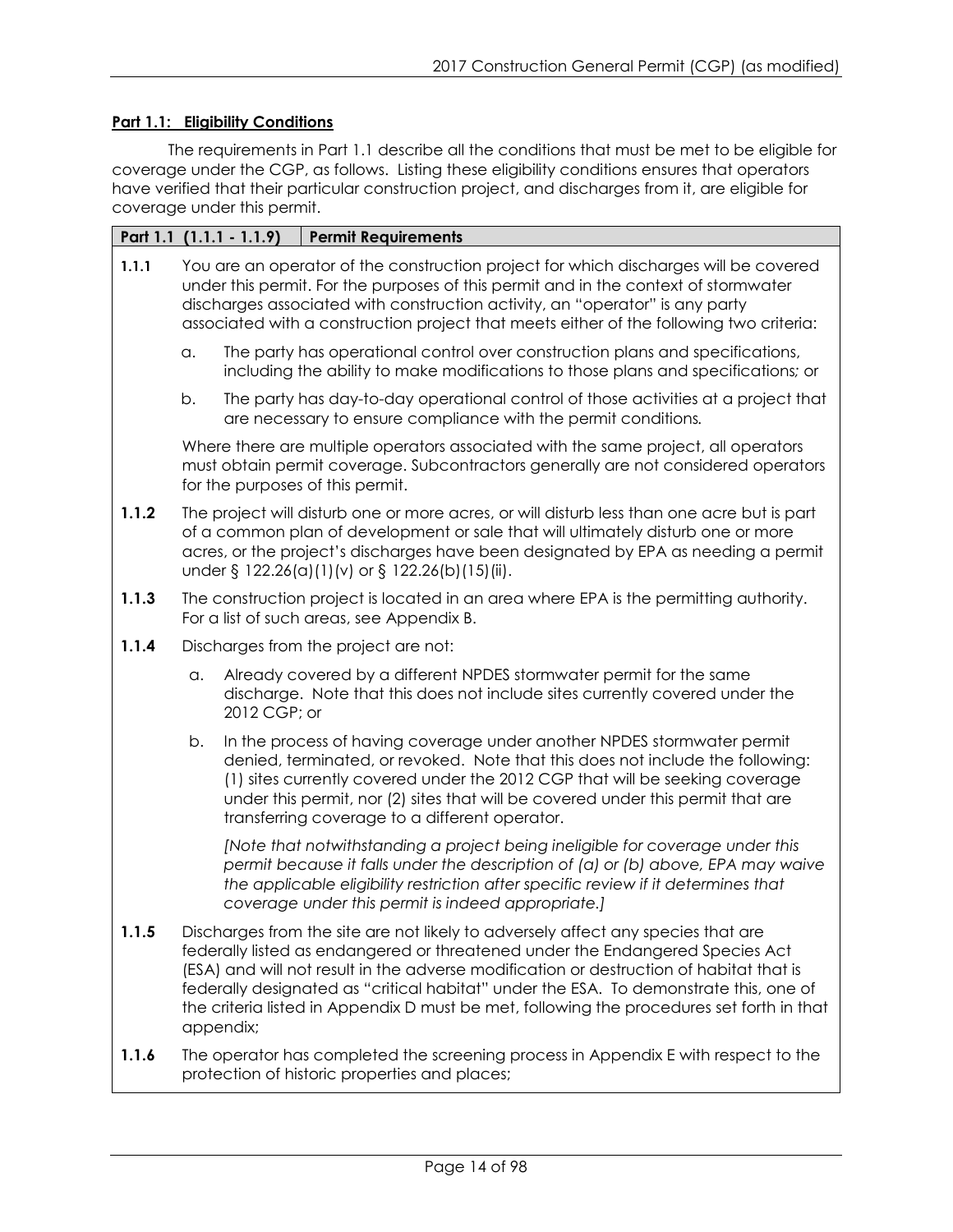- **1.1.7** Any specific requirements respecting eligibility as imposed by the applicable state, tribe, or territory through CWA section 401 certification and listed in Part 9 of this permit have been met;
- **1.1.8** For operators of a "new source" (as defined in Appendix A)
	- a. EPA has not, prior to authorization under this permit, determined that discharges from your site will cause, have the reasonable potential to cause, or contribute to an excursion above any applicable water quality standard. Where such a determination is made prior to authorization, EPA may notify the operator that an individual permit application is necessary in accordance with Part 1.2.2. However, EPA may authorize coverage under this permit after the operator has included appropriate controls and implementation procedures designed to bring the discharge into compliance with this permit, specifically the requirement to meet water quality standards. In the absence of information demonstrating otherwise, EPA expects that compliance with the stormwater control requirements of this permit, including the requirements applicable to such discharges in Part 3, will result in discharges that will not cause, have the reasonable potential to cause, or contribute to an excursion above any applicable water quality standard; and
	- b. Discharges from your site to a Tier 2, Tier 2.5, or Tier 3 water<sup>[1](#page-14-0)</sup> will not lower the water quality of the applicable water. In the absence of information demonstrating otherwise, EPA expects that compliance with requirements of this permit, including the requirements applicable to such discharges in Part 3.2, will result in discharges that will not lower the water quality of such waters.
- **1.1.9** If the operator plans to add cationic treatment chemicals (as defined in Appendix A) to stormwater and/or authorized non-stormwater prior to discharge, it is ineligible for coverage under this permit and may not submit an NOI, unless and until it notifies the applicable EPA Regional Office (see Appendix L) in advance and the EPA Regional Office authorizes coverage under this permit after the operator has included appropriate controls and implementation procedures designed to ensure that their use of cationic treatment chemicals will not lead to discharges that cause an exceedance of water quality standards. In the absence of such authorization, to use cationic treatment chemicals at the site, the operator must apply for and receive coverage under an individual permit.

The definition of "operator" in Part 1.1.1 above is consistent with the 2012 CGP. Any party associated with a construction site that meets the first part of the definition of "operator" (i.e., *the party has operational control over construction plans and specifications, including the ability to make modifications to those plans and specifications)* or the second part of the definition of "operator" (i.e., *the party has day-to-day operational control of those activities at a project that are necessary to ensure compliance with the permit conditions)* must obtain NPDES permit coverage for its stormwater discharges associated with construction activity including clearing, grading, and excavation.

<span id="page-14-0"></span> $\overline{a}$ <sup>1</sup> Note: Your site will be considered to discharge to a Tier 2, Tier 2.5, or Tier 3 water if the first water to which you discharge is identified by a state, tribe, or EPA as a Tier 2, Tier 2.5, or Tier 3 water. For discharges that enter a storm sewer system prior to discharge, the first water of the U.S. to which you discharge is the waterbody that receives the stormwater discharge from the storm sewer system. See list of Tier 2, Tier 2.5, and Tier 3 waters in Appendix F.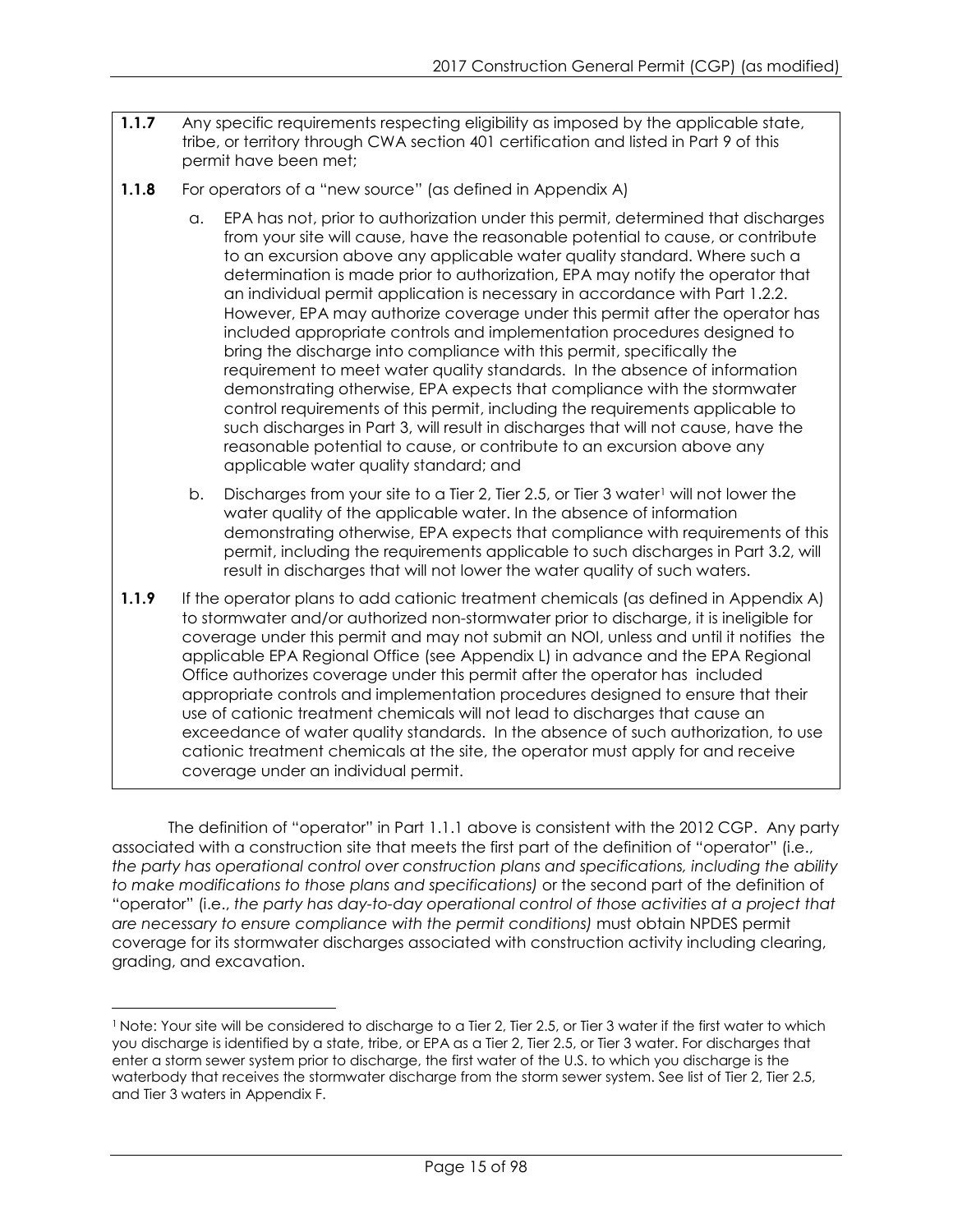Part 1.1 of the permit also clarifies the requirements with respect to projects with multiple operators. Where there are multiple operators associated with the same project, all operators must obtain permit coverage. Also, if the operator of a "construction support activity" (see Part 1.2.1.c) is different than the operator of the main site, that operator must also obtain permit coverage. For example, if a construction support activity for the project is owned by a separate owner, and if the separate owner meets the definition of "operator", that person must obtain permit coverage for discharges from the site where the support activities are located. However, if the construction support activity is owned or operated by the site operator, then the support activity must be included in the site operator's permit coverage, including any documentation provided in the NOI and SWPPP. Part 1.1 references Part 7.1 for clarification on the sharing of permit-related functions between and among operators on the same site and for conditions that apply to developing a SWPPP for multiple operators associated with the same site.

The requirements in Part 1.1.8, which apply to new sources, are designed to comply with 40 CFR 122.4(i) requirements that address the issuance of permits to new sources to waterbodies not meeting instream water quality standards. EPA notes that while Part 1.1.8 is designed to specifically implement 40 CFR 122.4(i), other water quality-based requirements apply to existing sources, as well as new sources. Part 3 of the permit includes water quality-based effluent limits applicable to all sources, which are designed to ensure that all discharges from all operators are controlled as necessary to meet water quality standards.

Part 1.1.8 also requires operators to determine if they discharge to a Tier 2, Tier 2.5, or Tier 3 water, and if they do, to comply with specific requirements in the permit, which are intended to ensure that their discharges will not result in a lowering of water quality in the receiving water. This provision makes clear to operators their requirements for complying with antidegradation requirements, and provides assurance that operators will not cause or contribute to a lowering of water quality in the receiving water.

Part 1.1.9 clarifies what operators electing to use cationic treatment chemicals must do to be eligible for coverage under the permit. EPA has added Appendix L to the permit as a suggested format for notifying the operator's applicable EPA Regional Office about its intent to use of cationic treatment chemicals. The addition of Appendix L is to make it easier for operators to become eligible for permit coverage under Part 1.1.9. This provision is not being modified from the 2012 CGP.

EPA hereby incorporates by reference the discussion in the 2012 CGP fact sheet concerning background on cationic treatment chemicals as well as the agency's rationale for adopting this provision. See section VI.2.4 "Use of Cationic Treatment Chemicals" on pages 20 through 28 of the 2012 CGP fact sheet, available at

[https://www.epa.gov/sites/production/files/2015-10/documents/cgp2012\\_finalfactsheet.pdf.](http://www.epa.gov/sites/production/files/2015-10/documents/cgp2012_finalfactsheet.pdf)

## <span id="page-15-0"></span>**Part 1.2: Types of Discharges Authorized**

Part 1.2 of the CGP provides operators with a comprehensive list of the types of discharges that are authorized once covered under this permit. This list makes operators aware of allowed stormwater and non-stormwater discharges, and of any additional requirements associated with those discharges to minimize the discharge of pollutants, and also makes operators aware that any discharges not included on the list are not authorized under this permit. The new language in footnote 5 reminds operators to refer to the definition of "discharge" in Appendix A.

Part 1.2.1 lists categories of stormwater discharges that are allowed under the CGP, provided that all applicable permit limits and conditions are met.

## **Part 1.2.1 Permit Requirements**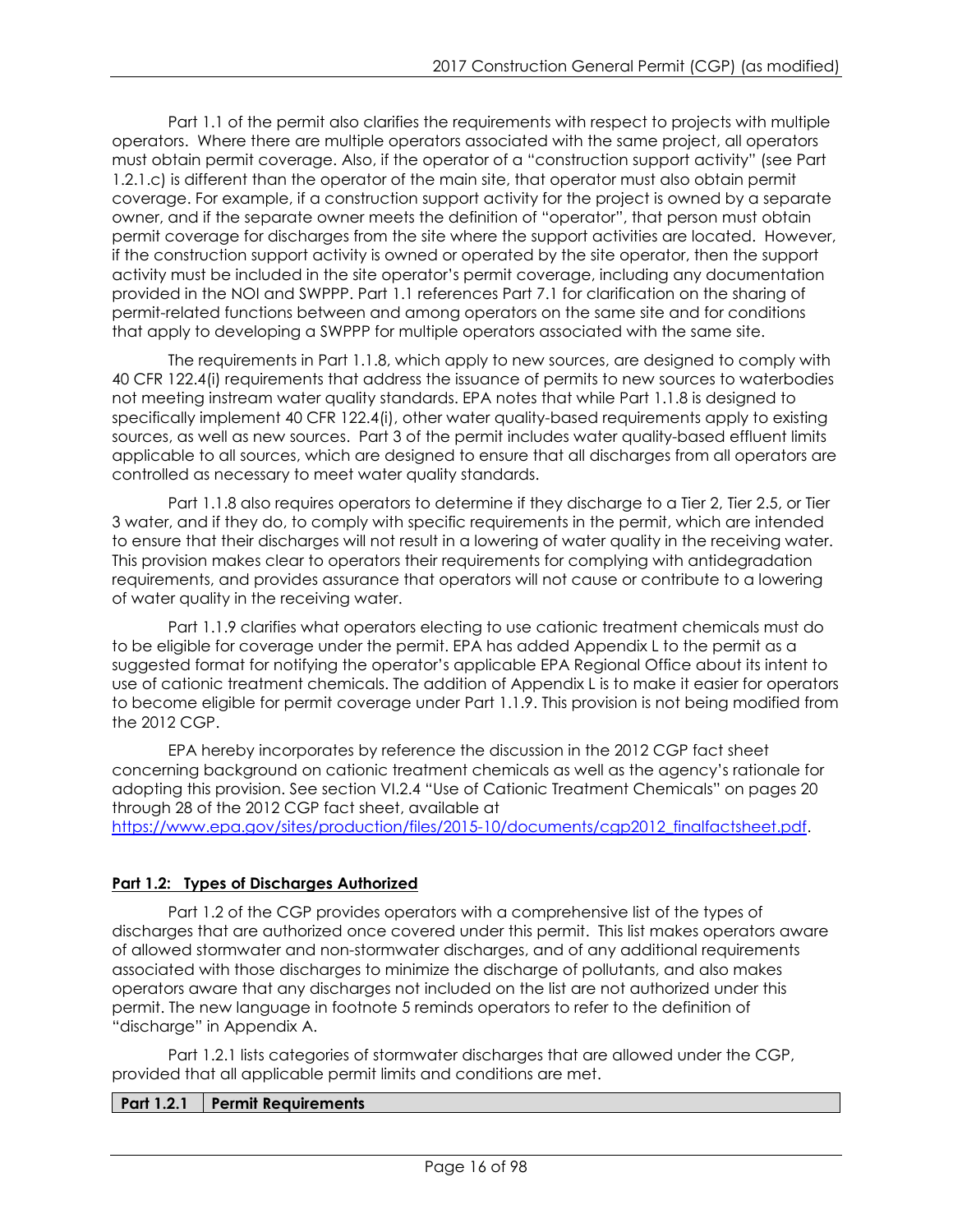The following stormwater discharges are authorized under this permit provided that appropriate stormwater controls are designed, installed, and maintained (see Parts 2 and 3):

- a. Stormwater discharges, including stormwater runoff, snowmelt runoff, and surface runoff and drainage, associated with construction activity under 40 CFR 122.26(b)(14) or 122.26(b)(15)(i);
- b. Stormwater discharges designated by EPA as needing a permit under 40 CFR § 122.26(a)(1)(v) or § 122.26(b)(15)(ii);
- c. Stormwater discharges from construction support activities *(e.g., concrete or asphalt batch plants, equipment staging yards, material storage areas, excavated material disposal areas, borrow areas)* provided that:
	- i. The support activity is directly related to the construction site required to have permit coverage for stormwater discharges;
	- ii. The support activity is not a commercial operation, nor does it serve multiple unrelated construction projects;
	- iii. The support activity does not continue to operate beyond the completion of the construction activity at the project it supports; and
	- iv. Stormwater controls are implemented in accordance with Part 2 and Part 3 for discharges from the support activity areas.
- d. The permit also clarifies that stormwater discharges from earth-disturbing activities associated with the construction of staging areas and the construction of access roads conducted prior to active mining are eligible for coverage under the CGP.

Part 1.2.2 provides authorization for non-stormwater discharges from the operator's construction activity.

#### **Part 1.2.2 Permit Requirements**

The following non-stormwater discharges associated with your construction activity are authorized under this permit provided that, with the exception of water used to control dust and to irrigate vegetation in stabilized areas, these discharges are not routed to areas of exposed soil on your site and you comply with any applicable requirements for these discharges in Parts 2 and 3:

- a. Discharges from emergency fire-fighting activities;
- b. Fire hydrant flushings;
- c. Landscape irrigation;
- d. Water used to wash vehicles and equipment, provided there is no discharge of soaps, solvents, or detergents used for such purposes;
- e. Water used to control dust;
- f. Potable water including uncontaminated water line flushings;
- g. External building washdown, provided soaps, solvents, and detergents are not used, and external surfaces do not contain hazardous substances (as defined in Appendix A) (e.g., paint or caulk containing polychlorinated biphenyls (PCBs));
- h. Pavement wash waters, provided spills or leaks of toxic or hazardous material have not occurred (unless all spill material has been removed) and where soaps, solvents, and detergents are not used. The operator is prohibited from directing pavement wash waters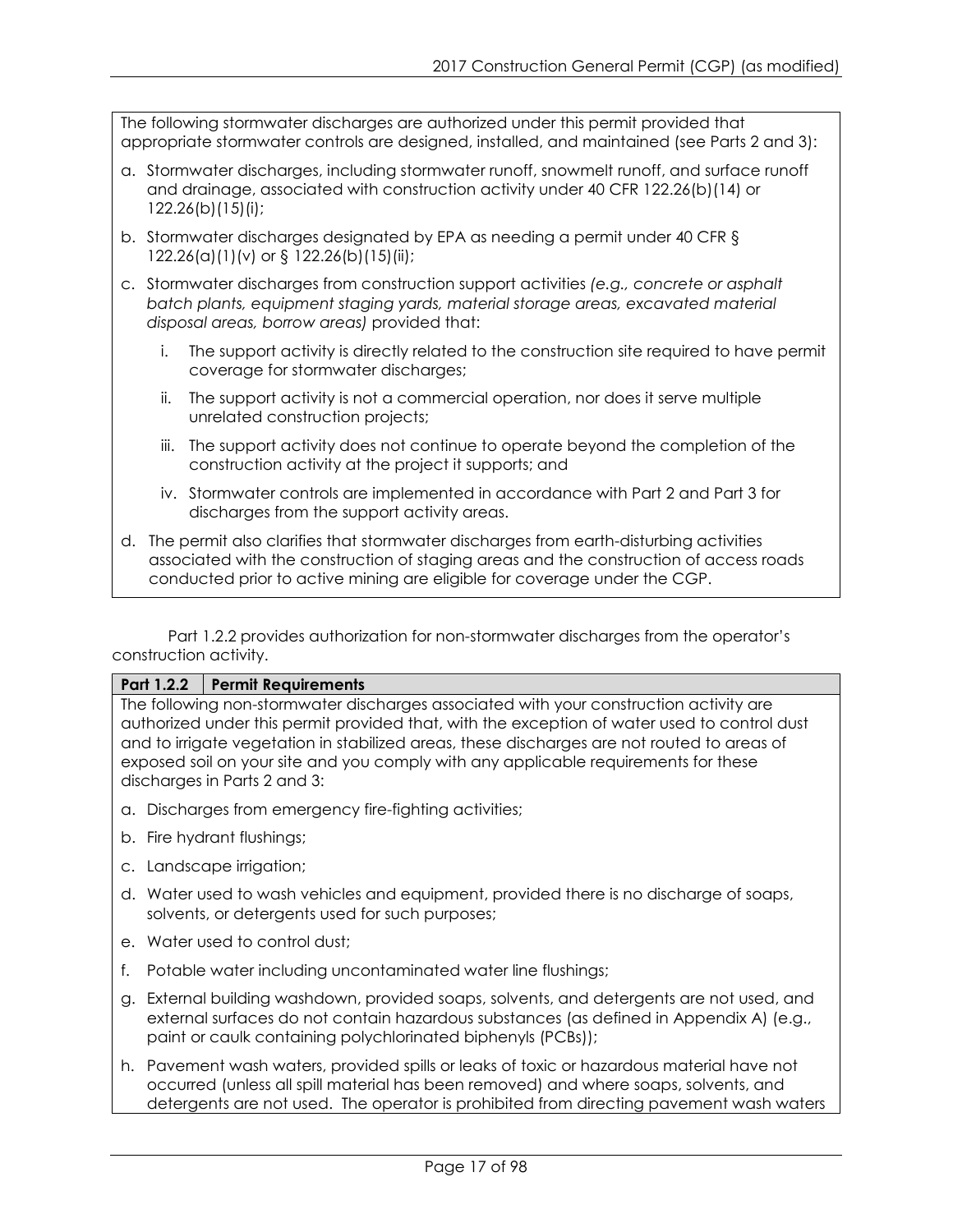directly into any water of the U.S., storm drain inlet, or stormwater conveyance, unless the conveyance is connected to a sediment basin, sediment trap, or similarly effective control;

- i. Uncontaminated air conditioning or compressor condensate;
- j. Uncontaminated, non-turbid discharges of ground water or spring water;
- k. Foundation or footing drains where flows are not contaminated with process materials such as solvents or contaminated ground water; and
- l. Construction dewatering water discharged in accordance with Part 2.4.

Part 1.2.1.d includes a new clarification that stormwater discharges from earth-disturbing activities associated with the construction of staging areas and the construction of access roads conducted prior to active mining are eligible for coverage under the CGP. This clarification was added to ensure consistency between this permit and the 2015 MSGP, which gives mining operators the option of having these same stormwater discharges covered under that permit or having them covered under the CGP. This language simply makes it clear to mining operators that these stormwater discharges are in fact eligible under the CGP, as intended.

Part 1.2.2 adds a new condition that discharges of external building washdown waters containing hazardous substances (*e.g., paint or caulk containing PCBs)* are not authorized*.* The purpose of this new provision is to prevent releases of PCBs in the environment when these wash waters contact external building surfaces containing PCBs. If the operator were to discharge washdown waters containing PCBs to an MS4 or directly to a receiving water, these would be unauthorized discharges.

EPA notes that "uncontaminated" means that the discharge does not cause or contribute to an exceedance of applicable water quality standards. Similarly, "non-turbid" means the discharge does not cause or contribute to an exceedance of turbidity-related water quality standards. See Appendix A.

Part 1.2.3 provides authorization to discharge authorized stormwater or authorized nonstormwater discharges, commingled with a discharge authorized by a different NPDES permit and/or a discharge that does not require NPDES permit authorization.

### **Part 1.2.3 Permit Requirements**

Also authorized under this permit are discharges of stormwater listed above in Part 1.2.1, or authorized non-stormwater discharges listed above in Part 1.2.2, commingled with a discharge authorized by a different NPDES permit and/or a discharge that does not require NPDES permit authorization.

#### <span id="page-17-0"></span>**Part 1.3: Prohibited Discharges**

Part 1.3 identifies the types of discharges that are prohibited from occurring at the operator's construction site. This list prohibits the following discharges:

#### **Part 1.3 (1.3.1 - 1.3.5) Permit Requirements**

- **1.3.1.** Wastewater from washout of concrete, unless managed by an appropriate control as described in Part 2.3.4;
- **1.3.2.** Wastewater from washout and cleanout of stucco, paint, form release oils, curing compounds and other construction materials;
- **1.3.3.** Fuels, oils, or other pollutants used in vehicle and equipment operation and maintenance;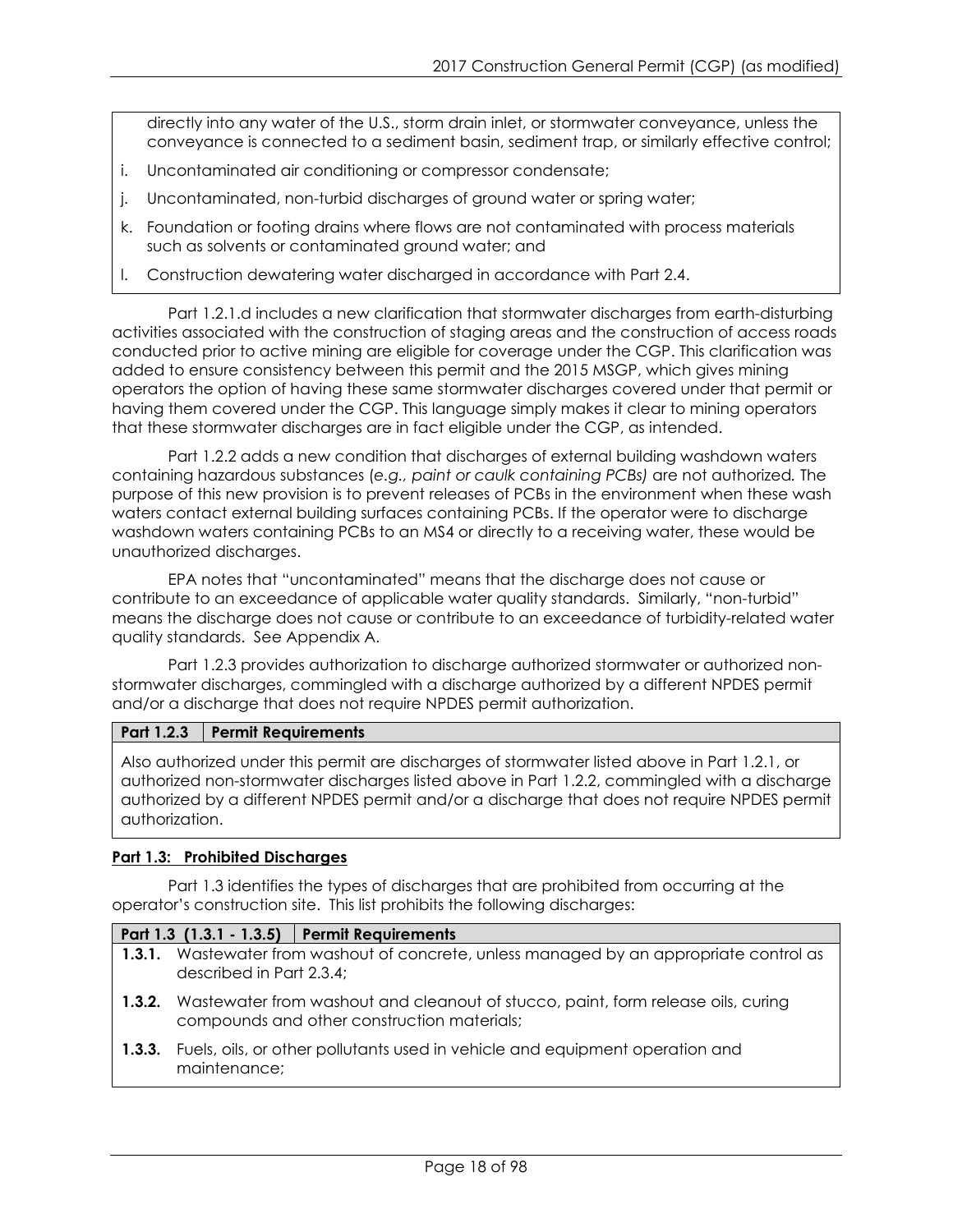- **1.3.4.** Soaps, solvents, or detergents used in vehicle and equipment washing or external building washdown; and
- **1.3.5.** Toxic or hazardous substances from a spill or other release.

Part 1.3 also specifies that to prevent the above-listed prohibited non-stormwater discharges, operators must comply with the applicable pollution prevent requirements in Part 2.3.

Part 1.3 details the types of wastes and other pollutants that operators are prohibited from discharging under the permit. The requirement in Parts 1.3.1 through 1.3.4 above implement prohibitions included in the C&D rule at 40 CFR 450.21(e). The requirement in Part 1.3.5 above to prohibit toxic or hazardous substances from a spill or other release corresponds to Part 3.1.I of the 2008 CGP ("you are not authorized to discharge hazardous substances or oil resulting from an on-site spill"). EPA includes the types of prohibited non-stormwater discharges in the permit as a reminder to the operator that the only authorized non-stormwater discharges are at Part 1.2.2. Any unauthorized non-stormwater discharges must be covered under an individual permit or alternative general permit.

This provision, which is now Part 1.3 in this permit, was moved from Part 2 in the 2012 CGP. Moving this section on prohibited discharges to immediately follow Part 1.2 on authorized discharges specifies for operators in one place in the permit which discharges are and are not allowed under the CGP.

## <span id="page-18-0"></span>**Part 1.4: Submitting Your NOI**

Part 1.4 carries out the fundamental requirement that discharges are not authorized until permit coverage is obtained, and that permit coverage is obtained for the CGP through the submission of a complete and accurate NOI followed by a minimum 14-day waiting period.

## **Part 1.4 Permit Requirements**

Part 1.4 specifies that all "operators" (as defined in Appendix A) associated with the construction site, who meet the Part 1.1 eligibility requirements, and who seek coverage under the final permit, must submit to EPA a complete and accurate NOI prior to commencing construction activities.

Part 1.4 provides an exception for operators that are conducting construction activities in response to a public emergency *(e.g., natural disaster, widespread disruption in essential public services)*, and the related work requires immediate authorization to avoid imminent endangerment to human health, public safety, or the environment, or to reestablish essential public services. If any of these circumstances apply, the operator may discharge on the condition that a complete and accurate NOI is submitted within 30 calendar days after commencing construction activities (see Table 1 in the permit) establishing that you are eligible for coverage under this permit. The operator must also provide documentation in the SWPPP to substantiate the occurrence of the public emergency.

EPA recognizes that obtaining CGP coverage following the normal procedures is not feasible in situations requiring emergency-related construction. EPA includes the exception in Part 1.4 to ensure that the authorization process does not interfere with emergency-related construction projects required to avoid endangerment to human health, public safety, or the environment. By providing the operators of these projects with the ability to immediately begin work, and to postpone the NOI submission and SWPPP completion deadlines for 30 calendar days, EPA intends that these projects may proceed without delay. Once the initial 30 calendar days has expired, however, an NOI must be submitted and a SWPPP must be completed.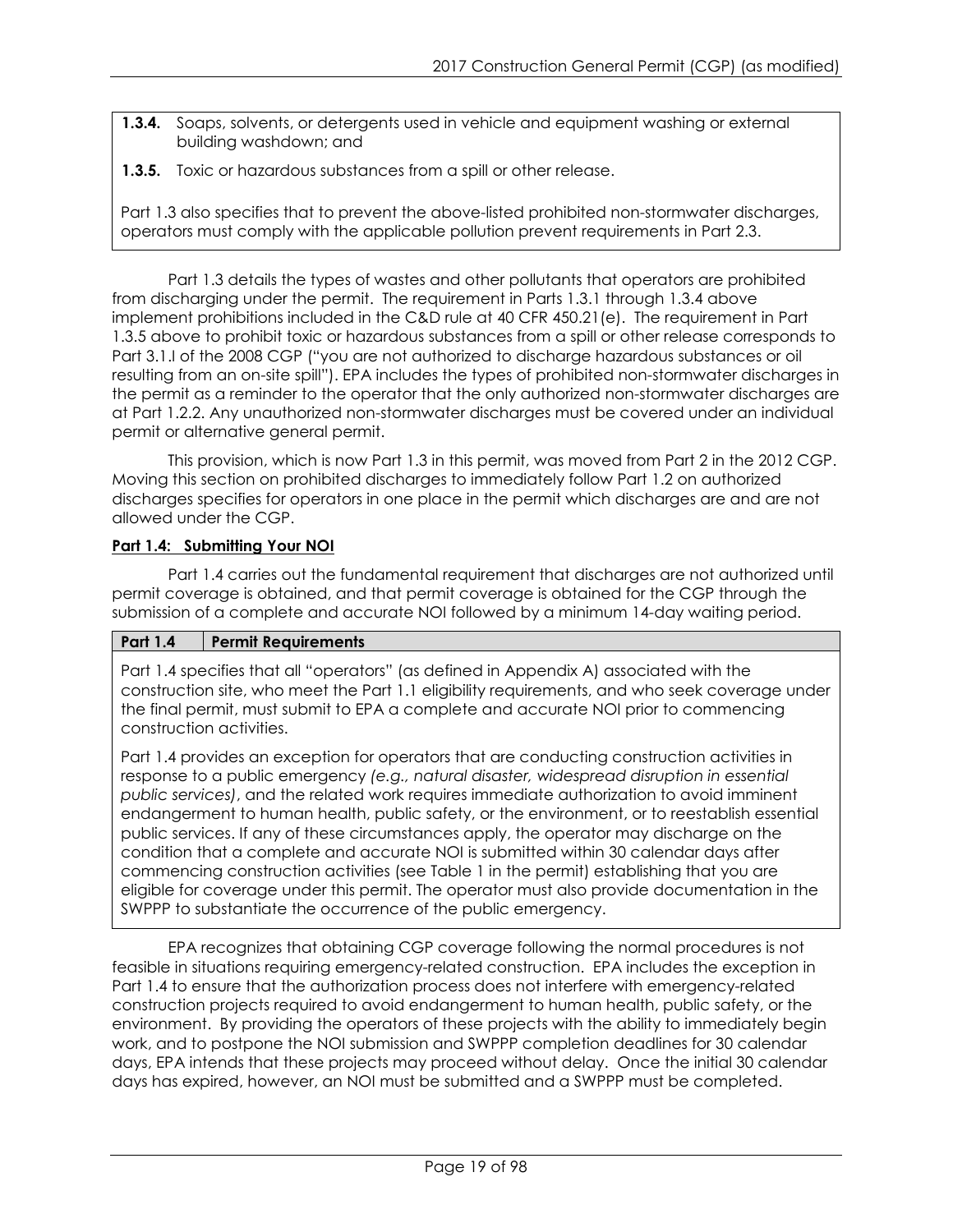### <span id="page-19-0"></span>**Part 1.4.1: Prerequisite for Submitting Your NOI**

Part 1.4.1 clarifies that completing development of the SWPPP consistent with Part 7 is a prerequisite to submitting an NOI for coverage under this permit.

#### **Part 1.4.1 Permit Requirements**

Operators must develop a SWPPP consistent with Part 7 before submitting an NOI for coverage under this permit.

Part 1.4.1 was a note in Part 1.4 in the 2012 CGP. The note was moved to the body of the permit to make this requirement more visible to operators.

#### <span id="page-19-1"></span>**Part 1.4.2: How to Submit Your NOI**

Part 1.4.2 clarifies the method by which operators are to submit their NOIs for permit coverage.

| Part 1.4.2                                                                                                                                                                                                                                                                                                                                                                                                                                                                                                                                                               | <b>Permit Requirements</b>                                                                                                                                                                                                                                                  |  |
|--------------------------------------------------------------------------------------------------------------------------------------------------------------------------------------------------------------------------------------------------------------------------------------------------------------------------------------------------------------------------------------------------------------------------------------------------------------------------------------------------------------------------------------------------------------------------|-----------------------------------------------------------------------------------------------------------------------------------------------------------------------------------------------------------------------------------------------------------------------------|--|
| Part 1.4.1 specifies that operators must use EPA's NPDES eReporting Tool (NeT) to<br>electronically prepare and submit their NOIs for coverage under the 2017 CGP, unless the<br>operator receives a waiver from your EPA Regional Office. Waivers from electronic<br>reporting may be granted based on one of the following conditions:                                                                                                                                                                                                                                 |                                                                                                                                                                                                                                                                             |  |
| a.                                                                                                                                                                                                                                                                                                                                                                                                                                                                                                                                                                       | If the operator's operational headquarters are physically located in a<br>geographic area (i.e., ZIP code or census tract) that is identified as under-<br>served for broadband Internet access in the most recent report from the<br>Federal Communications Commission; or |  |
| b.                                                                                                                                                                                                                                                                                                                                                                                                                                                                                                                                                                       | If the operator has limitations regarding available computer access or<br>computer capability.                                                                                                                                                                              |  |
| If the operator wishes to obtain a waiver from submitting a report electronically, operators<br>must submit a request to the EPA Regional Office. In that request, operators must document<br>which exemption they meet, provide evidence supporting any claims, and a copy of their<br>completed NOI form. A waiver may only be considered granted once operators receive<br>written confirmation from EPA. If the EPA Regional Office grants the operator approval to use<br>a paper NOI, and they elect to use it, the operator must complete the form in Appendix J. |                                                                                                                                                                                                                                                                             |  |
|                                                                                                                                                                                                                                                                                                                                                                                                                                                                                                                                                                          |                                                                                                                                                                                                                                                                             |  |

This is the first CGP that has made use of EPA's NPDES eReporting Tool (NeT), which replaces the previous electronic system required in the 2012 CGP, the eNOI system. Due to the expansion in Internet availability, greater efficiency in administrative processing, and reductions in cost to manage the system as compared to paper NOIs, it is required that NeT be the primary mechanism by which construction projects obtain permit coverage. If it is not possible for an operator to make use of NeT, such operator may submit a waiver request to the Regional Office and an explanation as to why use of NeT is infeasible. Operators must receive affirmative confirmation from the Regional Office to then use a paper NOI.

#### <span id="page-19-2"></span>**Part 1.4.3: Deadlines for Submitting Your NOI and Your Official Date of Permit Coverage**

Part 1.4.2 specifies the deadlines for submitting NOIs for permit coverage and official start dates for permit coverage in Table 1. NOI submittal deadlines vary depending on when the operator commences construction activity. Table 1 summarizes the deadlines and permit coverage start dates based upon the type of construction project as follows:

|--|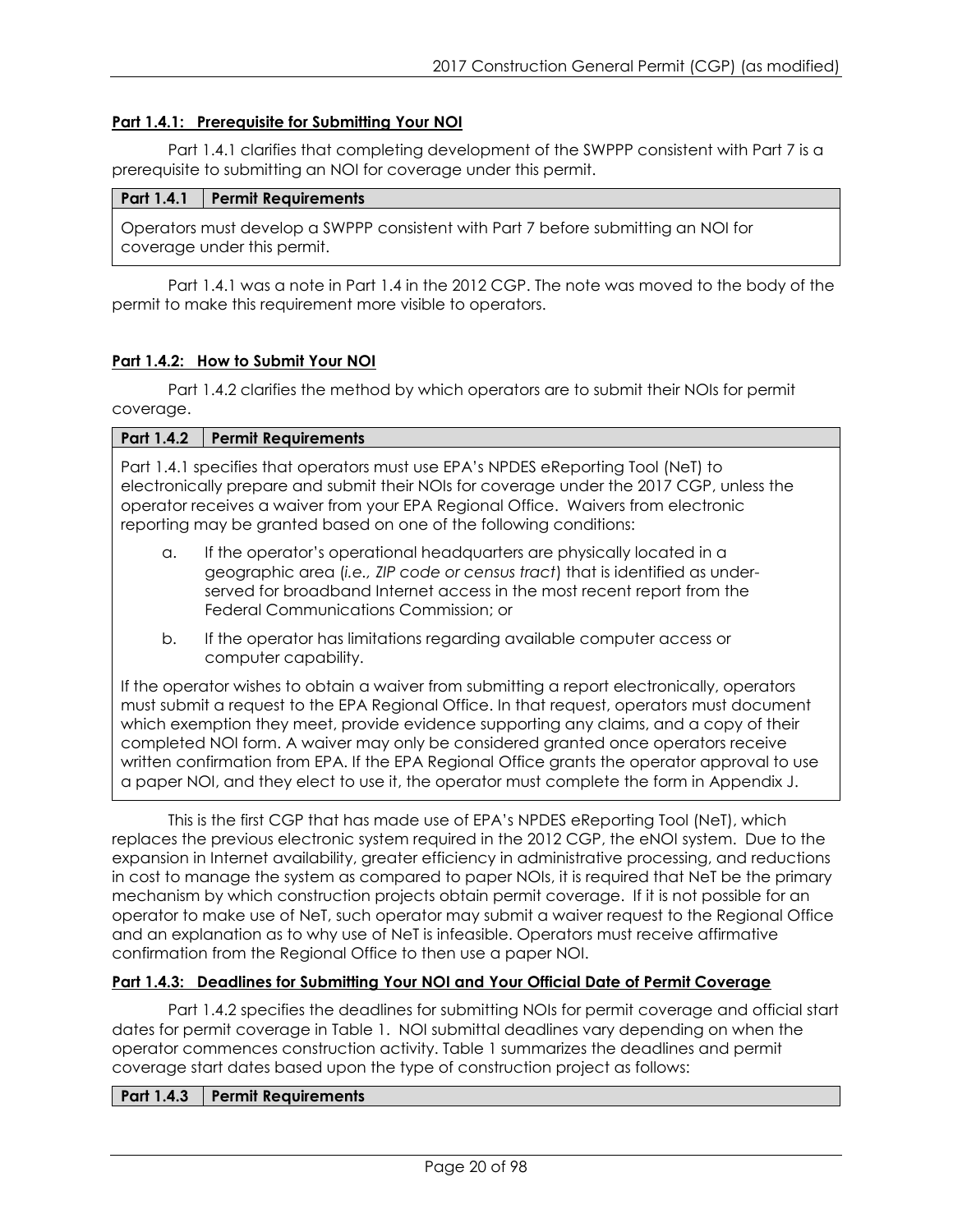|                                                                                                                                                                                                                                                                                                                                                                                             | Table 1 NOI Submittal Deadlines and Official Start Date for Permit Coverage.                         |                                                                                                                                                                                                                                                                                                        |  |
|---------------------------------------------------------------------------------------------------------------------------------------------------------------------------------------------------------------------------------------------------------------------------------------------------------------------------------------------------------------------------------------------|------------------------------------------------------------------------------------------------------|--------------------------------------------------------------------------------------------------------------------------------------------------------------------------------------------------------------------------------------------------------------------------------------------------------|--|
| <b>Type of Operator</b>                                                                                                                                                                                                                                                                                                                                                                     | <b>NOI Submittal Deadline2</b>                                                                       | <b>Permit Authorization Date3</b>                                                                                                                                                                                                                                                                      |  |
| Operator of a new site (i.e., a<br>site where construction<br>activities commence on or<br>after February 16, 2017)                                                                                                                                                                                                                                                                         | At least 14 calendar days<br>before commencing<br>construction activities.                           | 14 calendar days after EPA<br>notifies you that it has<br>received a complete NOI,<br>unless EPA notifies you that<br>your authorization is delayed                                                                                                                                                    |  |
| Operator of an existing site<br>(i.e., a site with $2012$ CGP<br>coverage where construction<br>activities commenced prior to<br>February 16, 2017)                                                                                                                                                                                                                                         | No later than May 17, 2017.                                                                          | or denied.                                                                                                                                                                                                                                                                                             |  |
| New operator of a permitted<br>site (i.e., an operator that<br>through transfer of ownership<br>and/or operation replaces<br>the operator of an already<br>permitted construction site<br>that is either a "new site" or<br>an "existing site")                                                                                                                                             | At least 14 calendar days<br>before the date the transfer<br>to the new operator will take<br>place. |                                                                                                                                                                                                                                                                                                        |  |
| Operator of an "emergency-<br>related project" (i.e., a<br>project initiated in response to<br>a public emergency (e.g.,<br>natural disaster, disruption in<br>essential public services), for<br>which the related work<br>requires immediate<br>authorization to avoid<br>imminent endangerment to<br>human health or the<br>environment, or to reestablish<br>essential public services) | No later than 30 calendar<br>days after commencing<br>construction activities.                       | You are considered<br>provisionally covered under<br>the terms and conditions of<br>this permit immediately, and<br>fully covered 14 calendar<br>days after EPA notifies you<br>that it has received a<br>complete NOI, unless EPA<br>notifies you that your<br>authorization is delayed or<br>denied. |  |

The term "operator of a new site" in Table 1 is used to describe projects that commence earth disturbing activities on or after February 16, 2017, the effective date of the permit. New sites include those new sources that are subject to the C&D rule's NSPSs because they commenced construction after February 1, 2010 (the effective date of the C&D rule). The term "new site" was adopted to avoid the confusion that would have resulted if the permit used the

<span id="page-20-0"></span> $\overline{a}$ <sup>2</sup> If you miss the deadline to submit your NOI, any and all discharges from your construction activities will continue to be unauthorized under the CWA until they are covered by this or a different NPDES permit. EPA may take enforcement action for any unpermitted discharges that occur between the commencement of construction activities and discharge authorization.

<span id="page-20-1"></span><sup>3</sup> Discharges are not authorized if your NOI is incomplete or inaccurate or if you are not eligible for permit coverage.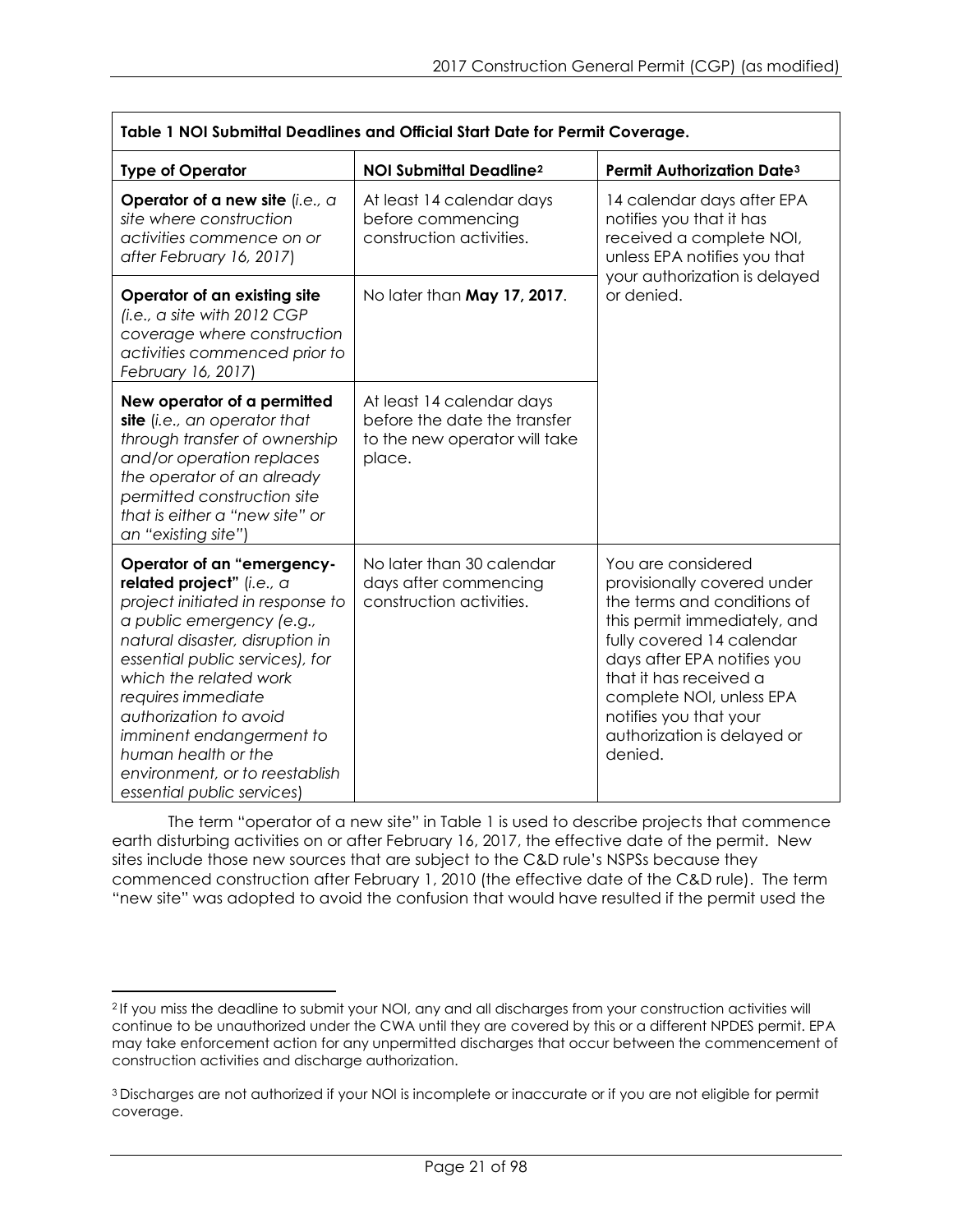term "new source" to describe both projects that began construction after February 1, 2010, but before February 16, 2017, and those projects that begin on or after February 16, 2017.

The term "operator of an existing site" in Table 1 refers to construction projects that commenced activities prior to February 16, 2017, the effective date of the permit. Existing sites include both those activities that began prior to the February 1, 2010 effective date of the NSPS of the C&D rule, and may have been covered under the 2008 CGP, and those activities that are subject to the NSPS because they commenced after February 1, 2010, but before February 16, 2017.

The 14-day NOI submittal deadlines in Table 1 for operators of new sites and new operators of a new or existing site provides the Fish & Wildlife Service and the National Marine Fisheries Service (the "Services"), state and tribal historic preservation offices, and the public, with an opportunity to review these submissions and to inform EPA if they believe that more time is needed to review the potential impacts from the project. The 14 days between receipt of the NOI and authorization is referred to as the "waiting period."

During the 14-day waiting period, where one or both of the Services or the historic preservation office requests that they or EPA need to further explore whether a particular facility is eligible for permit coverage, EPA can delay authorization to allow such an assessment to take place. EPA may also use the waiting period to determine whether any more stringent control measures are necessary to ensure that discharges will meet applicable water quality standards, to be consistent with an applicable wasteload allocation (WLA), or to comply with state or tribal antidegradation requirements.

Additionally, during this waiting period, the public has an opportunity to review the NOIs and request review of applicable SWPPPs. Anyone wishing to provide feedback to EPA can send information to the appropriate EPA Regional Office listed in Appendix B of the permit for consideration. EPA clarifies that this waiting period is not a public notice and comment period. EPA will consider any information provided to it during the waiting period, but does not plan to provide specific responses to comments received. Where appropriate, EPA will address concerns raised *(e.g., will direct the relevant operator to make improvements to the designed stormwater controls as necessary to meet the requirements of the permit).* Depending on the nature of the issue and the timing of the comments, EPA will take appropriate action either prior to or following discharge authorization. In addition, EPA may delay authorization if warranted, or may determine that the discharge is not eligible for authorization under this permit.

The description of the permit authorization date changed slightly from the 2012 CGP. The 2012 CGP states that the operator would be covered under the permit "14 calendar days after EPA has acknowledged receipt of [the operator's] NOI on the agency's website…" Under the 2017 CGP, operators are covered under the permit "14 calendar days after EPA notifies [the operator] that it has received a complete NOI…" This is a clarification of the process that was followed under the 2012 CGP. "Acknowledging receipt on the agency's website" required the NOI to be complete when submitted to EPA, and it would not be processed otherwise. Therefore, EPA is making it more explicit that the NOI must be complete upon receipt for the operator be covered within 14 calendar days.

Table 1 describes that operators of emergency-related projects are considered provisionally covered under the permit immediately upon the start of construction, and unprovisionally covered 14 calendar days after EPA acknowledges receipt of their NOI through posted information on EPA's website [\(https://www.epa.gov/npdes/stormwater-discharges](http://www.epa.gov/npdes/stormwater-discharges-construction-activities)[construction-activities#ereporting\)](http://www.epa.gov/npdes/stormwater-discharges-construction-activities), unless EPA notifies the operator that their authorization has been delayed or denied.

If the operator requests a waiver and submits a paper NOI, the 14-day period prior to permit coverage is the same as above, however this period commences only after EPA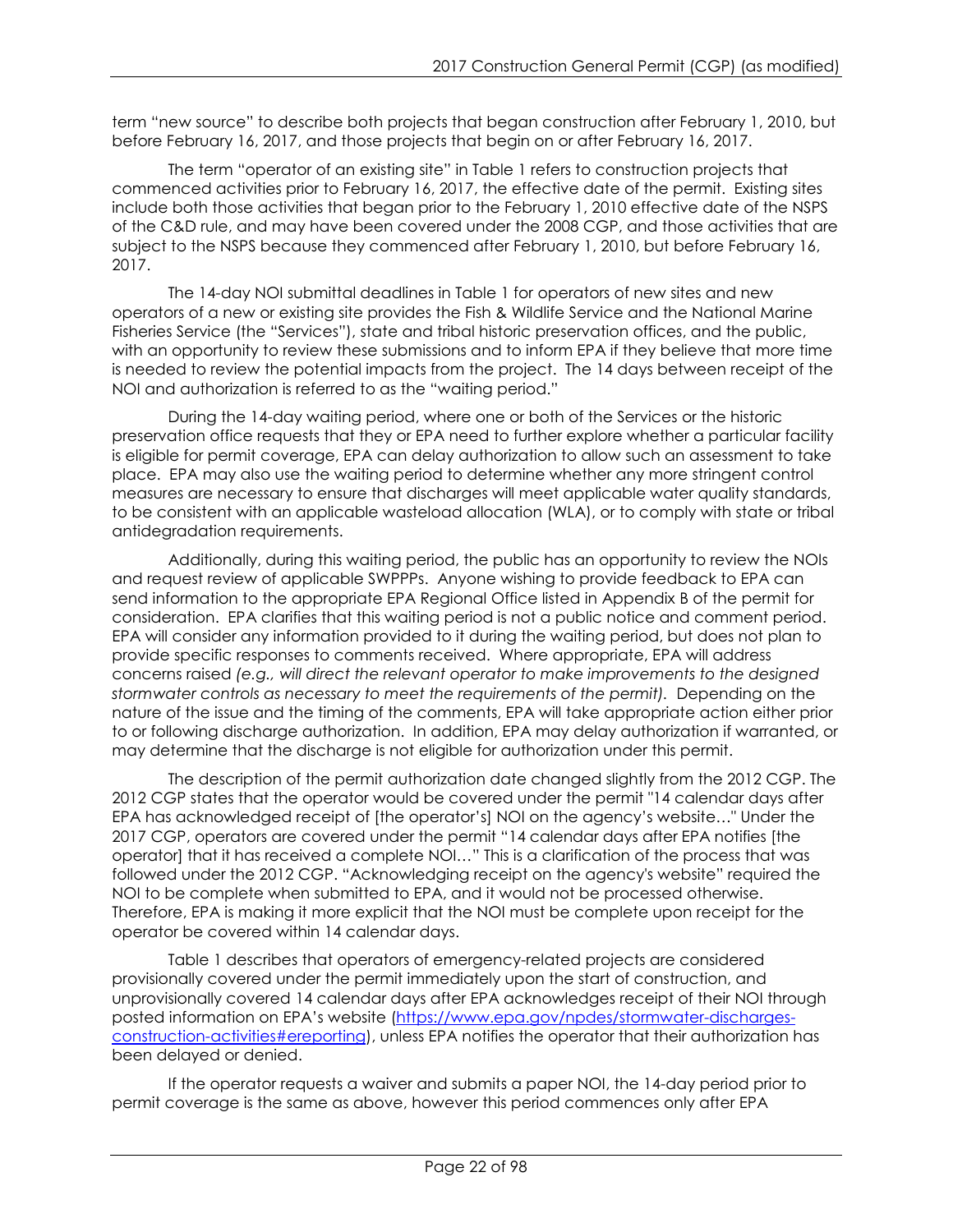completes manual entry of the paper NOI information into NeT. Note that if the paper NOI contains errors or is incomplete, this will result in delaying the commencement of the 14-day waiting period. The operator will be able to tell when the 14-day waiting period has begun by checking for their NOI in NeT at [https://www.epa.gov/npdes/stormwater-discharges](http://www.epa.gov/npdes/stormwater-discharges-construction-activities)[construction-activities#ereporting.](http://www.epa.gov/npdes/stormwater-discharges-construction-activities)

## <span id="page-22-0"></span>**Part 1.4.4: Modifying your NOI**

Part 1.4.4 describes the process for modifying an NOI if the operator needs to correct or update any fields.

#### **Part 1.4.4 Permit Requirements**

To modify an NOI, the operator may submit a "Change NOI" form using NeT. Waivers from electronic reporting may be granted as specified in Part 1.4.2. If the EPA Regional Office has granted the operator approval to submit a paper NOI modification, they may indicate any NOI changes on the same NOI form in Appendix J. When there is a change to the site's operator, the new operator must submit a new NOI, and the previous operator must submit a NOT form as specified in Part 8.3.

Part 1.4.4 is a new provision in the permit that EPA added to clarify for operators the existing procedure for modifying NOIs.

#### <span id="page-22-1"></span>**Part 1.4.5: Your Official End Date of Permit Coverage**

Part 1.4.5 describes how long permit coverage lasts.

#### **Part 1.4.5 Permit Requirements**

Once covered under the CGP, permit coverage will last until:

- a. The operator terminates permit coverage, consistent with Part 8; or
- b. The operator receives permit coverage under a different NPDES permit, or a reissued or replacement version of this permit after expiring on February 16, 2022 if the operator requests coverage under the reissued or replacement permit by the specified deadline (in this case the operator has no break in coverage); or
- c. The operator fails to submit an NOI for coverage under a revised or replacement version of this permit before the deadline for existing construction sites where construction activities continue after this permit has expired (in this case your coverage lapses and EPA may take enforcement action against any unpermitted discharges).

#### **Continuation of Coverage for Existing Operators After the 2017 Permit Expires**

Note that if the 2017 CGP is not reissued or replaced prior to the expiration date, it will be administratively continued in accordance with section 558(c) of the Administrative Procedure Act (see 40 CFR 122.6) and remain in force and effect for discharges that were covered prior to its expiration. All operators granted permit coverage prior to the expiration date of the permit will automatically remain covered by the 2017 CGP until the earliest of:

- a. The authorization for coverage under a reissued or replacement version of the permit following the timely submittal of a complete and accurate NOI requesting coverage under the new permit. If a timely NOI for coverage under the reissued or replacement permit is not submitted, coverage will terminate on the date that the NOI was due; or
- b. The date of the submittal of an NOT; or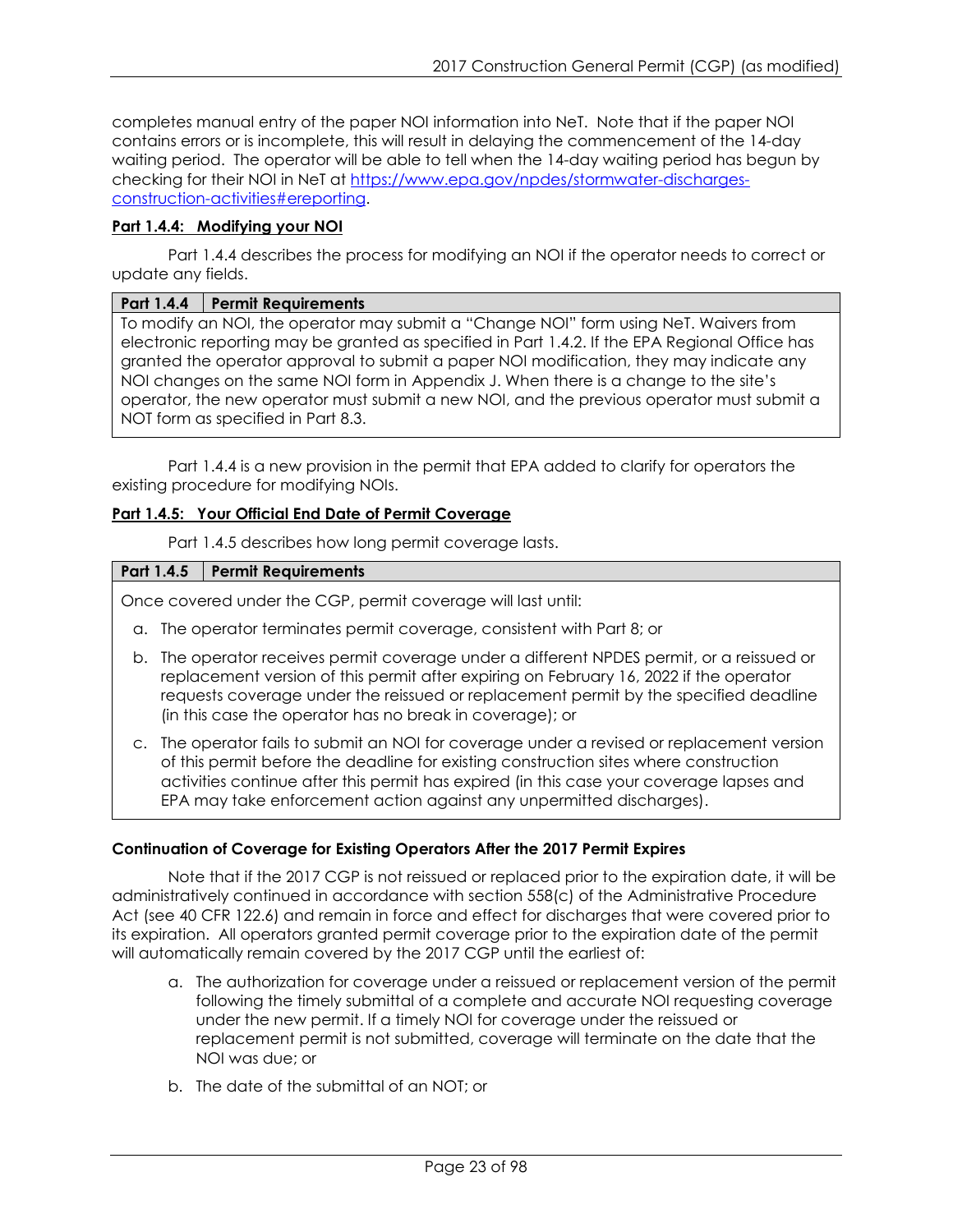- c. Issuance or denial of an individual permit for the operator's discharges; or
- d. A final permit decision by EPA not to reissue the CGP, at which time EPA will identify a reasonable time period for covered dischargers to seek coverage under an alternative general permit or an individual permit. Coverage under this permit will terminate at the end of this time period.

EPA reserves the right to modify or revoke and reissue the 2017 CGP under 40 CFR 122.62 and 63, in which case the operator will be notified of any relevant changes or procedures to which operators may be subject.

This clarification was previously stated in Part 1.4.4 of the 2012 CGP and has been moved to the fact sheet in the 2017 CGP. The clarification describes for operators the continuation of coverage for existing operators if the permit expires. Where EPA fails to issue a final general permit prior to the expiration of a previous general permit, EPA has the authority to administratively continue the permit for operators authorized to discharge under the prior general permit. However, EPA does not have the authority to provide coverage to construction projects not already authorized to discharge under that prior general permit. Once the five-year expiration date for this permit has passed, any such projects would need to obtain coverage under an individual permit, or other general permit that is in effect.

### <span id="page-23-0"></span>**Part 1.5: Requirement to Post a Notice of Your Permit Coverage**

The requirement in Part 1.5 is to provide notice to the public, and any other interested parties, that discharges from the construction site are authorized by EPA.

### **Part 1.5 Permit Requirements**

Part 1.5 of the CGP requires that the operator post a sign or other notice of permit coverage at a safe, publicly accessible location in close proximity to the construction site. The notice must be located so that it is visible from the public road that is nearest to the active part of the construction site, and it must use a font large enough to be readily viewed from a public right-of-way. At a minimum, the notice must include:

- a. The NPDES ID (*i.e., permit tracking number assigned to your NOI*);
- b. A contact name and phone number for obtaining additional construction site information;
- c. The Uniform Resource Locator (URL) for the SWPPP (if available), or the following statement: "If you would like to obtain a copy of the Stormwater Pollution Prevention Plan (SWPPP) for this site, contact the EPA Regional Office at [*include the appropriate CGP Regional Office contact information found at https://www.epa.gov/npdes/contact-us-stormwater#regiona*l];" and
- d. The following statement "If you observe indicators of stormwater pollutants in the discharge or in the receiving waterbody, contact the EPA through the following website: [https://www.epa.gov/enforcement/report-environmental-violations.](https://www.epa.gov/enforcement/report-environmental-violations)"

By providing notice of permit coverage and other information about the site, interested parties are more easily able to obtain information about the construction site, such as the SWPPP, and identify the site when reporting potential permit violations. Note that operators are only required to provide copies of the SWPPP, upon request, to EPA; a state, tribal or local agency approving stormwater management plans; the operator of a storm sewer system receiving discharges from the site; or representatives of the U.S. Fish and Wildlife Service (USFWS) or the National Marine Fisheries Service (NMFS). EPA may provide access to portions of the SWPPP to a member of the public upon request. For the 2017 CGP, EPA added a requirement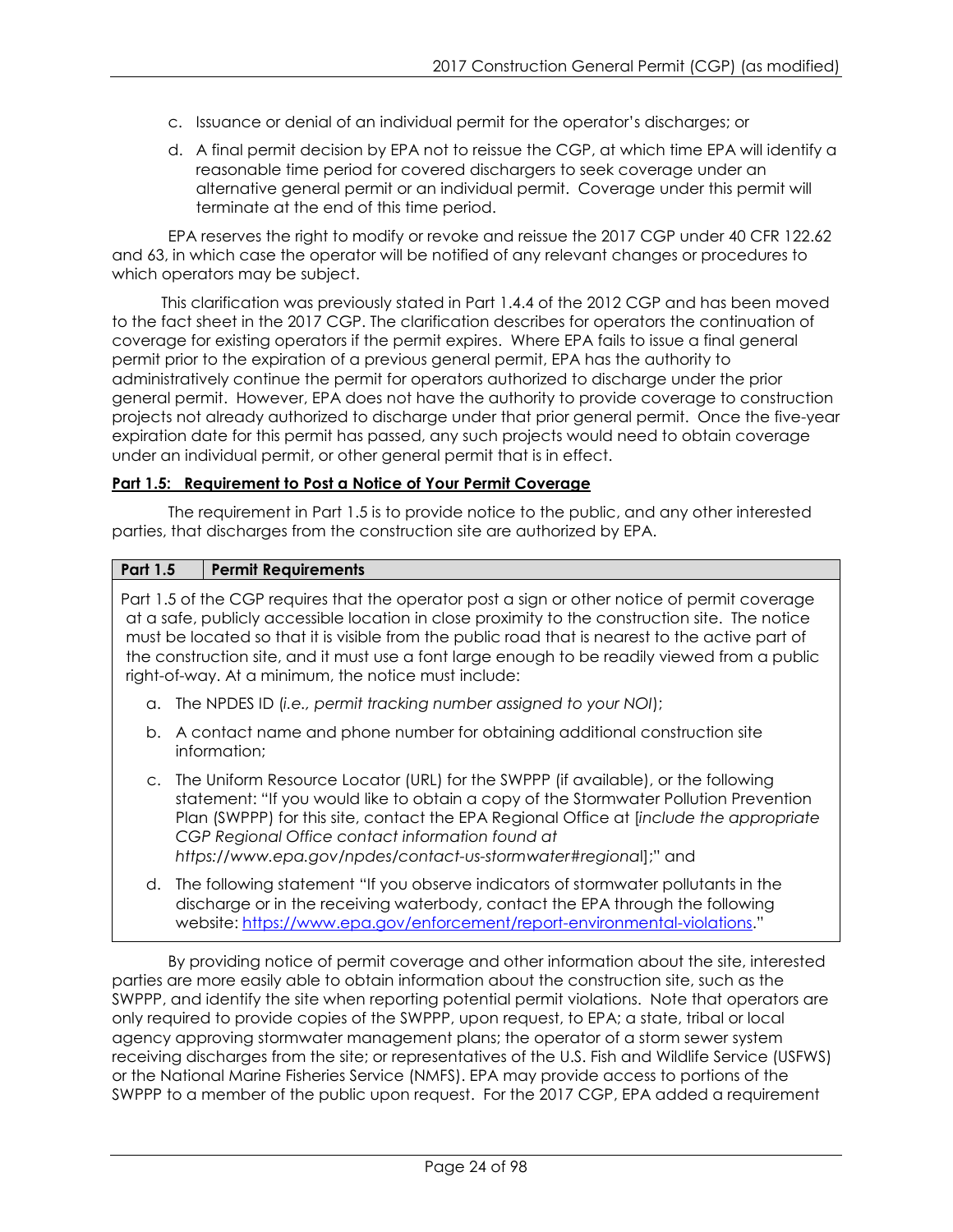that the notice of permit coverage must include a statement about how to obtain a copy of the SWPPP from EPA. This addition makes the protocol for requesting a SWPPP easily known and explicit to the public. Confidential Business Information (CBI) will be withheld from the public, but may not be withheld from EPA, USFWS, or NMFS. To improve transparency of the process to report possible violations, EPA also added a requirement that the notice of permit coverage must include information on how the public can contact EPA if stormwater pollution is observed in the discharge. EPA also added footnote 10 to clarify that when the active part of the construction site is not visible from a public road, operators must place the notice of permit coverage in a position that is visible from the nearest public road and as close as possible to the construction site.

## <span id="page-24-0"></span>**Part 2: Technology-Based Effluent Limitations**

Part 2 organizes the stormwater effluent limitations into four sections:

- Part 2.1: General Stormwater Control Design, Installation, and Maintenance Requirements;
- Part 2.2: Erosion and Sediment Control Requirements;
- Part 2.3: Pollution Prevention Requirements; and
- Part 2.4: Construction Dewatering Requirements.

The stormwater control requirements in Part 2 are the technology-based effluent limitations that apply to all discharges associated with construction activity eligible for permit coverage. The requirements in Part 2 generally apply the national effluent limitations guidelines and new source performance standards in the Construction and Development Rule ("C&D rule") in 40 CFR Part 450 promulgated on December 1, 2009 (74 Fed. Reg. 62996), and amended on March 6, 2014 (79 Fed. Reg. 12661). These requirements apply to all permitted sites, including construction support activities that are covered under the permit under Part 1.2.1.c.

## *EPA's Incorporation of the Non-Numeric Limits*

An operator can minimize the discharge of pollutants from construction sites by satisfying the non-numeric effluent limitations at 40 CFR 450.21 and by using various controls and practices, outlined in more detail by the permitting authority. EPA crafted the non-numeric effluent limits in the C&D rule to allow flexibility in how the permitting authority implements these requirements in permits. See 74 FR 63016. As an example, 40 CFR 450.21(a)(5) requires construction operators to design, install, and maintain controls to "minimize sediment discharges from the site." Thus, each NPDES permitting authority has some discretion within this somewhat broad requirement, defined further at 40 CFR 450.21(a)(5), to further define what it means to minimize sediment discharges, or to achieve any of the other non-numeric limits. See 74 FR 63016.

Accordingly, this permit contains requirements that specifically implement or incorporate each of the C&D rule's non-numeric limits in order to minimize the discharge of pollutants from construction sites. This is consistent with EPA's objective to write general permits with conditions that are clear, specific, and measurable. In the sections that follow, EPA discusses the permit requirements, and explains how the language is consistent with the non-numeric effluent limits in the C&D rule upon which they are based.

## <span id="page-24-1"></span>**Part 2.1: General Stormwater Control Design, Installation, and Maintenance Requirements**

Part 2.1 establishes the overall principle for designing, installing, and maintaining stormwater controls that work to minimize the discharge of pollutants from construction sites, as required in 40 CFR 450.21.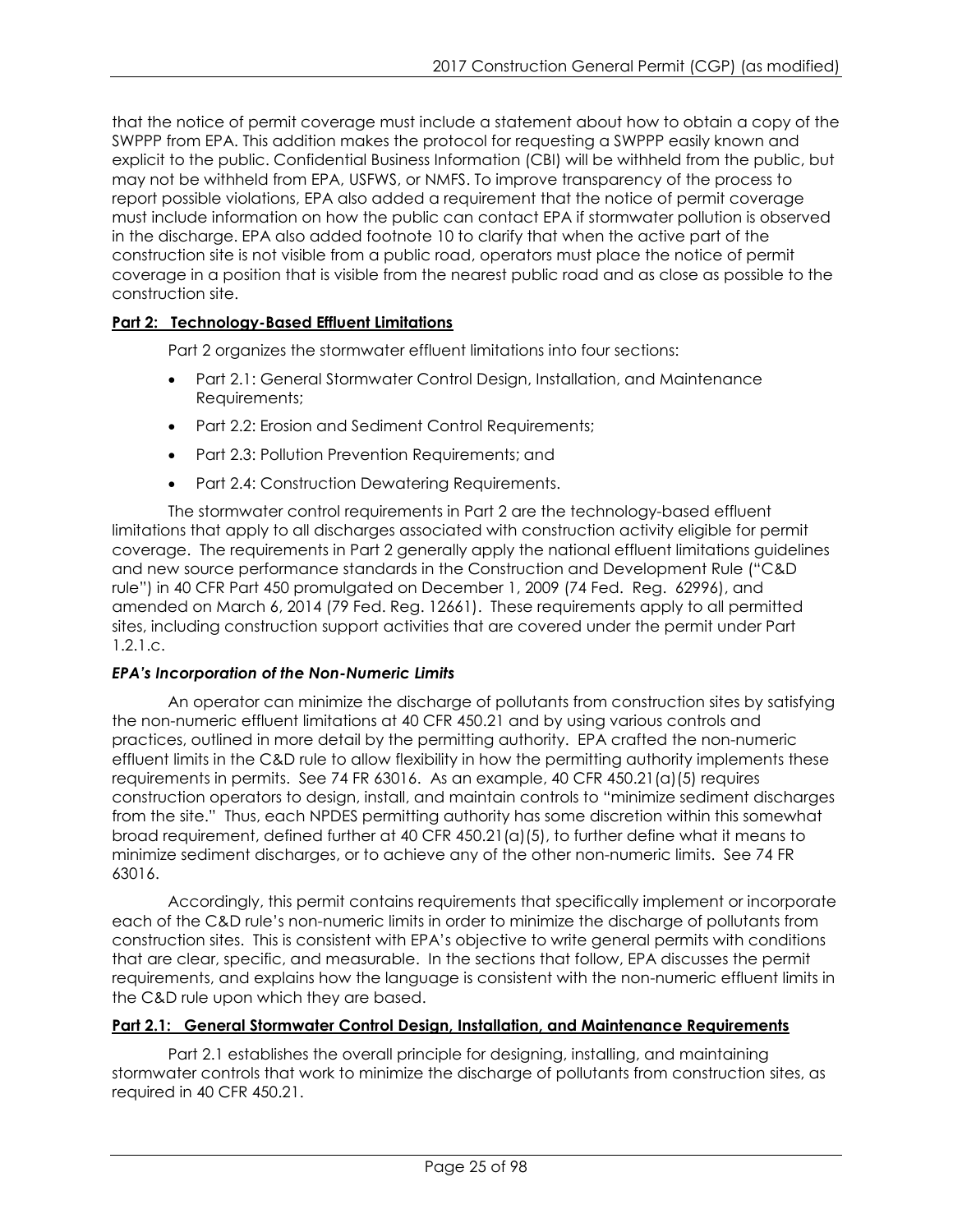### **Part 2.1 Permit Requirements**

Part 2.1 includes the general requirement that the operator must design, install, and maintain stormwater controls required in Parts 2.2 and 2.3 to minimize the discharge of pollutants in stormwater from construction activities. Part 2.1 includes design, installation, and maintenance requirements that must be followed for all such controls.

### <span id="page-25-0"></span>**Part 2.1.1: Design Factors**

Part 2.1.1 requires the operator to account for design factors that address the corresponding C&D rule requirements in 40 CFR 450.21(a)(2) and (5).

#### **Part 2.1.1 Permit Requirements**

In the design of stormwater controls, operators must account for the following factors:

- a. The expected amount, frequency, intensity, and duration of precipitation;
- b. The nature of stormwater runoff and run-on at the site, including factors such as expected flow from impervious surfaces, slopes, and site drainage features. You must design stormwater controls to control stormwater volume, velocity, and peak flow rates to minimize discharges of pollutants in stormwater and to minimize channel and streambank erosion and scour in the immediate vicinity of discharge points; and
- c. The soil type and range of soil particle sizes expected to be present on the site.

It is important to consider precipitation characteristics so that earth-disturbing activities can be planned during periods with a lower risk of precipitation and so that erosion and sediment control practices can be designed to convey and manage the precipitation that is expected to occur. The requirement to design stormwater controls to account for the nature of stormwater runoff and run-on on the site and to reduce peak flowrates and total stormwater is intended to minimize scouring and erosion caused by stormwater discharges from the site. The requirement to account for soil characteristics, such as particle size distribution, erosivity, and cohesiveness, is also important for selecting and designing appropriate erosion and sediment controls.

#### <span id="page-25-1"></span>**Part 2.1.2: Good Engineering Practices**

Part 2.1.2 implements the C&D rule requirement to "install effective erosion and sediment controls."

#### **Part 2.1.2 Permit Requirements**

The operator must design and install all stormwater controls in accordance with good engineering practices, including applicable design specifications.

In order for stormwater controls to be effective, they must be properly designed and installed. EPA notes that design specifications may be found in manufacturer specifications and/or in applicable erosion and sediment control manuals or ordinances. Additionally, where it is appropriate to depart from such specifications, this must reflect good engineering practice and must be explained in the SWPPP.

#### <span id="page-25-2"></span>**Part 2.1.3: Complete Installation Prior to Commencement of Construction**

Part 2.1.3 is intended to ensure that stormwater controls are installed and made operational to minimize pollutant discharges from the area of active disturbance.

#### **Part 2.1.3 Permit Requirements**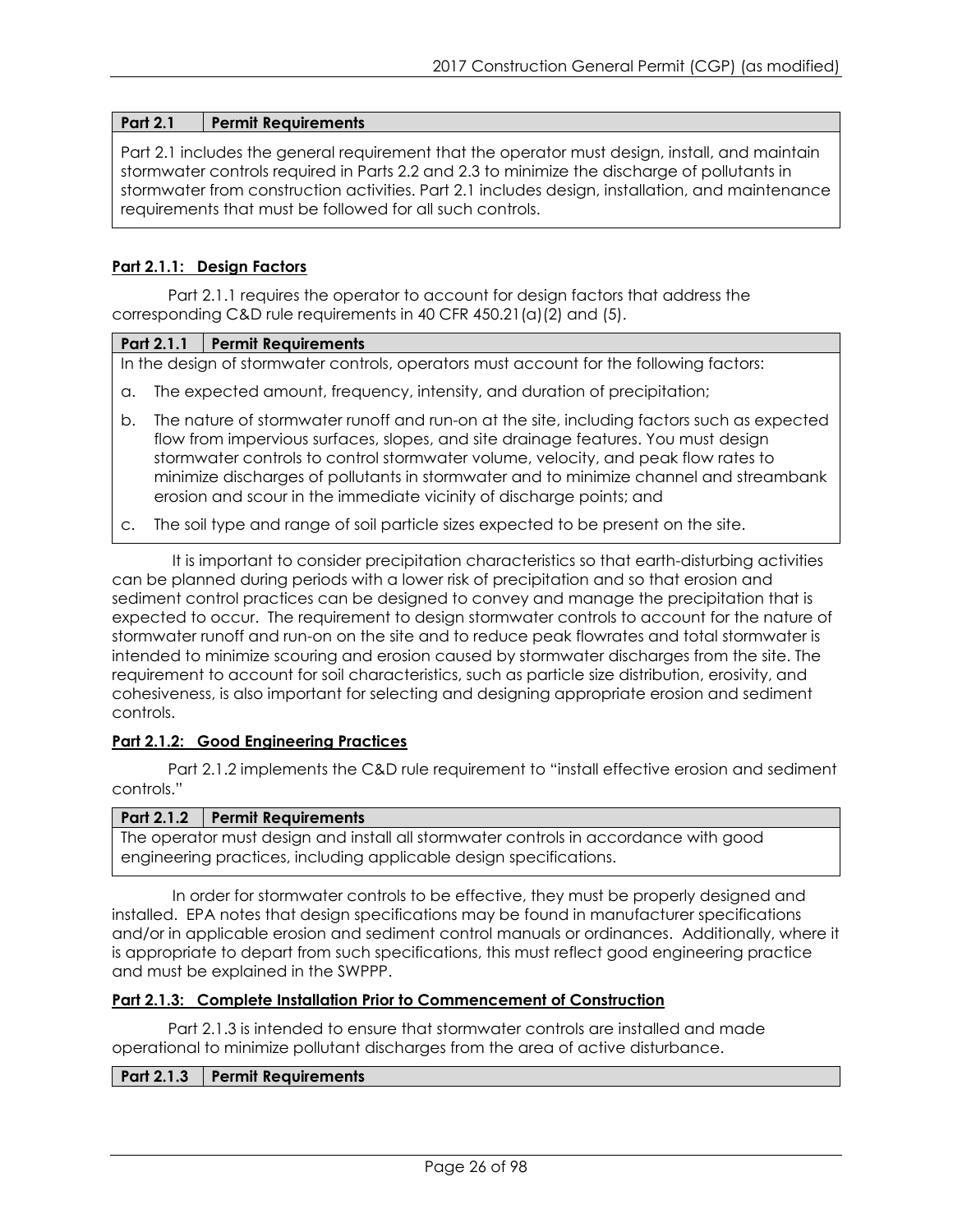The operator must complete the installation of stormwater controls by the time each phase of construction has begun:

- a. By the time construction activity in any given portion of the site begins, the operator must install and make operational any downgradient sediment controls (*e.g., buffers, perimeter controls, exit point controls, storm drain inlet protection*) that control discharges from the initial site clearing, grading, excavating, and other earthdisturbing activities. EPA notes that this requirement does not apply to the earth disturbance associated with the actual installation of these controls. Operators should take all reasonable actions to minimize the discharges of pollutant during the installation of stormwater controls.
- b. Following the installation of the initial controls, the operator must install and make operational all stormwater controls needed to control discharges prior to subsequent earth-disturbing activities.

For example, prior to initial site clearing and grading activities, the operator must install perimeter controls, exit point controls, and, if applicable, storm drain inlet protections and natural buffers or equivalent sediment controls to control stormwater discharges from the initial disturbances. After this initial work is completed, the operator must install and make operational other controls, such as sediment traps or sediment basins, that are expected to treat stormwater during the remaining phases of construction. Where a project is conducted in phases, such as for a large-scale road project, the requirement is to install such controls prior to commencing earth-disturbing activities for the particular phase. After initial controls are installed, the operator must install and make operational any remaining stormwater controls as conditions allow.

EPA notes that the phrase "unless infeasible" has been removed from the requirement to complete installation of initial downgradient sediment controls by the time construction has begun, which was included in the 2012 CGP. In EPA's judgment, this is not a meaningful change because the permit already accounts for the scenarios in which meeting this requirement would be infeasible in footnote #12 in the permit.

## <span id="page-26-0"></span>**Part 2.1.4: Maintain Controls in Effective Operating Condition**

Part 2.1.4 implements the C&D rule requirement to "maintain effective erosion controls and sediment controls" at 40 CFR 450.21(a) and the NPDES requirement at 40 CFR 122.41(e) to "at all times properly operate and maintain all facilities and systems of treatment and control …."

## **Part 2.1.4 Permit Requirements**

During permit coverage, the operator must ensure that all stormwater controls are maintained and remain in effective operating condition and are protected from activities that would reduce their effectiveness.

- a. Comply with any specific maintenance requirements for the stormwater controls listed in this permit, as well as any recommended by the manufacturer.
- b. If at any time you find that a stormwater control needs routine maintenance, you must immediately initiate the needed maintenance work, and complete such work by the close of the next business day.
- c. If at any time you find that a stormwater control needs repair or replacement, you must comply with the corrective action requirements in Part 5.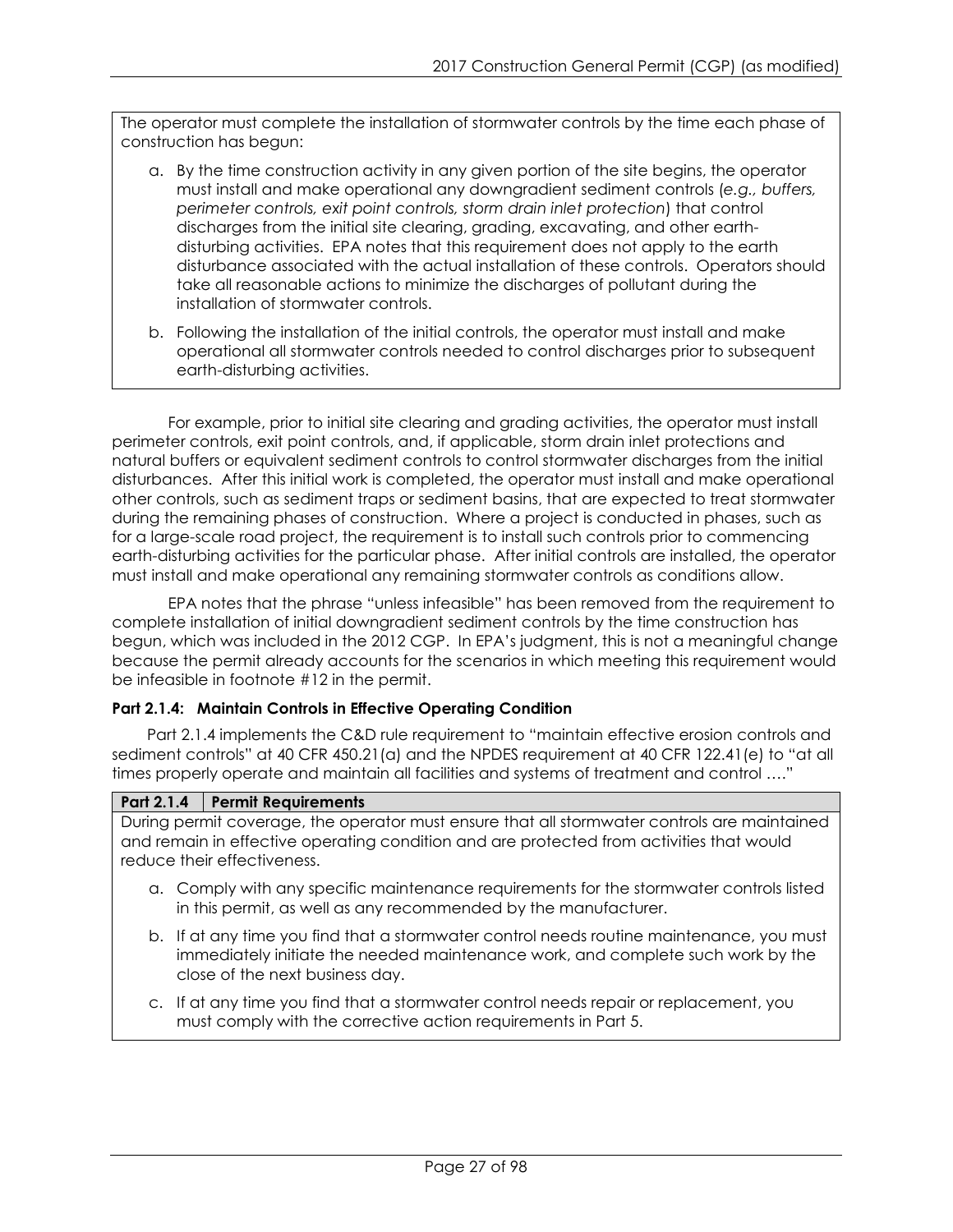### <span id="page-27-0"></span>**Part 2.2: Erosion and Sediment Control Requirements**

Part 2.2 implements the C&D rule's requirement at 40 CFR 450.21(a) to "design, install, and maintain effective erosion controls and sediment controls to minimize the discharge of pollutants," as well as the requirements in 40 CFR 450.21(b) for soil stabilization.

| <b>Part 2.2</b>                                                                             | <b>Permit Requirements</b> |
|---------------------------------------------------------------------------------------------|----------------------------|
| Part 2.2 requires the operator to implement erosion and sediment controls that minimize the |                            |
| discharge of pollutants in stormwater from construction activities.                         |                            |

The specific sections of the permit within Part 2.2 include requirements that articulate what is expected of CGP operators in order to comply with this effluent limitation established in the C&D rule.

### <span id="page-27-1"></span>**Part 2.2.1: Natural Buffers**

Part 2.2.1 implements the C&D rule*'s* requirement to minimize the discharge of pollutants from the site by providing and maintaining "natural buffers around waters of the United States… unless infeasible." See 40 CFR 450.21(a)(6).

#### **Part 2.2.1 Permit Requirements**

Provide and maintain natural buffers and/or equivalent erosion and sediment controls when a water of the U.S. is located within 50 feet of the site's earth disturbances.

- a. For any discharges to "waters of the U.S." (defined in Appendix A) located within 50 feet of the site's earth disturbances, the operator must comply with one of the following alternatives:
	- i. Provide and maintain a 50-foot undisturbed natural buffer; or
	- ii. Provide and maintain an undisturbed natural buffer that is less than 50 feet and is supplemented by erosion and sediment controls that achieve the sediment load reduction equivalent to a 50-foot undisturbed natural buffer; or
	- iii. If infeasible to provide and maintain an undisturbed natural buffer of any size, implement erosion and sediment controls to achieve the sediment load reduction equivalent to a 50-foot undisturbed natural buffer.
- b. Exceptions to the requirement in Part 2.2.1.a are explained in Appendix G, Part G.2.

This requirement applies to all project sites that are situated within 50 feet of a water of the U.S., with certain exceptions described in Appendix G of the permit. Appendix G provides guidance on which sites must comply with the buffer provision, and how to implement the different compliance alternatives.

EPA incorporates by reference the discussion in the 2012 CGP fact sheet concerning the agency's rationale for adopting the specific buffer requirements. See section "Provide Natural Buffers or Equivalent Sediment Controls" on pages 41 through 65 of the 2012 CGP fact sheet, available at [https://www.epa.gov/sites/production/files/2015-](http://www.epa.gov/sites/production/files/2015-10/documents/cgp2012_finalfactsheet.pdf) 10/documents/cap2012\_finalfactsheet.pdf.

EPA moved much of the language from the 2012 CGP buffer provision to Appendix G since this requirement only applies to a subset of construction operators (i.e., those whose site disturbances occur within 50 feet of a water of the U.S.). While the requirements and the flexibility provided remain the same, it is more efficient to explain these compliance details and to provide further guidance in Appendix G, which is solely devoted to the topic of the buffer requirements.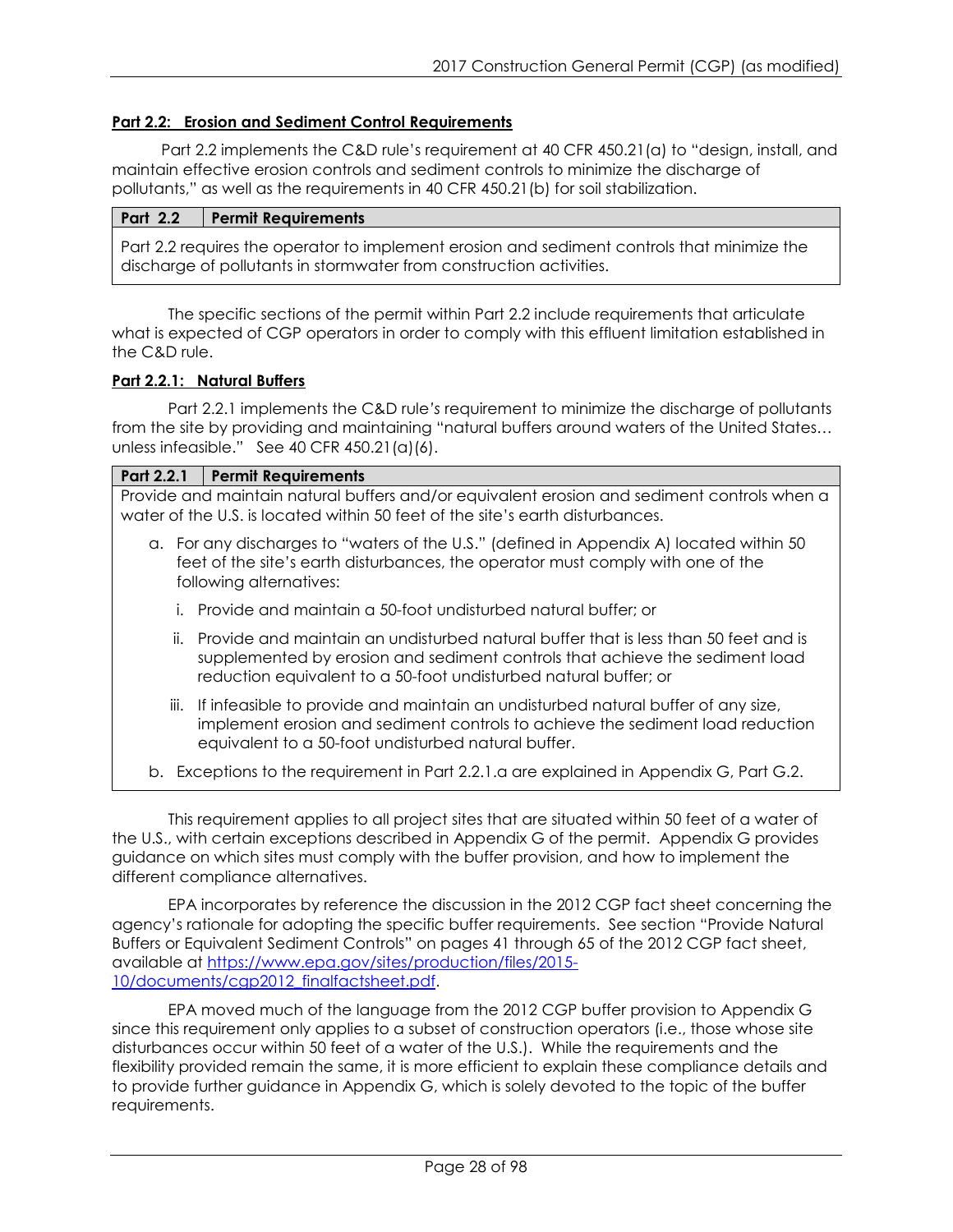#### <span id="page-28-0"></span>**Part 2.2.2: Direct Stormwater to Vegetated Areas**

Part 2.2.2 implements the C&D rule requirement at 40 CFR 450.21(a)(6). This requirement reduces the discharge of sediment and other pollutants through filtration and infiltration.

#### **Part 2.2.2 Permit Requirements**

Direct stormwater to vegetated areas and maximize stormwater infiltration and filtering to reduce pollutant discharges, unless infeasible.

Operators can comply with this requirement by directing non-erosive flows leaving silt fences, filter berms, or other perimeter controls and sediment basins to natural buffers adjacent to streams or other vegetated areas on or adjacent to the property on which the construction activities will occur. Note that some site operators have found the use of level spreaders or other practices to be effective to prevent erosive discharges. These practices will help to prevent the formation of gullies and associated erosion. Examples of where it may be infeasible to direct discharges from stormwater controls to vegetated areas include those areas where pervious or vegetated areas within the project footprint are non-existent, such as in some highly urban areas.

#### <span id="page-28-1"></span>**Part 2.2.3: Install Perimeter Controls**

The perimeter control requirements in Part 2.2.3 implement the C&D rule requirement to "install effective erosion and sediment controls."

| <b>Part 2.2.3</b><br><b>Permit Requirements</b> |
|-------------------------------------------------|
|-------------------------------------------------|

Operators must install sediment controls, such as filter berms, silt fences, vegetative strips, and temporary diversion dikes, along any perimeter areas of the site that will receive pollutant discharges, and comply with the following perimeter control requirement:

- a. Remove sediment before it has accumulated to one-half of the above-ground height of any perimeter control.
- b. Exception: For areas at "linear construction sites" (as defined in Appendix A) where perimeter controls are infeasible *(e.g., due to a limited or restricted right-of-way),*  implement other practices as necessary to minimize pollutant discharges to perimeter areas of the site.

The requirement instructs operators as to where downslope sediment controls should be installed so that they are effectively situated to minimize the discharge of pollutants on the site. The requirement in (a) above makes operators aware that they must maintain perimeter controls so that they remain effective throughout the duration of permit coverage. This requirement implements the C&D rule requirement to "maintain effective erosion controls and sediment controls" at 40 CFR 450.21(a).

The requirement in (b) above provides flexibility for linear construction sites by allowing them to document in the SWPPP when it is infeasible to install perimeter controls in certain areas of the site, and instead allowing the use of other types of practices that will adequately minimize pollutant discharges to perimeter areas of the site. The language in Part 2.2.3.b reflects a modification from the 2012 CGP, which required that perimeter controls for linear sites be maximized where practicable where there are rights-of-way restrictions. EPA established this provision in order to recognize that for some linear projects, perimeter controls are not always feasible (e.g., due to limited available space to install perimeter controls), and that other types of practices can be employed to minimize pollutant discharges. For example, in urban areas where, due to right-of-way limitations, perimeter controls could cause a safety hazard to vehicles and/or pedestrians, perimeter controls may not be feasible. Other practices that could be implemented to minimize pollutant discharges from perimeter areas for these types of sites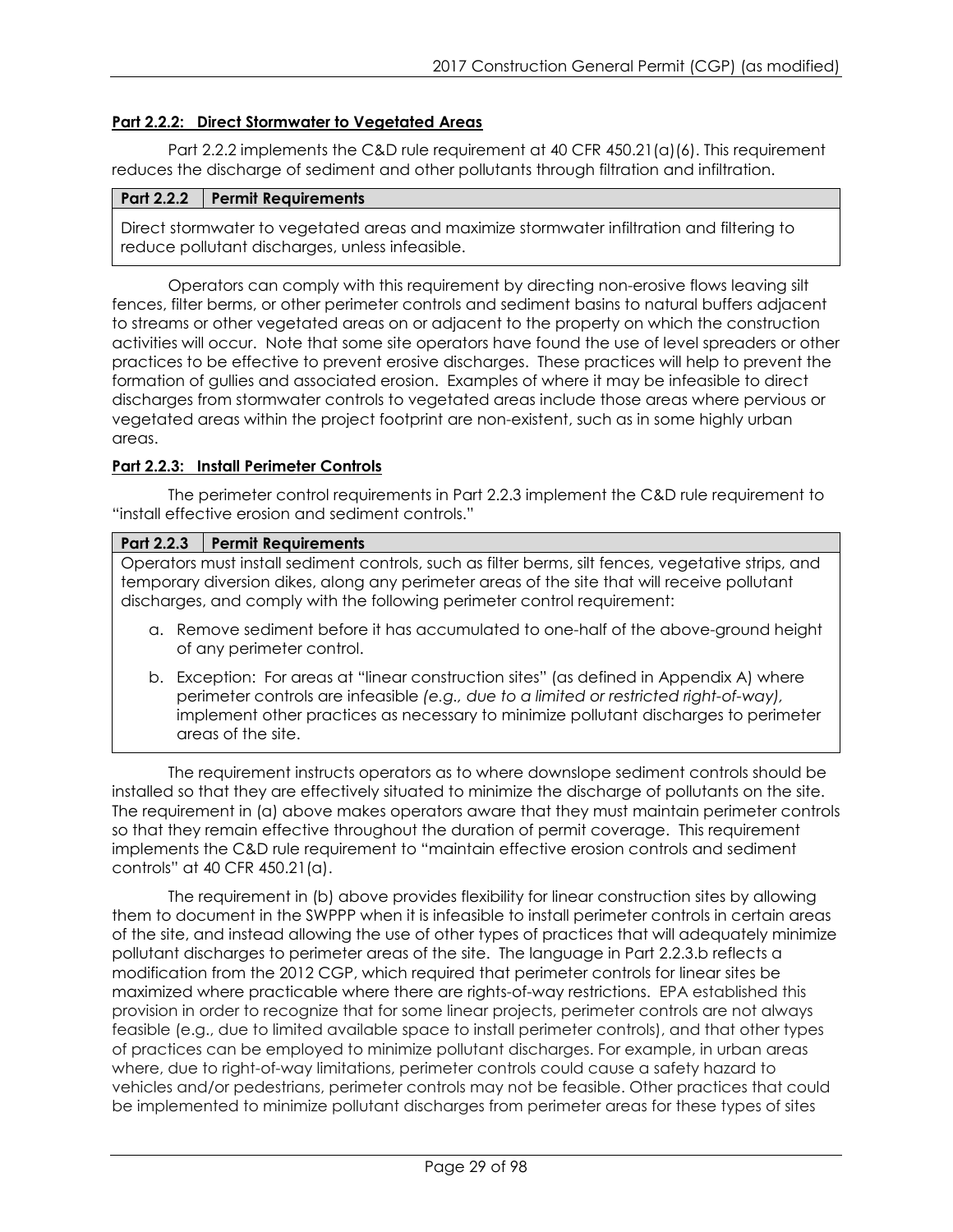could include conducting earth disturbances only on days when no precipitation will occur; limiting disturbances and stabilizing areas of exposed soil immediately; and avoiding disturbances to environmentally sensitive areas. The types of other practices to be implemented to adequately minimize pollutant discharges from perimeter areas must be based on sitespecific conditions and reflect good engineering judgment.

While perimeter controls may not be feasible in the above circumstances, operators are reminded of the requirement under Part 2.1.1 to account for the required design factors for their stormwater controls and their overall obligation in Part 2 to minimize sediment discharges. In addition, the operator must ensure that sediment and other pollutants, which may escape the area of disturbance onto off-site streets, other paved areas, and sidewalks, are removed consistent with the mitigation requirements in Part 2.2.4.d.

EPA also notes that Part 2.2.3 only applies along any perimeter areas of the site that will receive pollutant discharges. If a portion of the construction site's perimeter area does not receive pollutant discharges, perimeter controls are not required in that portion of the site. Therefore, perimeter controls are not necessary in the perimeter area surrounding construction activities in areas of sites where no pollutant discharges occur, which for certain linear construction sites could include:

- Pole sites where only overhead work is conducted;
- Use of pre-existing access roads or pad areas where no expansion or below-grade improvements *(e.g., no new earth disturbances)* will occur; and
- Areas where vegetation is left in place but needs to be trimmed (*e.g., mowing, weed whacking, etc.)* to allow temporary access (*e.g., overland travel)* or use of a site (*e.g., wire stringing site).* In such circumstances, the ground cover (i.e., grasses and other low-growing vegetation, such as mosses, ferns, vines, shrubs, herbaceous plants, and root mats that are planted or that naturally occur) is retained and no grading occurs.

## <span id="page-29-0"></span>**Part 2.2.4: Minimize Sediment Track-Out**

Collectively, the requirements in Part 2.2.4 will result in the minimization of sediment that has been tracked out from the site onto paved surfaces and subsequently discharged in stormwater. The following practices are required for minimizing sediment track-out:

## **Part 2.2.4 Permit Requirements**

- a. Restrict vehicle use to properly designated exit points;
- b. Use appropriate stabilization techniques (e.g., use of aggregate stone with an underlying geotextile or non-woven filter fabric, and turf mats) at all points that exit onto paved roads.
	- I. *Exception*: Stabilization is not required for exit points at linear utility construction sites that are used only episodically and for very short durations over the life of the project, provided other exit point controls (e.g., preventing the use of exit points during wet periods; minimizing exit point use by keeping vehicles on site to the extent possible; limiting exit point size to the width needed for vehicle and equipment usage; using scarifying and compaction techniques on the soil; and avoiding establishing exit points in environmentally sensitive areas) are implemented to minimize sediment track-out;
- c. Implement additional track-out controls (e.g., wheel washing, rumble strips, and rattle plates) as necessary to ensure that sediment removal occurs prior to vehicle exit; and
- d. Where sediment has been tracked out from your site onto paved roads, sidewalks, or other paved areas outside of your site, remove the deposited sediment by the end of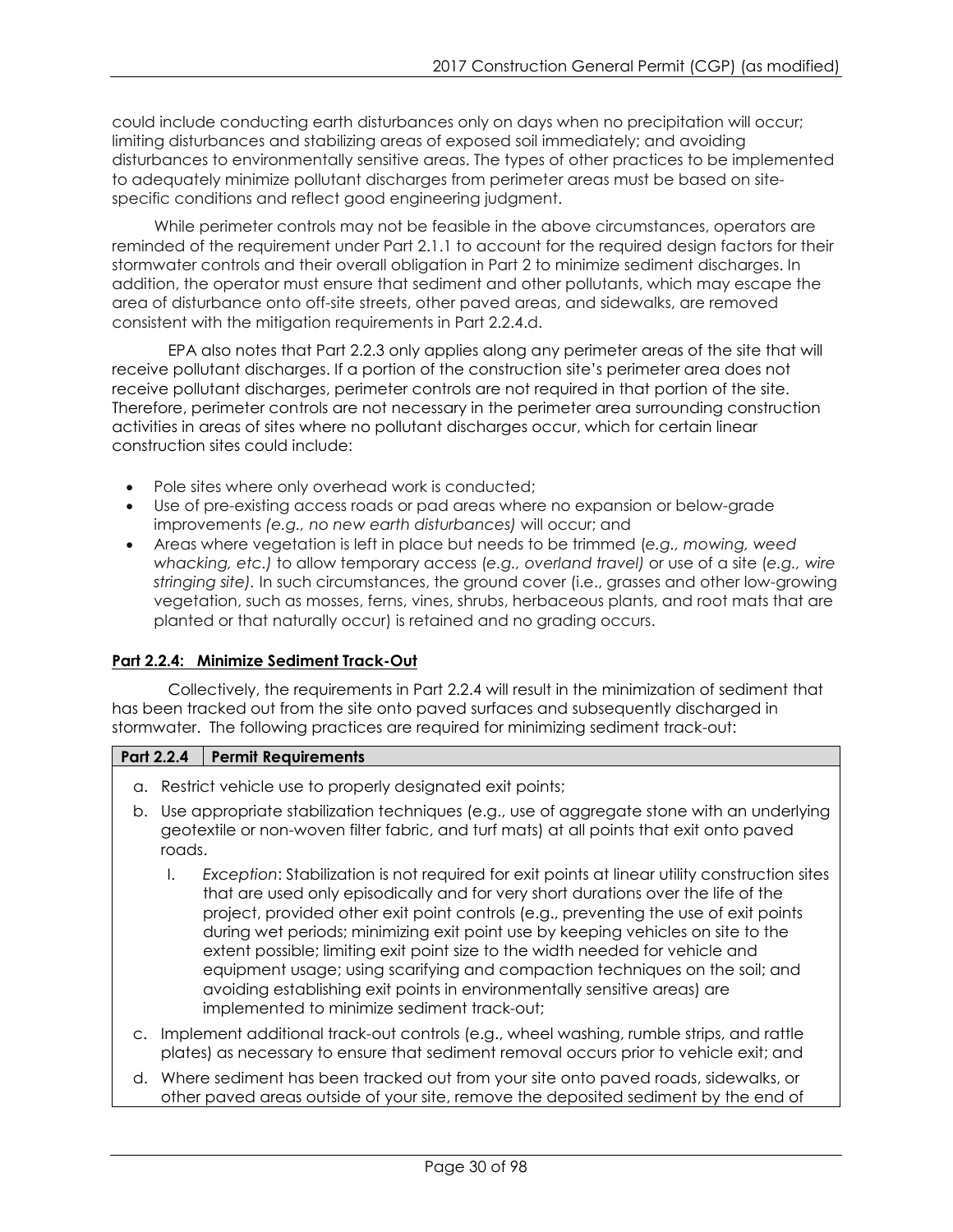the same business day in which the track-out occurs or by the end of the next business day if track-out occurs on a non-business day. Remove the track-out by sweeping, shoveling, or vacuuming these surfaces, or by using other similarly effective means of sediment removal. You are prohibited from hosing or sweeping tracked-out sediment into any stormwater conveyance, storm drain inlet, or water of the U.S.

The requirement to restrict vehicle use to properly designated exit points in (a) above, the requirement for appropriate stabilization techniques at all points that exit onto paved roads in (b) above, and the requirement for the use of additional controls as necessary to ensure that sediment removal occurs prior to vehicle exit in (c) above, implement the C&D rule requirement to "minimize sediment discharges from the site." The requirement in (b) above also implements the C&D rule requirement to "minimize the amount of soil exposed during construction activity." The requirement in (d) above implements the C&D rule requirements to "minimize sediment discharges" and the requirement to "minimize the discharge of pollutants from equipment and vehicle washing …."

The exception language in (b) is added here to reflect the guidance included in EPA's FAQ for the corresponding section of the 2012 permit (i.e., Part 2.1.2.3.b). See EPA's FAQ for Part 2.1.2.3.b at [https://www.epa.gov/npdes/stormwater-discharges-construction-activities#faq.](http://www.epa.gov/npdes/stormwater-discharges-construction-activities) Portions of this FAQ are repeated here to further explain the meaning of these requirements for linear utility projects:

EPA acknowledges that the use of exit points for certain narrow linear utility projects can differ from traditional residential or commercial construction projects, where the same exit points are consistently used throughout the life of a project. Linear utility project disturbances, which include natural gas and electric transmission lines, typically consist of multiple disconnected areas of disturbance associated with access roads, stringing pull stations, laydown/staging yards, and pads. Because exit point stabilization is only required for points that exit onto paved roads, it will often be the case that exit point stabilization and the other track-out controls described in Parts 2.1.2.3.b [Part 2.2.4.b of the 2017 CGP] and 2.1.2.3.c [Part 2.2.4.c of the 2017 CGP] of the 2012 EPA CGP will not be required for linear utility projects that use existing unpaved roads to exit their work locations. However, to the extent that any sediment is tracked from existing access points onto paved roads, the requirement to remove tracked-out sediment in Part 2.1.2.3.d [Part 2.2.4.d of the 2017 CGP] still applies.

Linear utility projects are also often constructed in phases with different access points corresponding to different phases or separate work locations within each phase. When access points are created for linear utility projects, they are often constructed as short ingress/egress locations from nearby existing roads, and are often used episodically and only for very short durations over the life of the project. Therefore, the types of exit point stabilization and other controls that are appropriate for these types of access points may differ from construction projects where access points are used more heavily and consistently throughout the life of the project. Examples of exit point stabilization techniques and controls that may be appropriate for access points that are used episodically and only for very short durations by such linear utility projects could include, but are not limited to, the following:

Using scheduling techniques to prevent the use of exit points during wet periods;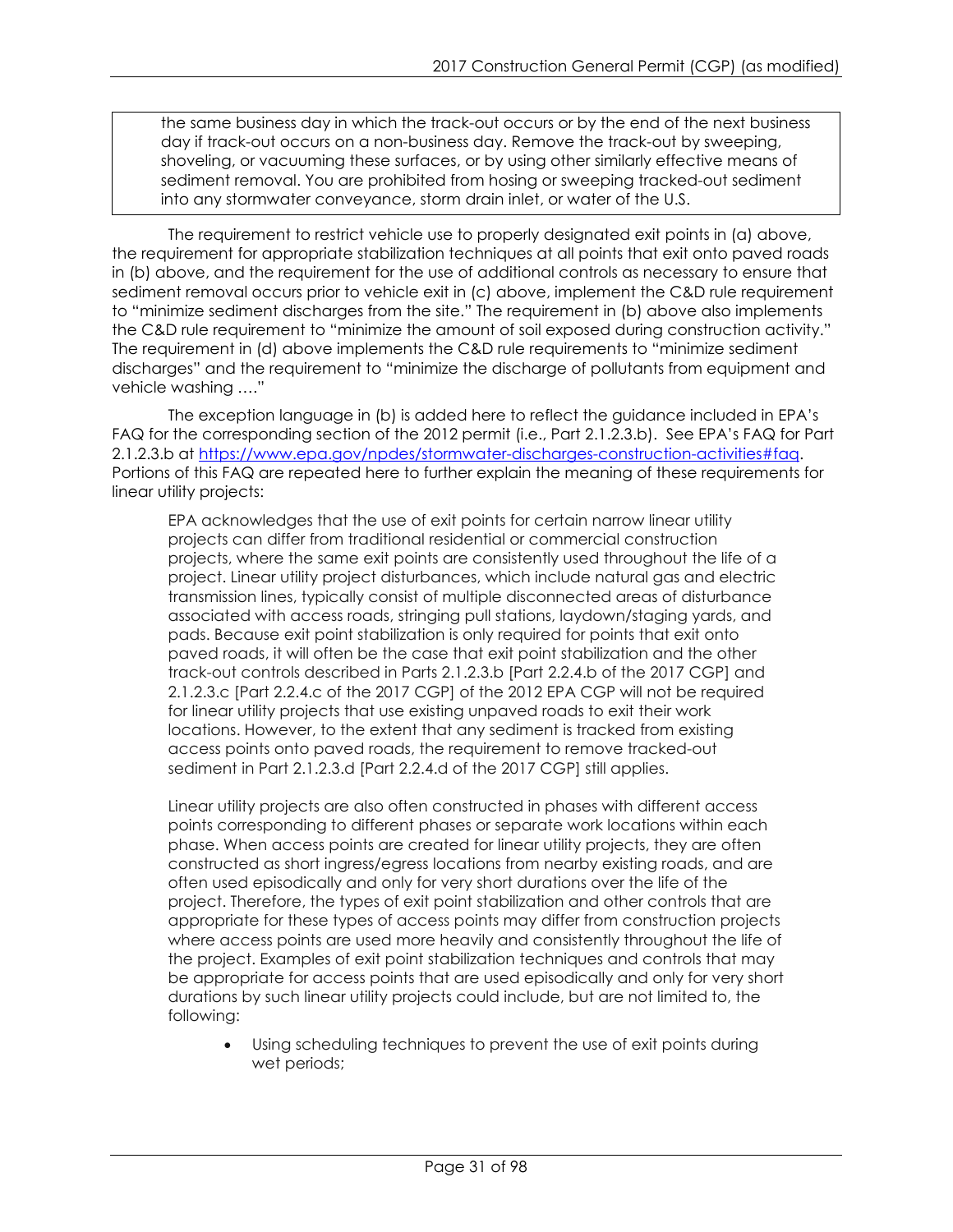- Minimizing exit point use by keeping vehicles onsite to the maximum extent possible;
- Limiting exit point size to the width needed for vehicle usage and using scarifying and compaction techniques on the soil;
- Using woody vegetation chips from the clearance of shrubs and trees on the exit point surface;
- Avoiding locating exit points in environmentally sensitive areas (e.g., wetlands, karst areas, steep slopes); and
- Conducting routine inspections (e.g., daily on scheduled work days) at exit points to assess the need to implement the mitigation measures in Part 2.1.2.3.d [Part 2.2.4 of the 2017 CGP].

Exit point stabilization techniques must be selected to ensure that sediment track-out is minimized. To the extent that any sediment is tracked from the existing access point onto paved roads, all operators must ensure that it is removed consistent with the mitigation requirements in Part 2.1.2.3.d [Part 2.2.4.d of the 2017 CGP] (e.g., sweeping, shoveling, vacuuming, or other similar means). For all projects, the exit point stabilization and controls must be selected based on site-specific conditions to meet the overall requirement in Part 2.1.2.3 [Part 2.2.4 of the 2017 CGP] to minimize sediment track-out, and must take into account safety considerations. The controls that are selected must also be documented in the SWPPP.

Note that EPA no longer allows for hosing down or sweeping pollutants into a stormwater conveyance where it is connected to a sediment basin, sediment trap, or similarly effective controls. Upon further consideration, EPA is concerned that this practice will lead to these controls being compromised, and that a sweeping, shoveling, and vacuuming are standard and readily available approaches for removing sediment track-out.

## <span id="page-31-0"></span>**Part 2.2.5: Manage Stockpiles or Land-Clearing Debris Piles**

The requirements to control discharges from stockpiled sediment or soil are intended to prevent the discharge of sediment from stockpiled soil and dirt on the site.

## **Part 2.2.5 Permit Requirements**

Operators must manage stockpiles or land clearing debris piles composed, in whole or in part, of sediment and/or soil.

- a. Locate the piles outside of any natural buffers established under Part 2.2.1 and away from any stormwater conveyances, drain inlets, and areas where stormwater flow is concentrated;
- b. Install a sediment barrier along all downgradient perimeter area *(e.g., include berms, dikes, fiber rolls, silt fences, sandbags, gravel bags, or straw bale);*
- c. For piles that will be unused for 14 or more days, provide cover *(e.g., tarps, blown straw and hydroseeding)* or appropriate temporary stabilization (consistent with Part 2.2.14); and
- d. You are prohibited from hosing down or sweeping soil or sediment accumulated on pavement or other impervious surfaces into any stormwater conveyance, storm drain inlet, or water of the U.S.

EPA made an edit to the wording of the sediment barriers requirement in the 2012 CGP to encourage operators to access the pile from the upgradient area in Part 2.2.5(b). This change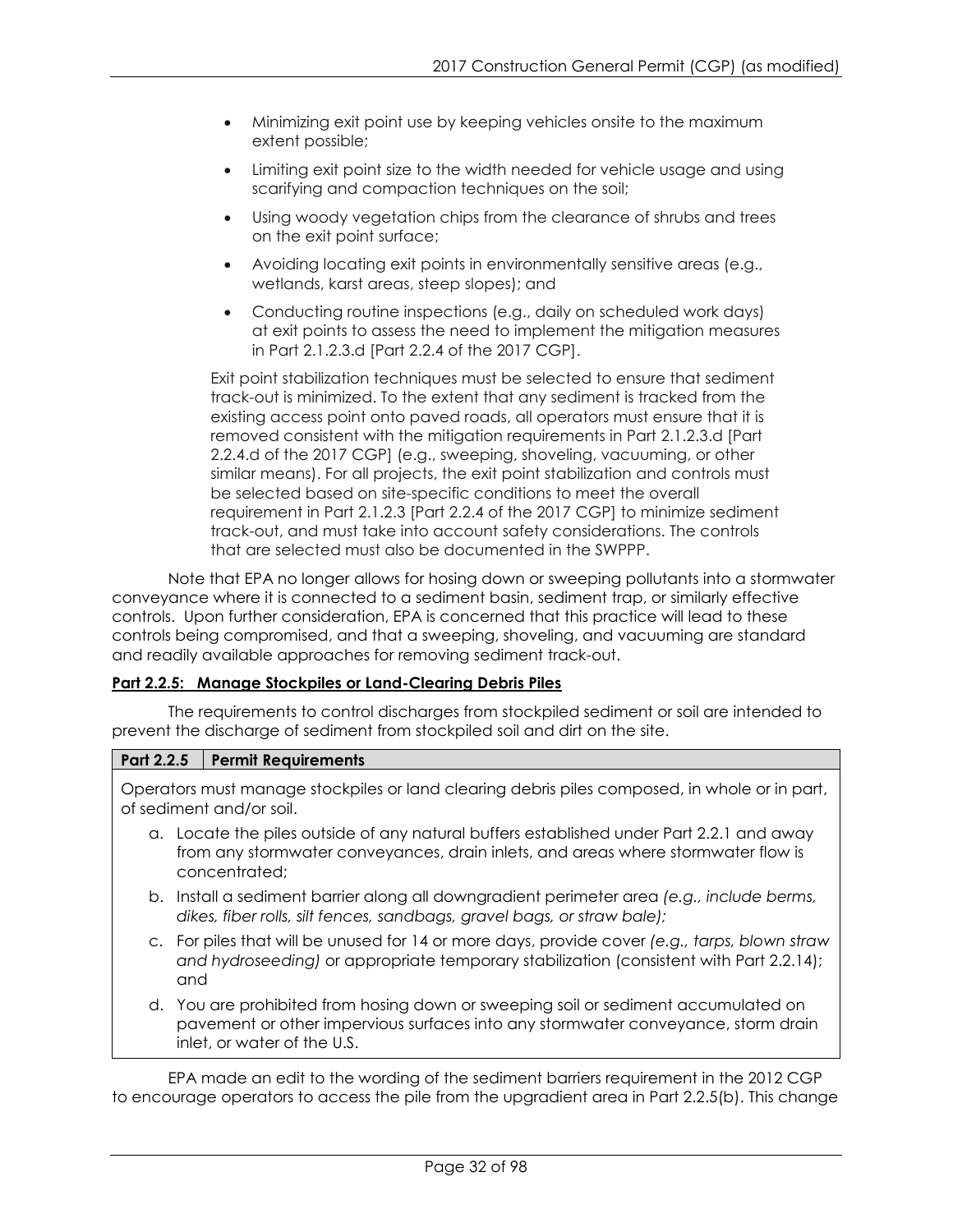is intended to eliminate the need to take down or run over any sediment barrier every time an operator needs to access the pile and ensure the downgradient perimeter protection would always be in place.

The required use of "appropriate temporary stabilization" will only apply when a pile is "inactive," whereas in the 2012 permit the requirement applies only "where practicable." The change better captures the intent of this provision to ensure that pollutant discharges are minimized as a result of storm events, while at the same time it addresses the practicability of these controls by limiting this requirement to times when the piles are inactive. It is EPA's judgment that cover or appropriate temporary stabilization for these piles, such as tarps, blown straw, and hydroseeding, are all readily available and common erosion and sediment control products and technologies that operators will likely already be using to comply with the stabilization requirements in Part 2.2.14. The use of these technologies for covering or temporarily stabilizing stockpiles when piles are inactive poses a small incremental cost relative to the total cost of all other stormwater controls on the site. In addition, some cover technologies, such as tarps, can be reused multiple times on the same site due to their durability and longevity.

Some states have similar requirements for stockpile cover or stabilization. For example, Delaware's sediment and stormwater regulations state that "Following soil disturbance or redisturbance, Permanent or Temporary Stabilization shall be completed for perimeter sediment controls, topsoil stockpiles, and all other disturbed or graded areas on the project site within 14 calendar days unless more restrictive Federal requirements apply."[4](#page-32-1) Another example is in Minnesota's CGP, which states "The Permittee(s) must stabilize all exposed soil areas (including stockpiles). Stabilization must be initiated immediately to limit soil erosion whenever any construction activity has permanently or temporarily ceased on any portion of the site and will not resume for a period exceeding 14 calendar days."[5](#page-32-2) North Dakota CGP stabilization requirements for exposed soil also cover stockpiles that are not temporary, defined as land being idle for 14 or more calendar days.<sup>[6](#page-32-3)</sup>

Note also that (d) no longer allows for hosing down or sweeping pollutants into a stormwater conveyance where it is connected to a sediment basin, sediment trap, or similarly effective controls due to the concern that this practice will lead to these controls being compromised.

## <span id="page-32-0"></span>**Part 2.2.6: Minimize Dust**

The requirement is intended to minimize the discharge of sediment in stormwater from the generation of dust.

## **Part 2.2.6 Permit Requirements**

<span id="page-32-1"></span> $\overline{a}$ <sup>4</sup> Delaware Department of Natural Resources and Environmental Control, Regulations Governing the Control of Water Pollution, Section 9.1.02, known as Special Conditions for Stormwater Discharges Associated with Construction Activities. Available at <http://regulations.delaware.gov/AdminCode/title7/5000/5101.pdf>

<span id="page-32-2"></span><sup>5</sup> Minnesota Pollution Control Agency, General Permit Authorization to Discharge Stormwater associated with Construction Activity under the National Pollutant Discharge Elimination System/ State Disposal System Program. Available at<https://www.pca.state.mn.us/sites/default/files/wq-strm2-68a.pdf>

<span id="page-32-3"></span><sup>6</sup> North Dakota Department of Health, Authorization to Discharge Under the North Dakota Pollutant Discharge Elimination System - Stormwater Associated with Construction Activity, page 25. Available at <http://www.ndhealth.gov/WQ/Storm/Construction/NDR10per20150401F.pdf>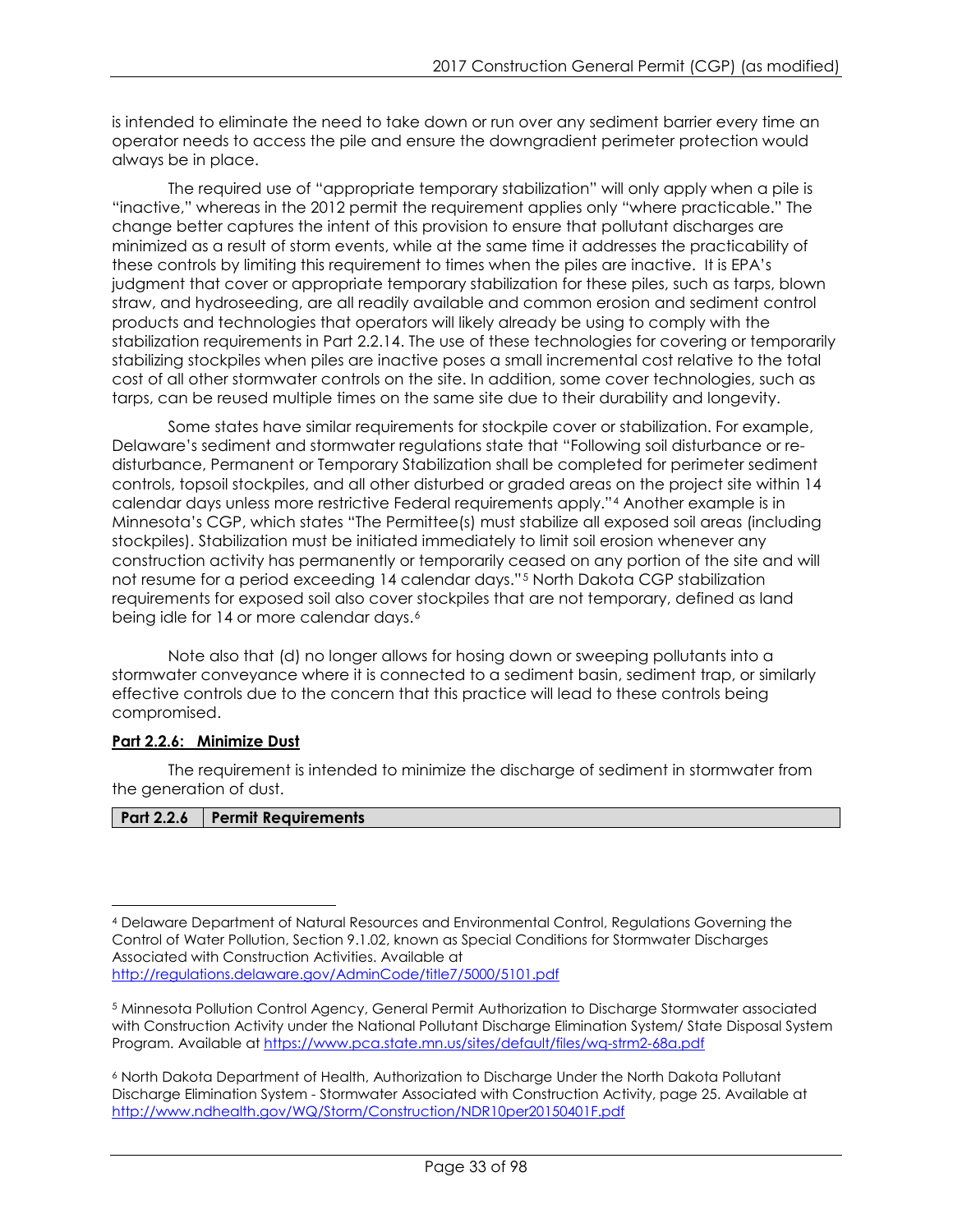On areas of exposed soil, the operator must minimize dust through the appropriate application of water or other dust suppression techniques to control the generation of pollutants that could be discharged in stormwater from the site.

Dust suppression techniques prevent dust from being generated, minimizing the potential for the dust to accumulate where it is likely to discharge from the site in stormwater discharges.

### <span id="page-33-0"></span>**Part 2.2.7: Minimize Steep Slope Disturbances**

The requirement in Part 2.2.7 implements the C&D rule requirement to "minimize the disturbance of steep slopes" at 40 CFR 450.21(a)(4).

### **Part 2.2.7 Permit Requirements**

The operator must minimize the disturbance of "steep slopes" (as defined in Appendix A).

The permit does not prevent or prohibit disturbance on steep slopes. EPA recognizes that for some projects, disturbance on steep slopes may be necessary for construction (e.g., a road cut in mountainous terrain). If disturbances to steep slopes are required for the project, EPA would recognize that it is not feasible to avoid the disturbance of steep slopes. EPA also notes that the requirement to minimize the disturbance of steep slopes does not apply to the creation of soil stockpiles. EPA incorporates by reference the discussion in the 2012 CGP fact sheet concerning this requirement. See part 2.1.2.6 "Minimize the Disturbance of Steep Slopes" on pages 67 through 68 of the 2012 CGP fact sheet, available at [https://www.epa.gov/sites/production/files/2015-10/documents/cgp2012\\_finalfactsheet.pdf.](http://www.epa.gov/sites/production/files/2015-10/documents/cgp2012_finalfactsheet.pdf)

### <span id="page-33-1"></span>**Part 2.2.8: Preserve Native Topsoil**

Part 2.2.8 implements the C&D rule requirement to preserve topsoil, unless infeasible at 40 CFR 450.21(a)(8).

## **Part 2.2.8 Permit Requirements**

The operator must preserve native topsoil on the site, unless infeasible.

The requirement to preserve topsoil will help to maintain the soil structure on construction sites and provides a growing medium for vegetative stabilization measures. Better vegetative stabilization reduces erosion rates of the underlying soil and also increases the infiltrative capacity of the soil, thereby reducing the amount of sediment transported to downslope sediment and perimeter controls. Topsoil can be preserved by stockpiling the native topsoil on the site for later use (e.g., for vegetative stabilization), or by limiting disturbance and removal of the topsoil and associated vegetation. For example, topsoil can be preserved by limiting clearing and grading to only those areas where necessary to accommodate the building footprint. EPA notes that some projects may be designed to be highly impervious after construction, and therefore little or no vegetation is intended to remain. In these cases, EPA recognizes that preserving topsoil at the site would not be feasible. In addition, some sites may not have space to stockpile topsoil on site for later use, in which case, it may also not be feasible to preserve topsoil. EPA is aware that stockpiling of topsoil in off-site locations, or transfer of topsoil to other locations, is frequently used in these situations and EPA would view this as acceptable practice. However, EPA notes that stormwater discharges from any construction support activities meeting the requirements of Part 1.2.1.c will be subject to the permit requirements.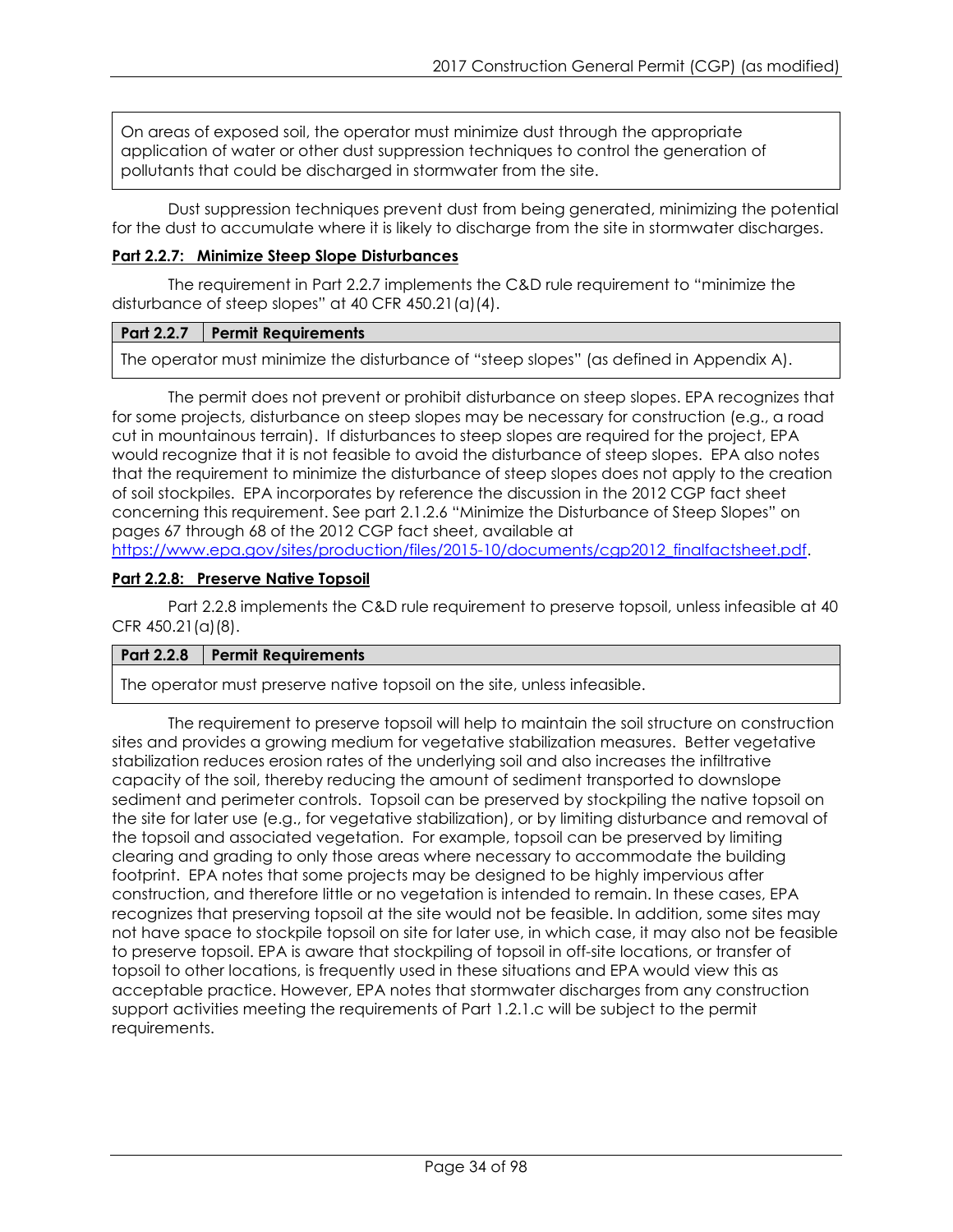### <span id="page-34-0"></span>**Part 2.2.9: Minimize Soil Compaction**

Part 2.2.9 implements the C&D rule requirement to "minimize soil compaction." The requirement is intended to allow for infiltration and retention of stormwater to reduce stormwater discharge volume and velocity.

#### **Part 2.2.9 Permit Requirements**

In any areas of the site where final vegetative stabilization will occur or where infiltration practices will be installed, the operator must:

- a. Restrict vehicle and equipment use in these locations to avoid soil compaction; and
- b. Before seeding or planting areas of exposed soil that have been compacted, use techniques that rehabilitate and condition the soils as necessary to support vegetative growth.

To comply with this requirement, operators may either restrict vehicle and equipment use on areas that will be vegetatively stabilized or where infiltration practices will be installed, or use soil conditioning techniques to decompact soils to support vegetative growth. Specific types of soil conditioning techniques could include deep-ripping and decompaction or sub-soiling. EPA also notes that the requirement to minimize soil compaction does not apply to areas that will not be used for final vegetative stabilization or for areas where infiltration practices will not be installed. For example, the requirements do not apply to disturbed areas that will become paved surfaces, such as roads, foundations, footings, or on embankments, or on areas where soil compaction is necessary by design.

EPA notes that the requirement in (b) above is no longer conditioned on the feasibility of using soil conditioning or rehabilitation practices. In EPA's judgment, requiring these practices "as necessary" provides adequate flexibility to operators and does not significantly change the provision in the 2012 CGP. For example, in the 2012 CGP fact sheet, EPA explained that "the requirement to use soil conditioning techniques is not required in any area where it would not be feasible, such as on steep slope areas or any other areas where it is not safe for the required equipment." EPA would not find it to be "necessary" to use soil conditioning techniques in an area of the site where it was unsafe either because the required equipment is unable to be operated on steep slope areas or these areas are unlikely to be compacted in the first place given the safety concerns of operating heavy equipment in this area.

#### <span id="page-34-1"></span>**Part 2.2.10: Protect Storm Drain Inlets**

Part 2.2.10 implements the C&D rule requirement to "minimize sediment discharges from the site" by requiring stormwater inlets to be protected with sediment controls during construction.

|  | Part 2.2.10 | <b>Permit Requirements</b>                                                                                                                                                                                                                                                                                                                                                                                                                      |
|--|-------------|-------------------------------------------------------------------------------------------------------------------------------------------------------------------------------------------------------------------------------------------------------------------------------------------------------------------------------------------------------------------------------------------------------------------------------------------------|
|  |             | a. Install inlet protection measures that remove sediment from discharges prior to entry into<br>any storm drain inlet that carries stormwater flow from your site to a water of the U.S.,<br>provided you have authority to access the storm drain inlet; and                                                                                                                                                                                  |
|  |             | b. Clean, or remove and replace, the protection measures as sediment accumulates, the<br>filter becomes clogged, and/or performance is compromised. Where there is evidence<br>of sediment accumulation adjacent to the inlet protection measure, remove the<br>deposited sediment by the end of the same business day in which it is found or by the<br>end of the following business day if removal by the same business day is not feasible. |

Inlet protection measures prevent sediment-laden stormwater from being discharged into storm drains, and ultimately surface waters. The maintenance requirements in (b) support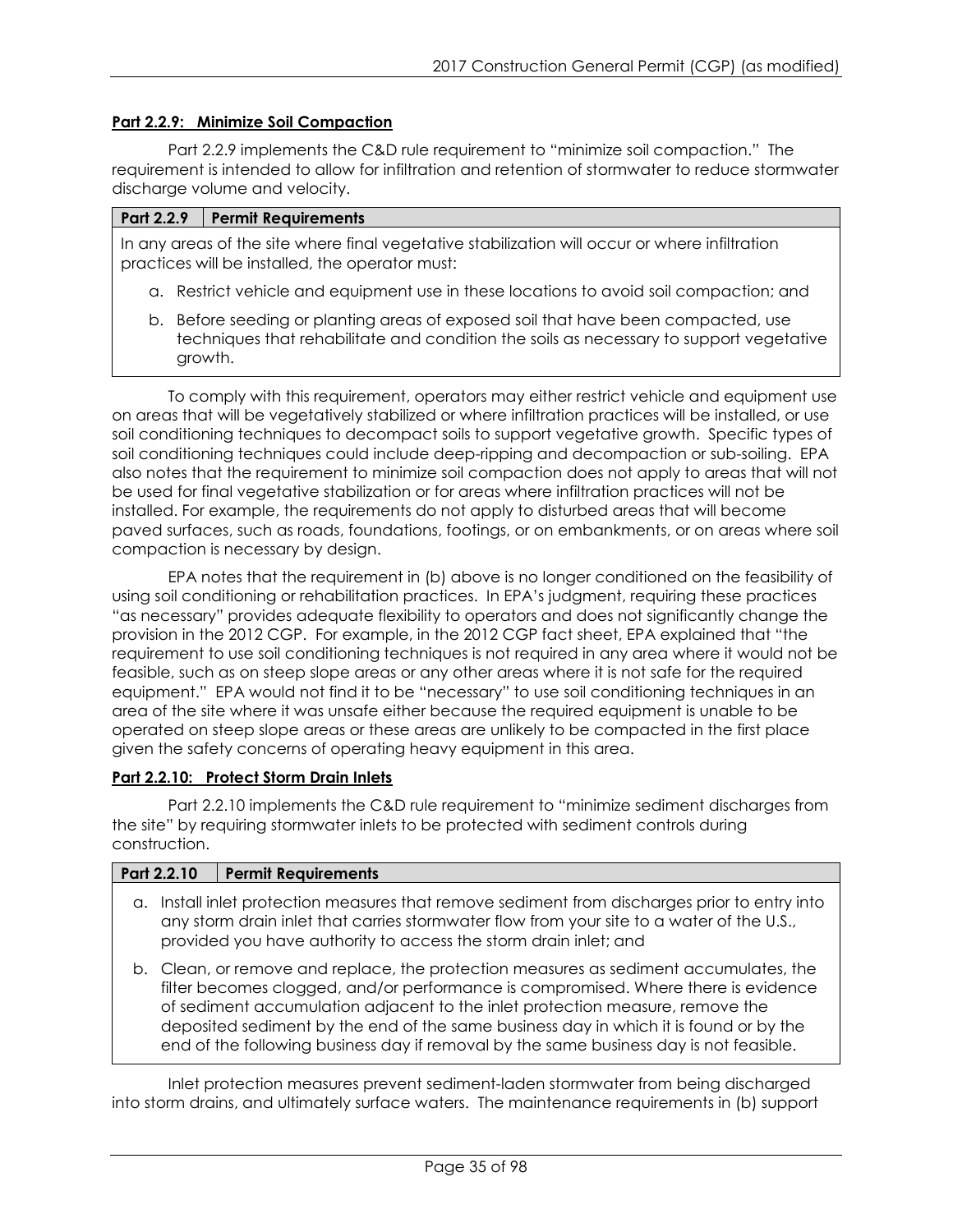the need for the inlet measures to be kept in working condition so that they are effective at preventing the discharge of pollutants. Note that inlet protection measures can be removed in the event of flood conditions or to prevent erosion.

Note that under the 2017 CGP, EPA requires installation of inlet protection measures to any storm drain inlet that carries stormwater flow from the site to a water of the U.S. that you have authority to access, even if it is first directed to a sediment basin, sediment trap, or similarly effective controls. EPA is concerned that if the sediment basin, sediment trap, or similarly effective controls were to be compromised, unprotected inlets that receive stormwater from these controls would also be compromised.

## <span id="page-35-0"></span>**Part 2.2.11: Minimize Erosion of Stormwater Conveyances**

Part 2.2.11 implements the C&D rule requirement to "control stormwater discharges… to minimize channel and streambank erosion and scour in the immediate vicinity of discharge points."

## **Part 2.2.11 Permit Requirements**

The operator must control stormwater discharges, including both peak flowrates and total stormwater volume, to minimize channel and streambank erosion and scour in the immediate vicinity of discharge points.

Examples of control measures that can be used to comply with this requirement include the use of erosion controls and/or velocity dissipation devices (e.g., check dams, sediment traps), within and along the length of a stormwater conveyance and at the outfall to slow down runoff.

## <span id="page-35-1"></span>**Part 2.2.12: Sediment Basins or Similar Impoundment**

Part 2.2.12 outlines the requirements that will apply to installation of sediment basins or similar impoundments.

## **Part 2.2.12 Permit Requirements**

If an operator installs a sediment basin:

- a. Situate the basin or impoundment outside of any water of the U.S. and any natural buffers established under Part 2.2.1;
- b. Design the basin or impoundment to avoid collecting water from wetlands;
- c. Design the basin or impoundment to provide storage for either:
	- i. The calculated volume of runoff from a 2-year, 24-hour storm (see Appendix H); or
	- ii. 3,600 cubic feet per acre drained.
- d. Utilize outlet structures that withdraw water from the surface of the sediment basin or similar impoundment, unless infeasible;
- e. Use erosion controls and velocity dissipation devices, such as check dams, sediment traps, riprap, and grouted riprap at outlets, to prevent erosion at inlets and outlets; and
- f. Remove accumulated sediment to maintain at least one-half of the design capacity and conduct all other appropriate maintenance to ensure the basin or impoundment remains in effective operating condition.

Sediment basins are often used on construction sites to minimize sediment discharges. They are typically placed at or near low points of drainageways in order to temporarily detain stormwater discharges, allowing sediment particulates to settle. Sediment basins are also often designed to reduce peak flowrates, reducing downstream flooding and channel erosion. At the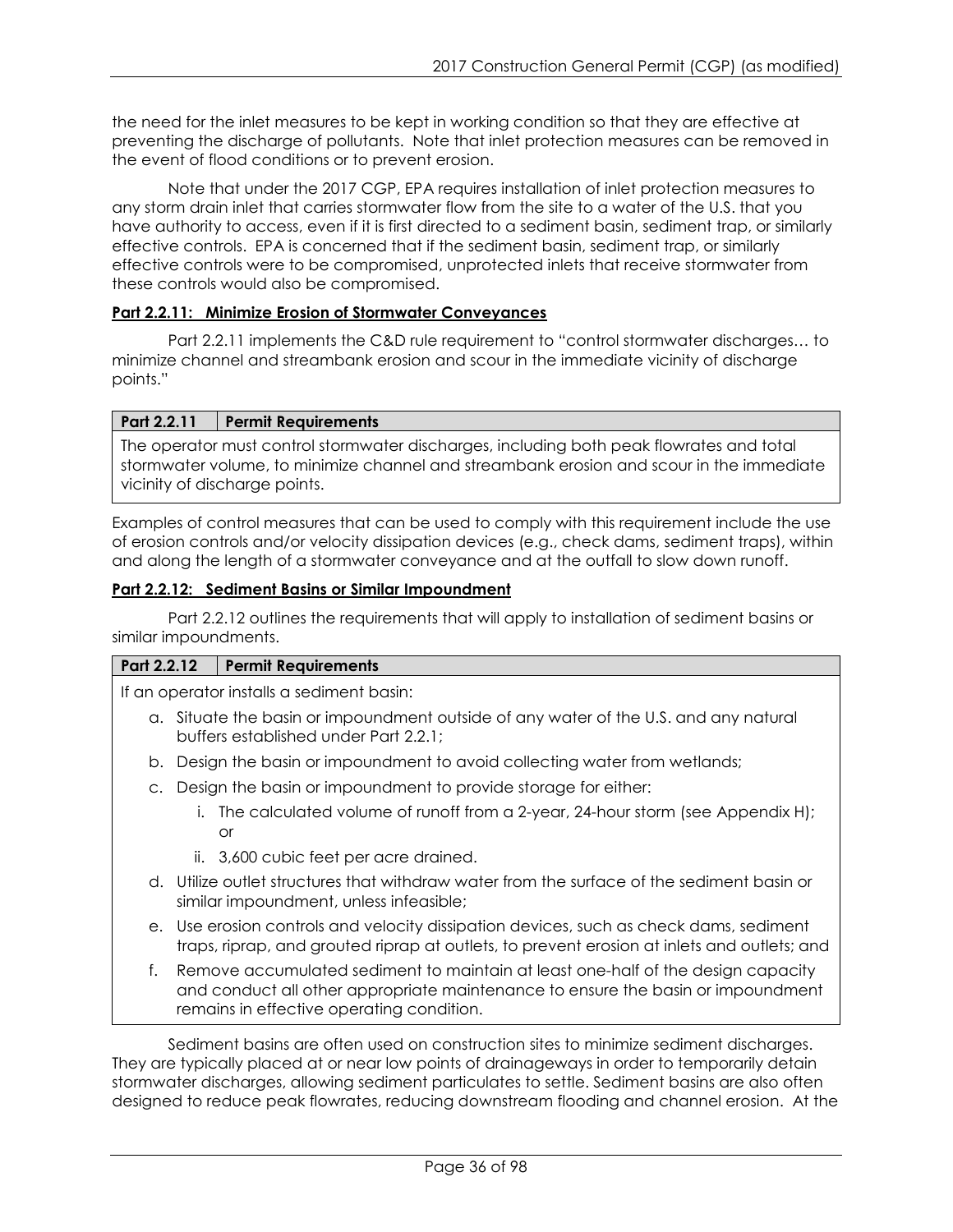point of discharge, which is typically a pipe or channel, installation of riprap or other stabilization measures is often necessary because the concentrated discharge can cause erosion and additional pollutant discharges to waters of the U.S. Sediment basins are also often designed to reduce flow duration impacts by reducing the total volume of stormwater being discharged or by providing extended detention to reduce discharge rates. The purpose of the requirements in this part is to provide specific design and maintenance requirements for the proper implementation of sediment basins, if used on a site.

The requirements in (a) and (b) above are design specifications that have been included in the CGP since the 2003 permit. The requirement in (d) above implements the following C&D rule requirement: "When discharging from basins and impoundments, utilize outlet structures that withdraw water from the surface, unless infeasible." EPA notes in the permit that the circumstances in which it will be infeasible to design outlet structures in this manner should be rare. Exceptions may include areas with extended cold weather and where using surface outlets may not be feasible during certain time periods (although it is expected that they would be used during other periods). If the operator determines that it is infeasible to meet this requirement, the operator must provide documentation in the SWPPP to support its determination, including the specific conditions or time periods when this exception will apply.

EPA also includes a requirement, subsection (e) above, to prevent erosion of the sediment basin and the inlet and outlet to implement the C&D rule requirement to "design, install and maintain effective erosion and sediment controls to minimize the discharge of pollutants," and the requirement to "control stormwater discharges … to minimize channel and streambank erosion and scour in the immediate vicinity of discharge points." The requirement in (f) above implements the C&D rule requirement to "maintain effective erosion controls and sediment controls to minimize the discharge of pollutants."

# **Part 2.2.13: Use of Treatment Chemicals**

Part 2.2.13 establishes the minimum requirements that apply to the use of treatment chemicals at permitted construction sites.

# **Part 2.2.13 Permit Requirements**

If the operator will use polymers, flocculants, coagulants, or other treatment chemicals at the construction site, the operator must comply with the following minimum requirements.

- a. Use conventional erosion and sediment controls before and after the application of treatment chemicals. Chemicals may only be applied where treated stormwater is directed to a sediment control *(e.g., sediment basin, perimeter control)* before discharge.
- b. Select appropriate treatment chemicals*.* Chemicals must be appropriately suited to the types of soils likely to be exposed during construction and present in the discharges being treated (i.e., the expected turbidity, pH, and flow rate of stormwater flowing into the chemical treatment system or area).
- c. Minimize discharge risk from stored chemicals. Store all treatment chemicals in leakproof containers that are kept under storm-resistant cover and surrounded by secondary containment structures *(e.g., spill berms, decks, spill containment pallets),* or provide equivalent measures designed and maintained to minimize the potential discharge of treatment chemicals in stormwater or by any other means *(e.g., storing chemicals in a covered area, having a spill kit available on site and ensuring personnel are available to respond expeditiously in the event of a leak or spill)*.
- d. Comply with state/local requirements. Comply with applicable state and local requirements regarding the use of treatment chemicals.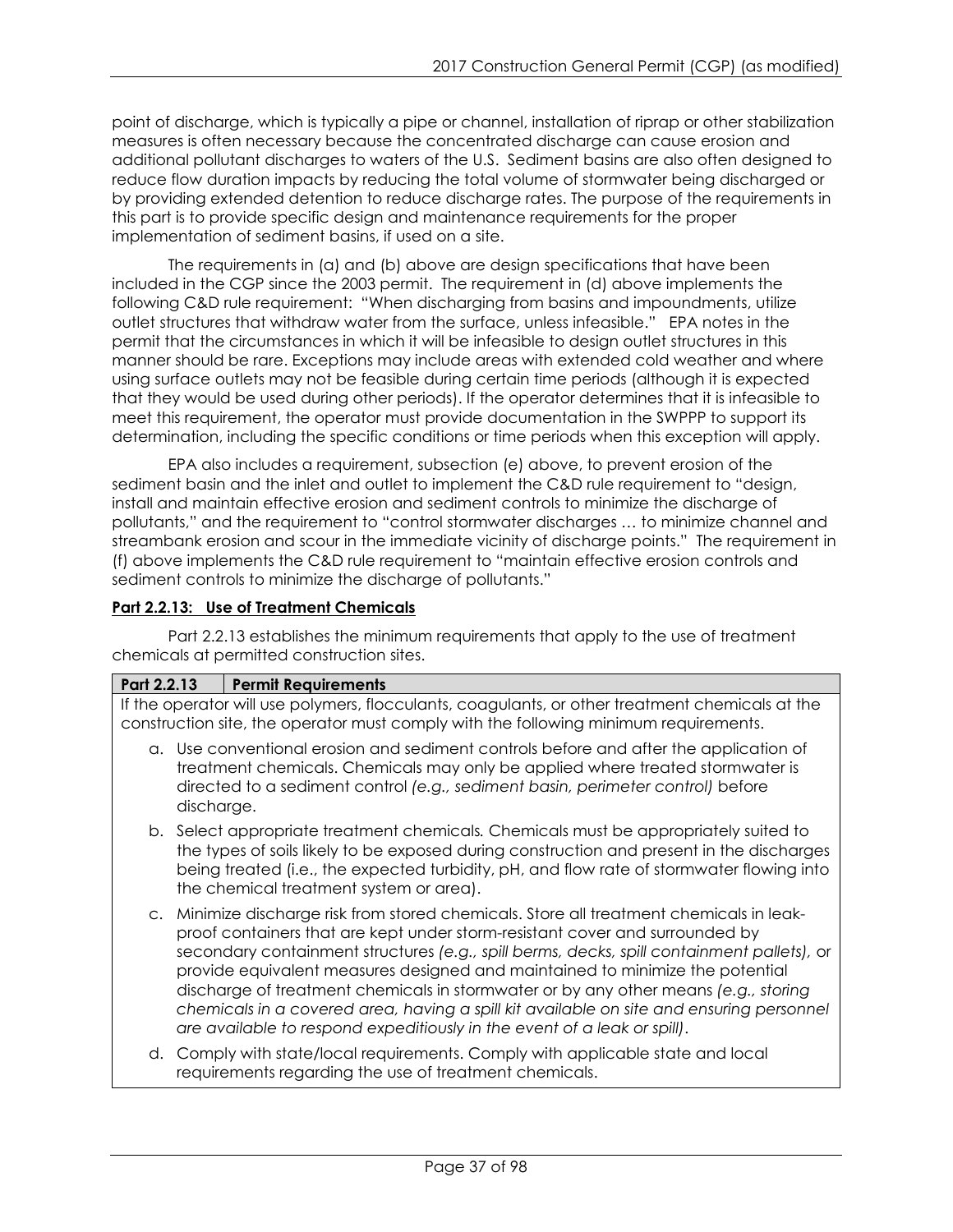- e. Use chemicals in accordance with good engineering practices and specifications of the chemical provider/supplier. Use treatment chemicals and chemical treatment systems in accordance with good engineering practices, and with dosing specifications and sediment removal design specifications provided by the provider/supplier of the applicable chemicals, or document in your SWPPP specific departures from these specifications and how they reflect good engineering practice.
- f. Ensure proper training. Ensure that all persons who handle and use treatment chemicals at the construction site are provided with appropriate, product-specific training. Among other things, the training must cover proper dosing requirements.
- g. Perform additional measures specified by the EPA Regional Office for the authorized use of cationic chemicals. If you have been authorized to use cationic chemicals at your site pursuant to Part 1.1.9, you must perform all additional measures as conditioned by your authorization to ensure that the use of such chemicals will not cause an exceedance of water quality standards.

EPA incorporates by reference the discussion in the 2012 CGP fact sheet concerning the agency's rationale supporting these requirements. See section "Use of Treatment Chemicals. (Part 2.1.3.3)" on pages 71 through 75 of the 2012 CGP fact sheet, available at [https://www.epa.gov/sites/production/files/2015-10/documents/cgp2012\\_finalfactsheet.pdf.](http://www.epa.gov/sites/production/files/2015-10/documents/cgp2012_finalfactsheet.pdf)

# **Part 2.2.14: Site Stabilization**

Part 2.2.14 implements the C&D rule requirement for soil stabilization in 40 CFR 450.21(b). This part requires the operator to implement and maintain stabilization measures that minimize erosion from exposed portions of the site.

## **Part 2.2.14 Permit Requirements**

Implement and maintain stabilization measures (e.g., seeding protected by erosion controls until vegetation is established, sodding, mulching, erosion control blankets, hydromulch, gravel) that minimize erosion from exposed portions of the site in accordance with the following:

a. Stabilization Deadlines:

| <b>Total Amount of Land</b><br><b>Disturbance Occurring At Any</b><br><b>One Time</b>                                                                                                                                                                                | <b>Deadline</b>                                                                                                                                                                                                                     |
|----------------------------------------------------------------------------------------------------------------------------------------------------------------------------------------------------------------------------------------------------------------------|-------------------------------------------------------------------------------------------------------------------------------------------------------------------------------------------------------------------------------------|
| Five acres or less $(5.0)$<br>i.<br>Note: this includes sites<br>disturbing more than five $($ >5.0)<br>acres total over the course of a<br>project, but that limit<br>disturbance at any one time<br>(i.e., phase the disturbance) to<br>five acres or less $(5.0)$ | Initiate the installation of stabilization<br>measures immediately in any areas of<br>exposed soil where construction activities<br>have permanently ceased or will be<br>temporarily inactive for 14 or more calendar<br>days; and |
|                                                                                                                                                                                                                                                                      | Complete the installation of stabilization<br>measures as soon as practicable, but no later<br>than 14 calendar days after stabilization has<br>been initiated.                                                                     |
| ii.<br>More than five acres (>5.0)                                                                                                                                                                                                                                   | Initiate the installation of stabilization<br>measures immediately in any areas of<br>exposed soil where construction activities<br>have permanently ceased or will be                                                              |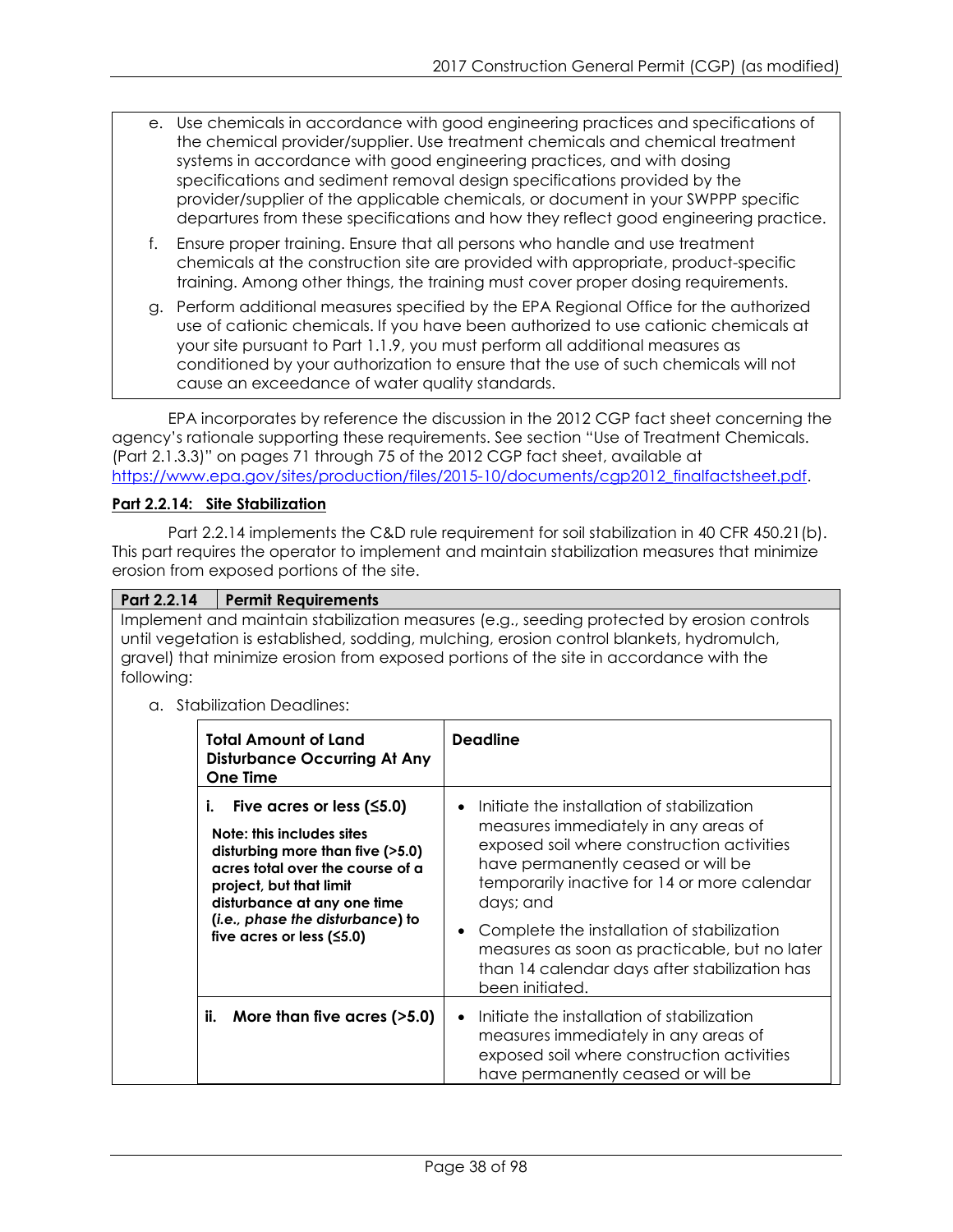|                         | temporarily inactive for 14 or more calendar<br>days; and                                                                                                                                                                                                                                                                                      |
|-------------------------|------------------------------------------------------------------------------------------------------------------------------------------------------------------------------------------------------------------------------------------------------------------------------------------------------------------------------------------------|
|                         | Complete the installation of stabilization<br>measures as soon as practicable, but no later<br>than seven (7) calendar days after<br>stabilization has been initiated.                                                                                                                                                                         |
|                         |                                                                                                                                                                                                                                                                                                                                                |
| iii. Exceptions:<br>(a) | Arid, semi-arid, and drought-stricken areas (as defined in Appendix A). If it is<br>the seasonally dry period or a period in which drought is occurring, and<br>vegetative stabilization measures are being used:<br>Immediately initiate, and within 14 calendar days of a temporary or<br>(i)                                                |
|                         | permanent cessation of work in any portion of your site complete, the<br>installation of temporary non-vegetative stabilization measures to the<br>extent necessary to prevent erosion;<br>As soon as practicable, given conditions or circumstances on the site,<br>(ii)<br>complete all activities necessary to seed or plant the area to be |
|                         | stabilized; and<br>If construction is occurring during the seasonally dry period, indicate in<br>(iii)<br>your SWPPP the beginning and ending dates of the seasonally dry<br>period and your site conditions. Also include the schedule you will<br>follow for initiating and completing vegetative stabilization                              |
| (b)                     | Operators that are affected by unforeseen circumstances that delay the<br>initiation and/or completion of vegetative stabilization:                                                                                                                                                                                                            |
|                         | Immediately initiate, and within 14 calendar days complete, the<br>(i)<br>installation of temporary non-vegetative stabilization measures to<br>prevent erosion;                                                                                                                                                                               |
|                         | (ii)<br>Complete all soil conditioning, seeding, watering or irrigation<br>installation, mulching, and other required activities related to the<br>planting and initial establishment of vegetation as soon as conditions<br>or circumstances allow it on the site; and                                                                        |
|                         | Document in the SWPPP the circumstances that prevent the operator<br>(iii)<br>from meeting the deadlines in Part 2.2.14.a and the schedule the<br>operator will follow for initiating and completing stabilization.                                                                                                                            |
| (c)                     | Discharges to a sediment- or nutrient-impaired water or to a water that is<br>identified by your state, tribe, or EPA as Tier 2, Tier 2.5, or Tier 3 for<br>antidegradation purposes. Complete stabilization as soon as practicable,<br>but no later than seven (7) calendar days after stabilization has been<br>initiated.                   |
|                         | b. Final Stabilization Criteria (for any areas not covered by permanent structures):                                                                                                                                                                                                                                                           |
| İ.                      | Establish uniform, perennial vegetation (i.e., evenly distributed, without large bare<br>areas) that provides 70 percent or more of the cover that is provided by<br>vegetation native to local undisturbed areas; and/or                                                                                                                      |
| ii.                     | Implement permanent non-vegetative stabilization measures (e.g., riprap, gravel,<br>gabions, and geotextiles) to provide effective cover.                                                                                                                                                                                                      |

iii. Exceptions: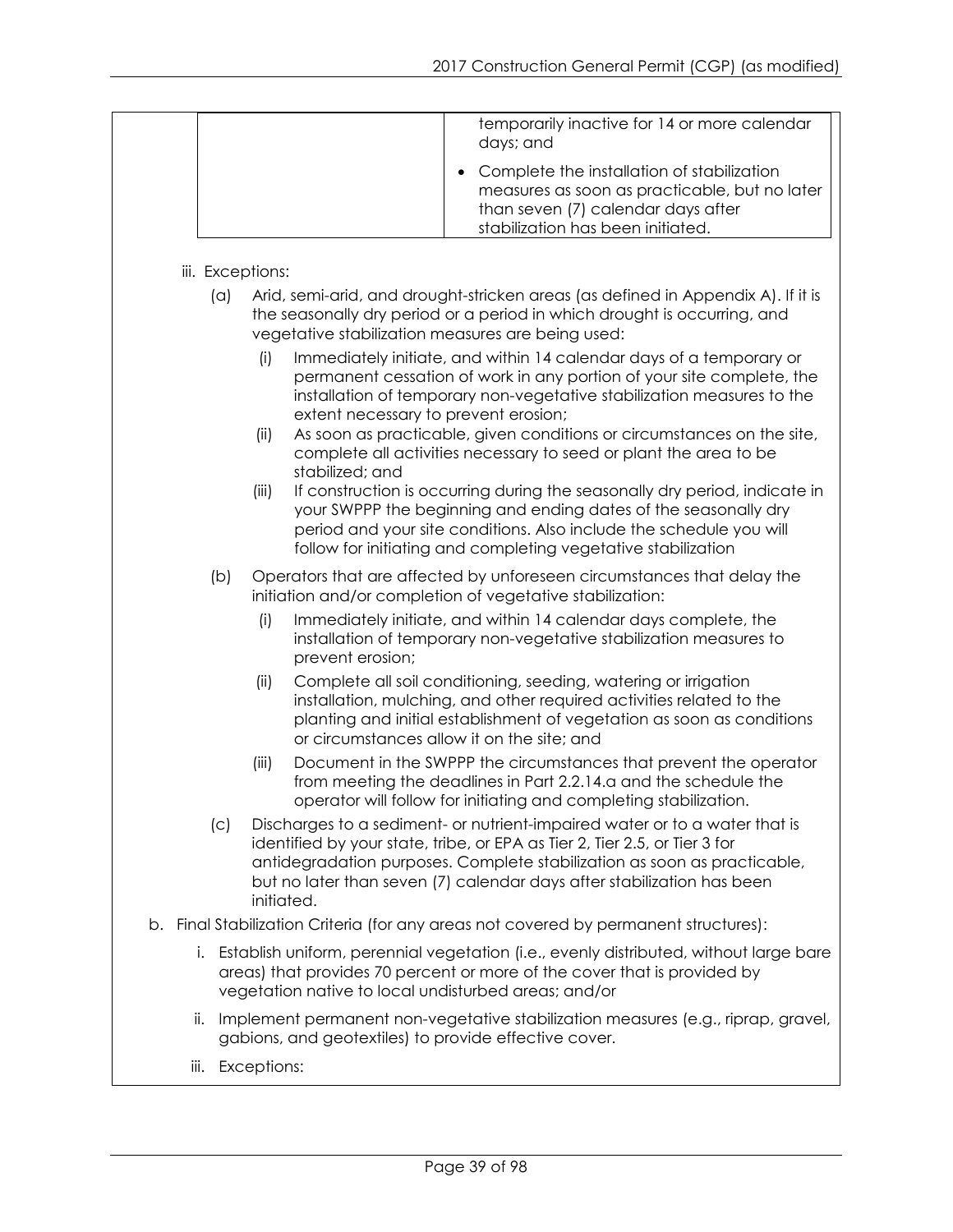| (a)  | Arid, semi-arid, and drought-stricken areas (as defined in Appendix A). If it is<br>the seasonally dry period or a period in which drought is occurring, final<br>stabilization is met if the area has been seeded or planted to establish<br>vegetation that provides 70 percent or more of the cover that is provided by<br>vegetation native to local undisturbed areas within three (3) years and, to<br>the extent necessary to prevent erosion on the seeded or planted area,<br>non-vegetative erosion controls have been applied that provide cover for at<br>least three years without active maintenance. |
|------|---------------------------------------------------------------------------------------------------------------------------------------------------------------------------------------------------------------------------------------------------------------------------------------------------------------------------------------------------------------------------------------------------------------------------------------------------------------------------------------------------------------------------------------------------------------------------------------------------------------------|
| (b)  | Disturbed areas on agricultural land that are restored to their<br>preconstruction agricultural use. The Part 2.2.14.b final stabilization criteria<br>does not apply.                                                                                                                                                                                                                                                                                                                                                                                                                                              |
| (C). | Areas that need to remain disturbed. In limited circumstances, stabilization<br>may not be required if the intended function of a specific area of the site<br>necessitates that it remain disturbed, and only the minimum area needed<br>remains disturbed (e.g., dirt access roads, utility pole pads, areas being used<br>for storage of vehicles, equipment, materials).                                                                                                                                                                                                                                        |

EPA provides a definition in the 2012 CGP for "stabilization" as "the use of vegetative and/or non-vegetative cover to prevent erosion and sediment loss in areas exposed through the construction process." Appendix A defines "temporary stabilization" and "final stabilization" as follows:

• "Temporary stabilization" means a condition where exposed soils or disturbed areas are provided temporary vegetative and/or non-vegetative protective cover to prevent erosion and sediment loss. Temporary stabilization may include temporary seeding, geotextiles, mulches, and other techniques to reduce or eliminate erosion until either final stabilization can be achieved or until further construction activities take place to redisturb this area.

• "Final stabilization" means that, on areas not covered by permanent structures, either (1) uniform, perennial vegetation *(e.g., evenly distributed, without large bare areas*) has been established, or for arid or semi-arid areas, will be established, that provides 70 percent or more of the cover that is provided by vegetation common to local undisturbed areas , and/or (2) permanent non-vegetative stabilization measures *(e.g., riprap, gravel, gabions, and geotextiles)* have been implemented to provide effective cover for exposed portions of the site.

In the C&D rule, EPA emphasizes the importance of effective and speedy stabilization of soils exposed throughout the construction process in order to reduce the amount of soil eroded on construction sites and the amount of sediment and other pollutants discharged from the site. EPA indicates in the rule that initiating soil stabilization measures immediately after land has been disturbed and construction activity has ceased is an important non-numeric effluent limitation. EPA also states that it "sees no compelling reason why permittees cannot take action immediately to stabilize disturbed soils on their sites" (see 74 Fed. Reg. 63005, December 1, 2009). EPA also observes that erosion control measures, such as mulch, are readily available and operators need only plan accordingly to have appropriate materials and laborers present when needed. Ibid.

Furthermore, "simply providing some sort of soil cover on these areas can significantly reduce erosion rates, often by an order of magnitude or more. Vegetative stabilization using annual grasses is a common practice used to control erosion. Physical barriers such as geotextiles, straw, rolled erosion control products and mulch and compost are other common methods of controlling erosion. Polymers (such as PAM) and soil tackifiers are also commonly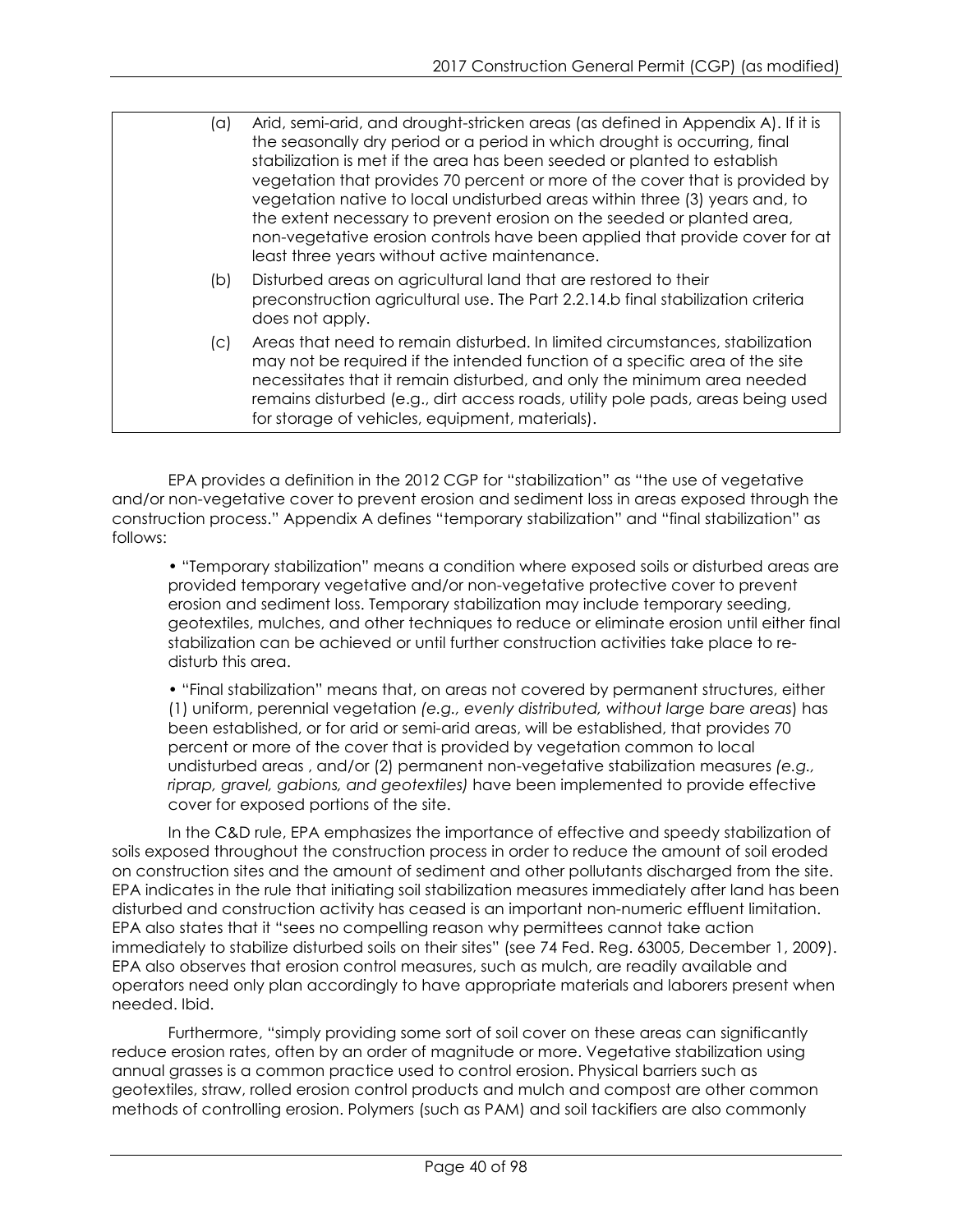used. These materials and methods are intended to reduce erosion where soil particles can be initially dislodged on a C&D site, either from rainfall, snow melt or up-slope runoff." See 74 Fed. Reg. 63012.

The permit carries forward these important principles and factors by incorporating specific provisions intended to implement the C&D rule's stabilization deadline requirements. The following section provides support for these provisions.

# **Stabilization Deadlines (Part 2.2.14.a)**

• Deadline to Initiate Stabilization

The permit specifies that the operator must initiate the installation of soil stabilization measures immediately in any areas of exposed soil where construction activities have permanently ceased or are temporarily inactive for 14 or more calendar days. EPA explains in the permit that, for the purposes of this provision, the term "immediately," as used to define the deadline for initiating stabilization measures, means as soon as practicable, but no later than the end of the next business day, following the day when the construction activities have temporarily or permanently ceased.

The permit also provides examples of activities that would constitute the immediate initiation of stabilization:

- 1. Prepping the soil for vegetative or non-vegetative stabilization as long as seeding, planting, and/or installation of non-vegetative stabilization products takes place as soon as practicable, but no later than 1 calendar day of completing soil preparation;
- 2. Applying mulch or other non-vegetative product to the exposed area;
- 3. Seeding or planting the exposed area;
- 4. Starting any of the activities in  $# 1 3$  on a portion of the entire area that will be stabilized; and
- 5. Finalizing arrangements to have stabilization product fully installed in compliance with the deadlines for completing stabilization.

It is important to clarify the C&D rule requirement by specifying what it means to have construction activities temporarily or permanently cease. It is also important for construction operators to understand that stabilization must begin immediately when there is no justification for leaving areas exposed. For example, if 14 days will pass between the time when clearing and grading has been completed and further construction activities will occur, there is no reason why the exposed portions of the site cannot be stabilized temporarily to prevent erosion and sediment discharge during the time of inactivity on any portion of the site. EPA clarifies that the initiation of stabilization means that the operator has taken action to implement the stabilization measures, including, for example, finalizing arrangements to have the stabilization product delivered, scheduling the installation of the product, and/or prepping the soil.

• Deadline to Complete Stabilization

The C&D rule, at 40 CFR 450.21(b), requires that a deadline to complete stabilization be established by each permit authority. As the permit authority for this CGP, EPA has established in the 2017 CGP what it deems to be a reasonable and unambiguous deadline for completing stabilization procedures. The 2017 CGP establishes a modified approach to the stabilization deadlines from the 2012 CGP based on the concept of phasing construction disturbances. The intent of this approach is to provide an incentive to disturb less land at any given period of time by providing longer stabilization timeframes if the disturbance is kept below a threshold level. The approach described below also provides improved protection against erosion, by ensuring that large disturbed areas are stabilized sooner. This approach is also consistent with the C&D rule requirement at 40 CFR  $450.21$  (a)(3) to "minimize the amount of soil exposed during construction activity."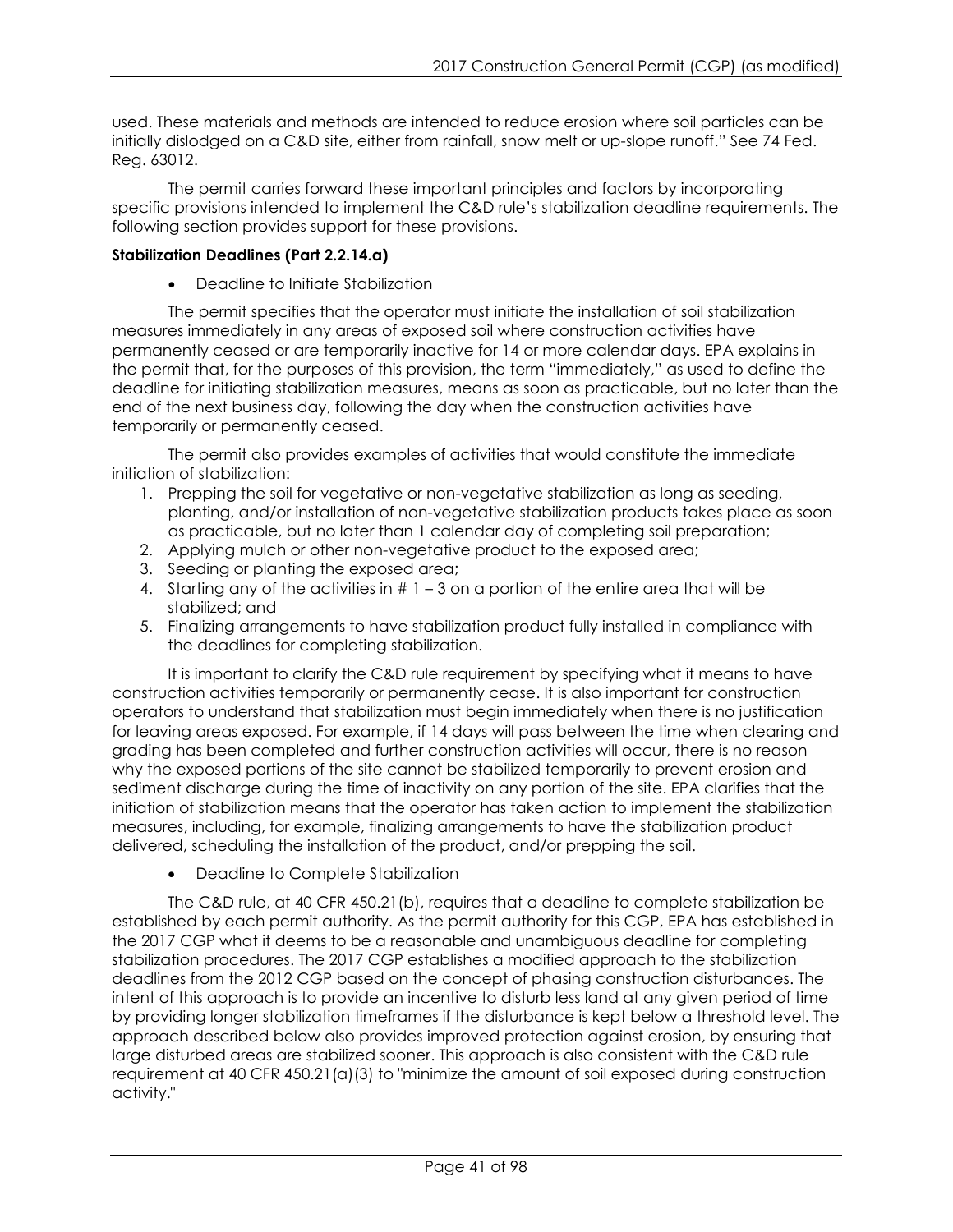The permit specifies that for sites that disturb a total of five acres or less (≤5.0) at any one time over the course of a project, the operator must complete the installation of stabilization measures as soon as practicable, but no later than 14 calendar days after stabilization has been initiated. This includes sites disturbing more than (>5.0) acres total over the course of a project, but that limit disturbance at any one time to five acres or less (≤5.0). For sites that will disturb more than a total of five acres (>5.0) at any one time over the course of a project, the operator must complete the installation of stabilization measures as soon as practicable, but no later than 7 calendar days after stabilization has been initiated. The deadline for sites discharging to sensitive waters remains unchanged from the 2012 CGP (within 7 calendar days), and the exceptions for sites in arid, semi-arid, and drought-stricken areas and for operator affected by circumstances beyond their control also remain unchanged from the 2012 CGP.

EPA notes that the agency may determine, based on an inspection carried out under Part 4.8 and corrective actions required under Part 5.3, that the level of sediment discharge on the site makes it necessary to require a faster schedule for completing stabilization. For instance, if sediment discharges from an area of exposed soil that is required to be stabilized are compromising the performance of existing stormwater controls, EPA may require stabilization to correct this problem.

For the purposes of the stabilization deadline requirements in Part 2.2.14.a, "limiting disturbances to five (5) acres or less at any one time" means that at no time during the project do the cumulative earth disturbances exceed five (5) acres. The permit provides the following examples as limiting disturbances at any one time to five (5) acres or less:

- 1. The total area of disturbance for a project is five (5) acres or less.
- 2. The total area of disturbance for a project will exceed five (5) acres, but the operator ensures no more than five (5) acres will be disturbed at any one time through implementation of stabilization measures. In this way, site stabilization can be used to "free up" land that can be disturbed without exceeding the 5-acre cap to qualify for the 14-day stabilization deadline. For instance, if an operator completes stabilization of two (2) acres of land on a five (5)-acre disturbance, then two (2) additional acres could be disturbed while still qualifying for the longer 14-day stabilization deadline.

Furthermore, the stabilization deadline for a site will change if disturbances exceed five (5) acres. The important determiner of which stabilization deadline applies is the total amount of disturbance occurring at any one time during the course of the project. If at any point during the course of the project, total land disturbance exceeds five (5) acres, the deadline to complete stabilization for this portion of the project is within seven (7) calendar days of initiating stabilization. This deadline applies regardless of the fact that a previous phase of construction may have limited disturbance to five (5) acres or less and was able to take advantage of the 14 day deadline for stabilization. For instance, if an operator commences work on a 20-acre project by clearing and grading a five (5)-acre portion of the site, and while that construction is ongoing and prior to stabilization the operator clears and grades another three (3)-acre area, the operator must comply with the seven (7)-day stabilization deadline because the amount of disturbed area on the site at any one time exceeds the five (5)-acre threshold. If total land disturbance at any one time is subsequently reduced to five (5) acres or less, the deadline to complete stabilization will return to within 14 calendar days. Therefore operators have the flexibility to disturb more land when necessary, but must stabilize faster because more land is unprotected and vulnerable to erosion and sediment transport during storm events. This approach intends to provide the incentive to stabilize enough land to bring total disturbance at any one time back under the five (5)-acre threshold so that the operator can resume receiving the benefit of the longer 14-day stabilization deadline. The approach is also intended to ensure greater protection for larger areas of site disturbance.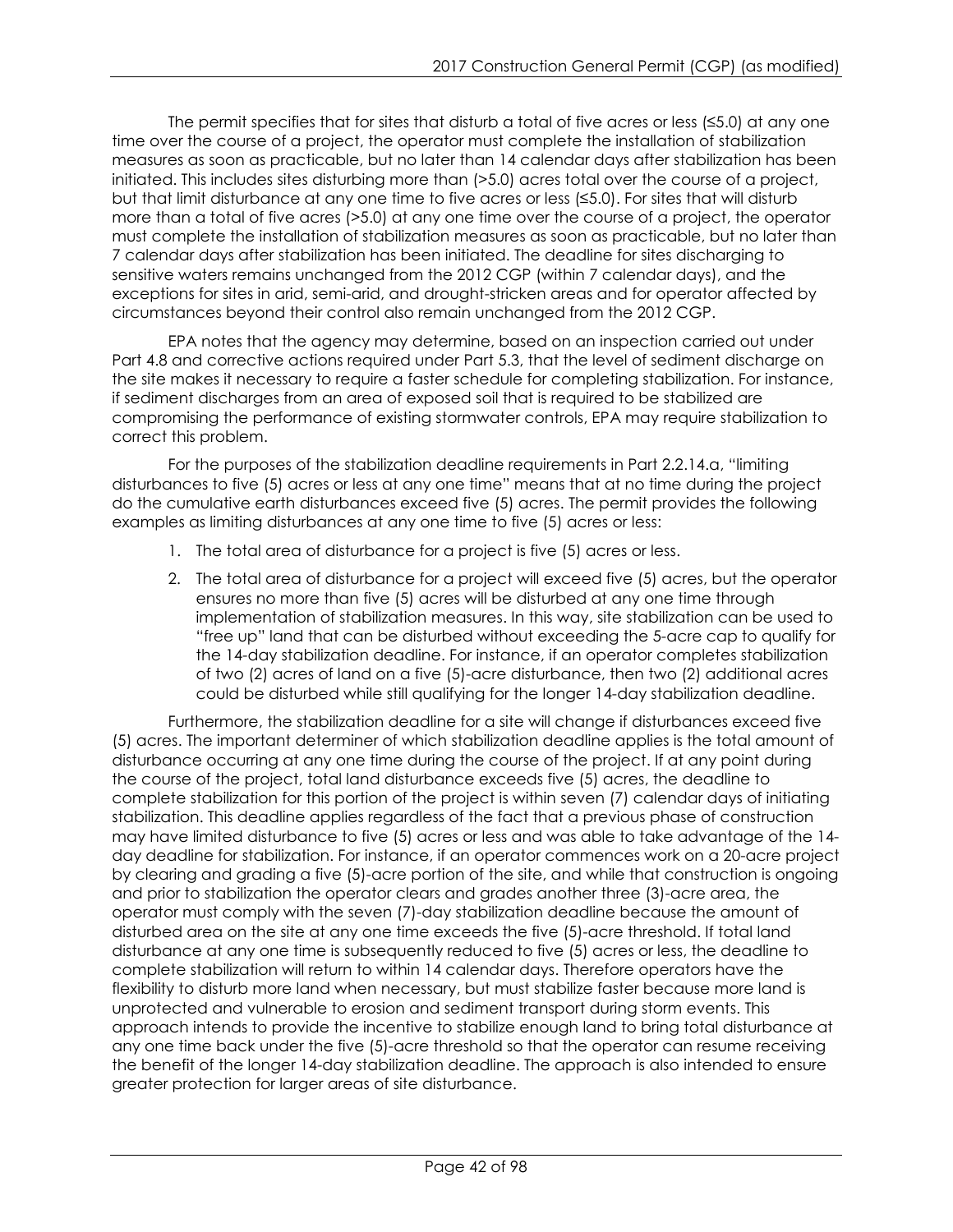## **Background on the Development of the Modified Stabilization Deadlines**

In developing the new approach to the stabilization deadlines in Part 2.2.14.a, EPA noted that permitting authorities have considerable discretion with respect to the implementation of the C&D rule related to the stabilization requirements. For example, 40 CFR 450.21(b) provides permitting authorities with the ability to establish specific deadlines by which stabilization must be completed. Using this authority, EPA has developed what it considers to be reasonable deadlines for the completion of stabilization that provide appropriate flexibility to operators while strengthening water quality protections in the permit in order to ensure discharges meet water quality standards.

In the proposed 2017 CGP, EPA requested public comment on modifying the deadline to complete stabilization from 14 calendar days to 7 calendar days after stabilization has been initiated (except for sites in arid, semi-arid, and drought-stricken areas and for operators affected by circumstances beyond their control). Based on public input, EPA determined that a uniform seven (7)-day deadline would not be workable in certain scenarios and that a more flexible approach should be considered for the final permit that would address a range of public concerns that timely and effective site stabilization is one of the most important practices for reducing sediment pollution in stormwater. EPA was particularly interested and encouraged by public comments to consider the concept of construction phasing or limiting land disturbances at any one time.

Industry literature recognizes that sequencing construction to reduce areas of disturbance and timely stabilization of disturbed areas are some of the best and typically least expensive solutions to minimize the potential for off-site impacts from construction site runoff.[7](#page-42-0) Pitt et al. (2007) states that stabilization practices are usually considered the most effective for erosion control, "especially when used in conjunction with a good phasing plan to minimize the amount of land being disturbed at any one time." Limiting land disturbances is also considered a top priority for construction stormwater control measures in the National Research Council's report, *Urban Stormwater Management in the United States.[8](#page-42-1)*

Phasing or limiting land disturbance is already a regular requirement within state-issued CGPs or other specifications or regulations concerning the control of construction stormwater. EPA found that 22 states had requirements that included a narrative disturbance limit, for example, "[t]he Permittee shall design, install, and maintain effective erosion controls and sediment controls, appropriate for site conditions to, at a minimum… minimize the amount of soil exposed during construction activity through the use of project phasing or other appropriate techniques".<sup>9</sup> Five states<sup>[10](#page-42-3)</sup> require some type of disturbance limit, contained an explicit numeric threshold, such as "In no case shall the area of disturbance draining to a common discharge point exceed 20 acres. Grading of subsequent sections within that drainage area shall not proceed unless temporary or permanent stabilization has been accomplished such that the 20 acre limit of disturbance is maintained",<sup>[11](#page-42-4)</sup> or "The owner or operator of a construction activity

<http://www.adem.state.al.us/programs/water/waterforms/ALR10CGP.pdf>

<span id="page-42-3"></span><sup>10</sup> Connecticut, Delaware, New York, Tennessee, and Maryland.

<span id="page-42-0"></span> $\overline{a}$ <sup>7</sup> Pitt, Robert; S.E. Clark, D. Lake. 2007. Construction Site Erosion and Sediment Controls – Planning, Design and Performance. DEStech Publications Inc. ISBN No. 1-932078-38-X. Lancaster, PA.

<span id="page-42-1"></span><sup>8</sup> National Research Council (2008). *Urban Stormwater Management in the United States.* Washington, D.C.: The National Academies Press.

<span id="page-42-2"></span><sup>9</sup> Alabama Department of Environmental Management, NPDES General Permit for Discharges from Construction Activities. Available at

<span id="page-42-4"></span><sup>11</sup> Delaware Department of Natural Resources and Environmental Control, Regulations Governing the Control of Water Pollution, Section 9.1.02, known as Special Conditions for Stormwater Discharges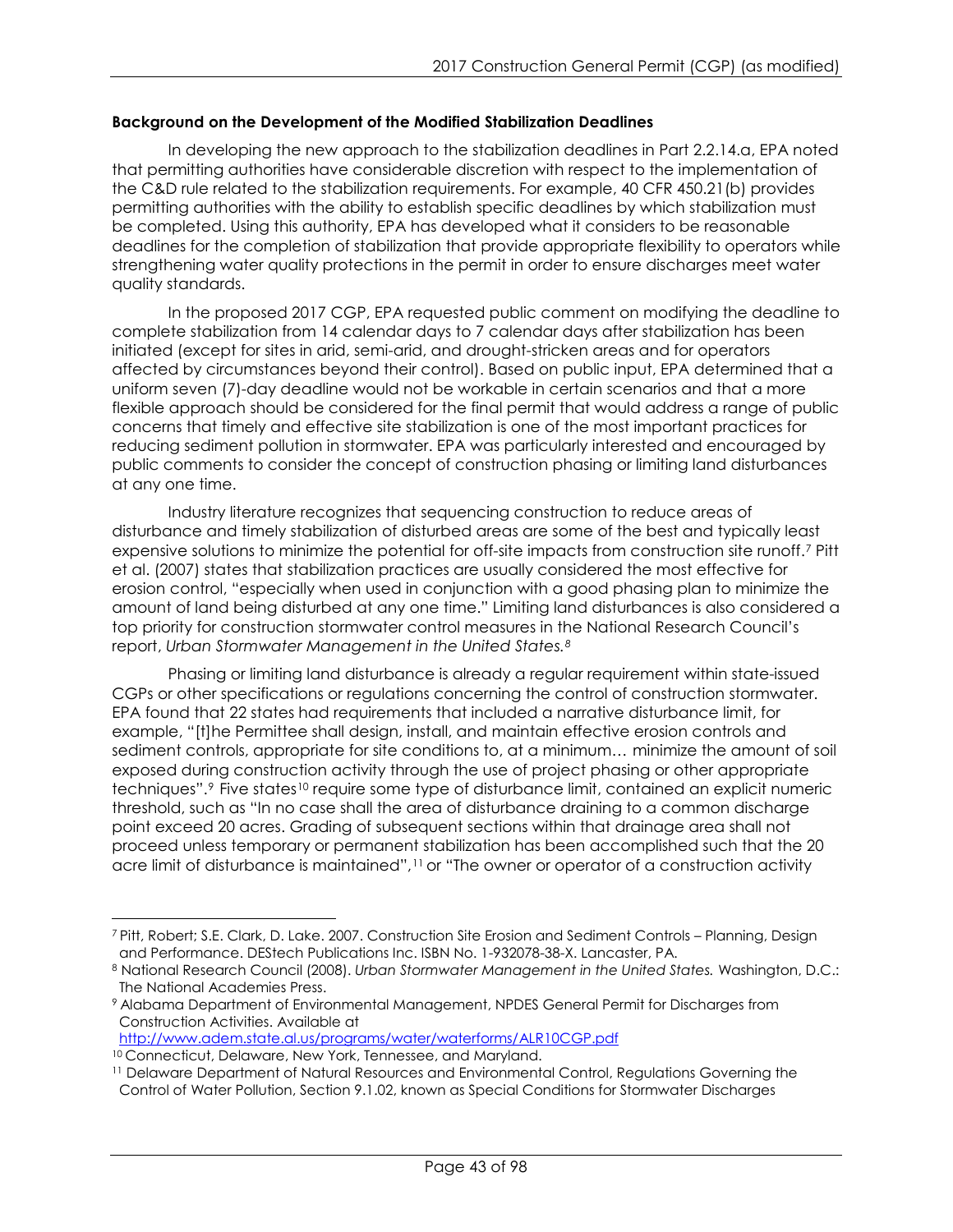shall not disturb greater than five (5) acres of soil at any one time without prior written authorization from the Department…"[12](#page-43-0)

After determining that a disturbance threshold is a basic and common part of good erosion and sediment control programs and was a reasonable consideration for EPA's CGP, the agency then investigated what an appropriate disturbance threshold would be and how a phasing approach could be incorporated into the stabilization deadline structure.

EPA found support for the adoption of a five (5)-acre disturbance threshold in its research. First, EPA regulations at 40 CFR 122.26(b)(14)(x) and 122.26(b)(15) distinguish "construction activity" and "small construction activity" by area disturbed, where "construction activity" ultimately disturbs 5 acres or more and "small construction activity" disturbs between 1 and 5 acres, or less than an acre if the land area is part of a common plan of development or sale that will ultimately disturb more than 1 acre. Second, data from the 2012 CGP also showed that 5 acres was the median area disturbed. This means that, for sites covered under the 2012 CGP, approximately 50 percent of sites were less than 5 acres and 50 percent of sites were more than 5 acres.

Third, EPA considered the level of effort required to plan, implement, and maintain temporary sediment controls in selecting an appropriate threshold for expedited stabilization. These considerations included an examination of the quantitative erosional effects of increases in the disturbed area, as expressed by conventional soil loss estimation techniques. For example, the Revised Universal Soil Loss Equation (RUSLE) predicts sediment loss on a ton-per-acre basis, using inputs derived from values representing the rainfall and runoff factor (R), the soil erodibility factor (K), the length of the slope (L), the steepness of the slope (S), the soil cover (C), and practices to manage erosion (P). Because the results of the RUSLE equation are expressed as average annual soil losses in tons per acre per year, there is a geometric increase in total erosional soil loss as the size of the disturbed area increases.

For example, for sites with identical RUSLE conditions, a two (2)-acre site will have twice the soil loss as a one (1)-acre site, a four (4)-acre site will have twice the soil loss as a two (2)-acre site, and so on. The level of effort required to control erosion and sediment loss on a construction site may not expand quite as geometrically as RUSLE soil loss estimates, but they are roughly parallel. For example, the amount of straw mulch or erosion control blanket or seed needed to cover a given amount of land at a given rate will expand geometrically, but there may be some minor labor cost savings resulting from an economy-of-scale effect when applying these products to larger and larger areas.

Thus, for all practical purposes, it is clear that the level of effort required to manage erosion and sediment controls on construction sites are roughly commensurate with the size of the site – e.g., a five (5)-acre site will require four or five times as much effort as a one (1)-acre site. As sites become larger – for example, more than five acres – the daily and weekly tasks of inspecting, operating, repairing, and maintaining temporary stormwater controls (e.g., silt fences, fiber logs, sediment traps, sediment basins, stabilized site exits, diversion berms, ditches) expands. Operators engaged in constructing buildings, roadways, and other infrastructure face increasing challenges in redirecting resources to manage ever-larger disturbed areas, hence the narrative requirement to limit the extent of the disturbed area and the time of exposure found in many state permits, as noted above.

 $\overline{a}$ Associated with Construction Activities. Available at

<http://regulations.delaware.gov/AdminCode/title7/5000/5101.pdf>

<span id="page-43-0"></span><sup>12</sup> New York Department of Environmental Conservation, SPDES General Permit For Stormwater Discharges from Construction Activity. Available at [http://www.dec.ny.gov/docs/water\\_pdf/gp015002.pdf](http://www.dec.ny.gov/docs/water_pdf/gp015002.pdf)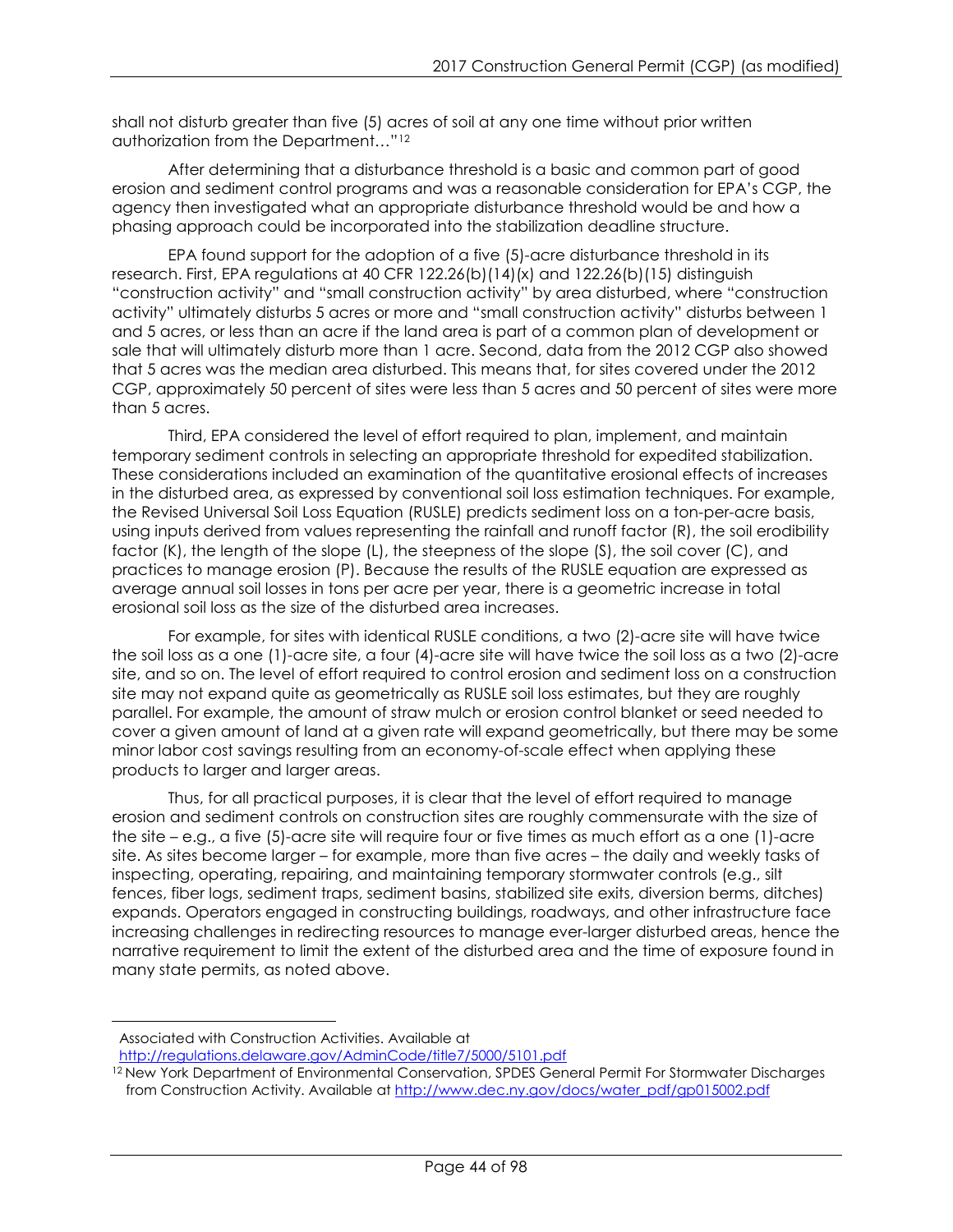Combining the importance of timely soil stabilization techniques, the influence of soil cover on soil erosion rates,[13](#page-44-0) the benefits of limiting land disturbances, and analytical considerations supporting a five (5)-acre threshold, EPA developed the modified stabilization deadline approach required in the permit. This approach requires that sites with a disturbed area of five (5) acres or less at any one time must complete stabilization within a 14-day timeframe, which is the same timeframe that applied to sites in the 2012 CGP. For sites that disturb more than 5 acres at any one time, operators have the flexibility to choose between completing stabilization within a 14-day timeframe if they limit disturbances to 5 acres or less at any one time, or within a 7-day timeframe if they do not limit disturbances to 5 acres or less at any one time. The benefits of this approach include limiting mass grading, improving phasing and sequencing, encouraging timely site stabilization, and reducing the areal scope of stormwater management, all of which can help minimize the conditions that allow soil to be washed off-site during a storm event.

• Exceptions to the Deadlines for Initiating and Completing Stabilization

EPA notes that with respect to the exception to the final stabilization criteria for restored agricultural areas, the permit retains the requirement from the 2012 CGP that areas disturbed that were not previously used for agricultural activities, and areas that are not being returned to preconstruction agricultural use, are not covered by the exception in Part 2.2.14.b.iii and must meet the conditions for stabilization.

EPA acknowledges that some portions of some projects are intended to be left unvegetated or unstabilized following construction. An example would be a dirt access road or a utility pole pad where the final plan calls for the area to remain a dirt road or an unstabilized pad. EPA does not expect temporary or permanent stabilization measures to be applied to these areas. EPA notes that for the purposes of this permit, "exposed portions of your site" means areas of exposed soil that are required to be stabilized.

EPA incorporates by reference the discussion in the 2012 CGP fact sheet concerning the unmodified portion of these requirements. See section VII.2 "Stabilization Requirements (Part 2.2)" on pages 76 through 82 of the 2012 CGP fact sheet, available at [https://www.epa.gov/sites/production/files/2015-10/documents/cgp2012\\_finalfactsheet.pdf.](http://www.epa.gov/sites/production/files/2015-10/documents/cgp2012_finalfactsheet.pdf)

# **Part 2.3: Pollution Prevention Requirements**

Part 2.3 implements the C&D rule requirements in 40 CFR 450.21(d) and (e) for pollution prevention measures and prohibited discharges.

| <b>Part 2.3</b> | <b>Permit Requirements</b>                                                                                                                                                                                                                                                         |
|-----------------|------------------------------------------------------------------------------------------------------------------------------------------------------------------------------------------------------------------------------------------------------------------------------------|
| activities.     | The permit requires operators to implement pollution prevention controls in accordance with<br>the requirements in Part 2.3 to minimize the discharge of pollutants in stormwater and to<br>prevent the discharge of pollutants from spilled or leaked materials from construction |

# **Part 2.3.1: Equipment and Vehicle Fueling and Maintenance Requirements**

Part 2.3.1 implements the 40 CFR 450.21(d)(3) requirement to "minimize the discharge of pollutants from spills and leaks and implement chemical spill and leak prevention and response

<span id="page-44-0"></span> $\overline{a}$ <sup>13</sup> See Chapter 5 of EPA's *Development Document For Final Effluent Guidelines and Standards for the Construction and Development Category.* Available at [https://www.epa.gov/sites/production/files/2015-](https://www.epa.gov/sites/production/files/2015-06/documents/construction_development_dd_2009_chapters_1-11.pdf) [06/documents/construction\\_development\\_dd\\_2009\\_chapters\\_1-11.pdf](https://www.epa.gov/sites/production/files/2015-06/documents/construction_development_dd_2009_chapters_1-11.pdf)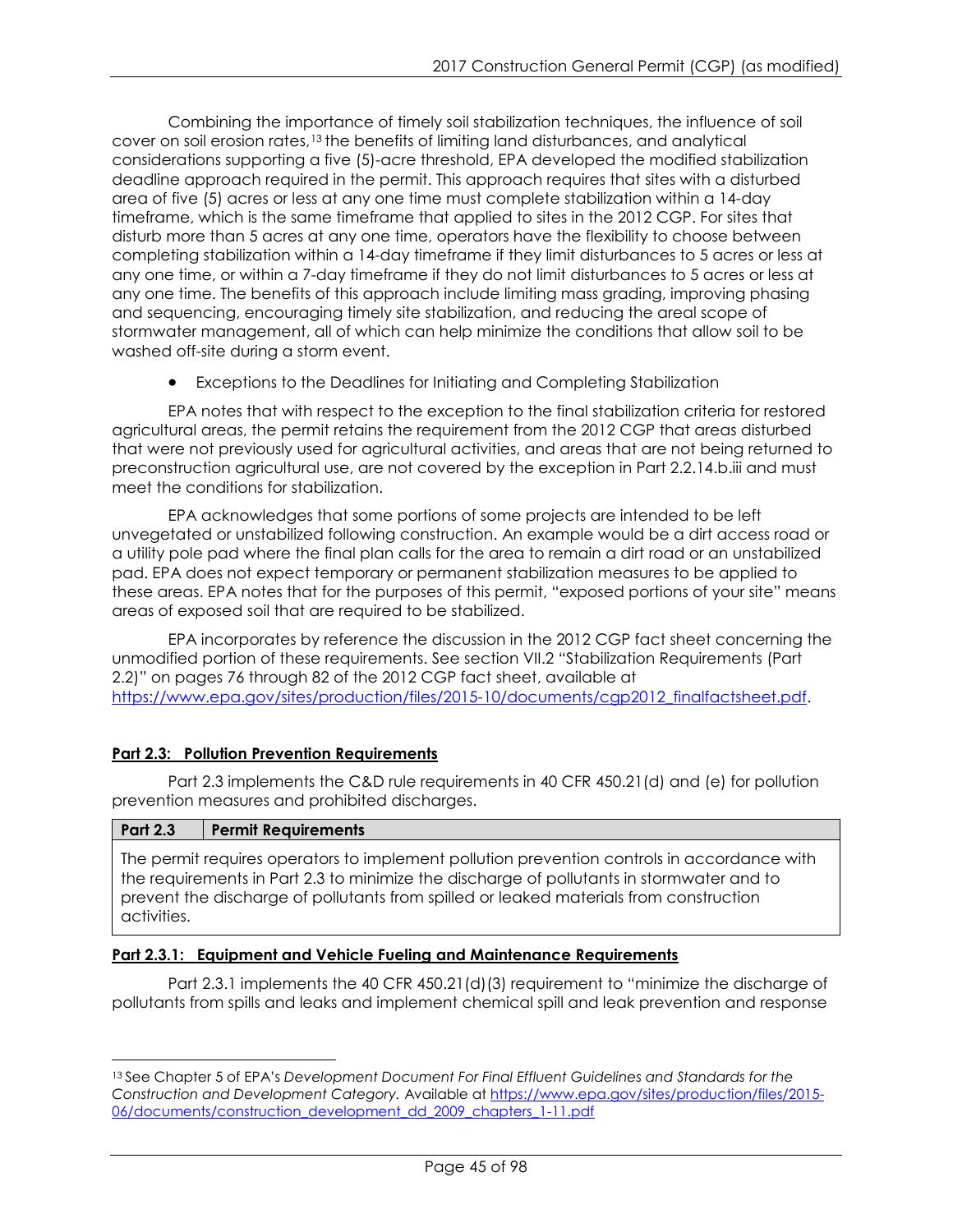procedures" and the 40 CFR 450.21(e)(3) requirement prohibiting the discharge of "fuels, oils, or other pollutants used in vehicle and equipment operation and maintenance."

## **Part 2.3.1 Permit Requirements**

The operator must comply with the following requirements:

- a. Provide an effective means of eliminating the discharge of spilled or leaked chemicals, including fuels and oils, from these activities;
- b. If applicable, comply with the Spill Prevention Control and Countermeasures (SPCC) requirements in 40 CFR part 112 and Section 311 of the CWA;
- c. Ensure adequate supplies are available at all times to handle spills, leaks, and disposal of used liquids;
- d. Use drip pans and absorbents under or around leaky vehicles;
- e. Dispose of or recycle oil and oily wastes in accordance with other federal, state, tribal, or local requirements; and
- f. Clean up spills or contaminated surfaces immediately, using dry clean up measures (do not clean contaminated surfaces by hosing the area down), and eliminate the source of the spill to prevent a discharge or a continuation of an ongoing discharge.

Examples of effective means of eliminating the discharge of spilled or leaked chemicals include, but are not limited to, locating activities away from waters of the U.S. and stormwater inlets or conveyances so that stormwater coming into contact with these activities cannot reach waters of the U.S.; providing secondary containment (e.g., spill berms, decks, spill containment pallets) and cover where appropriate; and having a spill kit available on site and ensuring personnel are available to respond expeditiously in the event of a leak or spill.

## **Part 2.3.2: Equipment and Vehicle Washing Requirements**

Part 2.3.2 implements the 40 CFR 450.21(d)(1) requirement to "Minimize the discharge of pollutants from equipment and vehicle washing, wheel wash water, and other wash waters. Wash waters must be treated in a sediment basin or alternative control that provides equivalent or better treatment prior to discharge."

## **Part 2.3.2 Permit Requirements**

The operator must comply with the following requirements:

- a. Provide an effective means of minimizing the discharge of pollutants from equipment and vehicle washing, wheel wash water, and other types of wash waters;
- b. Ensure there is no discharge of soaps, solvents, or detergents in equipment and vehicle wash water; and
- c. For storage of soaps, detergents, or solvents, provide either (1) cover (e.g., plastic sheeting, temporary roofs) to minimize the exposure of these detergents to precipitation and to stormwater, or (2) a similarly effective means designed to minimize the discharge of pollutants from these areas.

The requirement that operators must properly manage wash waters reduces the discharge of pollutants, such as sediment and other pollutants, from the site. Examples provided in the permit for providing an effective means of minimizing the discharge of pollutants from the washing of equipment or vehicles include, but are not limited to, locating activities away from surface waters and stormwater inlets or conveyances and directing wash waters to a sediment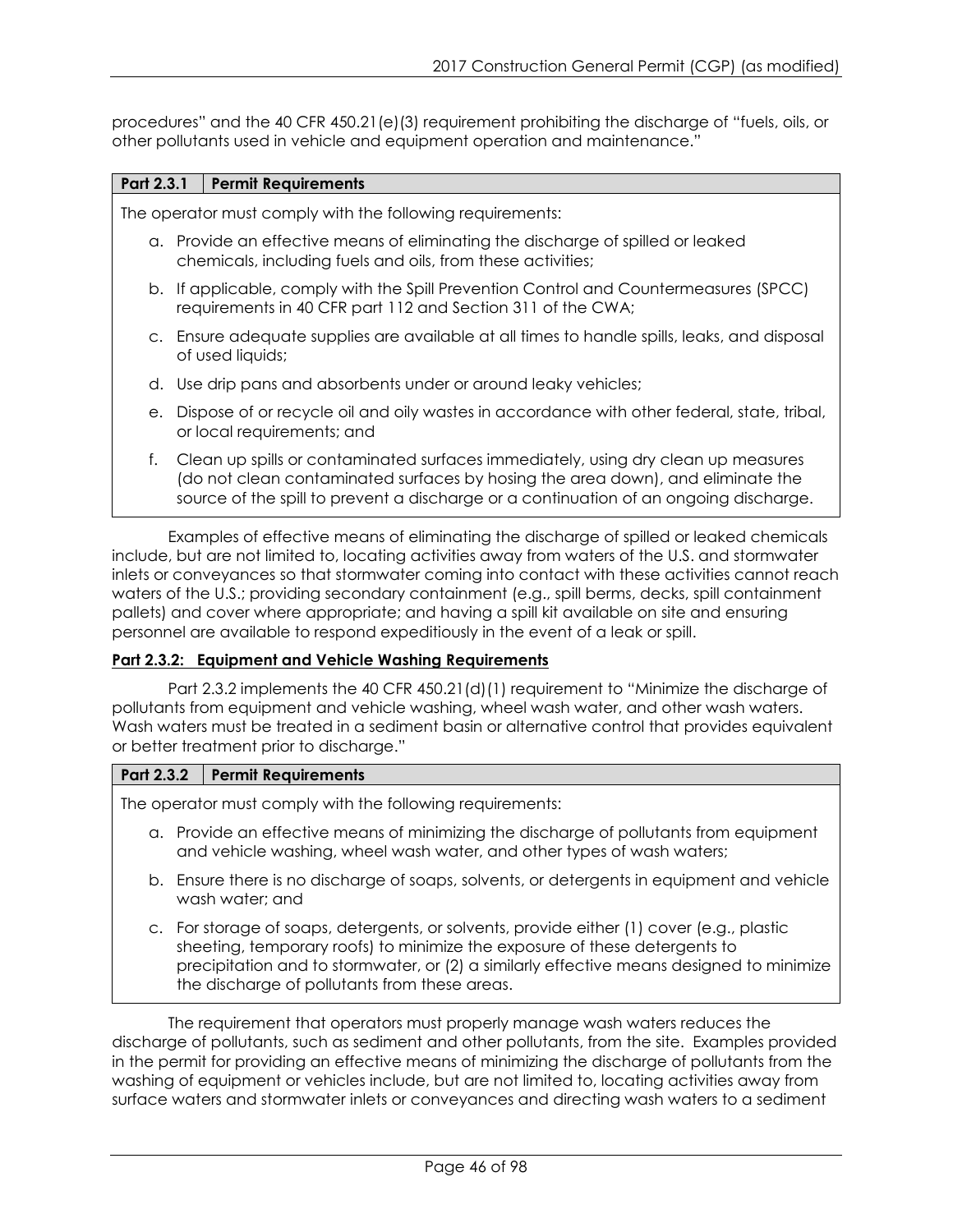basin or sediment trap, using filtration devices, such as filter bags or sand filters, or using other similarly effective controls. This requirement also implements the 40 CFR 450.21(e)(4) prohibition against discharging soaps or solvents, and is consistent with the eligibility condition that allows the use of non-stormwater wash waters as long as they do not contain soaps, solvents, or detergents.

# **Part 2.3.3: Storage, Handling, and Disposal Requirements**

Part 2.3.3 requires operators to comply with specific pollution prevention standards for activities that may result in pollutant discharges.

## **Part 2.3.3 Permit Requirements**

The operator must comply with the following requirements:

- a. *For building materials and building products* (e.g., asphalt sealants, copper flashing, roofing materials, adhesives, concrete admixtures, and gravel and mulch stockpiles), provide either (1) cover (*e.g., plastic sheeting, temporary roofs*) to minimize the exposure of these products to precipitation and to stormwater, or (2) a similarly effective means designed to minimize the discharge of pollutants from these areas. Minimization of exposure is not required in cases where the exposure to precipitation and to stormwater will not result in a discharge of pollutants, or where exposure of a specific material or product poses little risk of stormwater contamination (such as final products and materials intended for outdoor use).
- b. *For pesticides, herbicides, insecticides, fertilizers, and landscape materials:*
	- i. In storage areas, provide either (1) cover (*e.g., plastic sheeting, temporary roofs*) to minimize the exposure of these chemicals to precipitation and to stormwater, or (2) a similarly effective means designed to minimize the discharge of pollutants from these areas; and
	- ii. Comply with all application and disposal requirements included on the registered pesticide, herbicide, insecticide, and fertilizer label (see also Part  $2.3.5$ ).

## c. *For diesel fuel, oil, hydraulic fluids, other petroleum products, and other chemicals*:

- i. Store chemicals in water-tight containers, and provide either (1) cover *(e.g., plastic sheeting, temporary roofs)* to minimize the exposure of these containers to precipitation and to stormwater, or (2) a similarly effective means designed to minimize the discharge of pollutants from these areas *(e.g., having a spill kit available on site and ensuring personnel are available to respond expeditiously in the event of a leak or spill)*, or provide secondary containment *(e.g., spill berms, decks, spill containment pallets)*; and
- ii. Clean up spills immediately, using dry clean-up methods where possible, and dispose of used materials properly. The operator is prohibited from hosing the area down to clean surfaces or spills. Eliminate the source of the spill to prevent a discharge or a furtherance of an ongoing discharge.
- d. *For hazardous or toxic wastes*:
	- i. Separate hazardous or toxic waste from construction and domestic waste;
	- ii. Store waste in sealed containers, which are constructed of suitable materials to prevent leakage and corrosion, and which are labeled in accordance with applicable Resource Conservation and Recovery Act (RCRA) requirements and all other applicable federal, state, tribal, or local requirements;
	- iii. Store all outside containers within appropriately-sized secondary containment (*e.g., spill berms, decks, spill containment pallets*) to prevent spills from being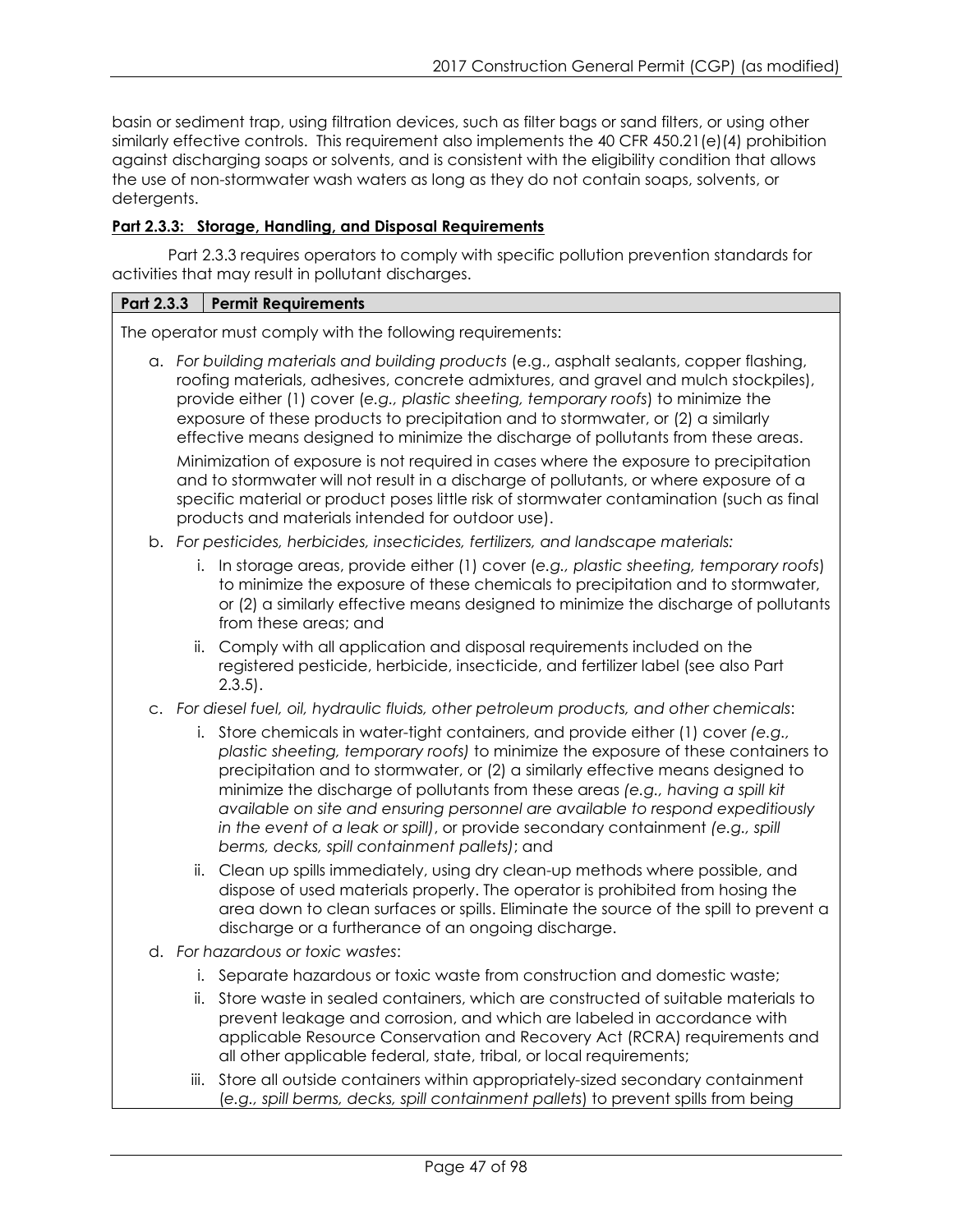discharged, or provide a similarly effective means designed to prevent the discharge of pollutants from these areas (e.g., storing chemicals in a covered area, having a spill kit available on site);

- iv. Dispose of hazardous or toxic waste in accordance with the manufacturer's recommended method of disposal and in compliance with federal, state, tribal, and local requirements;
- v. Clean up spills immediately, using dry clean-up methods, and dispose of used materials properly. The operator is prohibited from hosing the area down to clean surfaces or spills. Eliminate the source of the spill to prevent a discharge or a furtherance of an ongoing discharge; and
- vi. Follow all other federal, state, tribal, and local requirements regarding hazardous or toxic waste.
- e. *For construction and domestic wastes*:
	- i. Provide waste containers (e.g., dumpster, trash receptacle) of sufficient size and number to contain construction and domestic wastes;
	- ii. Keep waste container lids closed when not in use and close lids at the end of the business day for those containers that are actively used throughout the day. For waste containers that do not have lids, provide either (1) cover (e.g., a tarp, plastic sheeting, temporary roof) to minimize exposure of wastes to precipitation, or (2) a similarly effective means designed to minimize the discharge of pollutants (e.g., secondary containment);
	- iii. On business days, clean up and dispose of waste in designated waste containers; and
	- iv. Clean up immediately if containers overflow.
- f. *For sanitary waste*, position portable toilets so that they are secure and will not be tipped or knocked over, and located away from waters of the U.S. and stormwater inlets or conveyances.

EPA incorporates by reference the discussion in the 2012 CGP fact sheet concerning these requirements. See section VII.3.3 "Pollution Prevention Standards (Part 2.3.3)" on pages 83 through 87 of the 2012 CGP fact sheet, available at [https://www.epa.gov/sites/production/files/2015-10/documents/cgp2012\\_finalfactsheet.pdf.](http://www.epa.gov/sites/production/files/2015-10/documents/cgp2012_finalfactsheet.pdf)

Note that the requirement in e.ii is a modification to the construction and domestic waste requirements in the 2012 CGP. Even though a cover requirement was included for most of the other types of materials and wastes in the 2012 permit (e.g., building products; pesticides, herbicides, insecticides, etc.; diesel fuel, oil, hydraulic fluids, other petroleum products and other chemicals; and hazardous or toxic wastes), EPA had inadvertently not included such a requirement for construction and domestic wastes. This modification corrects this prior oversight so that the cover requirements are consistent for most types of materials and wastes.

The change better captures the intent of this provision to ensure that pollutant discharges are minimized as a result of storm events, while at the same time it addresses the practicability of using these controls by limiting this requirement to when containers are not in use or at the end of the business day for those containers that are actively used throughout the day. It is EPA's judgment that cover for construction and domestic waste containers such as tarps, plastic sheeting, and temporary roofs, are available industry control technologies that operators can easily purchase or request from waste container rental agencies. The use of these technologies for covering waste containers poses a small incremental cost relative to the total cost of all other stormwater controls on the site. In addition, some cover technologies, such as tarps, can be reused multiple times on the same site due to their durability and longevity. Some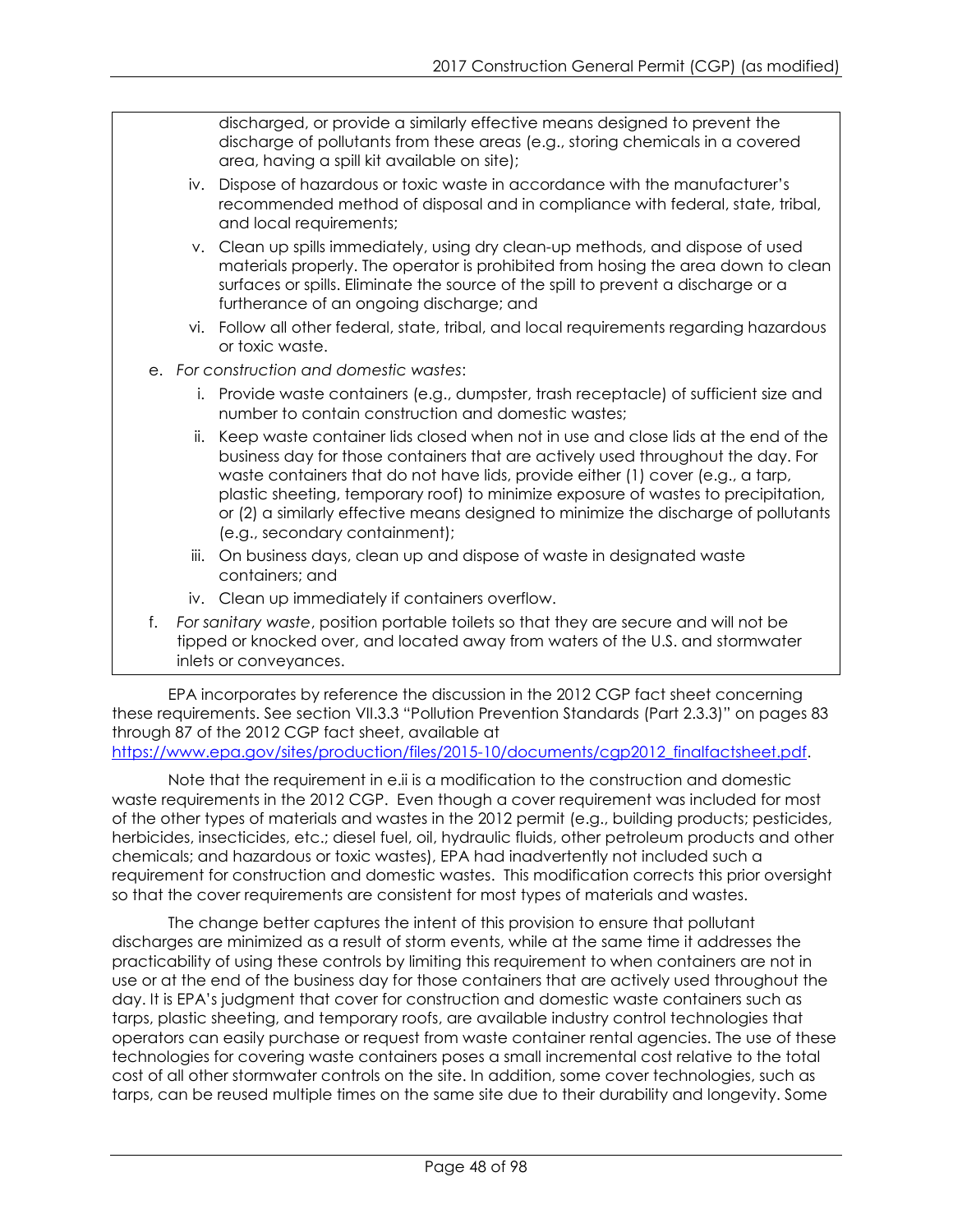states have similar requirements for covering waste containers. For example, Arizona's CGP states that for construction and domestic wastes, operators must provide dumpsters or trash receptacles with covers or lids of sufficient size and number to contain construction and domestic wastes.[14](#page-48-0) Additionally, construction discharges in California must implement good housekeeping measures for waste management, which includes covering waste disposal containers at the end of every business day and during a rain event.[15](#page-48-1)

## **Part 2.3.4: Applicator and Container Washing Requirements**

Part 2.3.4 implements the requirements of 40 CFR 450.21(e)(1) and (e)(2). The requirements apply to the washing of applicators and containers used for stucco, paint, concrete, form release oils, curing compounds, or other materials.

## **Part 2.3.4 Permit Requirements**

- a. Direct wash water into a leak-proof container or leak-proof and lined pit designed so that no overflows can occur due to inadequate sizing or precipitation;
- b. Handle washout or cleanout wastes as follows:
	- i. Do not dump liquid wastes in storm sewers or waters of the U.S.;
	- ii. Dispose of liquid wastes in accordance with applicable requirements in Part 2.3.3; and
	- iii. Remove and dispose of hardened concrete waste consistent with your handling of other construction wastes in Part 2.3.3; and
- c. Locate any washout or cleanout activities as far away as possible from waters of the U.S. and stormwater inlets or conveyances, and, to the extent feasible, designate areas to be used for these activities and conduct such activities only in these areas.

# **Part 2.3.5: Fertilizer Application Requirements**

The fertilizer discharge restrictions in Part 2.3.5 are included to prevent the discharge of nutrients in stormwater and to further implement the C&D rule requirement to "minimize the discharge of pollutants" at 40 CFR 450.21(d).

## **Part 2.3.5 Permit Requirements**

The following requirements apply if the operator will be applying fertilizer on the construction site:

- a. Apply at a rate and in amounts consistent with manufacturer's specifications, or document in the SWPPP departures from the manufacturer specifications where appropriate in accordance with Part 7.2.6.b.ix;
- b. Apply at the appropriate time of year for your location, and preferably timed to coincide as closely as possible to the period of maximum vegetation uptake and growth;
- c. Avoid applying before heavy rains that could cause excess nutrients to be discharged;

<span id="page-48-0"></span> $\overline{a}$ <sup>14</sup> Arizona Department of Environmental Quality, Arizona Pollutant Discharge Elimination System General Permit for Stormwater Discharges Associated with Construction Activity to Waters of the United States. Available at [http://legacy.azdeq.gov/environ/water/permits/download/2013\\_cgp.pdf](http://legacy.azdeq.gov/environ/water/permits/download/2013_cgp.pdf)

<span id="page-48-1"></span><sup>15</sup> State Water Resources Control Board, Construction General Permit Fact Sheet. Available at [http://www.waterboards.ca.gov/water\\_issues/programs/stormwater/docs/constpermits/wqo\\_2009\\_0009\\_c](http://www.waterboards.ca.gov/water_issues/programs/stormwater/docs/constpermits/wqo_2009_0009_complete.pdf) [omplete.pdf](http://www.waterboards.ca.gov/water_issues/programs/stormwater/docs/constpermits/wqo_2009_0009_complete.pdf)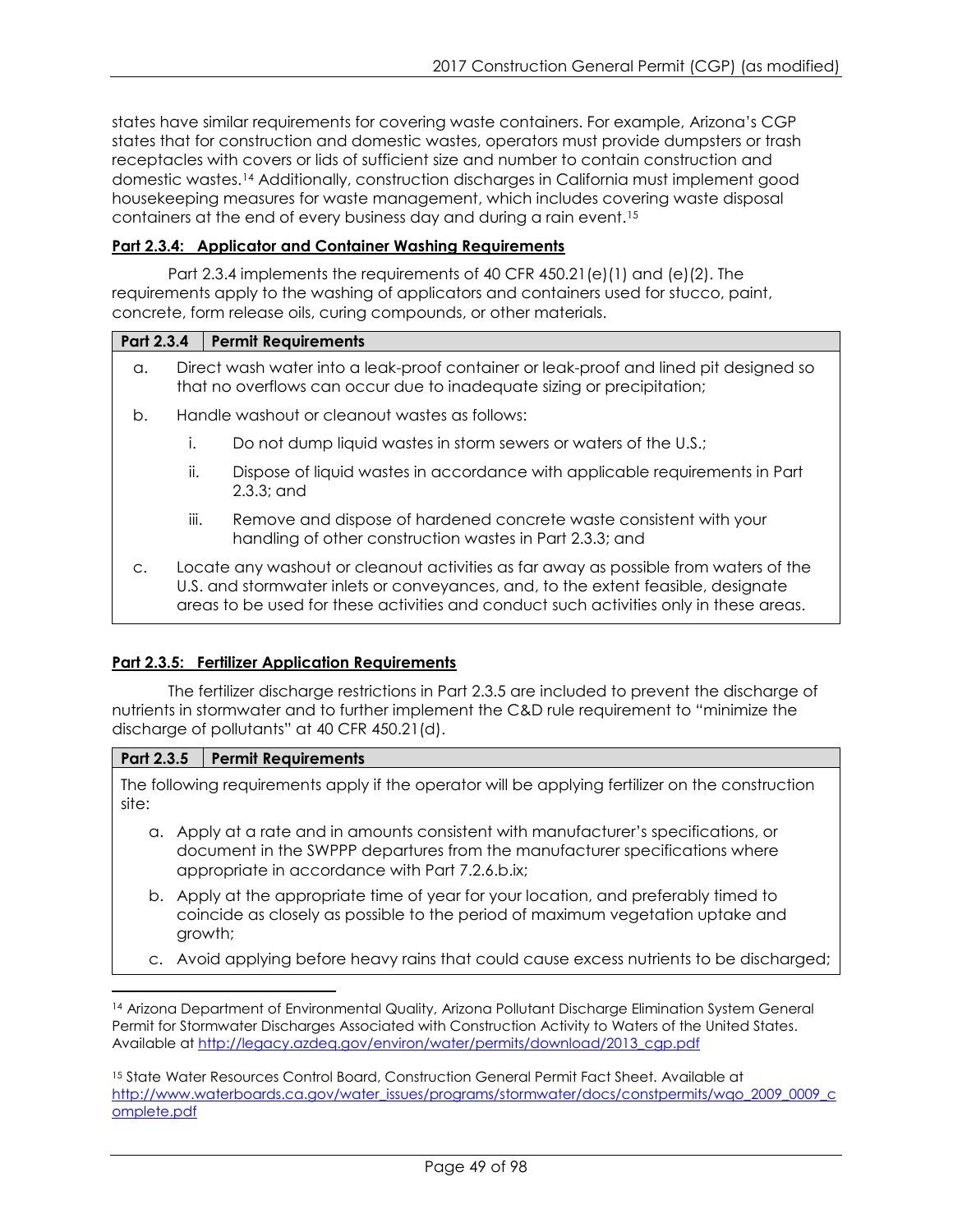- d. Never apply to frozen ground;
- e. Never apply to stormwater conveyance channels; and
- f. Follow all other federal, state, tribal, and local requirements regarding fertilizer application.

EPA includes specific guidelines to follow regarding fertilizer application, which are meant to minimize any potential discharge of excess or improperly applied fertilizers.

## **Part 2.3.6: Emergency Spill Notification**

Part 2.3.6 prohibits the discharge of toxic or hazardous substances from a spill or other release and requires operators to comply with federal reporting requirements of 40 CFR Part 110, Part 117, and Part 302 in the event that a leak, spill, or other release contains a toxic or hazardous substance in an amount equal to or in excess of a reportable quantity.

#### **Part 2.3.6 Permit Requirements**

The permit prohibits operators from discharging toxic or hazardous substances from a spill or other release. Furthermore, where a leak, spill, or other release containing a hazardous substance or oil in an amount equal to or in excess of a reportable quantity established under either 40 CFR 110, 40 CFR 117, or 40 CFR 302 occurs during a 24-hour period, the operator must notify the National Response Center (NRC) at (800) 424-8802 or, in the Washington, DC metropolitan area, call (202) 267-2675 in accordance with the requirements of 40 CFR 110, 40 CFR 117, and 40 CFR 302 as soon as the operator has knowledge of the release. Operators must also, within seven (7) calendar days of knowledge of the release, provide a description of the release, the circumstances leading to the release, and the date of the release. State, tribal, or local requirements may necessitate additional reporting of spills or discharges to local emergency response, public health, or drinking water supply agencies.

## **Part 2.4: Construction Dewatering Requirements**

Part 2.4 implements the C&D rule requirement that prohibits "discharges from dewatering activities, including discharges from dewatering of trenches and excavations" unless managed by "appropriate controls."

## **Part 2.4 (2.4.1 – 2.4.7) Permit Requirements**

The operator must comply with the following requirements to minimize the discharge of pollutants in ground water or accumulated stormwater that is removed from excavations, trenches, foundations, vaults, or other similar points of accumulation, in accordance with Part 1.2.2 of the permit:

- **2.4.1** Treat dewatering discharges with controls to minimize discharges of pollutants (e.g., appropriate controls include sediment basins or sediment traps, sediment socks, dewatering tanks, tube settlers, weir tanks, filtration systems (*e.g., bag or sand filters*) and passive treatment systems that are designed to remove sediment; appropriate controls to use downstream of dewatering controls to minimize erosion include vegetated buffers, check dams, riprap, and grouted riprap at outlets);
- **2.4.2** Do not discharge visible floating solids or foam;
- **2.4.3** Use an oil-water separator or suitable filtration device (such as a cartridge filter) that is designed to remove oil, grease, or other products if dewatering water is found to contain these materials;
- **2.4.4** To the extent feasible, use vegetated, upland areas of the site to infiltrate dewatering water before discharge. The operator is prohibited from using waters of the U.S. as part of the treatment area;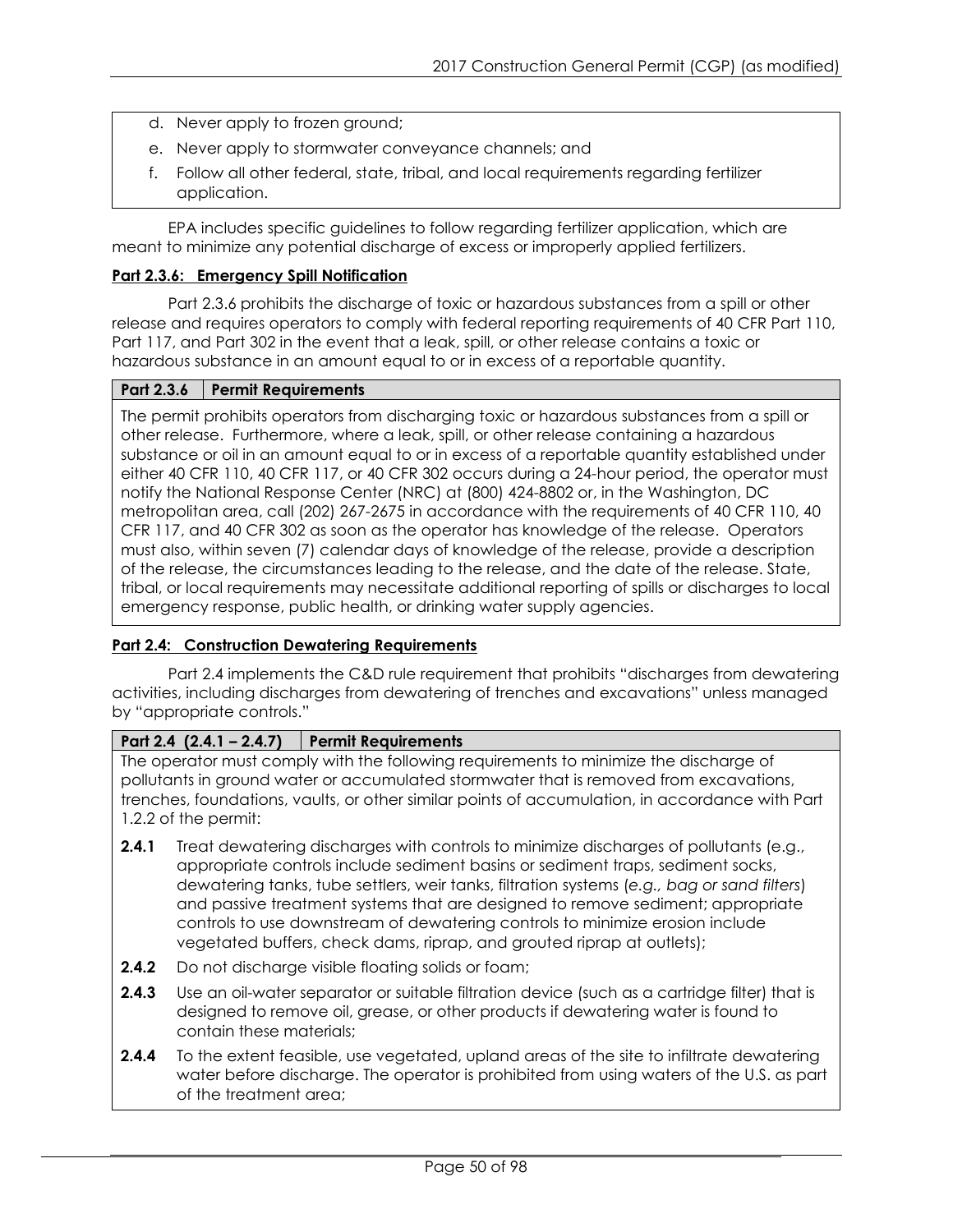- **2.4.5** At all points where dewatering water is discharged, comply with the velocity dissipation requirements of Part 2.2.11;
- **2.4.6** With backwash water, either haul it away for disposal or return it to the beginning of the treatment process; and
- **2.4.7** Replace and clean the filter media used in dewatering devices when the pressure differential equals or exceeds the manufacturer's specifications.

The specific restrictions in Part 2.4 provide the permit's interpretation of what is meant by "appropriate controls" in the C&D rule. These specific requirements, in part, also implement the C&D rule requirements to control peak flowrates and total stormwater volume (40 CFR 450.21(a)(2)), to minimize sediment discharges (40 CFR 450.21(a)(5)), and to direct stormwater to vegetated areas (40 CFR 450.21(a)(6)).

# **Part 3: Water Quality-Based Effluent Limitations**

This CGP includes water quality-based effluent limits (WQBELs) to control discharges as necessary to meet applicable water quality standards. The provisions of Part 3 constitute the WQBELs of the permit, and supplement the permit's technology-based effluent limits in Part 2.

## **Part 3.1: General Effluent Limitation to Meet Applicable Water Quality Standards**

Part 3.1 requires that all operators control their stormwater discharges as necessary to meet applicable water quality standards, consistent with 40 CFR 122.44(d)(1).

## **Part 3.1 Permit Requirements**

The permit requires discharges of stormwater to be controlled as necessary to meet applicable water quality standards, including meeting any specific water quality-based conditions or limits required by states, tribes, and U.S. territories in Part 9.

In the absence of information demonstrating otherwise, EPA expects that compliance with the conditions in this permit will result in stormwater discharges being controlled as necessary to meet applicable water quality standards. If at any time the operator becomes aware, or EPA determines, that the discharge is not being controlled as necessary to meet applicable water quality standards, the operator must take corrective action as required in Parts 5.1 and 5.2, and document the corrective actions as required in Part 5.4.

EPA may also insist that the operator install additional controls (to meet the narrative water quality-based effluent limit above) on a site-specific basis, or require the operator to obtain coverage under an individual permit, if information in the NOI or from other sources indicates that the operator's discharges are not controlled as necessary to meet applicable water quality standards. This includes situations where additional controls are necessary to comply with a wasteload allocation in an EPA-established or approved TMDL.

If during the operator's coverage under a previous permit, the operator was required to install and maintain stormwater controls specifically to meet the assumptions and requirements of an EPA-approved or established TMDL (for any parameter) or to otherwise control the discharge to meet water quality standards, the operator must continue to implement such controls as part of coverage under this permit.

To support EPA's expectation that compliance with the conditions and effluent limitations in this permit will result in discharges that meet applicable water quality standards, the permit includes additional water quality-based effluent limitations, which, in combination with the technology-based effluent limits in Part 2, EPA expects to be as stringent as necessary to achieve water quality standards. These additional WQBELs will apply in the permit where EPA has determined that discharges from construction sites may have the reasonable potential to cause or contribute to exceedances of applicable water quality standards, such as when a waterbody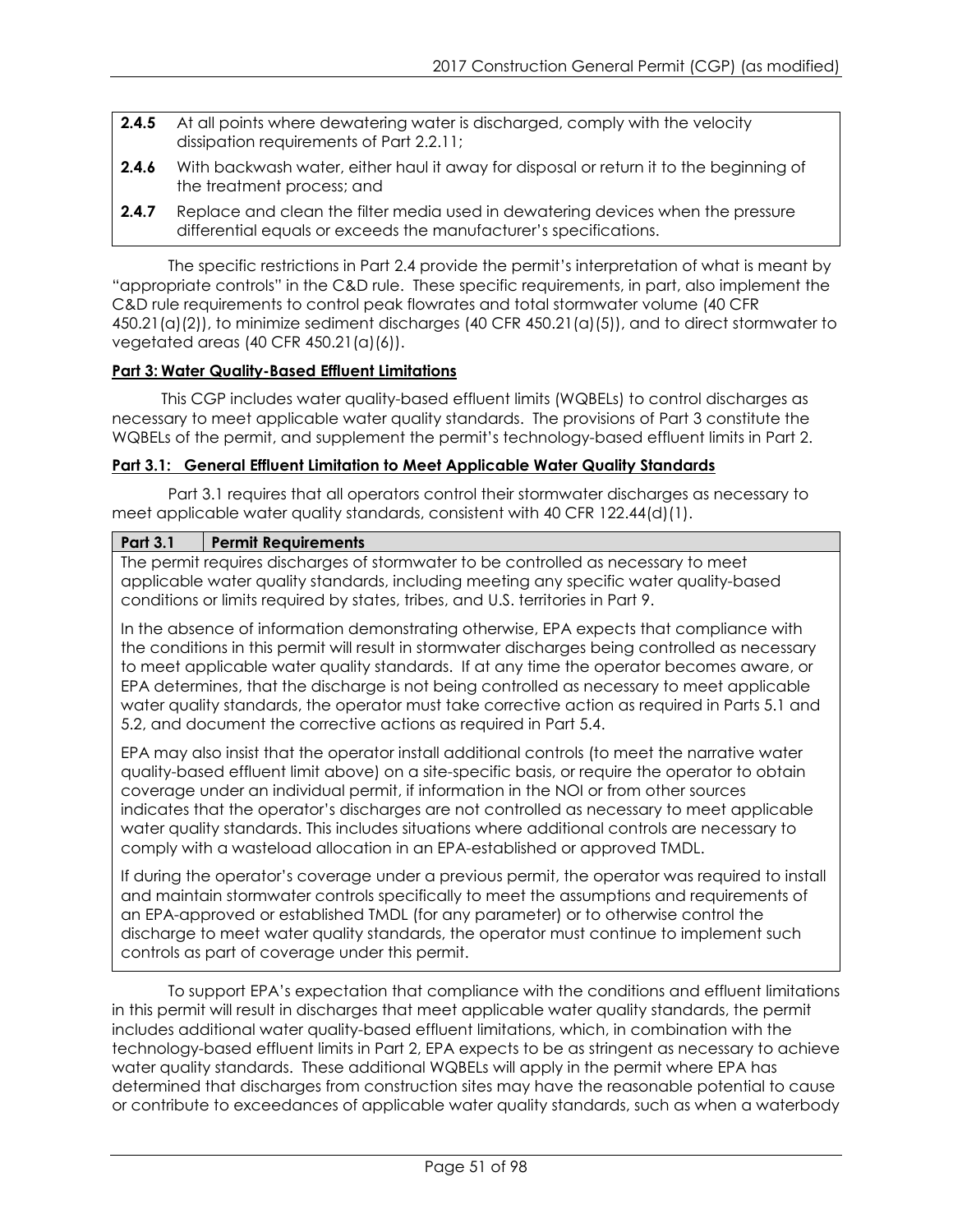is impaired for sediment or nutrients, which are parameters associated with stormwater discharges from construction sites. The fact sheet discusses these additional requirements below for Part 3.2.

## **Part 3.2: Discharge Limitations for Sites Discharging to Sensitive Waters**

Part 3.2 informs operators that the requirements in Parts 4.3 and 2.2.14.a.iii apply if the operator discharges to a water impaired for sediment or a sediment-related parameter, and/or nutrients, or to a water that is identified by the state, tribe, or EPA as Tier 2, Tier 2.5, or Tier 3 for antidegradation purposes.

## **Part 3.2 Permit Requirements**

 $\overline{a}$ 

For any portion of the site that discharges to a sediment or nutrient-impaired water or to a water that is identified by the state, tribe, or EPA as Tier 2, Tier 2.5, or Tier 3 for antidegradation purposes, the operator must comply with the inspection frequency specified in 4.3, and with the stabilization deadline specified in Part 2.2.14.a.iii.(c).[16](#page-51-0)

If the operator discharges to a water that is impaired for a parameter other than a sedimentrelated parameter or nutrients, EPA will inform you if any additional controls are necessary for your discharge to be controlled as necessary to meet water quality standards, including for it to be consistent with the assumptions of any available wasteload allocation in any applicable TMDL, or if coverage under an individual permit is necessary.

In addition, on a case-by-case basis, EPA may notify operators of new sites or operators of existing sites with increased discharges that additional analyses and/or stormwater controls, or other measures, are necessary to comply with the applicable antidegradation requirements, or notify you that an individual permit application is necessary.

If you discharge to a water that is impaired for polychlorinated biphenyls (PCBs) and are engaging in demolition of any structure with at least 10,000 square feet of floor space built or renovated before January 1, 1980, you must:

- a. Implement controls to minimize the exposure of PCB-containing building materials, including paint, caulk, and pre-1980 fluorescent lighting fixtures, to precipitation and to stormwater; and
- b. Ensure that disposal of such materials is performed in compliance with applicable state, federal, and local laws.

The permit explains what is meant by discharges to "impaired waters" or discharges to Tier 2, 2.5, or 3 waters as follows:

"Impaired waters" are those waters identified by the state, tribe, or EPA as not meeting an applicable water quality standard and (1) requires development of a TMDL (pursuant to section 303(d) of the CWA; or (2) is addressed by an EPAapproved or established TMDL; or (3) is not in either of the above categories but the waterbody is covered by a pollution control program that meets the requirements of 40 CFR 130.7(b)(1). Your construction site will be considered to discharge to an impaired water if the first water of the U.S. to which you discharge is an impaired water for the pollutants contained in the discharge from your site. For discharges that enter a storm sewer system prior to discharge, the first water of the U.S. to which you discharge is the waterbody that receives the stormwater discharge from the storm sewer system. For assistance in determining whether your site discharges to impaired waters, EPA has developed a tool that is

<span id="page-51-0"></span><sup>16</sup> If you qualify for any of the reduced inspection frequencies in Part 4.4, you may conduct inspections in accordance with Part 4.4 for any portion of your site that discharges to a sensitive water.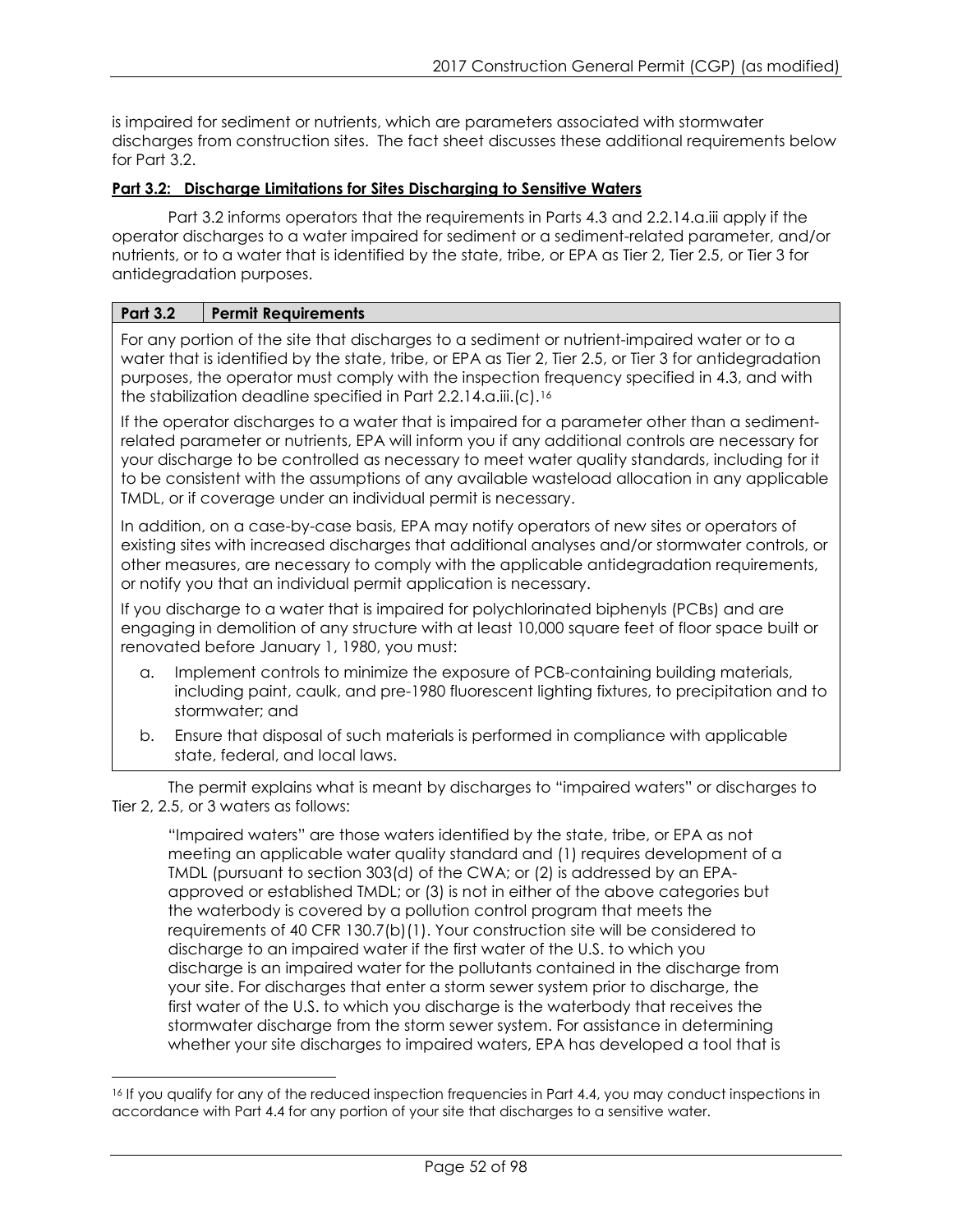available both within the electronic NOI form in NeT, and at [https://water.epa.gov/polwaste/npdes/stormwater/discharge.cfm.](http://water.epa.gov/polwaste/npdes/stormwater/discharge.cfm)

Tiers 2, 2.5 and 3 refer to waters either identified by the state as high quality waters or Outstanding National Resource Waters under 40 CFR 131.12(a)(2) and (3). For the purposes of this permit, you are considered to discharge to a Tier 2, Tier 2.5, or Tier 3 water if the first water of the U.S. to which you discharge is identified by a state, tribe, or EPA as Tier 2, Tier 2.5, or Tier 3. For discharges that enter a storm sewer system prior to discharge, the water of the U.S. to which you discharge is the first water of the U.S. that receives the stormwater discharge from the storm sewer system. See list of Tier 2, Tier 2.5, and Tier 3 waters in Appendix F.

EPA may determine on a case-by-case basis that a site discharges to a sensitive water.

The rationale for the more stringent impaired waters requirements was explained in the 2012 CGP fact sheet, available at [https://www.epa.gov/sites/production/files/2015-](http://www.epa.gov/sites/production/files/2015-10/documents/cgp2012_finalfactsheet.pdf) [10/documents/cgp2012\\_finalfactsheet.pdf,](http://www.epa.gov/sites/production/files/2015-10/documents/cgp2012_finalfactsheet.pdf) as follows:

**Frequency of Site Inspections.** ... It is EPA's judgment that these modified inspection requirements will enhance the operator's ability to find and correct problems before a discharge of pollutants to the impaired water occurs.

**Deadline to Complete Stabilization.** ... It is EPA judgment that, in waters already degraded for pollutants associated with construction activities, further reducing the amount of time that exposed soil is left in an unstabilized state is especially important for limiting the sediment and/or nutrient load to these waters. The faster stabilization requirement for areas discharging to sediment and nutrientimpaired waters is designed to minimize the erosion and sedimentation that is associated with large, exposed areas.

EPA specifically anticipated that a stricter stabilization timeframe would be within the permitting authority's discretion in implementing the 40 CFR 450.21(b) requirement of the C&D rule. In the preamble to the C&D rule, EPA explained that "the permitting authority may determine it necessary for operators to initiate soil stabilization measures when construction activity has permanently or temporarily ceased and will not resume for a period exceeding 7 calendar days, as opposed to 14 calendar days ….".

The rationale for the more stringent requirements for Tier 2, 2.5, and 3-designated waters was explained in the 2012 CGP fact sheet as follows:

As stated in Part 3.1 of the [2012] permit, in the absence of information demonstrating otherwise, EPA expects that compliance with the conditions in this permit will result in stormwater discharges being controlled as necessary to meet applicable water quality standards (which include state antidegradation requirements). More specifically, by imposing on operators that discharge to Tier 2, Tier 2.5, or Tier 3 waters the requirement to comply with the additional requirements, on top of the permit's other effluent limits and conditions, to stabilize exposed areas faster and to conduct more site inspections than other sites, It is EPA's judgment that authorizing these discharges will not result in a lowering of water quality. Thus, EPA has determined that compliance with the CGP generally will be sufficient to satisfy Tier 2 (or 2.5) and Tier 3 antidegradation requirements because the controls will not result in a lowering of water quality, making individualized Tier 2 or Tier 3 review unnecessary, assuming of course that the discharger is in compliance with any other applicable state or tribal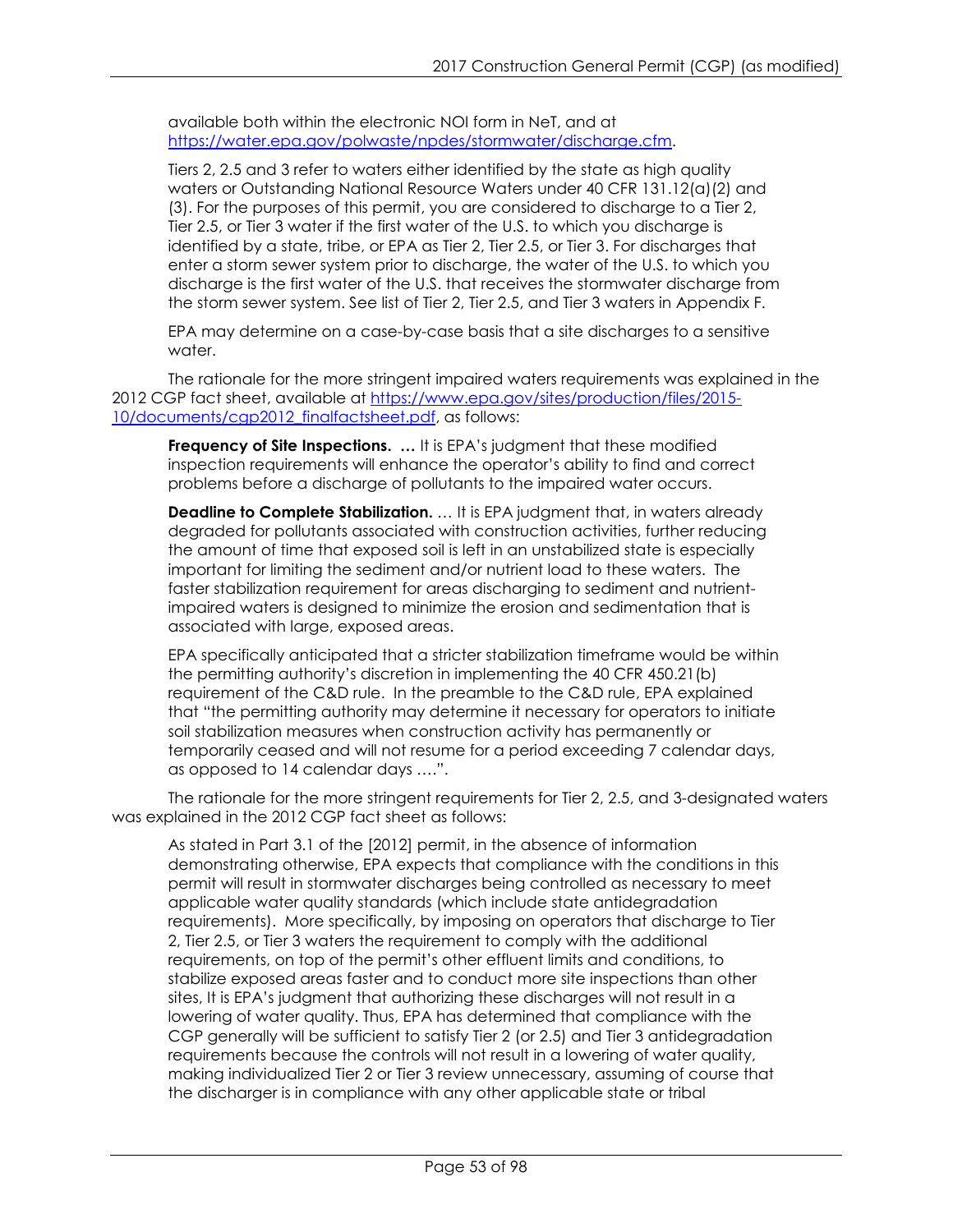antidegradation conditions that are included in Part 9 of the permit. Furthermore, the controls in the permit are sufficiently stringent that they would generally satisfy the requirement at the heart of Tier 2 review, that the discharge is necessary to accommodate important economic or social development in the area where the discharge is located. Construction is usually important to economic and social development, and the controls already required in Part 2 of this permit have been identified by EPA in its effluent limitations guideline for the construction and development category as the level of pollutant abatement that is the best available technology economically achievable. However, in cases where information submitted with the NOI, or available from other sources, indicates that further Tier 2 or Tier 3 review and/or conditions are necessary either for a new project or an existing project with a significantly increased discharge, EPA will conduct this review and require any appropriate additional controls.

The conclusion that compliance with the CGP will generally meet the Tier 2 and Tier 3 antidegradation requirements depends on several key aspects of the permit. First, all construction sites that will be subject to this permit must meet the stringent general effluent limits set out in Part 2. Through compliance with these limits alone, EPA expects that the discharge of pollutants will be reduced and/or eliminated so that there should not be a lowering of water quality. EPA bases this conclusion in part on the fact that the limits in this permit are based on the nationally-developed effluent limitations guidelines process that defined the BAT/BCT/BPT and NSPS level of control. EPA also is imposing on these sites the requirement to meet even more stringent controls defined in 4.1.3 [of the 2012 CGP] (more frequent inspections) and 2.2.1.3c [of the 2012 CGP] (stricter stabilization deadlines). Furthermore, once installed and implemented, the operator is obligated to maintain these controls and to correct deficiencies where inspection determines that deficiencies exist. Where EPA determines through its oversight activities (e.g., onsite inspection) that a discharger is not meeting its limits, such a deficiency will constitute a violation of the permit and will require follow-up corrective action pursuant to Part 5.2.1.3 [of the 2012 CGP].

Second, there may very well be individual cases where EPA determines that further controls are necessary or that coverage under the CGP is no longer appropriate to protect the Tier 2, 2.5, or 3 status of the receiving water. For this reason, EPA has included the following language in Part 3.3.2 [of the 2012 CGP]: "on a case-by-case basis, EPA may notify operators of such new projects or operators of existing projects with significantly increased discharges that additional analyses, stormwater controls, or other permit conditions are necessary to comply with the applicable antidegradation requirements, or notify you that an individual permit application is necessary in accordance with Part 1.4.5 [of the 2012 CGP]." It is anticipated that if EPA decides to require a Tier 2 or Tier 3 review for a particular new project or an existing project with a significantly increased discharge, EPA may either change the terms of coverage or terminate CGP coverage and require an individual permit.

Part 3.2 also clarifies that operators will be informed if any additional controls are necessary for the discharge to be consistent with the assumptions of any available wasteload allocation in the TMDL. These provisions are intended to implement the requirements of 40 CFR 122.44(d)(1)(vii)(B), which requires that water quality-based effluent limits in permits be "consistent with the assumptions and requirements of any available wasteload allocation for the discharge" and of 40 CFR 122.4(i), which contains requirements regarding the issuance of permits for new sources.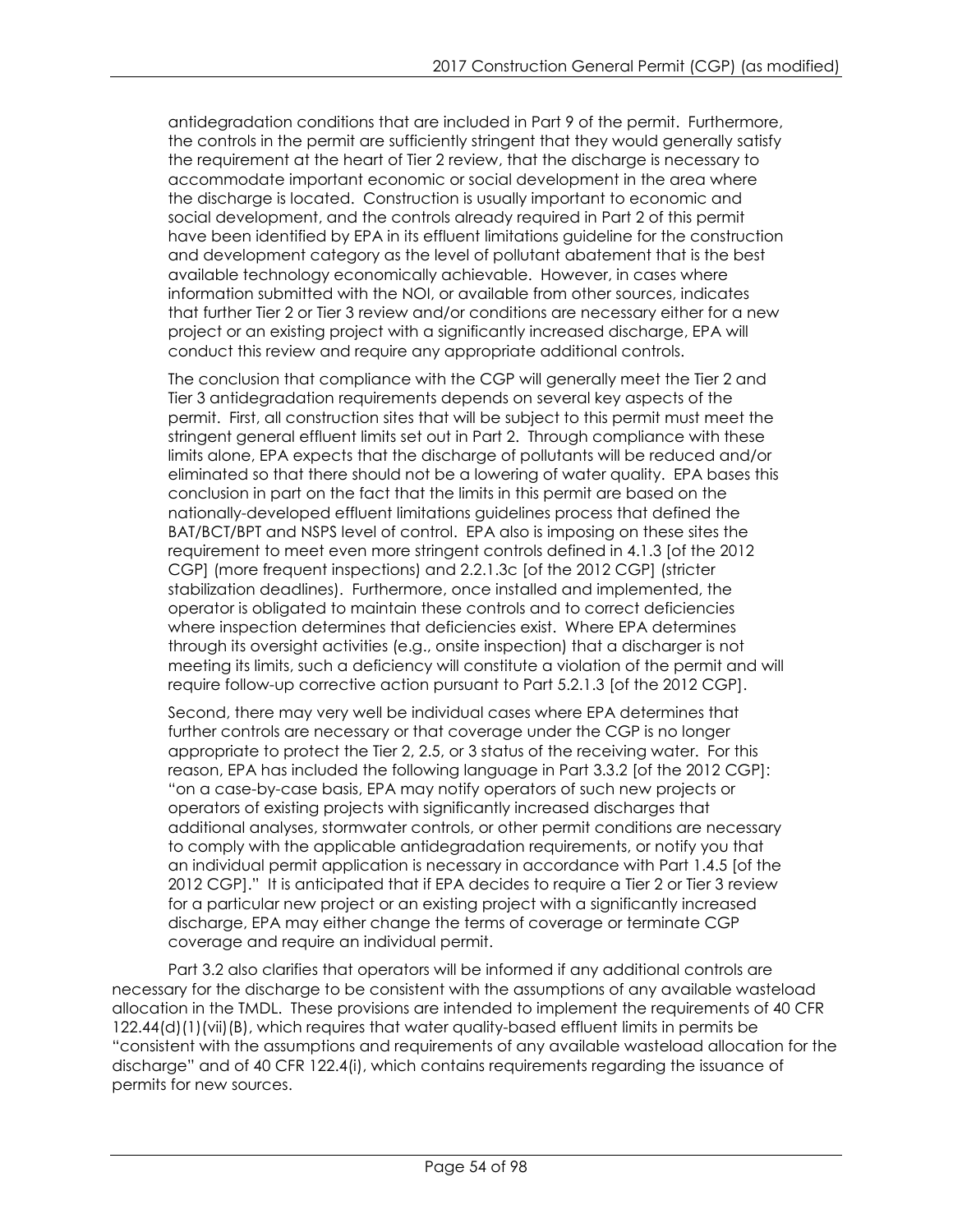Part 3.2 also clarifies when discharges from construction sites are discharging to an impaired water. EPA added such clarification due to uncertainty among the regulated community as to how to determine whether a site discharges to an impaired water.

Part 3.2 also includes a new requirement for operators discharging to waters impaired for polychlorinated biphenyls (PCBs) to implement controls to minimize the exposure of building materials containing polychlorinated biphenyls-(PCBs) to precipitation and stormwater during demolition of any structure with at least 10,000 square feet of floor space built or renovated before January 1, 1980. Buildings and structures originating or remodeled between the years of 1950-1979 often contain polychlorinated biphenyls (PCBs) in materials such as caulk and paint. Without proper controls, the demolition of such structures can cause PCBs to be released into the environment and discharged into waters of the U.S. during storm events. To address this concern, Part 3.2 requires controls to be implemented to minimize exposure of building materials containing PCBs to precipitation and stormwater, and to ensure that such materials are disposed in compliance with applicable state, federal, and local laws. The requirement is limited to the demolition of buildings or structures with at least 10,000 square feet of floor space built or renovated before January 1, 1980 on sites that discharge to PCB-impaired waters. This requirement helps to ensure that authorized discharges will meet WQS.

The presence of PCBs in certain building components, especially in caulk and fluorescent light bulbs, has been a focus of EPA's research over the past several years. The following is a summary of the findings from EPA studies establishing the presence of PCBs in building materials, particularly in school buildings:

- Caulk put in place between 1950 and 1979 may contain as much as 40 percent PCBs and can emit PCBs into the surrounding air. PCBs from caulk may also contaminate adjacent materials such as masonry or wood.
- Fluorescent lighting fixtures that still contain their original PCB-containing light ballasts have exceeded their designed lifespan, and the chance for rupture and emitting PCBs is significant. Sudden rupture of PCB-containing light ballasts may result in exposure to the occupants and may also result in the addition of significant clean-up costs.
- Some building materials (e.g., paint and masonry walls) and indoor dust can absorb PCB emissions and become potential secondary sources for PCBs. When the primary PCBemitting sources are removed, the secondary sources often emit PCBs.

## See EPA's webpage, *Polychlorinated Biphenyls (PCBs) in Building Materials*, located at [https://www.epa.gov/pcbs/polychlorinated-biphenyls-pcbs-building-materials,](https://www.epa.gov/pcbs/polychlorinated-biphenyls-pcbs-building-materials) for more information.

Releases of PCBs into the environment from building materials containing PCBs has also been well studied in certain regions of the country. In Washington State, stormwater was identified as the largest delivery pathway to surface waters for PCBs. Washington's "PCB Chemical Action Plan" identifies PCBs in caulk and paint as the second largest source of PCBs, accounting for 87 metric tons of PCBs in WA, with 160 kg/yr. released to the environment.<sup>[17](#page-54-0)</sup> The Plan states that "Releases from building materials can be greatly accelerated during remodeling and demolition. There is an opportunity, through use of best management practices, to prevent releases of PCBs during remodeling and demolition."

<span id="page-54-0"></span> $\overline{a}$ <sup>17</sup> 2015. PCB Chemical Action Plan. Washington State Department of Ecology. <https://fortress.wa.gov/ecy/publications/SummaryPages/1507002.html>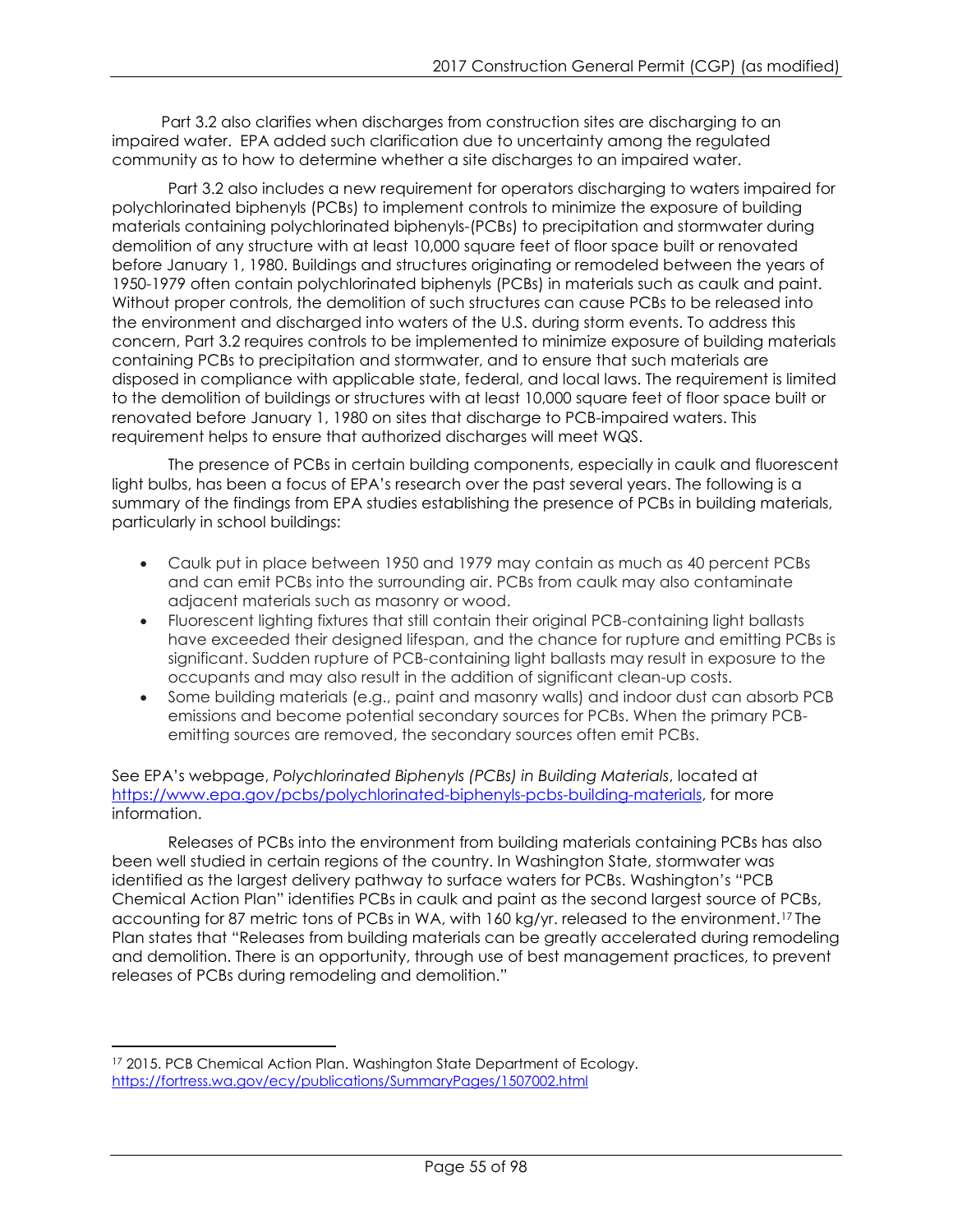Another Washington State Department of Ecology report, focusing on the Puget Sound Basin,[18](#page-55-0) estimates 59 metric tons of PCBs are in building sealants in that area with about 110 kg released annually. This is likely an underestimate because the report did not consider all uses in buildings, e.g., windows, uses in residential buildings, or in other structures, such as bridges and sidewalks.

Building materials and caulk were also found to be potential sources of PCBs at both the Lower Duwamish Waterway<sup>[19](#page-55-1)</sup> and Commencement Bay/Nearshore Tideflats Superfund sites in Washington State. The Rainier Commons building, currently a Toxic Substances Control Act (TSCA) cleanup site, was found to contain high concentrations of PCBs in caulk and paint that entered the stormwater system via catch basins on site. This system drains to the Lower Duwamish Waterway cleanup area. Elevated concentrations of PCBs in roadway caulk were found during source tracing by the City of Tacoma in response to the re-contamination of the Thea Foss Waterway in Commencement Bay.[20](#page-55-2)

Releases of PCBs into the environment from PCB-containing building materials have also been well studied in the San Francisco Bay region. The San Francisco Bay Regional Water Quality Control Board found that "of the sources to the Bay, stormwater runoff contributes the greatest mass of PCBs."[21](#page-55-3) A study of buildings within greater San Francisco Bay region found PCBs in 88% of the caulk samples tested; 40% of the samples contained >50 ppm PCBs, and 20% > 10,000 ppm PCBs.[22](#page-55-4) Data suggest a correlation between PCB levels observed in the water with construction activity. Based on these studies, the San Francisco Bay Regional Water Quality Control Board stated that controlling demolition of buildings containing PCBs could significantly reduce the loading of PCBs in their stormwater.

EPA is purposefully limiting this new requirement to apply to sites that discharge to waters with known impairments for PCBs. Over 4,500 water bodies are currently listed in the PCBpolluted category, making this the sixth-highest water pollution cause nationwide.[23](#page-55-5) This includes 81,610 miles of rivers and streams, 3,204,534 acres of lakes and ponds, and 400,094 square miles of bays and estuaries that are impaired for PCBs.[24](#page-55-6) EPA does not currently have data on the number of construction projects subject to EPA's CGP that may involve demolition of a structure with at least 10,000 square feet of floor space built or renovated before January 1, 1980 on sites that discharge to waters impaired for PCBs. Therefore, at this time, EPA does not have an estimate for the number of operators that will be affected by this new requirement. However,

<http://cms.cityoftacoma.org/enviro/SurfaceWater/SourceControlWYRpt/Report.pdf>

[http://www.waterboards.ca.gov/sanfranciscobay/water\\_issues/programs/TMDLs/sfbaypcbs/SF%20Bay%20](http://www.waterboards.ca.gov/sanfranciscobay/water_issues/programs/TMDLs/sfbaypcbs/SF%20Bay%20PCBs%20TMDL%20-%20Considerations%20for%20Cleanup%20Sites%20September%205%202013.pdf) [PCBs%20TMDL%20-%20Considerations%20for%20Cleanup%20Sites%20September%205%202013.pdf](http://www.waterboards.ca.gov/sanfranciscobay/water_issues/programs/TMDLs/sfbaypcbs/SF%20Bay%20PCBs%20TMDL%20-%20Considerations%20for%20Cleanup%20Sites%20September%205%202013.pdf)

<span id="page-55-4"></span><sup>22</sup> ibid, p. 3.

<span id="page-55-0"></span> $\overline{a}$ <sup>18</sup> 2011. Control of Toxic Chemicals in Puget Sound Phase 3: Primary Sources of Selected Toxic Chemicals and Quantities Released in the Puget Sound Basin. Ecology Publication No. 11-03-024. <https://fortress.wa.gov/ecy/publications/documents/1103024.pdf>

<span id="page-55-1"></span><sup>&</sup>lt;sup>19</sup> 2011 Lower Duwamish Waterway Survey of Potential PCB-Containing Building Material Sources. Prepared for Ecology.<https://fortress.wa.gov/ecy/gsp/DocViewer.ashx?did=41052>

<span id="page-55-2"></span><sup>20</sup> 2015. *Thea Foss and Wheeler-Osgood Waterways 2014 Source Control and Water Year 2014 Stormwater Monitoring Report*, City of Tacoma. Section 2.1.3.

<span id="page-55-3"></span><sup>&</sup>lt;sup>21</sup> 2013. San Francisco Bay Regional Water Quality Control Board. San Francisco Bay PCBs TMDL -Implementation at Cleanup Sites.

<span id="page-55-5"></span><sup>&</sup>lt;sup>23</sup> Summaries of Water Pollution Reporting Categories, ATTAINS parent cause category summaries, adapted from doc. no. EPA841-R-12-104, October 2012.

<span id="page-55-6"></span><sup>&</sup>lt;sup>24</sup> National Causes of Impairment, Size of Assessed Waters with Listed Causes of Impairment, available at [https://ofmpub.epa.gov/waters10/attains\\_nation\\_cy.control#causes](https://ofmpub.epa.gov/waters10/attains_nation_cy.control#causes)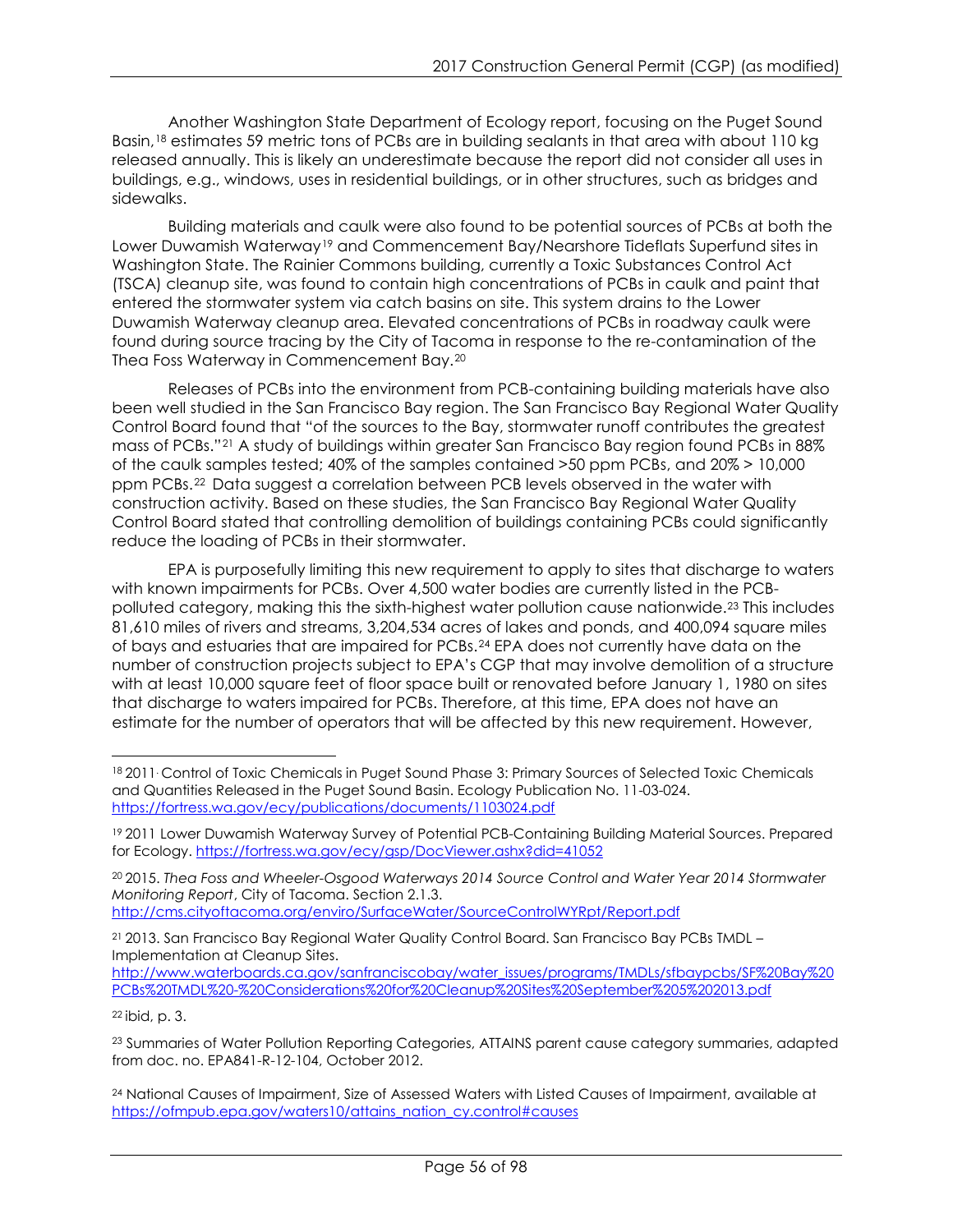EPA added a new question on the NOI form asking about the prevalence of demolition of a structure with at least 10,000 square feet of floor space that was built or renovated before January 1, 1980. With the benefit of this new information, EPA can more comprehensively evaluate the occurrence under the CGP of demolition of structures which often contain PCBs in building materials and the need to modify the applicability of this requirement as necessary in the future.

There are a variety of controls that can be implemented to minimize the potential discharge of PCBs from demolition activities, and can also be effective in controlling the release of other hazardous substances like asbestos and lead-paint. The following examples provide guidance for operators in selecting the site-specific controls to meet this requirement in Part 3.2. These examples are not required or exhaustive. Operators have flexibility in selecting the specific controls they will implement to meet this requirement in Part 3.2, but must ensure that such controls minimize exposure of building materials to precipitation and stormwater, and ensure that such materials are properly disposed. Operators must also document the selected controls in the SWPPP.

- Separate work areas from non-work areas and select appropriate personal protective equipment and tools.
- Construct a containment area so that all dust or debris generated by the work remains within the protected area.
	- o Apply plastic sheeting to the floor, ground, or other applicable surfaces to prevent contamination of the building interior or exterior from dust generated by the work.
	- o Put all necessary tools and supplies on the protective sheeting in the work area before you begin work to avoid stepping off the protective sheeting before the work is complete.
	- o Construct a decontamination area outside of the work area by placing heavy plastic sheeting on the ground. Use this area for removing personal protective equipment and for cleaning equipment used in the enclosure.
		- Every time you leave the plastic sheeting, remove disposable shoe covers, and wipe or vacuum shoes, especially, the soles, before stepping off the plastic sheeting. A large disposable tack pad on the floor can help to clean the soles of shoes.
		- Remove or vacuum off Tyvek suits when exiting the work area so the dust stays inside the work area.
- For locations where a containment area cannot be constructed, consider the following techniques:
	- o Cover the ground and plants with heavy plastic sheeting to catch debris. The covering should extend at least ten feet out from the building. Secure the covering to the exterior wall with a wood strip and staples, or tape.
	- o Seal off any vents or air exchange systems into the building that are located within the work area.
	- o Move or cover any play areas within 20 feet of the work area.
	- o To prevent debris from falling beyond the ten-foot covering when working on the second story or above, extend the sheeting farther out from the base of the building and to each side of the area where materials are being disturbed.
	- o To prevent the spread of debris when work is close to a sidewalk, street, or property boundary, or the building is more than three stories high, scaffolding sides should be covered in plastic.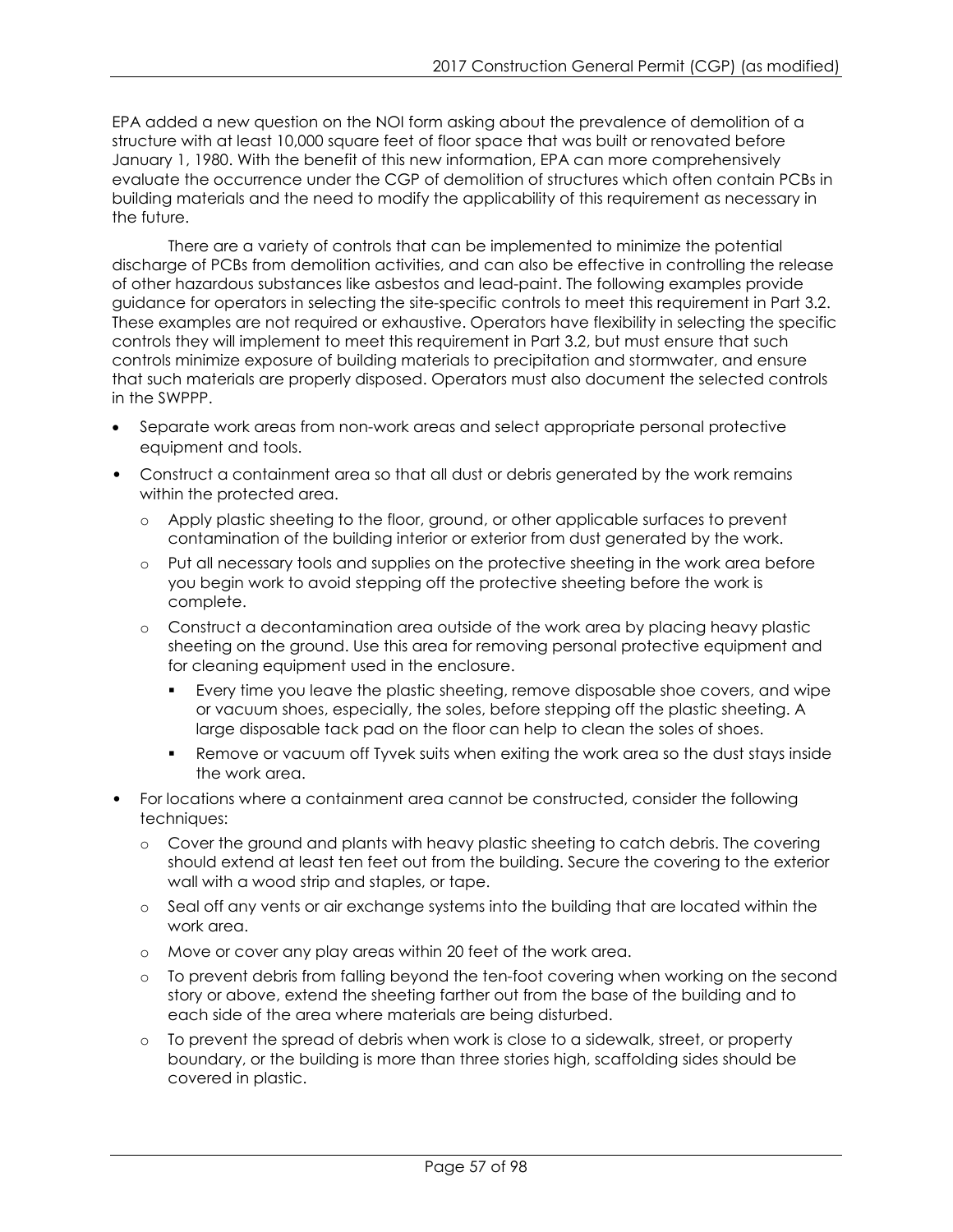- o Avoid working in high winds. Otherwise, take special precautions to keep the work area contained when the wind is strong enough to move dust and debris. For example, a wind screen can be constructed of plastic at the edge of the ground-cover plastic to keep dust and debris from migrating.
- For inside work, consider placing the containment area under negative air pressure and/or using high-efficiency particulate air (HEPA).
- Use tools that minimize dust and heat (<212°F). Detailed information on tools can be found at [https://www3.epa.gov/epawaste/hazard/tsd/pcbs/pubs/caulk/guide/guide](http://www3.epa.gov/epawaste/hazard/tsd/pcbs/pubs/caulk/guide/guide-appendix.htm)[appendix.htm.](http://www3.epa.gov/epawaste/hazard/tsd/pcbs/pubs/caulk/guide/guide-appendix.htm)
	- o When using electromechanical tools, use HEPA vacuum attachments to contain the dust generated.
	- o Use wet sanders and misters to keep down the dust created during sanding, drilling, and cutting.
- Leave the work area clean at the end of every day and at the end of the project.
	- o Daily activities include:
		- **Pick up as you go. Put trash in heavy-duty plastic bags.**
		- Vacuum the work area with a HEPA vacuum cleaner frequently during the day and at the end of the day.
		- Clean tools at the end of the day.
		- Dispose of or clean off personal protective equipment.
		- **Properly dispose of wastewater produced during the job.**
	- End of project activities include:
		- Make sure all trash and debris, including building components, are disposed of properly.
		- Vacuum any exposed surfaces, including walls and ceilings, with a HEPA vacuum cleaner.
		- Mist dusty sections of the plastic sheeting with water before taking them down to keep dust from becoming airborne again.
		- Remove plastic sheeting carefully, fold it with the dirty side in, tape it shut, and properly dispose of it.
		- Visually inspect the site to ensure that no dust or debris is present and re-clean the area thoroughly if you find dust or debris.

The following are also recommended practices for minimizing PCB exposure to workers, building occupants, and community members during demolition activities:

- Use site security measures to prevent access of unauthorized persons to the work areas until after the final cleanup. Examples of security measures include:
	- o Lock fence gates or doors to the work areas during off hours.
	- o Place signs, barrier tape and/or cones to keep all non-workers out of the work area. Signs should be in the primary languages of the occupants, and should say "Do Not Enter - Authorized Personnel Only" and "No Eating, Drinking, or Smoking."
	- o Establish a system to identify authorized persons and any limitations to their approved activities.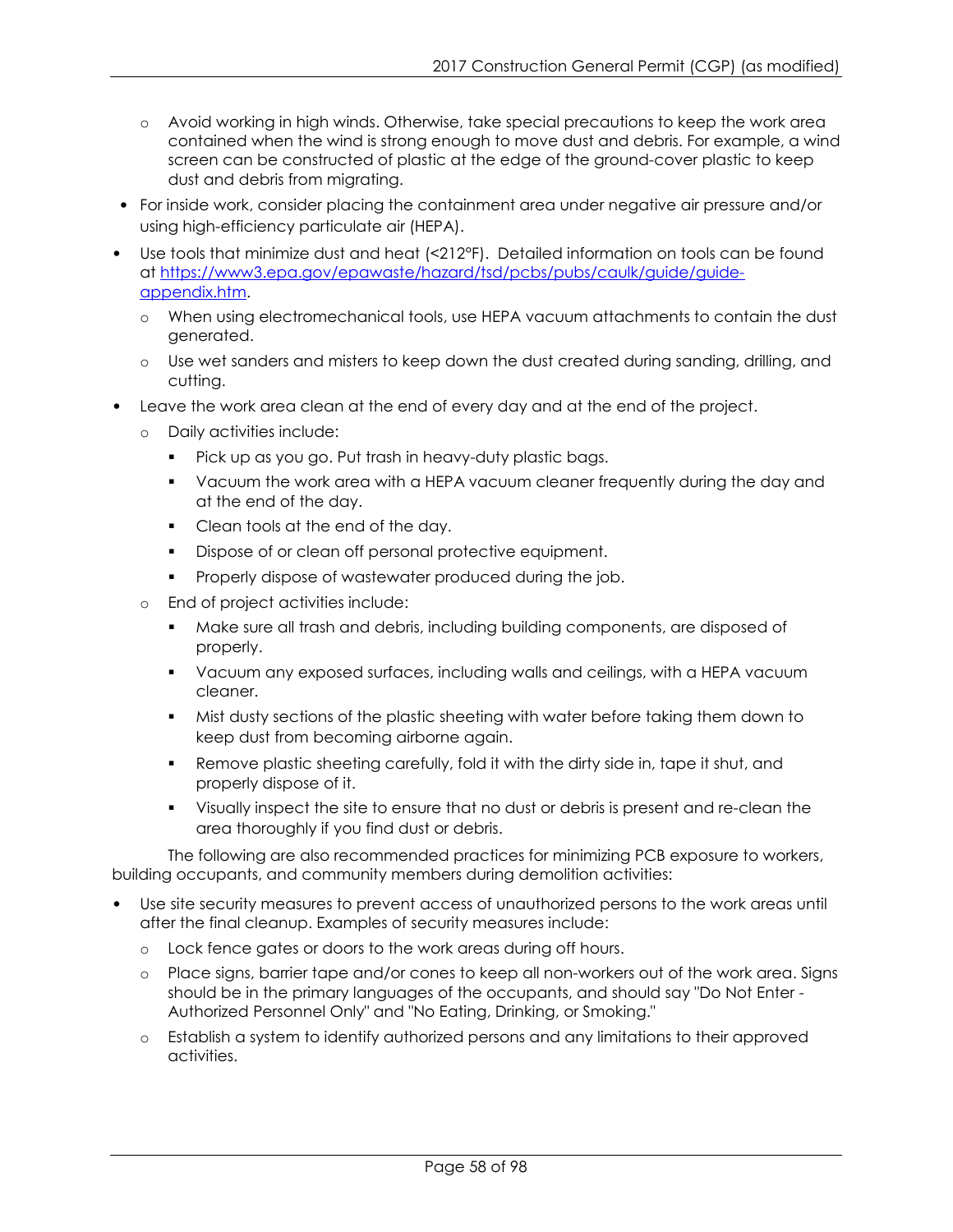- o Provide a means for approving all visitors to the work area; ensure trained site personnel accompany visitors at all times and provide them with appropriate personal protective equipment.
- Close windows and doors within 20 feet of the work area to keep dust and debris from getting into the building.
- Change out of work clothing before going home, and launder non-disposable protective clothing separately from family laundry.

# **Part 4: Site Inspection Requirements**

# **Part 4.1: Person(s) Responsible for Inspecting Site**

Part 4.1 clarifies that it is the operator who will be responsible for ensuring that the person who conducts inspections, whether he/she is a member of the project staff or a third party, must be a "qualified person."

## **Part 4.1 Permit Requirements**

Part 4.1 clarifies that the person(s) inspecting the site may be a person on the project staff or a third party hired to conduct such inspections. Whoever will be charged with conducting the inspections must be a "qualified person," who is knowledgeable in the principles and practice of erosion and sediment controls, and pollution prevention, who possesses the appropriate skills and training to assess conditions at the construction site that could impact stormwater quality, and the appropriate skills and training to assess the effectiveness of any stormwater control measures selected and installed to meet the requirements of the permit.

## **Part 4.2: Frequency of Inspections**

Part 4.2 requires the operator to, at a minimum, conduct a site inspection in accordance with one of two schedules, unless they are subject to the Part 4.3 site inspection frequency for discharges to sensitive waters or qualify for a Part 4.4 reduction in the inspection frequency.

# **Part 4.2 Permit Requirements**

Part 4.2 requires the operator to conduct inspections of the site and establishes the required minimum inspection frequency. The operator has the option to either (1) conduct a site inspection once every seven (7) calendar days; *or* (2) conduct a site inspection once every 14 days and within 24 hours of the occurrence of a storm event of 0.25 inches or greater, or the occurrence of runoff from snowmelt sufficient to cause a discharge. To determine if a storm event of 0.25 inches or greater has occurred on the site, the operator must either keep a properly maintained rain gauge on the site, or obtain the storm event information from a weather station that is representative of the location. For any day of rainfall during normal business hours that measures 0.25 inches or greater, the operator must record the total rainfall measured for that day in accordance with Part 4.7.1.d.

This provision retains the 2012 CGP's choice between the weekly inspection and biweekly inspection frequency. Operators must conduct their inspection within 24 hours once a storm event has produced 0.25 inches within a 24 hour period, even if the storm event is still continuing. Thus, if the operator has elected to inspect bi-weekly and there is a storm event at the site that continues for multiple days, and each day of the storm produces 0.25 inches or more of rain, the operator must conduct an inspection within 24 hours of the first day of the storm and within 24 hours after the end of the storm (inspections are only required during the sites normal working hours)*.* In EPA's judgment, it is important for inspections to be conducted within a day of the occurrence of a qualifying rainfall event so that the operator could catch any potential problems on the site and correct such problems before a prolonged discharge of pollutants occurs. Requiring inspections to be conducted within 24 hours of the occurrence of a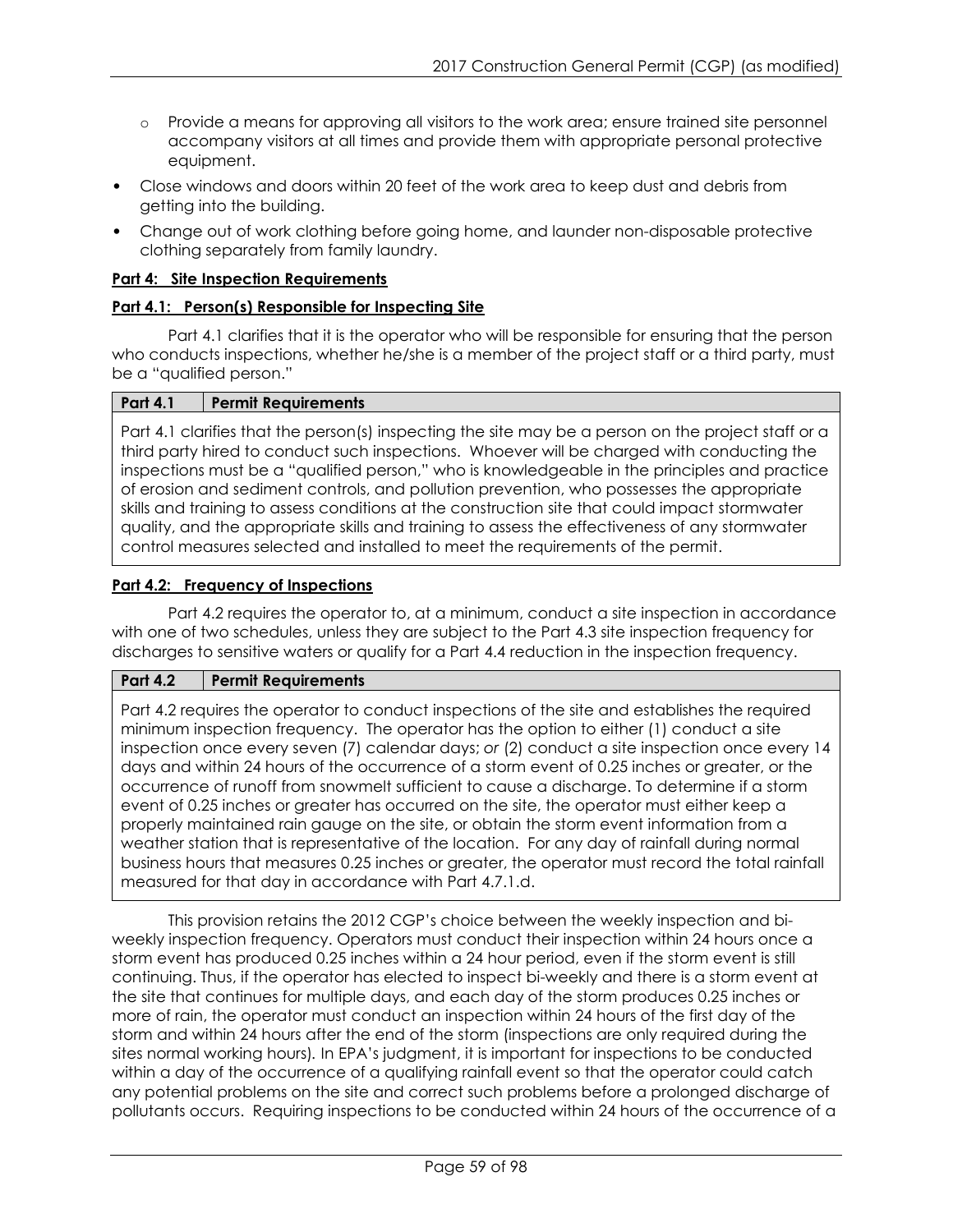qualifying storm event provides assurance that, during multiple days of discharge from a single storm event, problems with the control of pollutants will be identified sooner and corrected in accordance with the corrective action timeframes specified in Part 5 of the permit. EPA modified the requirement in option (2) to add "or the occurrence of runoff from snowmelt sufficient to cause a discharge" to when inspections must be conducted, in order to clarify that snowmelt runoff is also a stormwater discharge, and also triggers the inspection requirement.

Complying with the bi-weekly inspection frequency: EPA intends that sites electing to inspect once every 14 days and within 24 hours of a 0.25 inch storm or the occurrence of runoff from snowmelt sufficient to cause a discharge will conduct at a minimum one inspection every 14 days and additional inspections as is warranted depending on whether a 0.25 inch storm event or snowmelt runoff occurs during normal working hours. To comply with this requirement, operators should ensure that no more than 14 days pass after each inspection before the next inspection is conducted. This could be accomplished by choosing a regular day during the twoweek period on which inspections will be conducted in the absence of precipitation events. However, where a rain event produces 0.25 inches or more during the two-week period or snowmelt runoff occurs, an inspection must be performed within 24 hours of the occurrence of the event. Following the event-related inspection (or final event related inspection in cases of multi-day events), the operator must conduct the next inspection within no more than 14 calendar days.

Multiple day storms: The permit clarifies that if the site experiences a storm event that continues for multiple days, and each day of the storm produces 0.25 inches or more of rain, the operator must conduct an inspection within 24 hours of the first day of the storm and within 24 hours after the end of the storm.

0.25 inch rain event threshold: EPA incorporates by reference the discussion in 2012 CGP fact sheet (Section IX.1.2) in which EPA presented data that supported the 0.25 inch threshold for inspections. EPA found that a 0.25 inch threshold would cover an estimated 47 percent of storms in New Hampshire, 10 percent of storms in Idaho, and 27 percent of storms in New Mexico. It is EPA's judgment that storms with rainfall totals greater than 0.25 inches have the potential to produce discharges of stormwater that could lead to discharges of pollutants to surface waters, particularly if stormwater controls are not functioning effectively. Further, storms greater than 0.25 inches may compromise stormwater controls on the site. Thus, inspection immediately after such events (or during such events in the case of multi-day storms) is important to meet the purposes of adopting a storm-based inspection schedule. See section IX.1.2 "Frequency of Inspections (Part 4.1.2)" on pages 94 through 96 of the 2012 CGP fact sheet, available at [https://www.epa.gov/sites/production/files/2015-10/documents/cgp2012\\_finalfactsheet.pdf.](http://www.epa.gov/sites/production/files/2015-10/documents/cgp2012_finalfactsheet.pdf)

# **Part 4.3: Increase in Inspection Frequency for Sites Discharging to Sensitive Waters**

Part 4.3 requires modified inspection frequencies for the portion of any sites discharging to a sediment or nutrient-impaired water or to a water identified by a state, tribe, or EPA as Tier 2, Tier 2.5, or Tier 3 for antidegradation purposes.

## **Part 4.3 Permit Requirements**

The operator must conduct inspections in accordance with the following inspection frequencies: Once every 7 calendar days *and* within 24 hours of a storm event of 0.25 inches or greater, or the occurrence of runoff from snowmelt sufficient to cause a discharge. To determine if a storm event of 0.25 inches or greater has occurred on your site, the operator must either keep a properly maintained rain gauge on the site, or obtain the storm event information from a weather station that is representative of its location. For any day of rainfall during normal business hours that measures 0.25 inches or greater, the operator must keep a record of rainfall occurrences in accordance with Part 4.7.1d.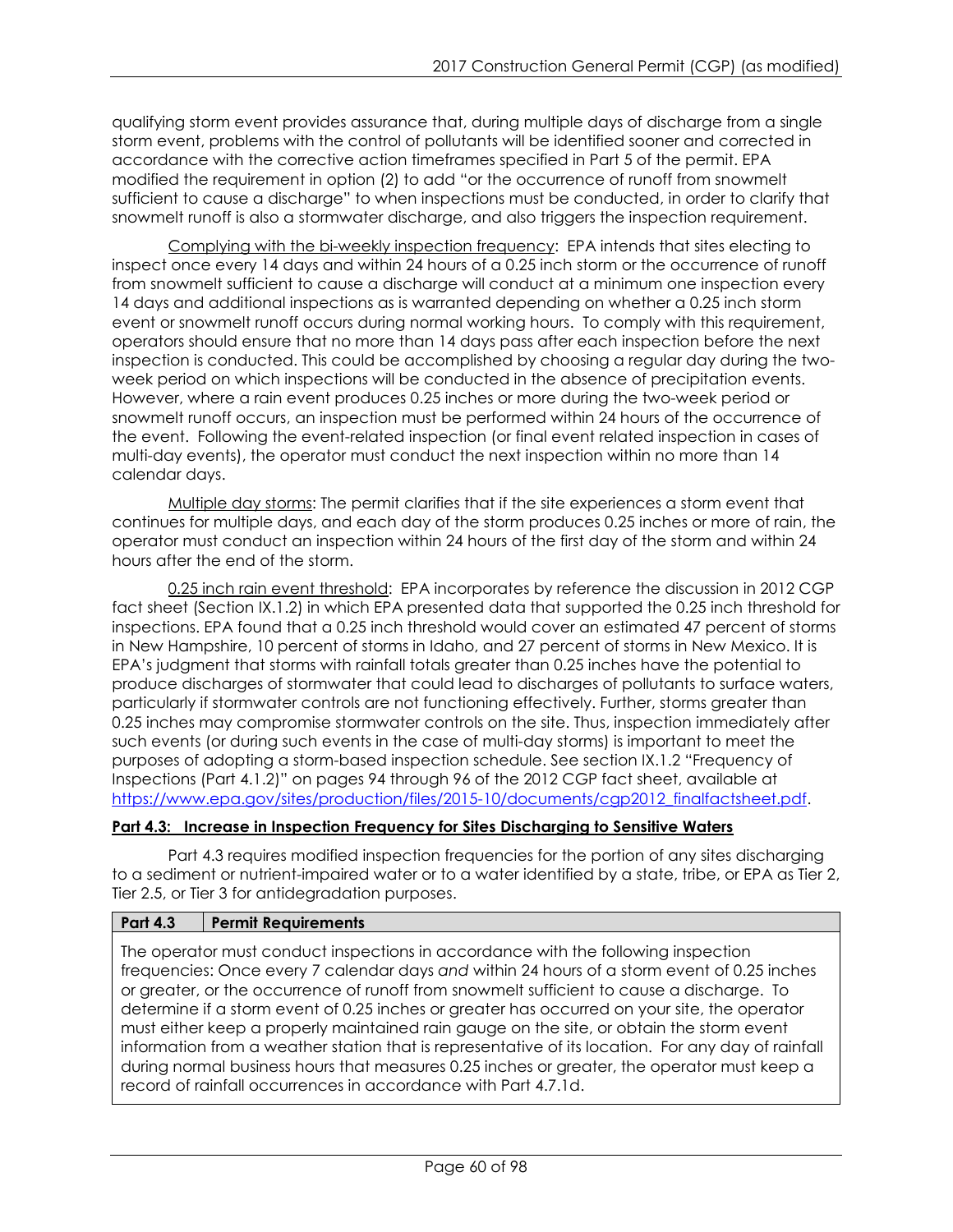As noted in the fact sheet section on Part 3.2, it is EPA's judgment that these inspection requirements will enhance the operator's ability to find and correct problems before a discharge of pollutants occurs. EPA expects that compliance with the water quality-based effluent limits in the permit, in combination with the general effluent limits in Part 2, will result in discharges that meet applicable water quality standards. EPA clarifies that the more frequent site inspections are required only for those portions of the site that are discharging to the sensitive water. For example, for a highway construction project spanning many miles over multiple watersheds, the increase in inspection frequency would only be required in areas of the site that discharge to or within one mile upstream of the sensitive water. EPA also notes that if the operator qualifies for any of the reduced inspection frequencies specified in Part 4.4, they may comply with those reduced frequencies despite the fact that they discharge to a sensitive water. This is because the reduced frequencies in Part 4.4 apply only to situations where the reduced inspection frequency is justified by circumstances that ensure protection of all waters, including sensitive waters.

Note that, similar to the requirements for conducting bi-weekly site inspections under Part 4.2.2, the permit clarifies that if the site experiences a storm event that continues for multiple days, and each day of the storm produces 0.25 inches or more of rain, the operator must conduct an inspection within 24 hours of the first day of the storm and within 24 hours after the end of the storm. The operator must conduct an inspection upon the occurrence of runoff from snowmelt sufficient to cause a discharge.

# **Part 4.4: Reductions in Inspection Frequency**

Part 4.4 identifies three different situations in which a reduction in the frequency of inspections is permitted. Each of these represent situations of comparatively lower risk for discharges to surface waters.

# **Part 4.4.1: For Stabilized Areas**

Part 4.4.1 provides the opportunity for operators to reduce their inspection frequencies in any areas of the site that have achieved temporary or final stabilization as required in Part 2.2.14.

# **Part 4.4.1 Permit Requirements**

- a. The permit enables the operator to reduce the frequency of inspections to twice per month for the first month, no more than 14 calendar days apart, then once per month in any area of the site where the stabilization steps in Part 2.2.14.a have been completed. If construction activity resumes in this portion of the site at a later date, the inspection frequency immediately increases to the frequency specified in Part 4.2 or 4.3 if applicable. The operator must document the beginning and ending date of this period in its SWPPP.
- b. Exception. For "linear construction sites" (as defined in Appendix A) where disturbed portions have undergone final stabilization at the same time active construction continues on others, you may reduce the frequency of inspections to twice per month for the first month, no more than 14 calendar days apart, in any area of your site where the stabilization steps in 2.2.14a have been completed. After the first month, inspect once more within 24 hours of the occurrence of a storm event of 0.25 inches or greater. If there are no issues or evidence of stabilization problems, you may suspend further inspections. If "wash-out" of stabilization materials and/or sediment is observed, following re-stabilization, inspections must resume at the inspection frequency required in Part 4.4.1a Inspections must continue until final stabilization is visually confirmed following a storm event of 0.25 inches or greater.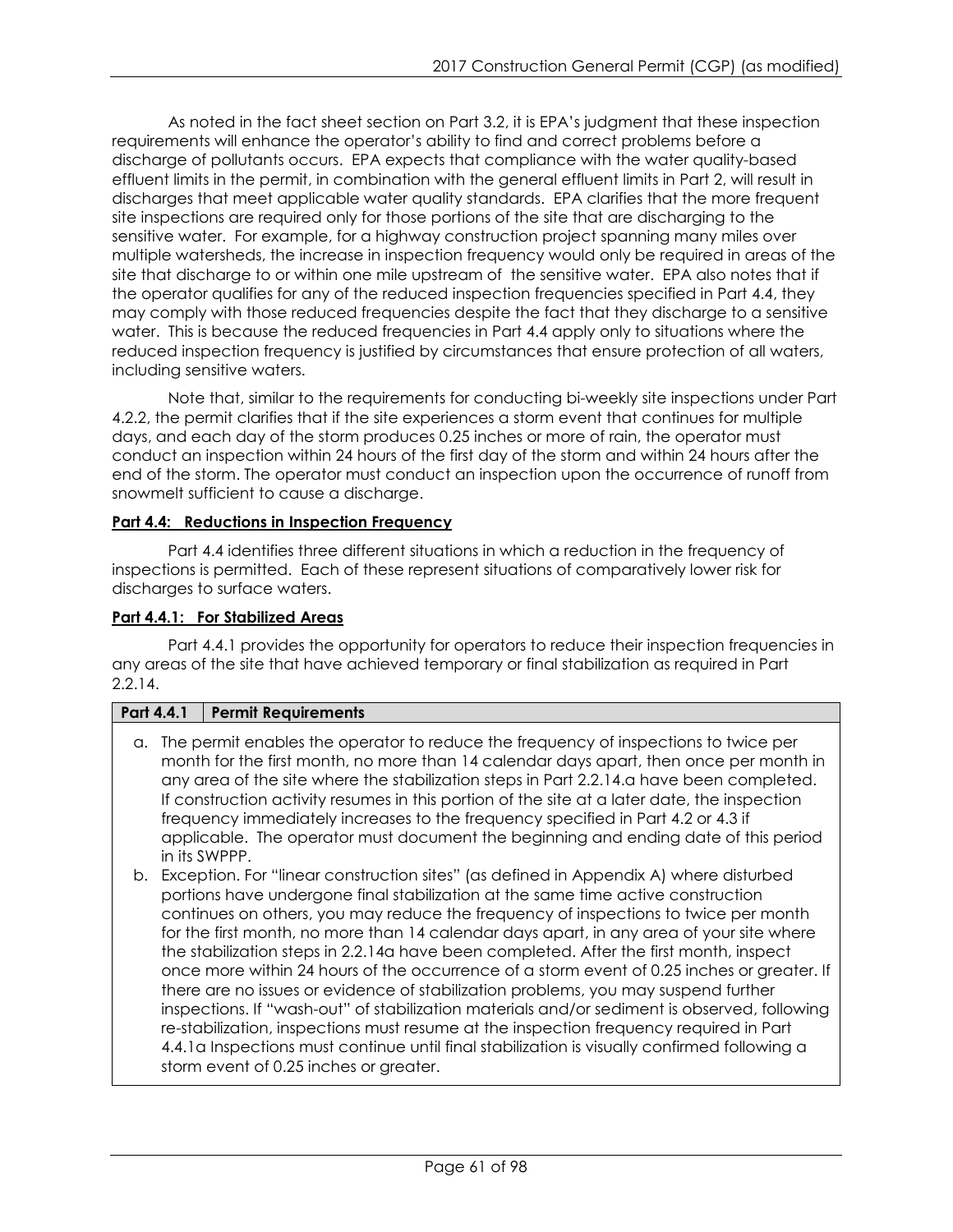Areas of the site that have achieved temporary or final stabilization present a significantly lower risk of producing unacceptable discharges of pollutants in stormwater to surface waters. EPA further expects that, especially for larger projects, where construction activities may take place in different phases in separate locations of the site, reducing site inspection frequency where areas have been stabilized will encourage stabilization to take place closer to the time that active disturbances have ended. It is EPA's judgment that the reduction in inspection frequency will provide a benefit in reduced administrative burden to the operator. EPA modified this requirement from the 2012 CGP to require inspections to be conducted twice per month for the first month, with no more than 14 calendar days between the two inspections, after stabilization has been completed before reducing the inspection frequency to once per month. This change is intended to ensure that operators catch any potential problems with stabilization measures early on and correct such problems before failure of stabilization measures and a prolonged discharge of pollutants occurs. The requirement in (b) above is also a modification to the reductions in inspection frequency for linear construction sites. EPA acknowledges that long linear projects may feature portions of the site that are completed and stabilized months before the final portion of the project is stabilized. The exception provides flexibility for linear construction sites by allowing these operators to suspend further inspections on portions of their site that have met the final stabilization requirements following two inspections in the first month, no more than 14 calendar days apart, and no observed "wash-out" following one more inspection within 24 hours of a storm event of 0.25 inches or greater.

# **Part 4.4.2: For Arid, Semi-Arid, or Drought-Stricken Areas**

Part 4.4.2 allows operators whose construction projects occur in areas considered arid or semi-arid to reduce the frequency of inspection to account for the comparatively lower amounts of rainfall.

# **Part 4.4.2 Permit Requirements**

The permit enables operators to reduce their inspection frequency to once per month and within 24 hours of the occurrence of a storm event of 0.25 inches or greater if the project is located in an arid, semi-arid, or drought-stricken area and construction is occurring during the seasonally dry period or a period in which drought is predicted to occur. The operator must document that they are using this schedule and the beginning and ending dates of this period in the SWPPP. To determine if a storm event of 0.25 inches or greater has occurred on the site, the operator must either keep a properly maintained rain gauge on the site, or obtain the storm event information from a weather station that is representative of the location. For any day of rainfall during normal business hours that measures 0.25 inches or greater, the operator must record the total rainfall measured for that day in accordance with Part 4.7.1.d.

This reduced inspection frequency still allows operators to identify potential problems that could result in a discharge of pollutants in the unlikely event that a storm event does occur. To determine when the seasonal dry periods occur in arid and semi-arid areas, one tool that is available for operators is the U.S. Department of Agriculture, Natural Resources Conservation Service's Climate Analysis for Wetlands tool:

[http://www.wcc.nrcs.usda.gov/climate/wetlands.html.](http://www.wcc.nrcs.usda.gov/climate/wetlands.html)

Note that, similar to the requirements for conducting bi-weekly site inspections under Part 4.2.2, the permit clarifies that if the site experiences a storm event that continues for multiple days, and each day of the storm produces 0.25 inches or more of rain, the operator must conduct an inspection within 24 hours of the first day of the storm and within 24 hours after the end of the storm.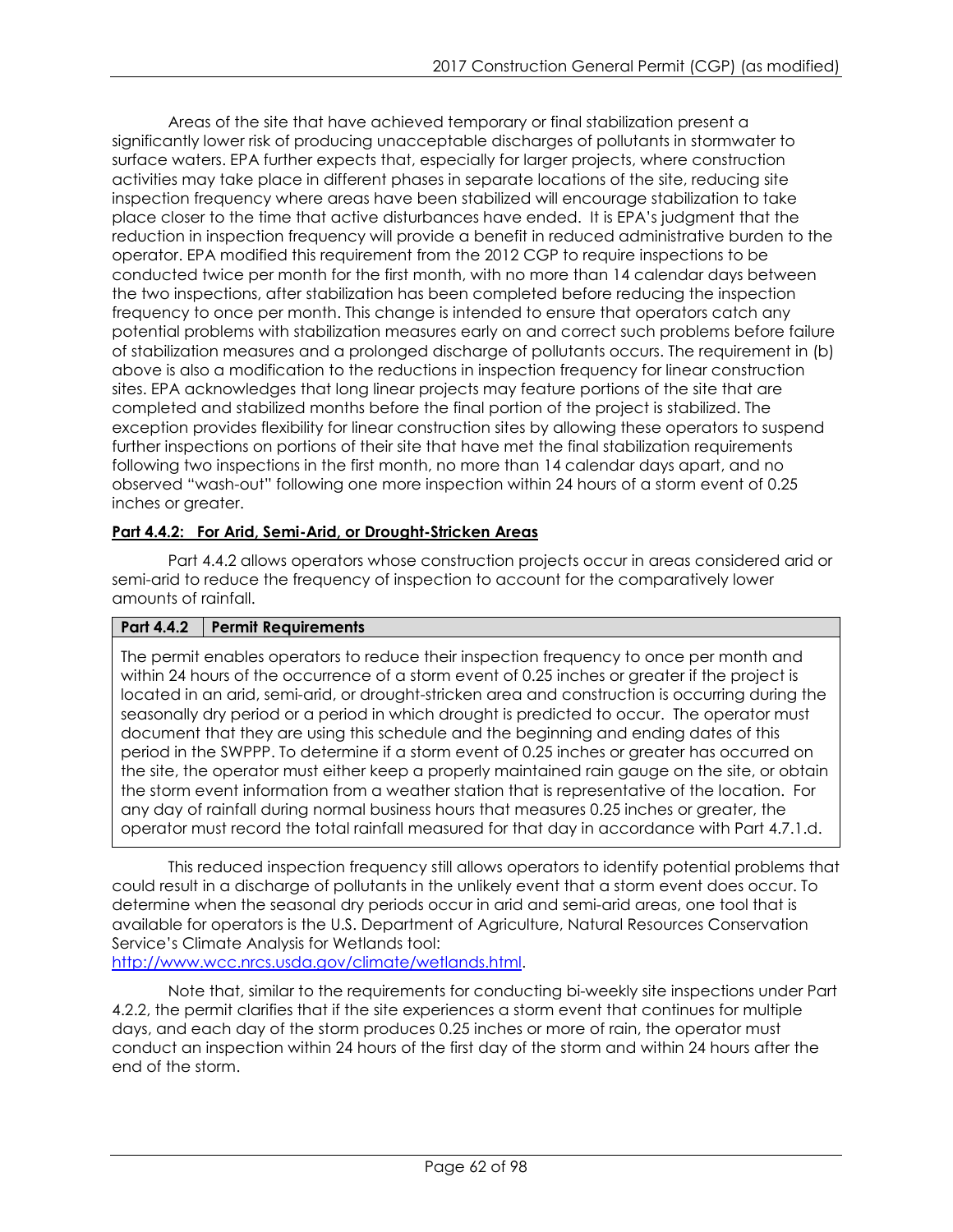## **Part 4.4.3: For Frozen Conditions**

Part 4.4.3 enables operators that experience frozen conditions on their site to reduce their inspection frequency to account for the fact that a discharge will not be likely during this period of time.

#### **Part 4.4.3 Permit Requirements**

The permit enables operators to reduce inspection frequencies under the following conditions:

- a. Where earth-disturbing activity is suspended: If the operator is suspending earth-disturbing activities due to frozen conditions, the operator may temporarily suspend inspections on the site until thawing conditions begin to occur if:
	- i. Runoff is unlikely due to continuous frozen conditions that are likely to continue at the site for at least three (3) months based on historic seasonal averages. If unexpected weather conditions (such as above freezing temperatures or rain events) make discharges likely, the operators must immediately resume the regular inspection frequency as described in Parts 4.2 or 4.3 as applicable;
	- ii. Land disturbances have been suspended; and
	- iii. All disturbed areas of the site have been stabilized in accordance with Part 2.2.14.a.
- b. Where earth-disturbing activities continue on portions of the site: If the operator is still conducting earth-disturbing activities during frozen conditions, the operator may reduce the inspection frequency to once per month if:
	- i. Runoff is unlikely due to continuous frozen conditions that are likely to continue at the site for at least three (3) months based on historic seasonal averages. If unexpected weather conditions (such as above freezing temperatures or rain events) make discharges likely, the operator must immediately resume the regular inspection frequency as described in Parts 4.2 or 4.3 as applicable; and
	- ii. Except for areas in which the operator is actively conducting earth-disturbing activities, disturbed areas of the site have been stabilized in accordance with Part 2.2.14.a.

Part 4.4.3 will also requires that operators document the beginning and ending dates of this period in their SWPPP.

The permit retains the 2012 CGP's waiver approach for projects that suspend all construction work during frozen conditions. This permit also allows operators to reduce inspection frequencies to once per month if the ground is frozen and they will still be conducting earth-disturbing activities. For both scenarios under which a reduction is possible, this permit includes the requirement that the disturbed areas be stabilized either vegetatively or nonvegetatively. This requirement also provides further assurance that in the case of an unexpected thaw or rain on snow event, the discharge of pollutants from all areas has been minimized.

## **Part 4.5: Areas That Must Be Inspected**

Part 4.5 describes the areas on the site that must be inspected.

## **Part 4.5 (4.5.1 – 4.5.6) Permit Requirements**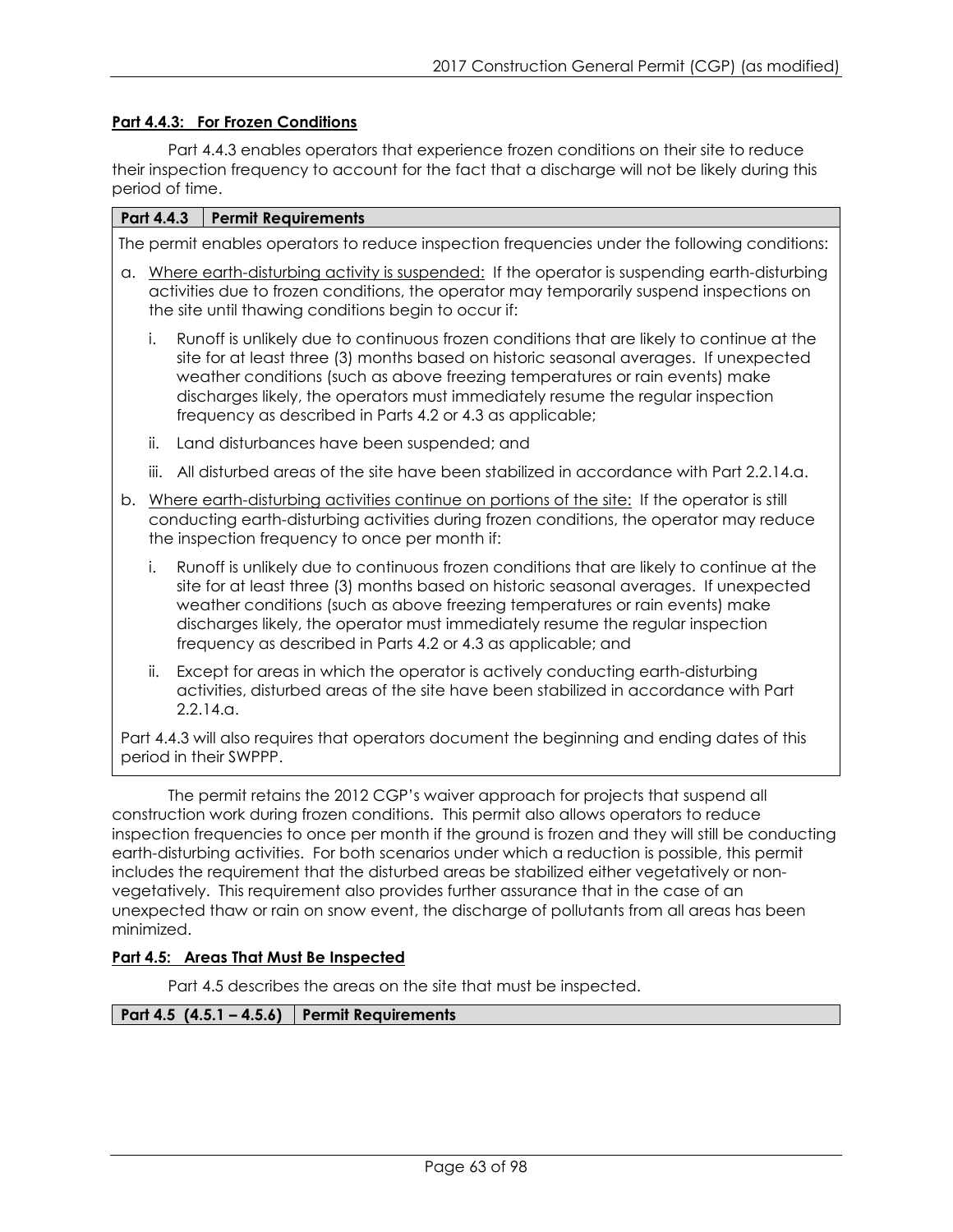The permit specifies which areas of the site must be inspected during each site inspection, which include, at a minimum, the following:

- **4.5.1** All areas that have been cleared, graded, or excavated, and that have not yet completed stabilization consistent with Part 2.2.14.a;
- **4.5.2** All stormwater controls (including pollution prevention controls) installed at the site to comply with this permit;
- **4.5.3** Material, waste, borrow or equipment storage and maintenance areas that are covered by this permit;
- **4.5.4** All areas where stormwater typically flows within the site, including drainageways designed to divert, convey, and/or treat stormwater;
- **4.5.5** All points of discharge from the site; and
- **4.5.6** All locations where stabilization measures have implemented.

Operators are not required to inspect areas of the site that, at the time of the inspection, are considered unsafe to inspection personnel.

The 2012 CGP included many of the same specific areas to be inspected in Part 4.1.5 of the 2012 CGP. In Part 4.5.2, EPA clarifies that all stormwater controls installed at the site required in Part 2 and Part 3 must be inspected, including the inspection for sediment that has been tracked out from the site onto paved roads, sidewalks, or other paved areas consistent with Part 2.2.4.

# **Part 4.6: Requirements for Inspections**

Part 4.6 includes specific requirements regarding the focus of the inspection.

# **Part 4.6 (4.6.1 – 4.6.7) Permit Requirements**

The permit requires that inspections, at a minimum, consist of the following:

- **4.6.1** Check whether all stormwater controls (i.e., erosion and sediment controls and pollution prevention controls) are properly installed, appear to be operational, and are working as intended to minimize pollutant discharges.
- **4.6.2** Check for the presence of conditions that could lead to spills, leaks, or other accumulations of pollutants on the site;
- **4.6.3** Identify any locations where new or modified stormwater controls are necessary to meet the requirements of Parts 2 and/or 3;
- **4.6.4** Check for signs of visible erosion and sedimentation (i.e., sediment deposits) that have occurred and are attributable to the discharge at points of discharge and, if applicable, the banks of any waters of the U.S. flowing within or immediately adjacent to the site;
- **4.6.5** Identify any incidents of noncompliance observed.
- **4.6.6** If a discharge is occurring during the inspection, the operators must to:
	- a. Identify all points at the site; and
	- b. Observe and document the visual quality of the discharge, and take note of the characteristics of the stormwater discharge, including color; odor; floating, settled, or suspended solids; foam; oil sheen; and other indicators of stormwater pollutants.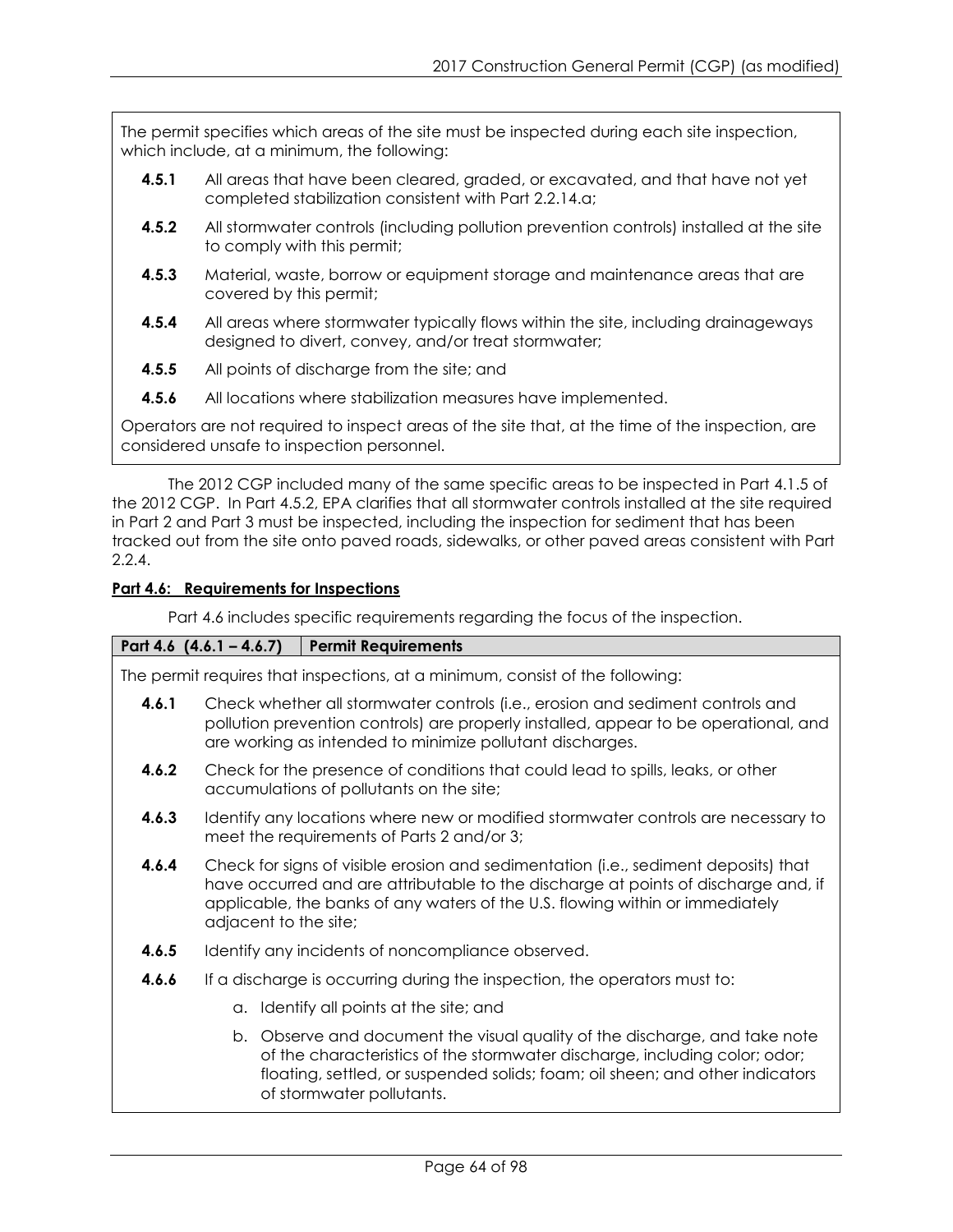**4.6.7** Based on the results of the inspection, complete any necessary maintenance under Part 2.1.4 and corrective actions under Part 5.

EPA clarifies that the operator must complete any necessary maintenance discovered during an inspection.

## **Part 4.7: Inspection Report**

## **Part 4.7.1: Requirement to Complete Inspection Report**

Part 4.7.1 provides a consistent means of documenting the results of each inspection.

## **Part 4.7.1 Permit Requirements**

The operator must complete an inspection report within 24 hours of completing any site inspection. Each inspection report must include the following:

- a. The inspection date;
- b. Names and titles of personnel making the inspection;
- c. A summary of the inspection findings, covering at a minimum the observations you made in accordance with Part 4. 6, including any necessary maintenance or corrective actions;
- d. If the operator is inspecting the site at the frequency specified in Part 4.2.2, Part 4.3, or Part 4.4.2, and the operator conducted an inspection because of rainfall measuring 0.25 inches or greater, it must include the applicable rain gauge or weather station readings that triggered the inspection; and
- e. If the operator has determined that it is unsafe to inspect a portion of the site, the operator must describe the reason it was found to be unsafe and specify the locations that this condition applied to.

Part 4.1.7 requires, similar to the concept of a log book, that an inspection report be completed for each inspection. It is EPA's judgment that requiring an inspection report to be kept will improve the organization of the inspection-related records, and make it easier for operators to keep track of their findings from inspection to inspection.

## **Part 4.7.2: Signature Requirements**

Part 4.7.2 requires that inspection reports, whether in paper or electronic format, provide accountable documentation of compliance with the inspection requirements in this permit. Appendix I provides signature requirements for both paper and electronic reports.

## **Part 4.7.2 Permit Requirements**

Each inspection report must be signed in accordance with Appendix I, Part I.11 of the permit.

## **Part 4.7.3: Recordkeeping Requirements**

Part 4.7.3 requires inspection reports be kept at the site and available to EPA inspectors.

## **Part 4.7.3 Permit Requirements**

The permit requires that the operators keep a copy of all inspection reports at the site or at an easily accessible location, so that they are available at the time of an on-site inspection or upon request by EPA.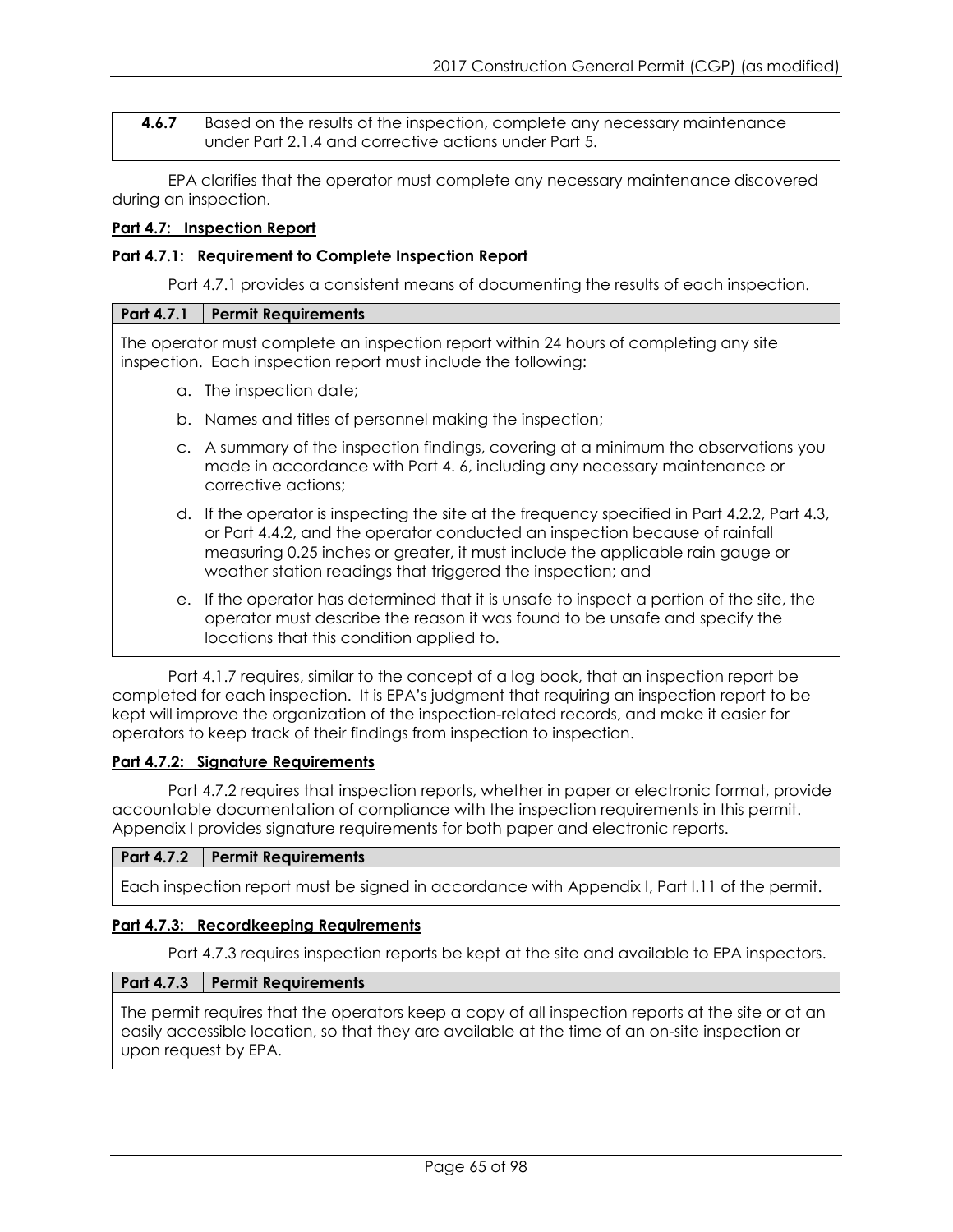## **Part 4.7.4: Record Retention**

The requirement in Part 4.7.4 to retain all reports a minimum of three years comes from the standard permit condition requirements at 40 CFR 122.41(j)(2).

## **Part 4.7.4 Permit Requirements**

The permit requires that the operators retain all inspection reports for at least three (3) years from the date that permit coverage expires or is terminated.

## **Part 4.8: Inspections by EPA**

The requirements in Part 4.8 are to inform the operator of its obligations with respect to providing access to EPA (or its authorized representatives) in order to conduct site inspections of its own for the purposes of determining compliance with this permit.

| Part 4.8 $(48.1 - 4.8.4)$ | <b>Permit Requirements</b> |
|---------------------------|----------------------------|
|---------------------------|----------------------------|

Part 4.8 requires the operator to allow EPA or an authorized representative of EPA to conduct the following activities at reasonable times. To the extent the operator is utilizing shared controls that are not on-site to comply with this permit, the operator must make arrangements for EPA to have access at all reasonable times to those areas where the shared controls are located.

- **4.8.1** Enter onto all areas of the site, including any construction support activity areas covered by this permit, any off-site areas where shared controls are utilized to comply with this permit, discharge locations, adjoining waterbodies, and locations where records are kept under the conditions of this permit;
- **4.8.2** Access and copy any records that must be kept under the conditions of this permit;
- **4.8.3** Inspect the construction site, including any construction support activity areas covered by the permit (see Part 1.2.1c), any stormwater controls installed and maintained at the site, and any off-site shared controls utilized to comply with this permit; and
- **4.8.4** Sample or monitor for the purpose of ensuring compliance.

This same authority is included in Appendix I, Part 9 of the 2012 CGP as a standard permit condition based on 40 CFR 122.41(i). This authority is based on section 308 of the CWA. It is EPA's judgment that it is appropriate to place this same language in the inspection part of the permit so that it is more visible to the operator.

## **Part 5: Corrective Actions**

## **Part 5.1: Conditions Triggering Corrective Action**

Part 5.1 explains when an operator is expected to take corrective action.

## **Part 5.1 (5.1.1 – 5.1.4) Permit Requirements**

Part 5.1 defines the conditions under which an operator must take corrective action at their site:

- **5.1.1** A stormwater control needs repair or replacement (beyond routine maintenance required under Part 2.1.4); or
- **5.1.2** A stormwater control necessary to comply with the requirements of this permit was never installed, or was installed incorrectly; or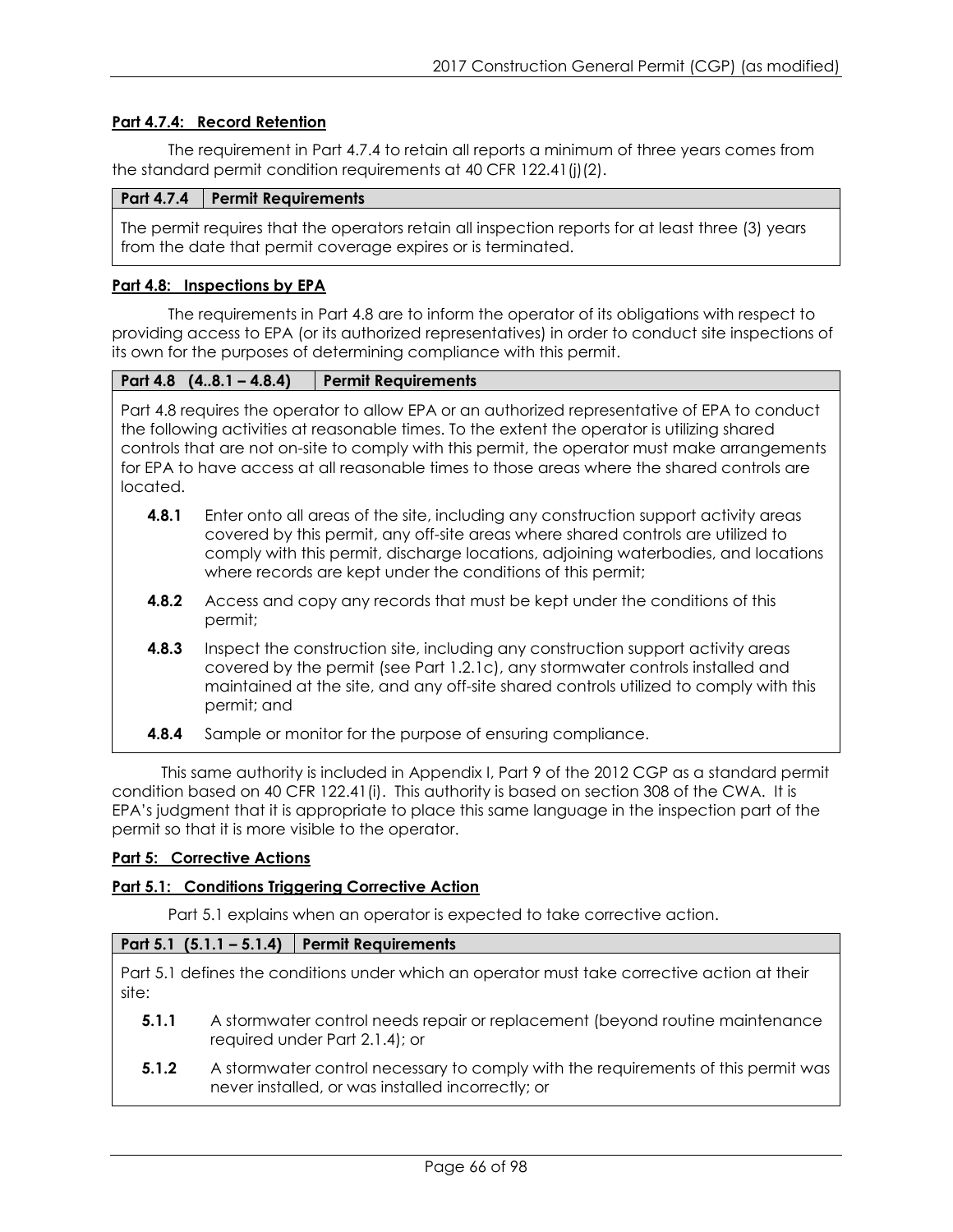- **5.1.3** The operator's discharges are causing an exceedance of applicable water quality standards; or
- **5.1.4** A prohibited discharge has occurred (see Part 1.3).

The conditions that require corrective action are substantively similar to and consistent with those from Part 5.1 of the 2012 CGP. EPA added a triggering condition for corrective action if a stormwater control needs repair or replacement. This clarifies EPA's intent in the 2012 CGP that corrective action would be needed when control repairs are required. This condition for corrective action is distinguished from when controls require routine maintenance in Part 2.1.4 of the permit.

# **Part 5.2: Corrective Action Deadlines**

Part 5.2 establishes deadlines for initiating and completing work to correct the conditions identified at the site in accordance with Part 5.1. Corrective action is distinguished from routine maintenance of stormwater controls and pollution prevention measures required in Parts 2.1.4 and 2.3.

## **Part 5.2 Permit Requirements**

Part 5.2 describes the deadlines the operator must meet when addressing any of the corrective action triggering conditions described in Part 5.1

EPA notes that if the condition identified in this Part constitutes a permit violation, correcting it does not eliminate the original violation. However, enforcement authorities will consider the promptness and effectiveness of any corrective action taken in determining an appropriate response. Additionally, failing to take corrective action in accordance with this Part will be an additional permit violation.

Part 5.2.1 requires the operator to immediately take reasonable steps to address any conditions at the site triggering corrective action to minimize pollutant discharges from the site.

## **Part 5.2.1 Permit Requirements**

Part 5.2.1 requires operators to immediately take all reasonable steps to address the condition identified in Part 5.1, including cleaning up any contaminated surfaces so the material will not discharge in subsequent storm events.

EPA notes that in the context of Part 5.2.1 the term "immediately" requires operators to, on the same day a condition requiring corrective action is found, take steps to minimize or prevent the discharge of pollutants unless a new or replacement control or significant repair is required.

Part 5.2.2 establishes a specific timeframe for completing corrective actions that do not require a new or replacement control or significant repair.

## **Part 5.2.2 Permit Requirements**

Part 5.2.2 requires operators to complete the corrective action by the close of the next business day when the problem does not require a new or replacement control or significant repair.

Examples of corrective actions that do not require significant repair or replacement include sweeping up tracked-out sediment, cleaning up spilled materials, and minor repairs such as fixing a hole in a silt fence. EPA notes that if the problem is identified at a time in the work day when it is too late to initiative corrective action, the initiation of corrective action must begin on the following work day.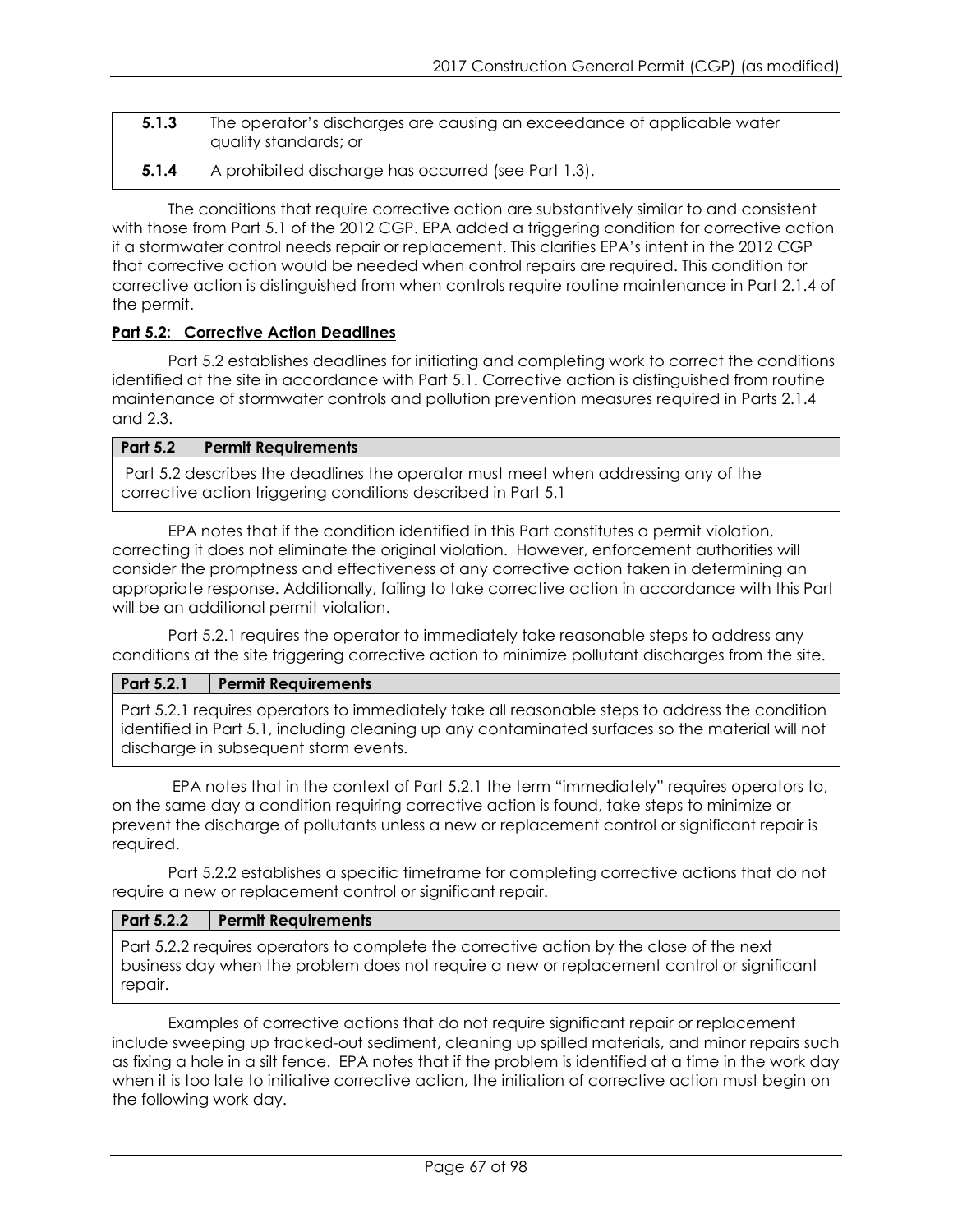Part 5.2.3 establishes a specific timeframe for completing corrective actions that require a new or replacement control or significant repair.

## **Part 5.2.3 Permit Requirements**

Part 5.2.3 requires the operator to install the new or modified control and make it operational, or complete the repair, by no later than 7 calendar days from the time of discovery when the problem requires a new or replacement control or significant repair. If it is infeasible to complete the installation or repair within 7 calendar days, the operator must document in their records why it is infeasible to complete the installation or repair within the 7-day timeframe and document their schedule for installing the stormwater control(s) and making it operational as soon as feasible after the 7-day timeframe. Where these actions result in changes to any of the stormwater controls or procedures documented in their SWPPP, the operator must modify their SWPPP accordingly within 7 calendar days of completing this work.

Examples of corrective actions that require significant repair or replacement include extensive removal and replacement of an existing control or controls, or repairing a sophisticated treatment control, such as a chemical treatment system.

Part 5.2.3 will also ensure that the SWPPP adequately reflects the stormwater controls being implemented on the site. Where a new control is installed and made operational, or a modification is made to an existing control, the SWPPP must be updated to reflect these site changes. Note that this is true for all such modifications, including those made to implement corrective actions.

## **Part 5.3: Corrective Action Required by EPA**

Part 5.3 clarifies that, in addition to corrective actions that may result from the operator's own inspections, EPA may also require corrective actions to address permit violations found during the agency's inspections.

## **Part 5.3 Permit Requirements**

The operator must comply with any corrective actions required by EPA as a result of permit violations found during an inspection carried out under Part 4.8.

# **Part 5.4: Corrective Action Report**

Part 5.4 establishes requirements for proper documentation of all corrective actions that must be taken under this part of the permit.

#### **Part 5.4 Permit Requirements**

Part 5.4 requires that operators complete a corrective action report for each corrective action taken in accordance with this part of the permit.

This requirement is similar to the 2012 CGP's Part 5.4 corrective action report requirement to document problems found on the site and the corresponding corrective actions taken and applicable implementation dates.

Part 5.4.1 requires the operator to immediately record some basic information with respect to the initial finding of the triggering condition.

## **Part 5.4.1 Permit Requirements**

Within 24 hours of identifying the corrective action condition, the operator must document the specific condition and the date and time it was identified.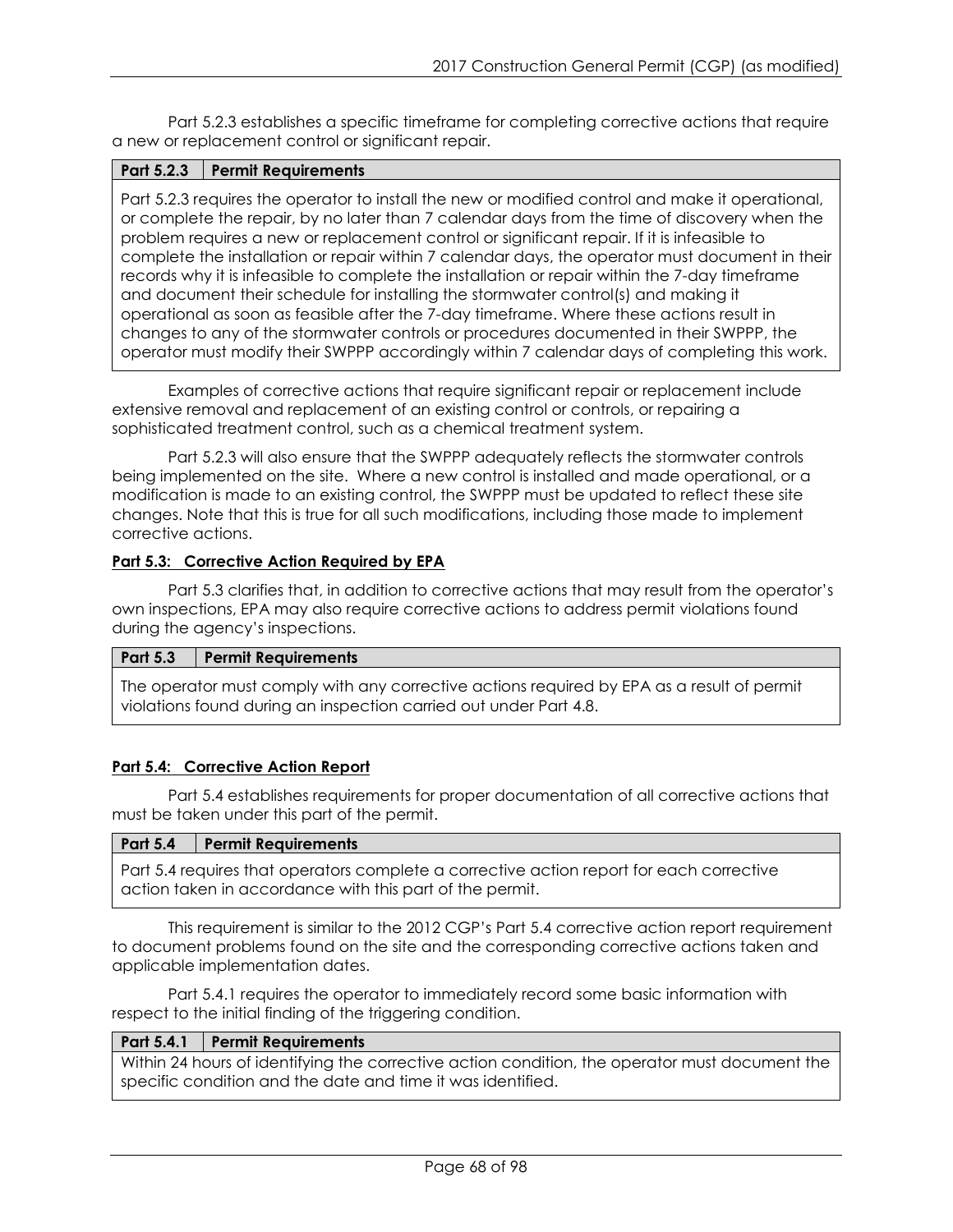Part 5.4.2 requires the operator to document the completion of corrective actions that were identified in Part 5.4.2.

| Part 5.4.2 Permit Requirements                                |
|---------------------------------------------------------------|
| Within 24 hours of completing the corrective action (in accor |

dance with the deadlines in Part 5.2), the operator must document the actions taken to address the condition, including whether any SWPPP modifications are required.

The requirement in Part 5.4.2 is different from the 2012 CGP Part 5.4.2, which required a report within 7 calendar days of discovering a condition that required a corrective action. In the 2017 CGP, the operator must document the completion of the corrective action within 24 hours, whether the correction action was completed in 3 days, 7 days, or later (after the operator documents that it is infeasible to complete the repair within 7 days and sets a schedule for completing the repair in accordance with Part 5.2.3).

Part 5.4.3 establishes requirements for accountable documentation of compliance with the corrective action requirements in this permit. Appendix I provides signature requirements for reports.

## **Part 5.4.3 Permit Requirements**

Each corrective action report must be signed in accordance with Appendix I, Part I.11 of this permit.

The requirement in 5.4.4 is intended to ensure that EPA officials have immediate access to such records during an on-site inspection.

# **Part 5.4.4 Permit Requirements**

The operator must keep a copy of all corrective action reports at the site or at an easily accessible location, so that it can be made available at the time of an on-site inspection or upon request by EPA.

The requirement in Part 5.4.5 to retain all reports a minimum of 3 years comes from the standard permit condition requirements at 40 CFR 122.41(j)(2).

## **Part 5.4.5 Permit Requirements**

The operator must keep all corrective action reports completed for this Part for at least three (3) years from the date that permit coverage expires or is terminated.

## **Part 6: Staff Training Requirements**

The staff training requirements in Part 6 are to ensure that each member of the stormwater team understands the requirements of the permit and his or her particular responsibilities relating to complying with those requirements.

## **Part 6 Permit Requirements**

Part 6 requires the operator, or group of multiple operators, to assemble a "stormwater team" to carry out compliance activities associated with the requirements in the permit. The requirements to conduct training prior to commencing construction activities will not apply to emergency-related construction activities that are eligible for permit coverage under Part 1.4; however, for such activities, training must be conducted prior to NOI submission.

**6.1** Prior to the commencement of construction activities, the operator must ensure that the following members of the stormwater team receive training to ensure that they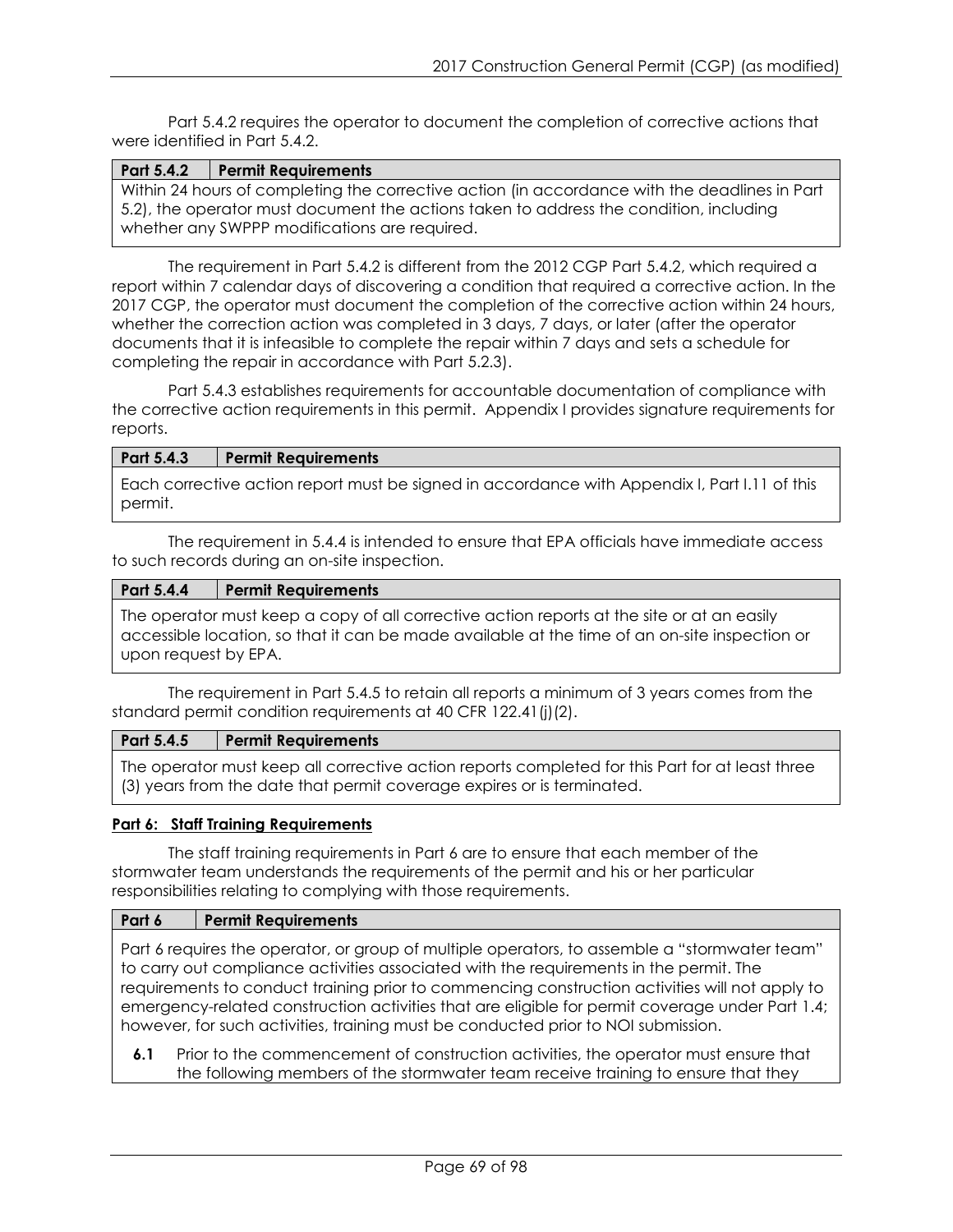understand the permit requirements and their specific responsibilities with respect to those requirements: a. Personnel who are responsible for the design, installation, maintenance, and/or repair of stormwater controls (including pollution prevention controls); b. Personnel responsible for the application and storage of treatment chemicals (if applicable); c. Personnel who are responsible for conducting inspections as required in Part 4.1; and d. Personnel who are responsible for taking corrective actions as required in Part 5. **6.2** Part 6.2 specifies that the operator is ultimately responsible for ensuring that all activities on the site comply with the requirements of the permit. The operator is not required to provide or document formal training for subcontractors or other outside service providers, but must ensure that such personnel understand any requirements of the permit that may be affected by the work they are subcontracted to perform. **6.3** Part 6.3 specifies that the content and extent of training must be tailored to match the stormwater team member's duties and responsibilities related to the permit's requirements. At a minimum, personnel must be trained to understand the following if related to the scope of their job duties (e.g., only personnel responsible for conducting inspections need to understand how to conduct inspections): a. The permit deadlines associated with installation, maintenance, and removal of stormwater controls and with stabilization; b. The location of all stormwater controls on the site required by this permit and how they are to be maintained; c. The proper procedures to follow with respect to the permit's pollution prevention requirements; and d. When and how to conduct inspections, record applicable findings, and take corrective actions. **6.4** Each member of the stormwater team must have easy access to an electronic or paper copy of applicable portions of this permit, the most updated copy of the operator's SWPPP, and other relevant documents or information that must be kept with the SWPPP.

The training requirements in Part 6 are similar to the staff training requirements in Part 6 of the 2012 CGP.

Part 6 also specifies the minimum understanding that applicable members of the stormwater team should have with respect to the pertinent aspects of permit compliance. All of the above listed areas that must be understood by stormwater team members relate to specific permit provisions in the CGP.

If the person requiring training is a new employee who starts after commencement of construction activities, the operator must ensure that this person has the proper understanding as required above prior to assuming particular responsibilities related to compliance with this permit. New training may not be necessary for some employees if the operator is able to ensure that the employee, due to prior training, already understands the applicable topic area.

EPA also notes that for emergency-related projects, the requirement to train personnel prior to commencement of earth-disturbing activities does not apply. Because immediate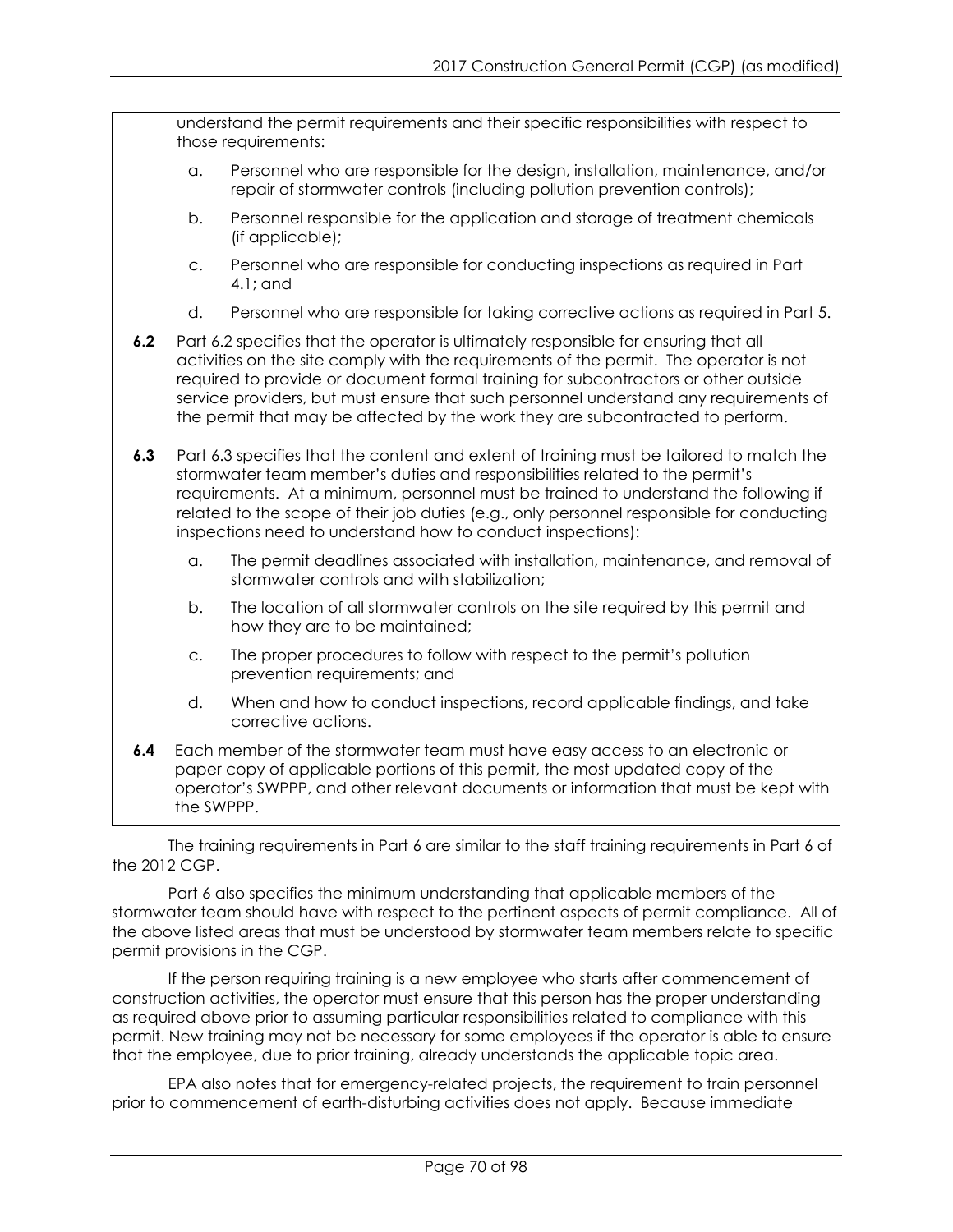authorization is available for these projects, given the urgency of the timing associated with such projects, it is EPA's judgment that it is appropriate to provide greater flexibility in the initial weeks of construction. However, the permit requires that upon submittal of the NOI, personnel be trained in accordance with this section.

# **Part 7: Stormwater Pollution Prevention Plan (SWPPP)**

Part 7 describes the requirements for developing and maintaining a SWPPP.

# **Part 7.1: General Requirements**

Part 7.1 establishes the overall requirement that operators develop SWPPPs prior to submitting their NOIs. The SWPPP must be in place prior to discharging so that the appropriate erosion and sediment controls are selected and to ensure that the eligibility and other requirements under the permit will be met.

## **Part 7.1 Permit Requirements**

Part 7.1 requires all operators associated with a construction site covered under this permit to develop a SWPPP. The operator must develop the SWPPP prior to submitting the NOI. The SWPPP must be kept up-to-date throughout coverage under the permit.

If the SWPPP was prepared under a previous version of the permit (i.e., the 2012 CGP), the operator must review and update the SWPPP to ensure that this permit's requirements are addressed prior to submitting the NOI.

The SWPPP is intended to serve as a road map for how the construction operator will comply with the effluent limits and other conditions of this permit. The language in footnote 52 clarifies that the SWPPP does not establish the effluent limits that apply to the construction site's discharges; these limits are established in the permit. EPA emphasizes that while the requirement to develop a SWPPP, to keep it updated, and to include in it all of the required minimum contents consistent with Part 7.2 are enforceable permit requirements, the site-specific details of these SWPPPs do not establish separately enforceable limits, terms, or conditions of the permit. The fact that the SWPPP is an external tool and not considered to include effluent limits enables the operator to be able to modify and retool its approach during the course of the permit term in order to continually improve how it complies with the permit.

The new language in footnote 52 provides that where there are multiple operators associated with the same site, they may develop a group SWPPP instead of multiple individual SWPPPs. For instance, if both the owner and the general contractor of the construction site meet the definition of an operator and must obtain NPDES permit coverage, either party could develop a group SWPPP that applies to both parties, as long as the SWPPP addresses both parties' permit-related functions. Another example is where there are multiple operators associated with the same site through a common plan of development or sale (such as a housing development) at which a shared control exists. In this scenario, the operators may develop a group SWPPP instead of multiple individual SWPPPs, and divide amongst themselves various permit-related functions provided that each SWPPP, or a group SWPPP, documents which operator will perform each permit-related function, including those related to the installation and maintenance of the shared control. Regardless of whether there is a group SWPPP or multiple individual SWPPPs, all operators are legally responsible for compliance with the permit. In other words, if Operator A relies on Operator B to satisfy its permit obligations, Operator A does not have to duplicate those permit-related functions if Operator B is implementing them for both operators to be in compliance with the permit. However, Operator A remains responsible for permit compliance if Operator B fails to implement any measures necessary for Operator A to comply with the permit.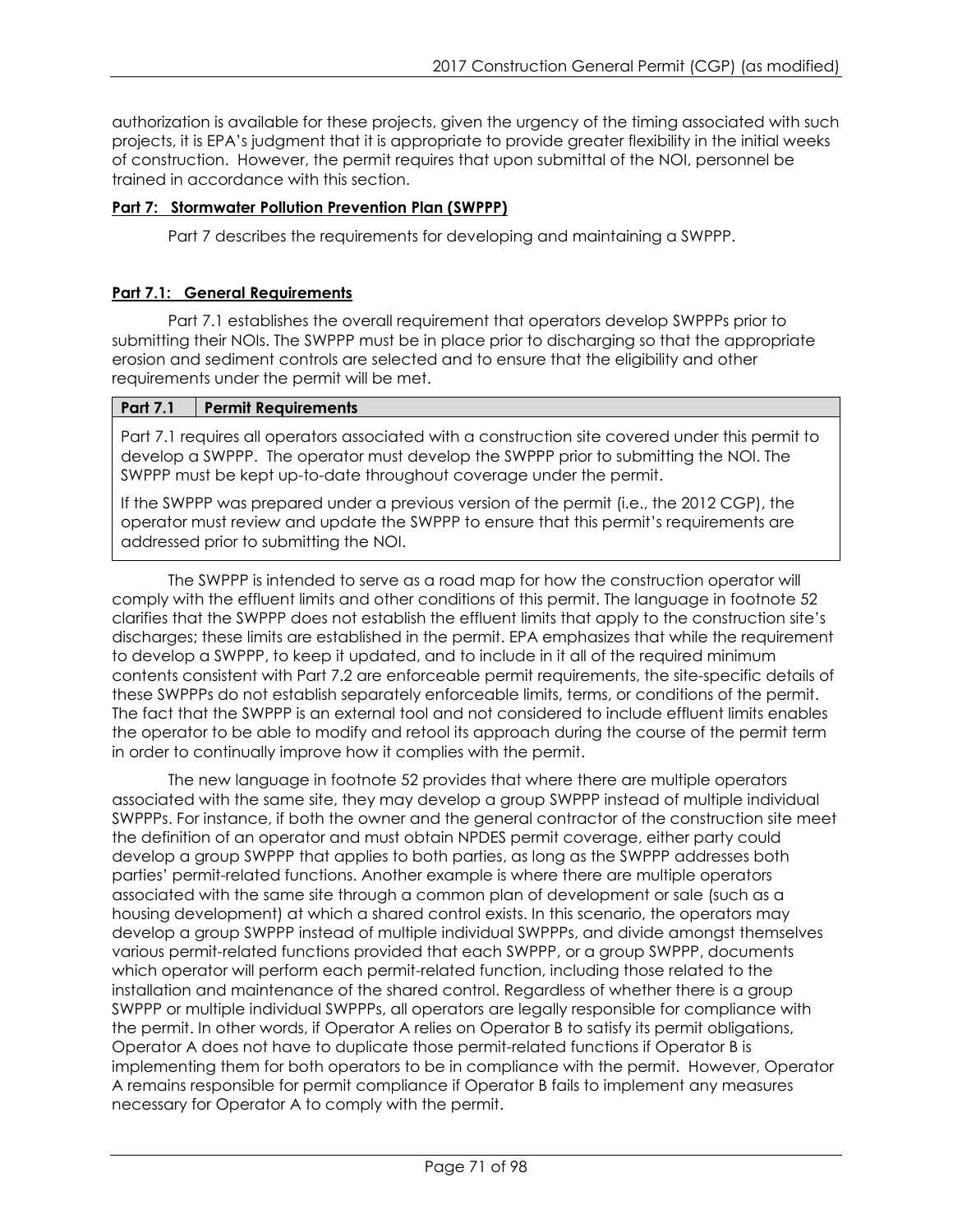In addition, all operators must ensure, either directly or through coordination with other operators, that their activities do not compromise any other operators' controls and/or any shared controls.

# **Part 7.2: SWPPP Contents**

Part 7.2 includes the minimum requirements that must be included in the SWPPP, as follows.

# **Part 7.2.1: All Site Operators**

Part 7.2.1 provides information about other operators engaged in activities covered under the permit.

## **Part 7.2.1 Permit Requirements**

Part 7.2.1 requires that the SWPPP contain a list of all other operators who will be engaged in construction activities at the site, and the areas of the site over which each operator has control.

Part 7.2.4 of the 2012 CGP required the SWPPP to include a list of all other operators who will be engaged in construction activities at the site. Part 7.2.1 restates this requirement to clarify in the SWPPP which operators the SWPPP covers, and the areas of the site over which each operator has control. For construction sites with only one operator, this provision does not apply.

## **Part 7.2.2: Stormwater Team**

The requirement in Part 7.2.2 to provide information about the Stormwater Team in the SWPPP provides assurance that specific staff members are identified as responsible for overseeing the development of the SWPPP and are responsible for ensuring compliance with the permit requirements. Identification of staff members on the stormwater team in the SWPPP provides notice and clarification to facility staff and management (e.g., those responsible for signing and certifying the plan) of the responsibilities of certain key staff for following through on compliance with the permit's conditions and limits.

## **Part 7.2.2 Permit Requirements**

Part 7.2.2 requires the operator to identify the personnel (by name or position) that are part of the stormwater team, as well as their individual responsibilities, including which members are responsible for conducting inspections.

The requirement to assemble a stormwater team to oversee the development of the SWPPP and to ensure permit compliance is similar to Part 7.2.1 of the 2012 CGP, which required each operator to assemble a "stormwater team which is responsible for overseeing the development of the SWPPP… and for compliance." This requirement is also a logical extension of the need for the operator to designate personnel (whether or not they are members of the operator's staff or a subcontractor's) that are assigned the responsibility of carrying out the permit's requirements related to preparing the SWPPP, installing and maintaining stormwater control measures, conducting inspections, taking samples (if required), and implementing corrective actions. EPA has also, in past CGPs, required that operators name a "SWPPP contact" in the NOI and the SWPPP itself.

# **Part 7.2.3: Nature of Construction Activities**

The provision in Part 7.2.3 requiring a description of the nature of the construction activities taking place on the construction site provides general information about the construction project, which can be readily understood by an EPA inspector or other third party who may be unfamiliar with the purpose and general layout of the projects.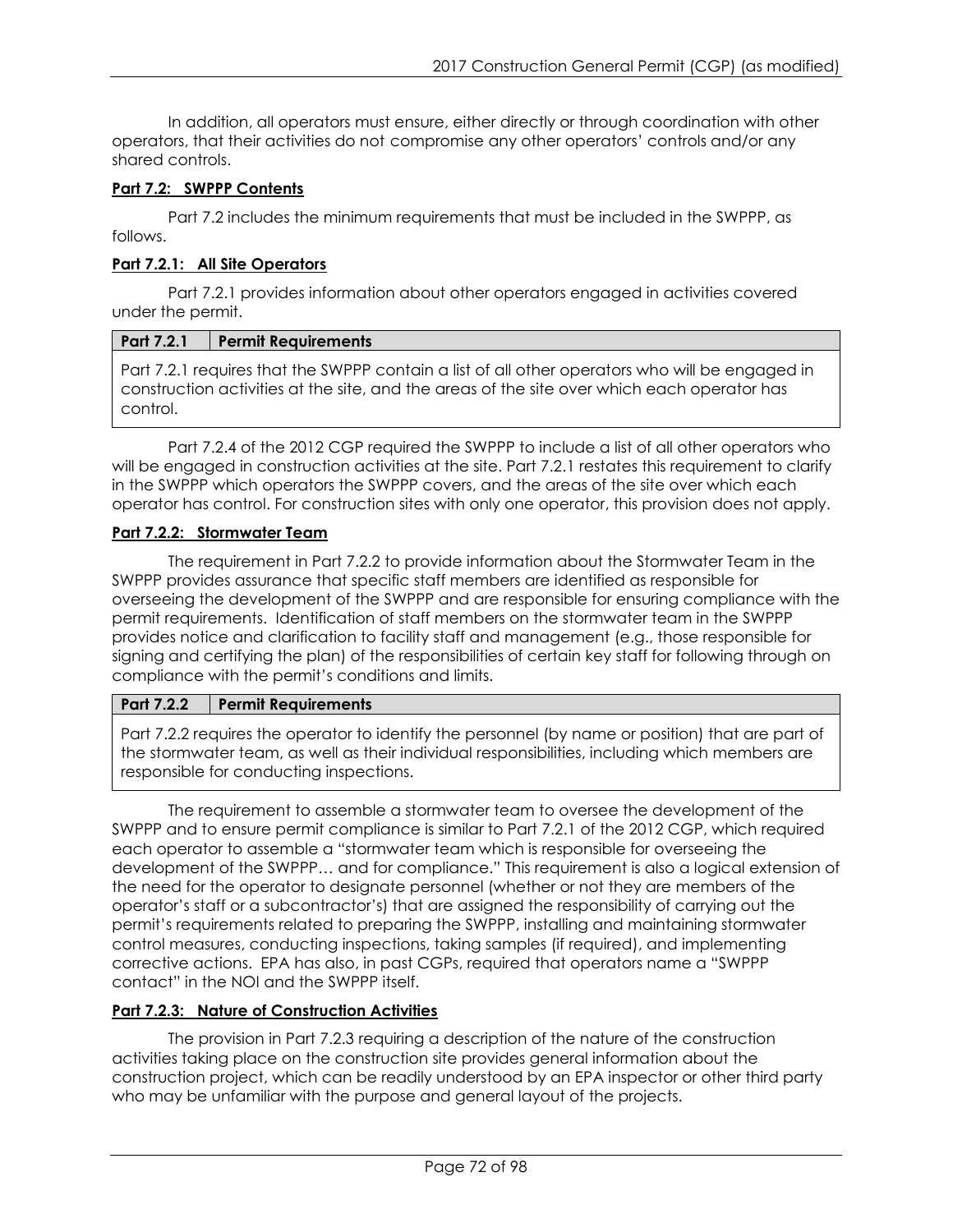| Part 7.2.3 | <b>Permit Requirements</b>                                                                                                                                                                                                                                                                                                                                                                                                                                                                                                                                                                                                                                                                                                                                                                                                                                          |  |
|------------|---------------------------------------------------------------------------------------------------------------------------------------------------------------------------------------------------------------------------------------------------------------------------------------------------------------------------------------------------------------------------------------------------------------------------------------------------------------------------------------------------------------------------------------------------------------------------------------------------------------------------------------------------------------------------------------------------------------------------------------------------------------------------------------------------------------------------------------------------------------------|--|
|            | Part 7.2.3 requires that the SWPPP describe the nature of the construction activities, including:                                                                                                                                                                                                                                                                                                                                                                                                                                                                                                                                                                                                                                                                                                                                                                   |  |
|            | a. A description of the nature of your construction activities, including the age or dates of<br>past renovations for structures that are undergoing demolition;                                                                                                                                                                                                                                                                                                                                                                                                                                                                                                                                                                                                                                                                                                    |  |
| b.         | The size of the property (in acres or length in miles if a linear construction site);                                                                                                                                                                                                                                                                                                                                                                                                                                                                                                                                                                                                                                                                                                                                                                               |  |
| C.         | The total area expected to be disturbed by the construction activities (to the nearest<br>quarter acre or nearest quarter mile if a linear construction site);                                                                                                                                                                                                                                                                                                                                                                                                                                                                                                                                                                                                                                                                                                      |  |
|            | d. A description of any on-site and off-site construction support activity areas covered by<br>this permit (see Part $1.2.1.c$ );                                                                                                                                                                                                                                                                                                                                                                                                                                                                                                                                                                                                                                                                                                                                   |  |
| е.         | The maximum area expected to be disturbed at any one time, including on-site and<br>off-site construction support activity areas;                                                                                                                                                                                                                                                                                                                                                                                                                                                                                                                                                                                                                                                                                                                                   |  |
| f.         | A description and projected schedule for the following:                                                                                                                                                                                                                                                                                                                                                                                                                                                                                                                                                                                                                                                                                                                                                                                                             |  |
| i.         | Commencement of construction activities in each portion of the site, including<br>clearing and grubbing, mass grading, demolition activities, site preparation<br>(i.e., excavating, cutting and filling), final grading, and creation of soil and<br>vegetation stockpiles requiring stabilization;                                                                                                                                                                                                                                                                                                                                                                                                                                                                                                                                                                |  |
| ii.        | Temporary or permanent cessation of construction activities in each portion of<br>the site;                                                                                                                                                                                                                                                                                                                                                                                                                                                                                                                                                                                                                                                                                                                                                                         |  |
| iii.       | Temporary or final stabilization of exposed areas for each portion of the site;<br>and                                                                                                                                                                                                                                                                                                                                                                                                                                                                                                                                                                                                                                                                                                                                                                              |  |
| iv.        | Removal of temporary stormwater controls and construction equipment or<br>vehicles, and the cessation of construction-related pollutant-generating<br>activities.                                                                                                                                                                                                                                                                                                                                                                                                                                                                                                                                                                                                                                                                                                   |  |
| g.         | A list and description of all pollutant-generating activities (e.g., paving operations;<br>concrete, paint, and stucco washout and waste disposal; solid waste storage and<br>disposal; and dewatering operations) on the site. For each pollutant-generating<br>activity, include an inventory of pollutants or pollutant constituents (e.g., sediment,<br>fertilizers, pesticides, paints, caulks, sealants, fluorescent light ballasts, contaminated<br>substrates, solvents, fuels) associated with that activity, which could be discharged in<br>stormwater from your construction site. You must take into account where potential<br>spills and leaks could occur that contribute pollutants to stormwater discharges, and<br>any known hazardous or toxic substances, such as PCBs and asbestos, that will be<br>disturbed or removed during construction; |  |
| h.         | Business days and hours for the project;                                                                                                                                                                                                                                                                                                                                                                                                                                                                                                                                                                                                                                                                                                                                                                                                                            |  |
| i.         | If you are conducting construction activities in response to a public emergency (see<br>Part 1.4), a description of the cause of the public emergency (e.g., mud slides,<br>earthquake, extreme flooding conditions, widespread disruption in essential public<br>services), information substantiating its occurrence (e.g., state disaster declaration or<br>similar state or local declaration), and a description of the construction necessary to<br>reestablish affected public services.                                                                                                                                                                                                                                                                                                                                                                     |  |
|            |                                                                                                                                                                                                                                                                                                                                                                                                                                                                                                                                                                                                                                                                                                                                                                                                                                                                     |  |

To improve clarity, Part 7.2.3 combines the requirements from Parts 7.2.2, 7.2.3, and 7.2.5 from the 2012 CGP. Operators must describe the "age and/or dates of past renovation for structures that are undergoing demolition" to document any relevant information related to the new provision in Part 2.3 on implementing pollution prevention controls to minimize the exposure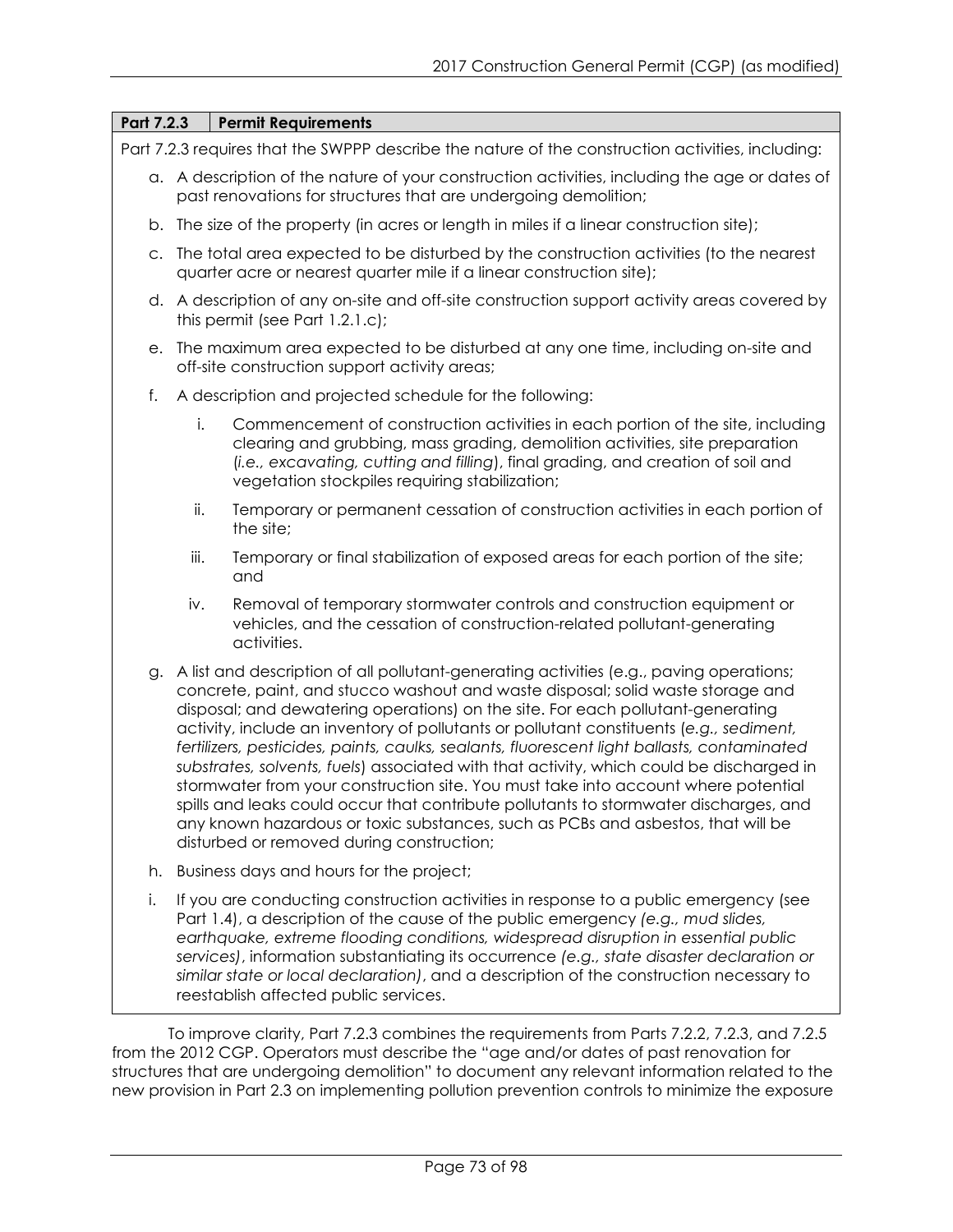of polychlorinated biphenyl-(PCB) containing building materials for demolition of any structure built or renovated before January 1, 1980.

Identification of the size of the property, total area expected to be disturbed by construction activities, description of construction support activities, and the area expected to be disturbed provides the operator, among other things, with information about properly designing and installing stormwater control measures to minimize the discharge of pollutants, as well as information about the placement and type of stabilization practices that should be implemented to minimize the discharge of pollutants in stormwater.

This Part also requires, from Part 7.2.5 of the 2012 CGP, the schedule for activities such as commencement of construction, temporary or permanent cessation of construction, temporary or final stabilization, and removal of controls. Operators are encouraged to consider developing a site phasing plan as part of the schedule for activities. The purpose of requiring documentation of the sequencing of construction activities is to assist operators with planning their construction activity sequencing in conjunction with the control measures they intent to use to meet the effluent limitations in this permit. Proper construction site planning limits the amount of land disturbed at one time and limits the exposure of unprotected soils through rapid stabilization, which in turn reduces the amount of sediment that gets discharged from the construction site. This requirement provides operators a better understanding of the site runoff characteristics throughout all phases of construction activity, which will help them to plan for the types of stormwater control measures necessary to meet effluent limitations. It is EPA's judgment that documenting this schedule of activities will help operators to minimize earth disturbances to the extent necessary for the construction activity, which will also minimize pollutants discharged in stormwater. If plans change due to unforeseen circumstances or for other reasons, the requirement to describe the sequence and estimated dates of construction activities is not meant to "lock in" the operator to meeting these dates. When departures from initial projections are necessary, this should be documented in the SWPPP itself, or in associated records, as appropriate.

EPA also clarifies that in the description of each pollutant-generating activity, operators must list any known hazardous or toxic substances, such as PCBs and asbestos, which will be disturbed or removed during construction. This clarifies what EPA expects would be listed under the similar provision in Part 7.2.7 of the 2012 CGP. Operators must also now document the business days and hours for the project so that EPA, or any authorized representative of EPA, can be informed of normal operating hours in the instance of an inspection in accordance with Part 4.8 of the permit.

# **Part 7.2.4: Site Map**

Part 7.2.4 requires that the SWPPP contain a legible site map, or series of maps. In the permit, EPA kept a similar format from the 2012 CGP that divided the Site Map requirements into sub-categories to provide greater clarity for the various site map requirements. The requirements in Part 7.2.4.a and 7.2.4.b provide a visual depiction of where construction activities are occurring in relation to the boundaries of the property.

# **Part 7.2.4.a - b Permit Requirements**

- a. *Boundaries of the property.* The map(s) in the SWPPP must show the overall boundary of the property.
- b. *Locations where construction activities will occur.* The map(s) in the SWPPP must show the locations where construction activities will occur, including:
	- i. Locations where earth-disturbing activities will occur (note any phasing), including any demolition activities;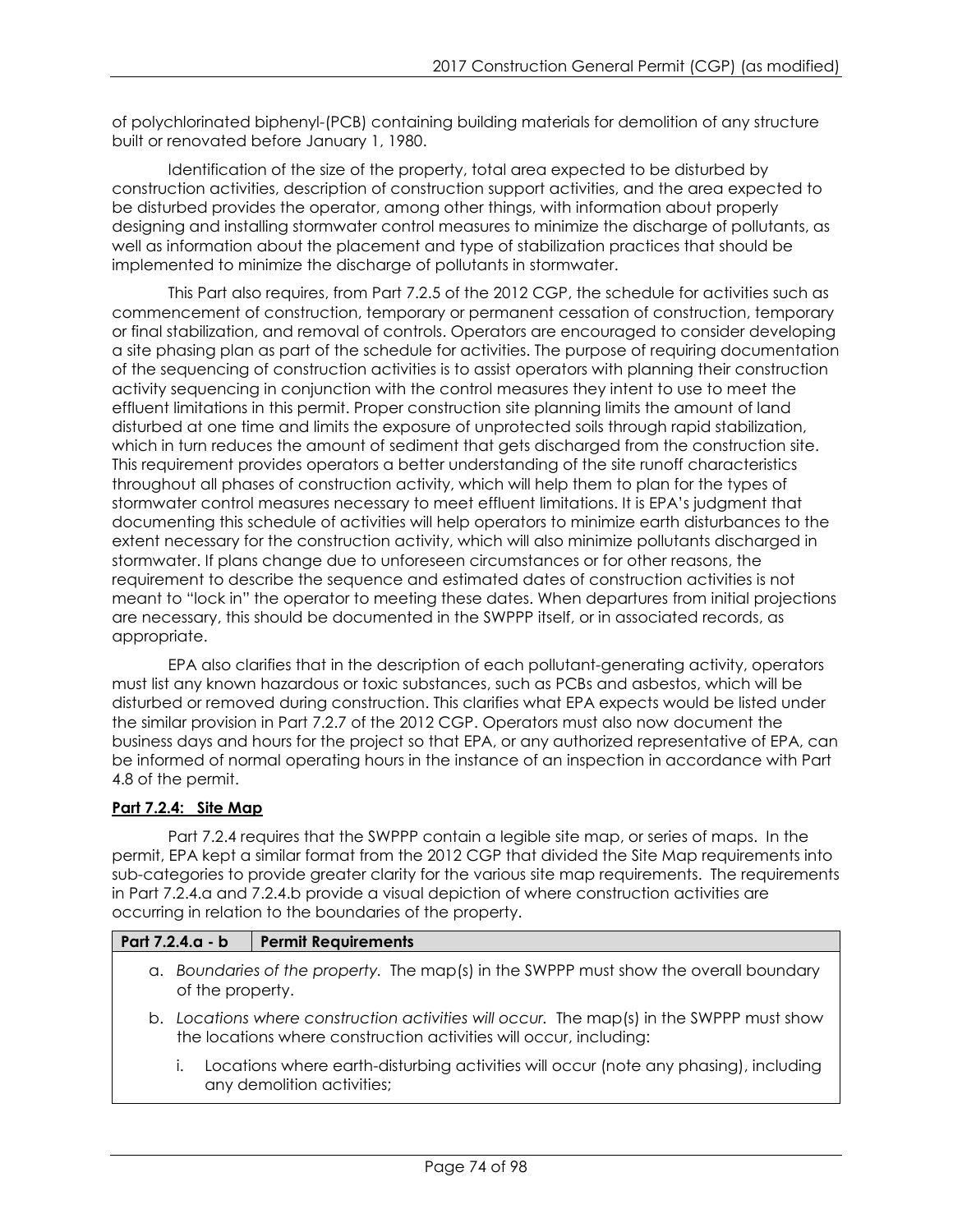- ii. Approximate slopes before and after major grading activities (note any steep slopes (as defined in Appendix A));
- iii. Locations where sediment, soil, or other construction materials will be stockpiled;
- iv. Any waters of the U.S. crossings;
- v. Designated points where vehicles will exit onto paved roads;
- vi. Locations of structures and other impervious surfaces upon completion of construction; and
- vii. Locations of on-site and off-site construction support activity areas covered by the permit (see Part 1.2.1.c).

With the exception of the requirement to include the location of any demolition activities, all of these requirements correspond to Part 7.2.6 of the 2012 CGP. EPA includes the areas of demolition activities on the site map to clarify what EPA expected to be included on the site map under the 2012 CGP.

The requirement in Part 7.2.4.c compels operators to develop an understanding of the location of any waters flowing through or near the property where the construction will take place.

#### **Part 7.2.4.c Permit Requirements**

c. Locations of all waters of the U.S. within and one mile downstream of the site's discharge point. Also identify if any are listed as impaired, or are identified as a Tier 2, Tier 2.5, or Tier 3 water*.*

Requiring a visual showing these waters will provide operators with information necessary to comply with the requirements for impaired waters (Parts 3.1), and Tier 2, 2.5, and 3-protected waters (Part 3.2). Identifying the location of these waters on the site map will also help operators comply with the Erosion and Sediment Control requirements (Part 2.2), particularly those related to buffers (Part 2.2.1), and Pollution Prevention Standards (Part 2.3).

Part 7.2.4.d requires documentation on the site map of areas of threatened or endangered species critical habitat. This requirement is consistent with Part 7.2.6.4 from the 2012 CGP.

#### **Part 7.2.4.d Permit Requirements**

d. Areas of federally listed critical habitat within the site and/or at discharge locations.

The requirement in Part 7.2.4.e to map pre-construction cover on the site will assist operators in understanding how stormwater moves onto, through, and from the property prior to construction, and how any changes in this cover due to construction activities may affect the flow of stormwater.

#### **Part 7.2.4.e Permit Requirements**

e. Type and extent of pre-construction cover on the site (e.g., vegetative cover, forest, pasture, pavement, structures).

The requirement in 7.2.4.f to map the flow of stormwater on the site will provide valuable information to assist with planning, designing, and installing the appropriate stormwater control measures necessary to meet the permit's requirements regarding erosion and sediment controls, pollution prevention, and stabilization. Specifically it will also assist the operator with complying with the requirements in Part 2.2.2 to "Direct stormwater to vegetated areas."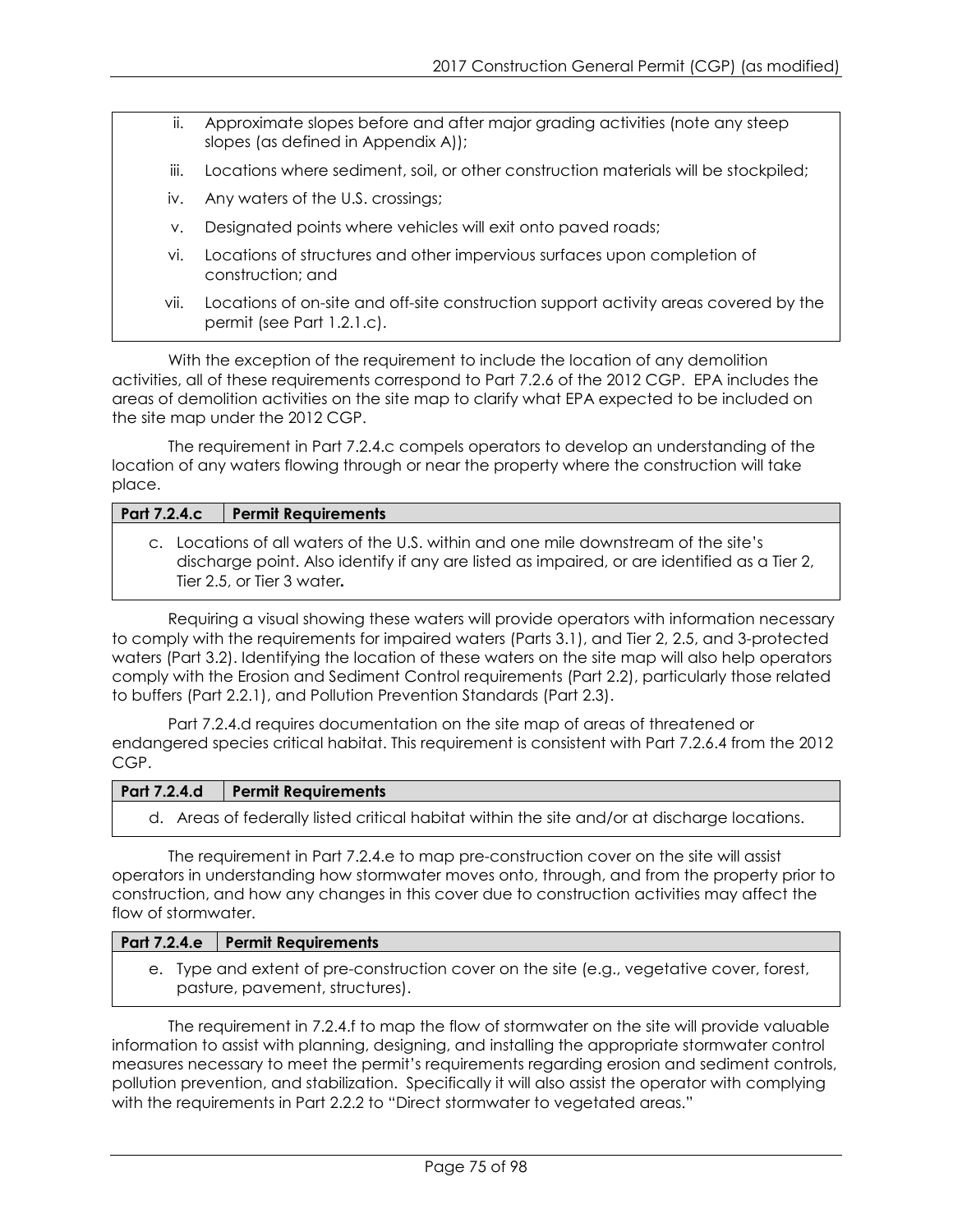#### **Part 7.2.4.f Permit Requirements**

f. *Drainage patterns of stormwater and authorized non-stormwater before and after major grading activities.*

The requirements in Part 7.2.4.g informs the operator and, for EPA's purposes, documents where stormwater discharges will occur.

| Part 7.2.4.g | <b>Permit Requirements</b>                                                                                                                                            |
|--------------|-----------------------------------------------------------------------------------------------------------------------------------------------------------------------|
|              | g. Stormwater and authorized non-stormwater discharge locations. The permit requires<br>the site map to show information pertaining to discharge locations including: |
| $\mathbf{L}$ | Locations where stormwater and/or authorized non-stormwater will be discharged<br>to storm drain inlets; and                                                          |
| ii.          | Locations where stormwater and/or authorized non-stormwater will be discharged                                                                                        |

ii. Locations where stormwater and/or authorized non-stormwater will be discharged directly to waters of the U.S.

There are multiple uses for the information required in Part 7.2.4.g, among which include: (1) learning where sewer inlet protections will need to be installed prior to commencing construction disturbances; and (2) helping to plan stormwater controls that will reduce the erosive force of the discharge. The permit notes that the requirement to show storm drain inlets in the immediate vicinity of the site only applies to those inlets that are easily identifiable from the site or from a publicly accessible area immediately adjacent to the site.

The requirement in Part 7.2.4.h to identify the locations of all pollutant-generating activities on the site map will provide operators with an understanding of how the location of their various pollutant-generating activities will correspond to the areas of disturbance at the site, the potential impacts of where these activities are located on the discharge pollutants, and the ideal locations for stormwater control measures to reduce or eliminate such discharges. This information will be used to comply with the pollution prevention requirements in Part 2.3.

# Part 7.2.4.h | Permit Requirements

h. *Locations of all potential pollutant-generating activities identified in Part 7.2.3.g.* The permit requires identification in the site map of all potential pollutant-generating activities identified in Part 7.2.3.g.

The requirement in Part 7.2.4.i to show on the site map the location of stormwater control measures is intended to provide a spatial correlation between pollutant sources on the site, the flow of stormwater through and from the site, and the location of waters of the U.S.

| Part 7.2.4.i   Permit Requirements                                                                                                                                                                                                     |
|----------------------------------------------------------------------------------------------------------------------------------------------------------------------------------------------------------------------------------------|
| Locations of stormwater controls, including natural buffer areas and any shared<br>controls utilized to comply with this permit. The permit requires identification on the site<br>map of the location of stormwater control measures. |

It is EPA's judgment that by requiring such information on the site map, the operator will be better able to locate stormwater control measures strategically so as to comply with the permit's requirements for erosion and sediment and pollution prevention in Parts 2.2 and 2.3. The requirement to show on the site map where areas of exposed soil will be stabilized, or have already been stabilized, provides operators with a visual aid that will help them to comply with the temporary and final stabilization requirements in Part 2.2.14. The requirement document natural buffer areas is included to help operators implement Part 2.2.1 to "Provide and maintain natural buffers."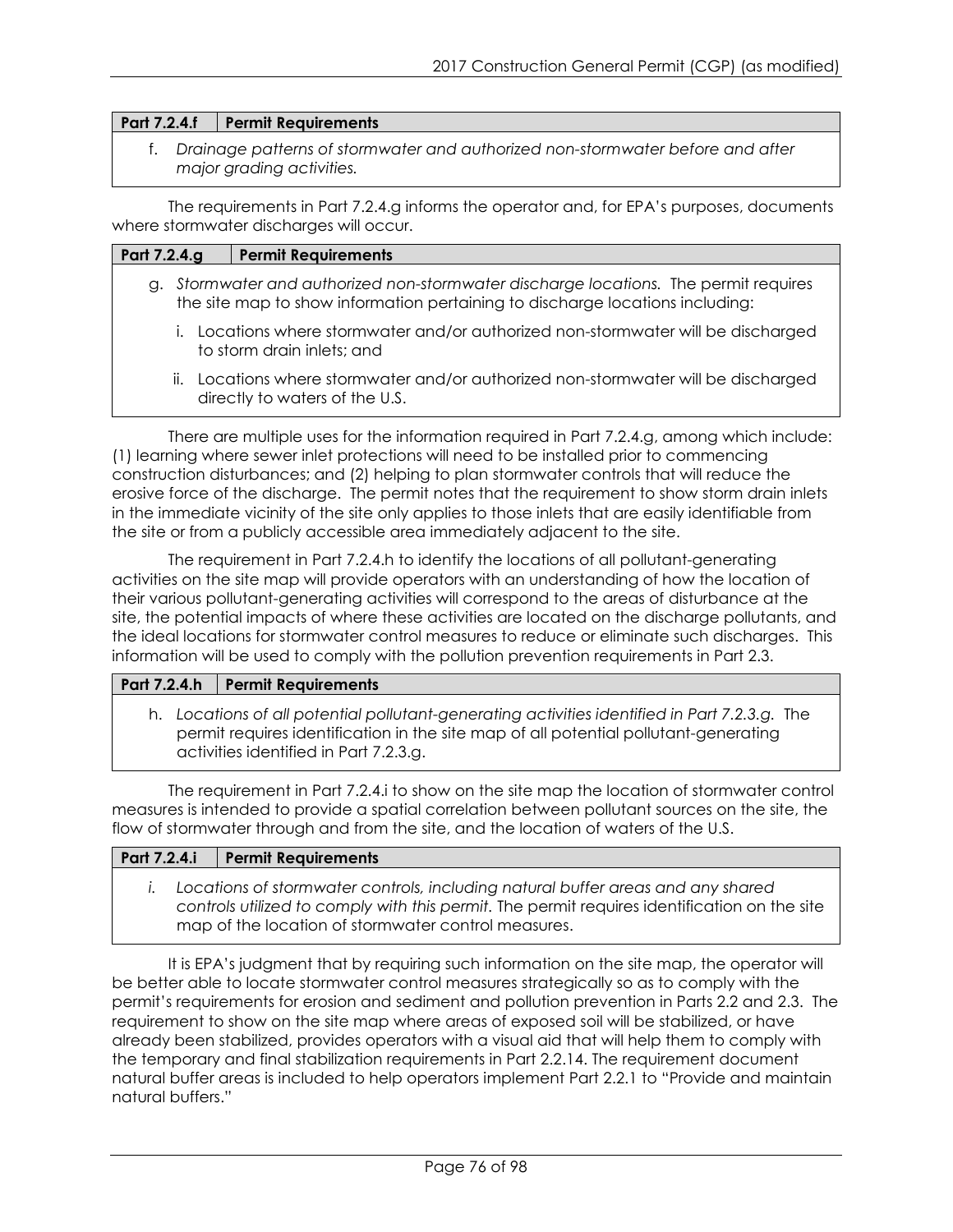The requirement in Part 7.2.4.j to show where chemicals will be applied on the site, and where they will be stored, is included to help operators implement Part 2.2.13 (treatment chemicals) and Part 2.3.3 (storage, handling and disposal of building products, materials, and waste). This requirement encourages the operator to think strategically about where the chemicals are applied and stored to minimize the risk of accidental release.

#### **Part 7.2.4.j Permit Requirements**

j. *Locations where polymers, flocculants, or other treatment chemicals will be used and*  **stored.** The permit requires identification on the site map of the locations where polymers, flocculants, or other treatment chemicals will be used and stored.

# **Part 7.2.5: Non-Stormwater Discharges**

Part 7.2.5 requires operators to create a comprehensive list of all non-stormwater discharges expected to occur from the site. Documentation in the SWPPP of all non-stormwater discharges from the site provides operators with information that will help them to minimize nonstormwater associated pollutant discharges, and to ensure that only authorized non-stormwater discharges occur.

# **Part 7.2.5 Permit Requirements**

Part 7.2.5 requires the SWPPP to identify all sources of allowable non-stormwater discharges listed in Part 1.2.2.

# **Part 7.2.6: Description of Stormwater Controls**

Part 7.2.6 requires operators to include in the SWPPP a description of stormwater controls that will be implemented. Although this Part requires the SWPPP to include details on stormwater controls that will be implemented, departing from the individual design details on the site is not considered a permit violation.

#### **Part 7.2.6.a Permit Requirements**

- a. For each of the Part 2.2 erosion and sediment control effluent limits, Part 2.3 pollution prevention effluent limits, and Part 2.4 construction dewatering effluent limits, the SWPPP must include the following:
	- i. A description of the specific control(s) to be implemented to meet the effluent limit;
	- ii. Any applicable stormwater control design specifications (including references to any manufacturer specifications and/or erosion and sediment control manuals/ordinances relied upon);
	- iii. Routine stormwater control maintenance specifications; and
	- iv. The projected schedule for stormwater control installation/implementation.

The requirements in Part 7.2.6.a have been reorganized to follow the organization of the requirements in Part 2. The permit notes that design specifications may be found in manufacturer specifications and/or in applicable erosion and sediment control manuals or ordinances. Any departures from such specifications must reflect good engineering practice and must be explained in the SWPPP.

Part 7.2.6.b requires operators to also include the following additional information in the SWPPP, as applicable.

**i. Natural buffers and/or equivalent sediment controls** (see Part 2.2.1 and Appendix G).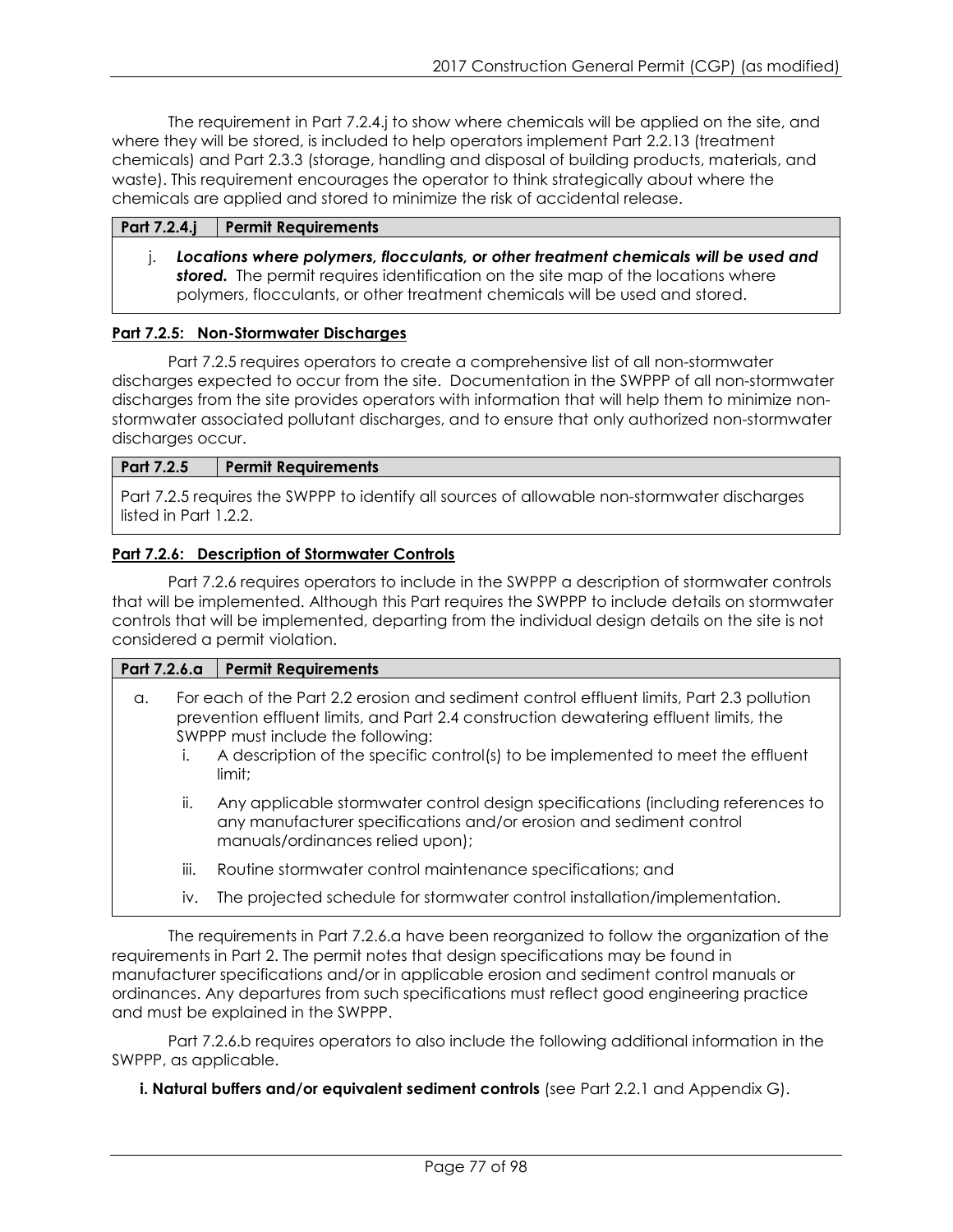Part 7.2.6.b.i requires operators to document their compliance with respect to the buffer requirements in Part 2.2.1 and Appendix G of the permit.

| Part 7.2.6.b.i | <b>Permit Requirements</b>                                                                                                                                                                                                                                               |
|----------------|--------------------------------------------------------------------------------------------------------------------------------------------------------------------------------------------------------------------------------------------------------------------------|
|                | The operator must include the following in the SWPPP:                                                                                                                                                                                                                    |
|                | (a) The compliance alternative to be implemented;                                                                                                                                                                                                                        |
|                | (b) If complying with alternative 2, the width of natural buffer retained;                                                                                                                                                                                               |
|                | (c) If complying with alternative 2 or 3, the erosion and sediment control(s) the<br>operator will use to achieve an equivalent sediment reduction, and any<br>information the operator relied upon to demonstrate the equivalency;                                      |
|                | (d) If complying with alternative 3, a description of why it is infeasible for the operator<br>to provide and maintain an undisturbed natural buffer of any size;                                                                                                        |
|                | (e) For "linear construction sites" where it is infeasible to implement compliance<br>alternative 1, 2, or 3, a rationale for this determinations, and a description of any<br>buffer width retained and/or supplemental erosion and sediment controls installed;<br>and |
| (t)            | A description of any disturbances that are exempt under Part 2.2.1 that occur<br>within 50 feet of a water of the U.S.                                                                                                                                                   |
|                | Cuele des voorstelling vill seevide jaar ook valikus valikasties that the operator has                                                                                                                                                                                   |

Such documentation will provide inspectors with verification that the operator has complied with the permit's buffer and/or equivalent sediment controls compliance alternatives.

# **ii. Perimeter controls for a "linear construction site"** (see Part 2.2.3).

Part 7.2.6.b.ii requires operators to document their compliance the linear construction site exception for perimeter controls.

#### **Part 7.2.6.b.ii Permit Requirements**

For areas at linear construction sites where perimeter controls are not feasible, Part 7.2.6.b.ii requires the operator to include documentation to support this determination and a description of the other practices that will be implemented to minimize discharges of pollutants in stormwater associated with construction activities.

The permit also notes that routine maintenance specifications for perimeter controls documented in the SWPPP must include the Part 2.2.3.a requirement that sediment be removed before it has accumulated to one-half of the above-ground height of any perimeter control.

This requirement corresponds to Part 7.2.10.1.d from the 2012 CGP (stormwater control measures to be used during construction activity) and also documents in the SWPPP the maintenance requirement from Part 2.1.2.2.b from the 2012 CGP for removing sediment before it has accumulated to one-half of the above-ground height of any perimeter control.

# **iii. Sediment track-out controls** (See Parts 2.2.4.b and 2.2.4.c).

The requirement in Part 7.2.6.b.iii ensures proper documentation regarding the controls that will be implemented to remove sediment prior to vehicle exist and demonstrate the operator's ability to comply with the Part 2.2.4.b and 2.2.4.c requirements.

# **Part 7.2.6.b.iii Permit Requirements**

The operator must document the specific stabilization techniques and/or controls that will be implemented to remove sediment prior to vehicle exit.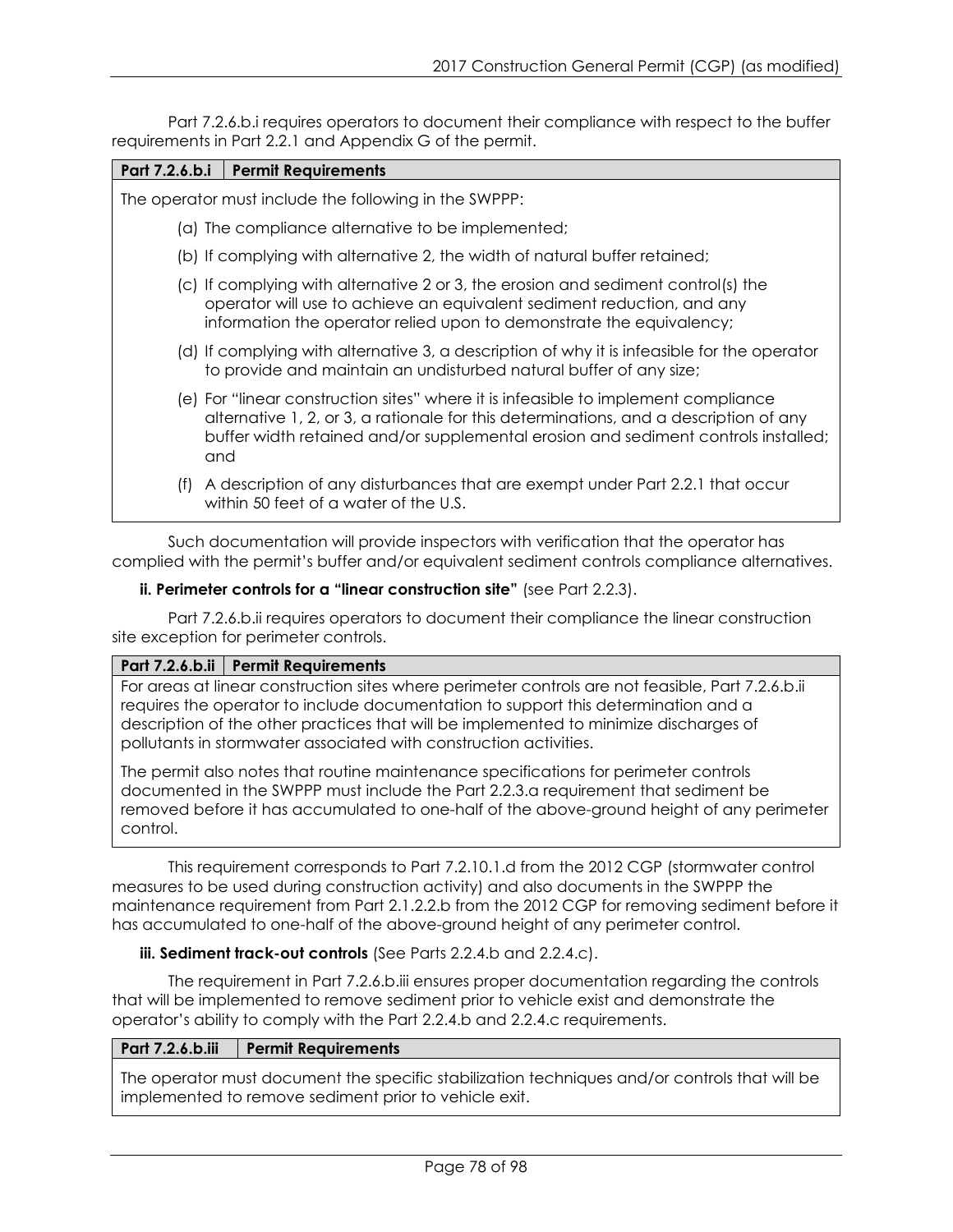This requirement corresponds to Part 7.2.10.1.d from the 2012 CGP (stormwater control measures to be used during construction activity).

# **iv. Sediment basins** (See Part 2.2.12).

The requirement in Part 7.2.6.b.iv ensures documentation when it is infeasible to utilize outlet structures required in Part 2.2.12 for withdrawing water from sediment basins.

# **Part 7.2.6.b.iv Permit Requirements**

In circumstances where it is infeasible to utilize outlet structures that withdraw water from the surface, the operator must include documentation in the SWPPP to support this determination, including the specific conditions or time periods when this exception will apply.

This requirement corresponds to Part 2.1.3.2 from the 2012 CGP (sediment basin design requirements), and provides SWPPP documentation for when this requirement is infeasible.

# **v***.* **Treatment chemicals** (see Part 2.2.13).

The requirements in Part 7.2.6.b.v ensure proper documentation regarding the use of chemicals at permitted sites, and a demonstration of the operator's ability to comply with the Part 2.2.13 requirements.

| Part 7.2.6.b.v | <b>Permit Requirements</b>                                                                                                                                                                                                                                                                                                                        |  |  |
|----------------|---------------------------------------------------------------------------------------------------------------------------------------------------------------------------------------------------------------------------------------------------------------------------------------------------------------------------------------------------|--|--|
|                | The operator must include the following in the SWPPP:                                                                                                                                                                                                                                                                                             |  |  |
| (a)            | A listing of the soil types that are expected to be exposed during construction in<br>areas of the project that will drain to chemical treatment systems. Also include a<br>listing of soil types expected to be found in fill material to be used in these same<br>areas, to the extent the operator has this information prior to construction; |  |  |
| (b)            | A listing of all treatment chemicals to be used at the site and why the selection of<br>these chemicals is suited to the soil characteristics of the operator's site;                                                                                                                                                                             |  |  |
| (c)            | If the EPA Regional Office authorized the operator to use cationic treatment<br>chemicals for sediment control, include the specific controls and implementation<br>procedures designed to ensure that the operator's use of cationic treatment<br>chemicals will not lead to an exceedance of water quality standards;                           |  |  |
| (d)            | The dosage of all treatment chemicals to be used at the site or the methodology<br>to be used to determine dosage;                                                                                                                                                                                                                                |  |  |
| (e)            | Information from any applicable Safety Data Sheet (SDS);                                                                                                                                                                                                                                                                                          |  |  |
| (f)            | Schematic drawings of any chemically-enhanced stormwater controls or chemical<br>treatment systems to be used for application of the treatment chemicals;                                                                                                                                                                                         |  |  |
| (g)            | A description of how chemicals will be stored consistent with Part 2.2.13.c;                                                                                                                                                                                                                                                                      |  |  |
| (h)            | References to applicable state or local requirements affecting the use of<br>treatment chemicals, and copies of applicable manufacturer's specifications<br>regarding the use of your specific treatment chemicals and/or chemical treatment<br>systems; and                                                                                      |  |  |
| (i)            | A description of the training that personnel who handle and apply chemicals have<br>received prior to permit coverage, or will receive prior to use of the treatment<br>chemicals at the operator's site                                                                                                                                          |  |  |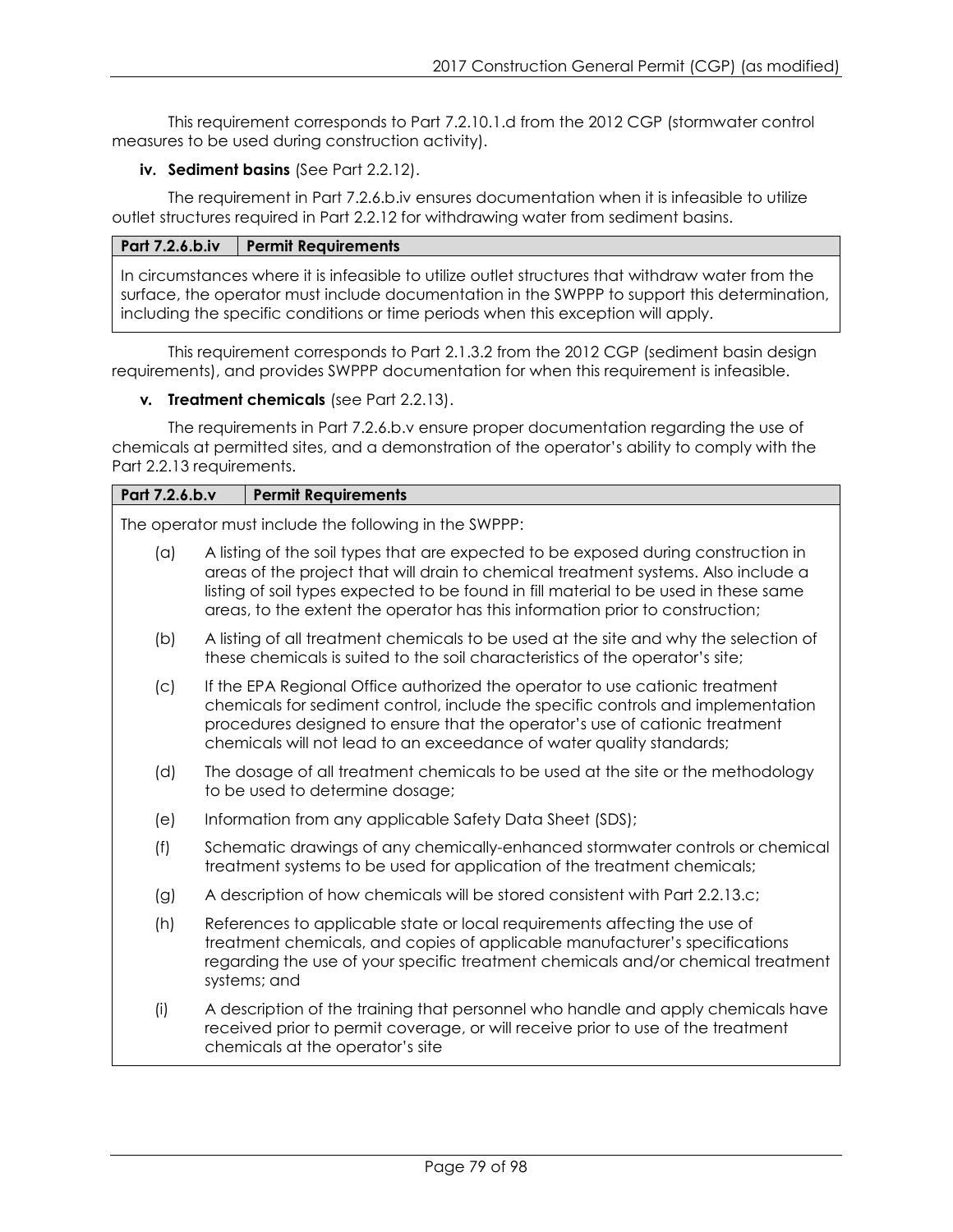For Part 7.2.6.b.v above, information on soils may be obtained at [http://websoilsurvey.nrcs.usda.gov/app/.](http://websoilsurvey.nrcs.usda.gov/app/) This requirement corresponds to Part 7.2.10.2 from the 2012 CGP (stabilization practices).

# **vi. Stabilization measures** (See Part 2.2.14).

The requirements in Part 7.2.6.b.vi provide greater specificity regarding the use of vegetative and/or non-vegetated controls, and the use of such controls for both temporary and final stabilization.

# **Part 7.2.6.b.vi Permit Requirements**

The operator must include the following in the SWPPP:

- (a) The specific vegetative and/or non-vegetative practices that will be used;
- (b) The stabilization deadline that will be met in accordance with Part 2.2.14.a.i-ii;
- (c) If complying with the deadlines for sites in arid, semi-arid, or drought-stricken areas, the beginning and ending dates of the seasonally dry period and the schedule the operator will follow for initiating and completing vegetative stabilization; and
- (d) If complying with deadlines for sites affected by unforeseen circumstances that delay the initiation and/or completion of vegetative stabilization, document the circumstances and the schedule for initiating and completing stabilization.

EPA includes such specificity so that documentation in the SWPPP corresponds to the permit requirements for stabilization in Part 2.2.14 of the CGP. The requirements in Part 7.2.6.b.vi will provide the operator the opportunity to support its compliance with the stabilization requirements in Part 2.2.14 of the CGP in the SWPPP. Such documentation will also provide inspectors with verification that the operator has complied with the permit's stabilization requirements. This requirement corresponds to Part 7.2.10.3 from the 2012 CGP (stabilization practices). EPA has added a requirement to document the stabilization deadline that will be met in accordance with Part 2.2.14.a.i-ii so that operators can support their compliance with the stabilization deadline requirements and inspectors can verify the operator is complying with the appropriate deadlines.

#### **vii. Spill prevention and response procedures** (See Part 1.3.5 and Part 2.3).

The requirements in Part 7.2.6.b.vii provide the operator an opportunity to develop a response plan for preventing spills from occurring and, if they do occur, a plan for responding to them in order to minimize the potential discharge of any pollutants from the site. The documentation in the SWPPP of spill prevention and response procedures also will demonstrate to inspectors the operator's compliance with the spill prevention and response procedures of the Pollution Prevention procedures in Part 2.3 of the permit.

# **Part 7.2.6.b.vii Permit Requirements**

The operator must include the following in its SWPPP:

- (a) Procedures for expeditiously stopping, containing, and cleaning up spills, leaks, and other releases. Identify the name or position of the employee(s) responsible for detection and response of spills or leaks; and
- (b) Procedures for notification of appropriate facility personnel, emergency response agencies, and regulatory agencies where a leak, spill, or other release containing a hazardous substance or oil in an amount equal to or in excess of a reportable quantity consistent with Part 2.3.6 and established under either 40 CFR 110, 40 CFR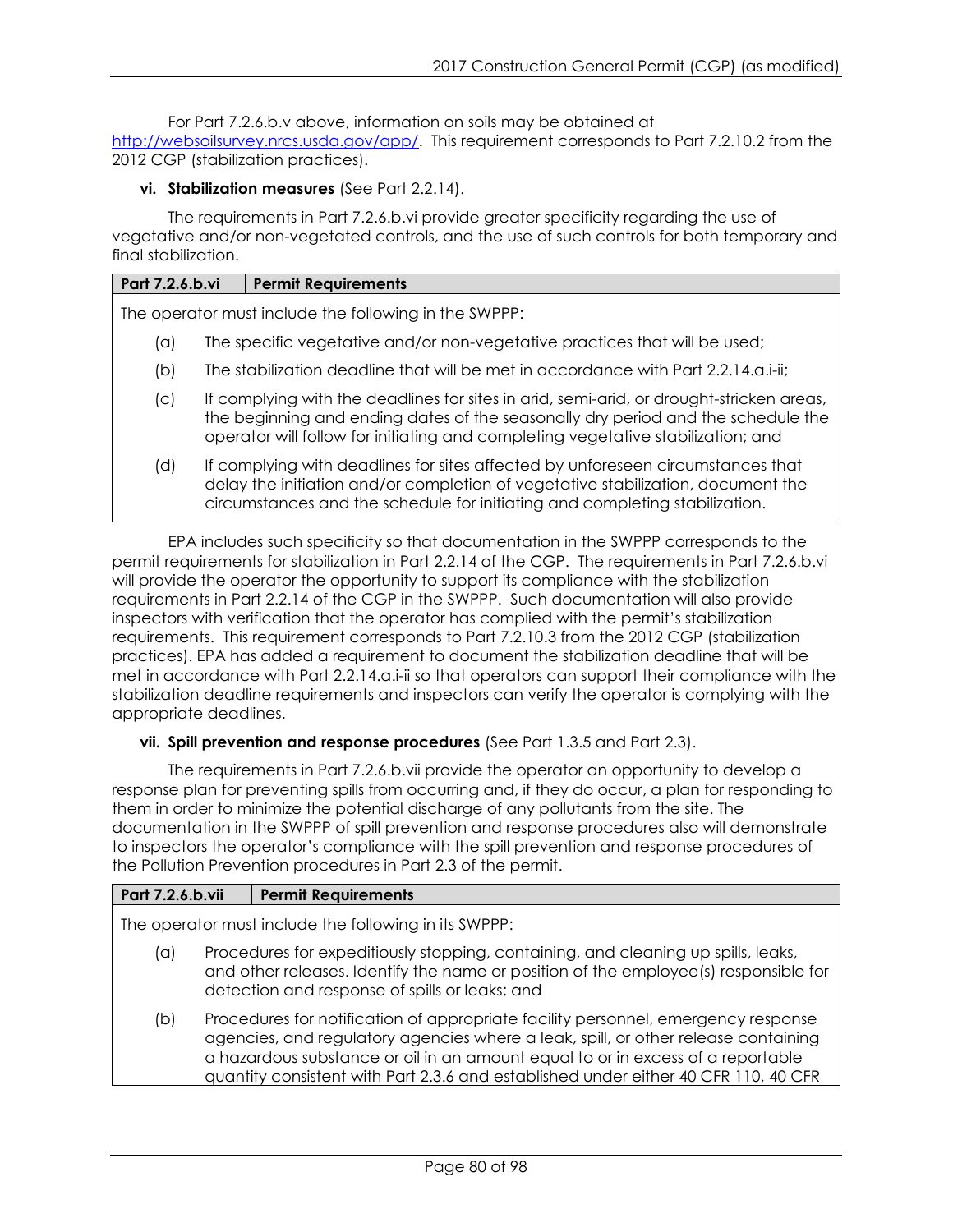117, or 40 CFR 302, occurs during a 24-hour period. Contact information must be in locations that are readily accessible and available to all employees.

(c) The operator may also reference the existence of Spill Prevention Control and Countermeasure (SPCC) plans developed for the construction activity under Part 311 of the CWA, or spill control programs otherwise required by an NPDES permit for the construction activity, provided that the operator keep a copy of that other plan onsite.

This requirement corresponds to Part 7.2.11.1 from the 2012 CGP (spill prevention and response procedures).

# **viii. Waste management procedures** (See Part 2.3.3).

The requirement in Part 7.2.6.b.viii will allow operators the opportunity to develop procedures for waste management, and provide documentation to inspectors demonstrating compliance with the pollution prevention requirements relating to the management of construction wastes.

# **Part 7.2.6.b.viii Permit Requirements**

The operator must describe procedures it will follow for handling, storing, and disposing of all wastes generated at its site consistent with all applicable federal, state, tribal, and local requirements, including clearing and demolition debris, sediment removed from the site, construction and domestic waste, hazardous or toxic waste, and sanitary waste.

This requirement corresponds to Part 7.2.11.2 from the 2012 CGP (waste management procedures).

# **ix.** *Application of fertilizers* (See Part 2.3.5).

The requirement in Part 7.2.6.b.ix ensures documentation in the SWPPP when the operator applies fertilizers at a rate, in an amount, at a time or in another manner that is a departure from the manufacturer specifications. This may be necessary in some limited circumstances, and Part 7.2.6.b.ix requires the operator to document these departures from manufacturer specifications.

# **Part 7.2.6.b.ix Permit Requirements**

The operator must document any departures from the manufacturer specifications where appropriate.

This requirement corresponds to Part 7.2.7.2 from the 2012 CGP (construction site pollutants).

#### **Part 7.2.7: Procedures for Inspection, Maintenance, Corrective Action**

Part 7.2.7 requires SWPPP documentation of the procedures that will be employed to meet the permit's inspection, maintenance, and corrective action requirements.

#### **Part 7.2.7 Permit Requirements**

The SWPPP must describe the procedures that will be followed for maintaining stormwater control measures, conducting site inspections, and, where necessary, taking corrective actions, in accordance with Parts 2.1.4, Part 4, and Part 5 of the permit. The following information must also be included in the SWPPP: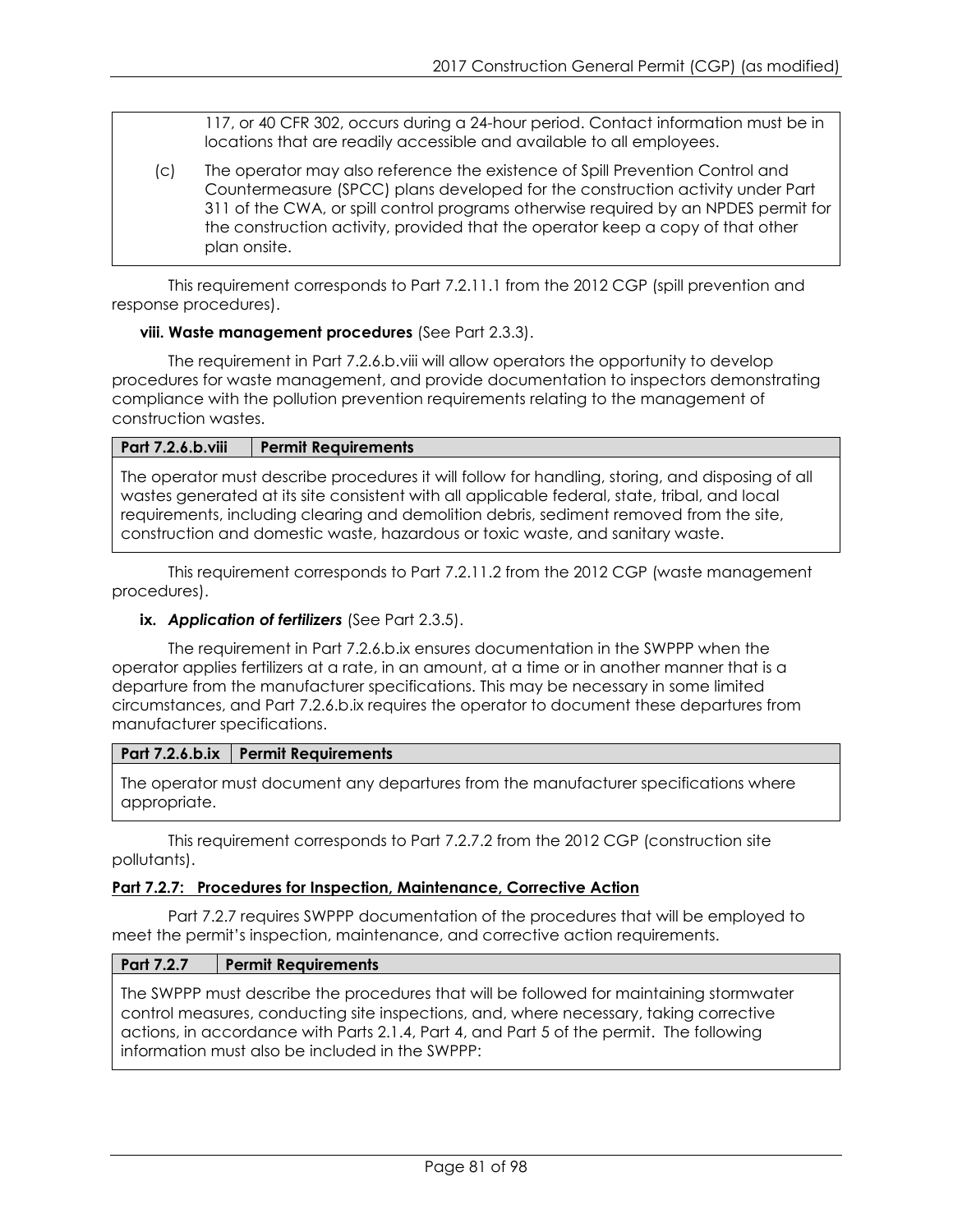- a. The inspection schedule the operator will be following, which is based on whether the site is subject to Part 4.2 or Part 4.3, and whether the site qualifies for any of the allowances for reduced inspection frequencies in Part 4.4.
- b. If the operator will be conducting inspections in accordance with the inspection schedule in Part 4.2.2, Part 4.3, or Part 4.4.2, the location of the rain gauge or the address of the weather station the operator will be using to obtain rainfall data.
- c. If the operator will be reducing the inspection frequency in accordance with Part 4.4.2, the beginning and ending dates of the seasonally defined arid period for the area or the valid period of drought.
- d. If the operator will be reducing the inspection frequency in accordance with Part 4.4.3, the beginning and ending dates of frozen conditions on the site; and
- e. Any inspection or maintenance checklists or other forms that will be used.

The requirements in Part 7.2.7 will allow operators the opportunity to develop and document their procedures for inspections, maintenance activities, and corrective actions, and allow operators to demonstrate their compliance with the permit requirements corresponding to this documentation.

# **Part 7.2.8: Staff Training**

Part 7.2.8 requires the SWPPP to include documentation on the training it conducted pursuant to Part 6 of the permit.

#### **Part 7.2.8 Permit Requirements**

The SWPPP must include documentation that the required personnel were trained in accordance with Part 6.

#### **Part 7.2.9: Documentation of Compliance with Other Requirements**

Part 7.2.9 requires operators to include in the SWPPP documentation for compliance with the following other requirements:

#### **a.** *Threatened and Endangered Species Protection.*

Part 7.2.9.a specifies what Endangered Species Act documentation must be kept with the SWPPP.

#### **Part 7.2.9.a Permit Requirements**

The SWPPP must include documentation required by Appendix D supporting the operator's eligibility with regard to the protection of threatened and endangered species and critical habitat.

The permit requires documentation with regard to endangered species in Part 7.2.9.a to provide the operator the opportunity to document their compliance with Appendix D of the permit, and to provide anyone who inspects the SWPPP the opportunity to review such compliance.

#### **b.** *Historic Properties.*

Part 7.2.9.b specifies what historic property documentation must be kept with the SWPPP.

# **Part 7.2.9.b Permit Requirements**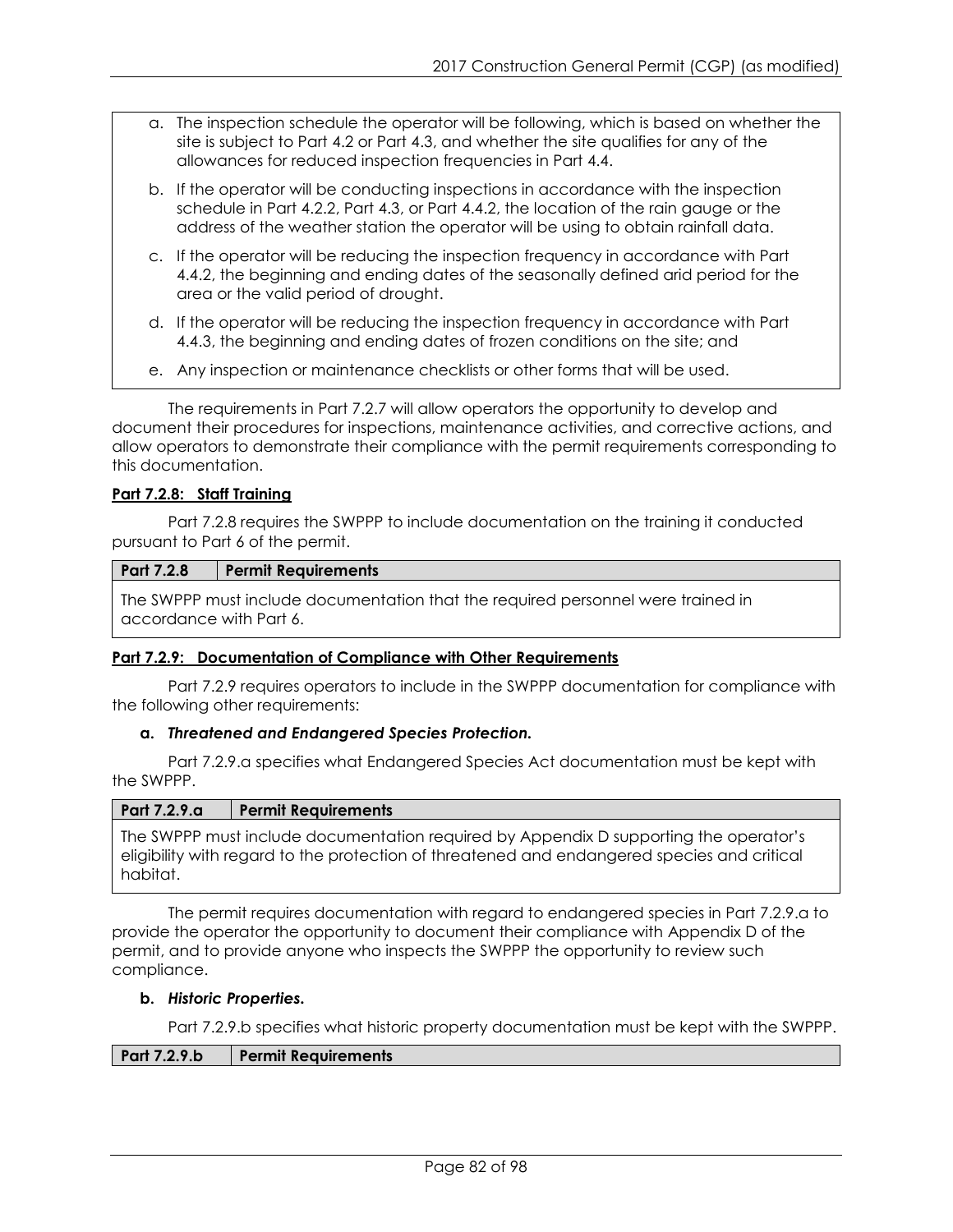The SWPPP must include documentation required by Appendix E supporting the operator's eligibility with regard to the protection of historic properties.

The permit requires documentation with regard to historic properties in Part 7.2.9.b to provide the operator the opportunity to document their compliance with the screening process in Appendix E.

#### **c.** *Safe Drinking Water Act Underground Injection Control (UIC) Requirements for Certain Subsurface Stormwater Controls.*

Part 7.2.9.c specifies what UIC documentation must be kept with the SWPPP.

| <b>Part 7.2.9.c</b> | <b>Permit Requirements</b> |
|---------------------|----------------------------|
|                     |                            |

If the operator is using any of the following stormwater controls at the site, the operator must document any contact with the applicable state agency or EPA Regional Office responsible for implementing the requirements in the Safe Drinking Water Act and EPA's implementing regulations at 40 CFR Parts 144 – 147. Such controls would generally be considered Class V UIC wells:

- i. Infiltration trenches (if stormwater is directed to any bored, drilled, driven shaft or dug hole that is deeper than its widest surface dimension, or has a subsurface fluid distribution system);
- ii. Commercially manufactured pre-cast or pre-built proprietary subsurface detention vaults, chambers, or other devices designed to capture and infiltrate stormwater flow; and
- iii. Drywells, seepage pits, or improved sinkholes (if stormwater is directed to any bored, drilled, driven shaft or dug hole that is deeper than its widest surface dimension, or has a subsurface fluid distribution system).

The permit requires documentation with regard to underground injection wells in Part 7.2.9.c to make operators aware of and to provide operators the opportunity to document their compliance with the Safe Drinking Water Act requirements for underground injection wells. For state UIC program contacts, refer to the following EPA website: [https://www.epa.gov/uic.](http://www.epa.gov/uic)

# **Part 7.2.10: SWPPP Certification**

Part 7.2.10 establishes the certification requirements for the SWPPP.

#### **Part 7.2.10 Permit Requirements**

The operator must sign and date the SWPPP in accordance with Appendix I, Part I.11.

This requirement is consistent with standard NPDES permit conditions described in 40 CFR 122.22 and is intended to ensure that the operator understands their responsibility to create and maintain a complete and accurate SWPPP. Operators must appoint an authorized representative consistent with the regulations. Therefore, if a facility feels it is more appropriate for a member of the stormwater team to sign the documentation, that option is available under the permit. The signature requirement includes an acknowledgment that there are significant penalties for submitting false information.

#### **Part 7.2.11: Post-Authorization Additions to SWPPP**

Part 7.2.11 specifies the documents that must be included in the SWPPP following authorization to discharge.

#### **Part 7.2.11 Permit Requirements**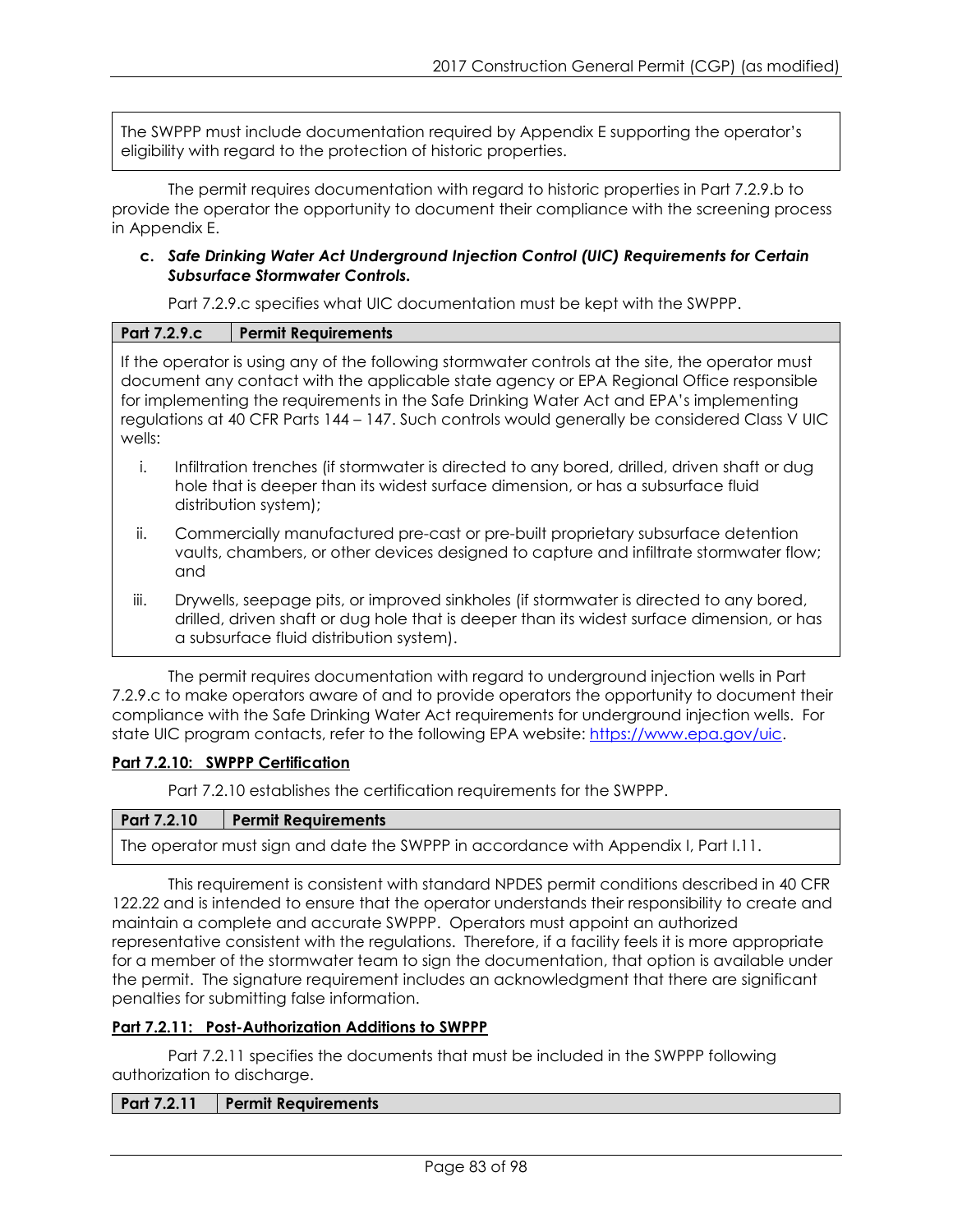The operator must include the following documents as part of the SWPPP once the operator is notified of coverage under this permit:

- a. A copy of the NOI submitted to EPA along with any correspondence exchanged with EPA related to coverage under this permit;
- b. A copy of the acknowledgment letter the operator received from the NeT assigning the NPDES ID (i.e., permit tracking number); and
- c. A copy of this permit (an electronic copy easily available to the stormwater team is also acceptable).

Part 7.2.11 will assist facility personnel and EPA (and other agency) inspectors in determining that the construction site has been authorized for permit coverage.

# **Part 7.3: On-Site Availability of the SWPPP**

Part 7.3 instructs the operator on the requirements for retaining the SWPPP on-site.

# **Part 7.3 Permit Requirements**

The operator must keep a current copy of the SWPPP at the site or at an easily accessible location so that it can be made available at the time of an on-site inspection or upon request by EPA; a state, tribal, or local agency approving stormwater management plans; the operator of a storm sewer system receiving discharges from the site; or representatives of the U.S. Fish and Wildlife Service (USFWS) or the National Marine Fisheries Service (NMFS) (known together as "the Services").

EPA may provide access to portions of the SWPPP to a member of the public upon request. Confidential Business Information (CBI) will be withheld from the public but may not be withheld from EPA, USFWS, or NMFS. (Note: Information covered by a claim of confidentiality will be disclosed by EPA only to the extent of, and by means of, the procedures set forth in 40 CFR Part 2, Subpart B. In general, submitted information protected by a business confidentiality claim may be disclosed to other employees, officers, or authorized representatives of the United States concerned with implementing the CWA. The authorized representatives, including employees of other executive branch agencies, may review CBI during the course of reviewing draft regulations.)

If an on-site location is unavailable to keep the SWPPP when no personnel are present, notice of the plan's location must be posted near the main entrance of the operator's construction site.

Part 7.3 requires operators to retain copies of their SWPPP on site, and to make the document available to EPA or the Services immediately upon request. If a member of the public wishes to have access to the non-CBI portions of the operator's SWPPP, they must first contact EPA. EPA may require that a copy be sent to the agency so that it can be provided to the requestor. The mechanism for providing EPA with a copy of the SWPPP is at the discretion of the operator (e.g., web-based, hard copy), though EPA strongly encourages that SWPPPs be provided electronically.

# **Part 7.4: Required SWPPP Modifications**

# **Part 7.4.1: List of Conditions Requiring SWPPP Modification**

Part 7.4.1 sets out the conditions requiring the SWPPP to be modified.

#### **Part 7.4.1 Permit Requirements**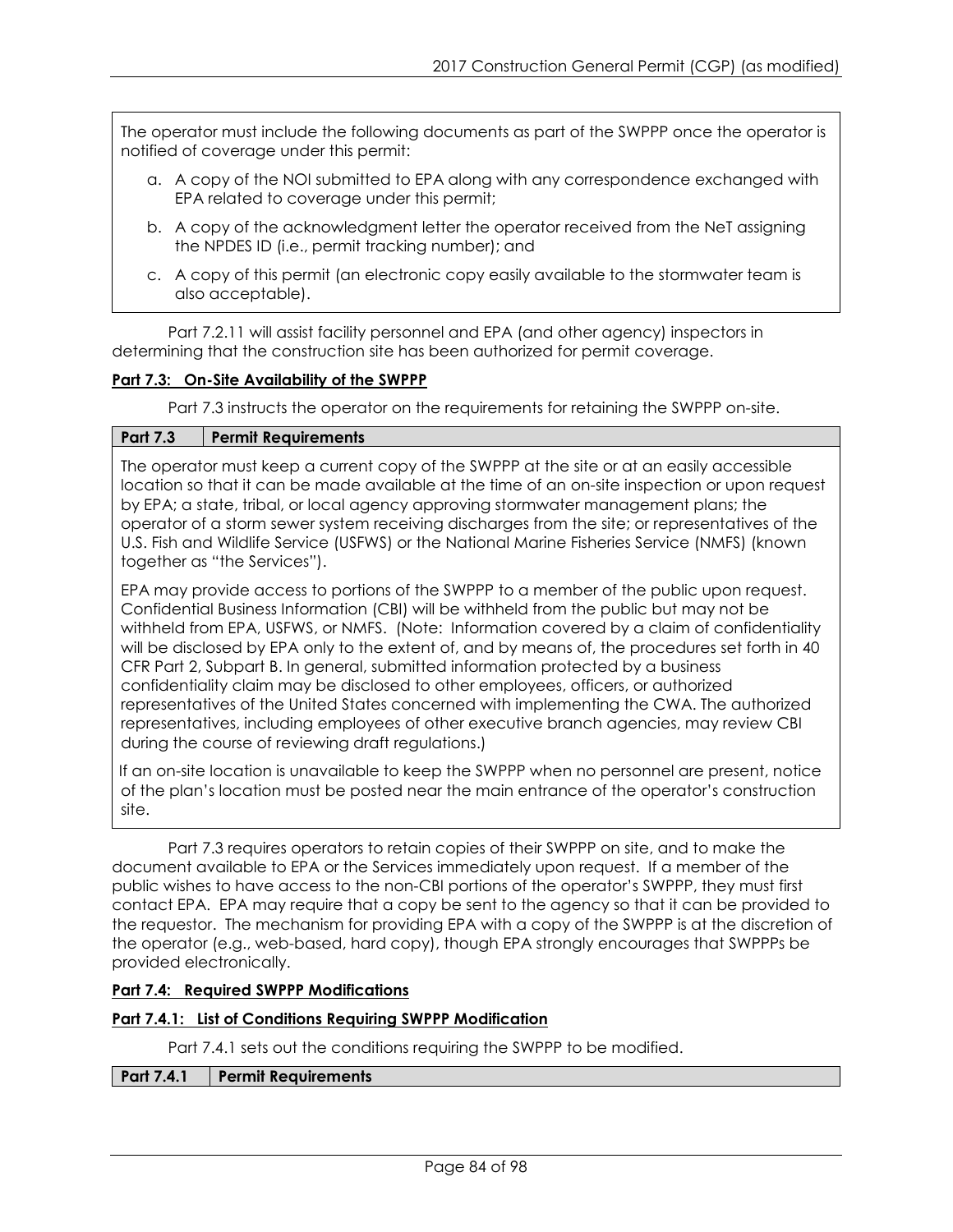The operator must modify the SWPPP, including the site map(s), within seven (7) days of any of the following conditions:

- a. Whenever new operators become active in construction activities on the site, or changes are made to the construction plans, stormwater controls, or other activities at the site that are no longer accurately reflected in the SWPPP. This includes changes made in response to corrective actions triggered under Part 5. The operator is not required to modify the SWPPP if the estimated dates in Part 7.2.3.f change during the course of construction;
- b. To reflect areas on the site map where operational control has been transferred (and the date of transfer) since initiating permit coverage;
- c. If inspections or investigations by EPA or its authorized representatives determine that SWPPP modifications are necessary for compliance with this permit;
- d. Where EPA determines it is necessary to install and/or implement additional controls at the operator's site in order to meet the requirements of this permit, the following must be included in the SWPPP:
	- A copy of any correspondence describing such measures and requirements; and
	- ii A description of the controls that will be used to meet such requirements.
- e. To reflect any revisions to applicable federal, state, tribal, or local requirements that affect the stormwater controls implemented at the site; and
- f. If applicable, if a change in chemical treatment systems or chemically-enhanced stormwater controls is made, including use of a different treatment chemical, different dosage, or different area of application.

The requirement in Part 7.4.1 to maintain a modified SWPPP under any of the conditions listed above provides assurance that the SWPPP will be updated to accurately reflect the conditions on the construction site. It is important that the SWPPP be accurate in terms of changes to construction plans, stormwater controls, changes in operational control, and other important changes on the site, so that the facility personnel have access to a SWPPP that is current, and so that inspectors are provided with accurate site information for compliance purposes.

To improve clarity, EPA moved the deadline requirement of SWPPP revisions within 7 days from Part 7.4.2 of the 2012 CGP and to Part 7.4.1. The requirement that any SWPPP revisions be completed within 7 days will ensure that any necessary revisions made to the SWPPP are incorporated in a timely manner so that the SWPPP is kept up to date.

# **Part 7.4.2: SWPPP Modification Records**

Part 7.4.2 requires the operator to maintain a record of all SWPPP modifications.

# **Part 7.4.2 Permit Requirements**

The operator must maintain records showing the dates of all SWPPP modifications. The records must include the name of the person authorizing each change (see Part 7.2.10) and a brief summary of all changes.

The requirement to maintain a record of all SWPPP modifications is to ensure that a record of all of the changes to the SWPPP is kept. Keeping a record of such changes will help facility personnel to stay current with the changes that have been made to the SWPPP, and will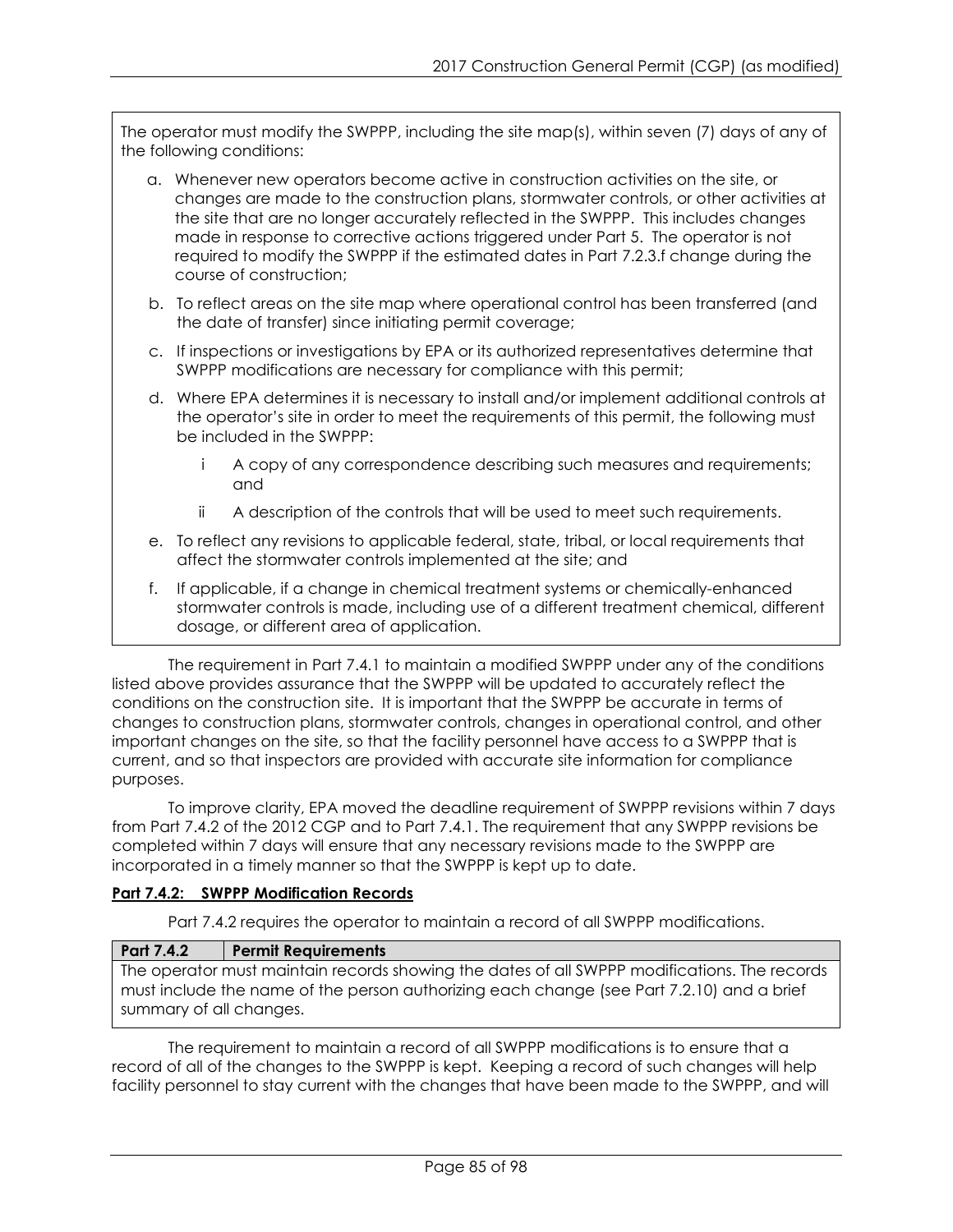allow inspectors to determine if appropriate modifications were made to the SWPPP under the required circumstances.

# **Part 7.4.3: Certification Requirements**

Part 7.4.3 establishes the certification requirement for SWPPP modifications, as follows:

# **Part 7.4.3 Permit Requirements**

All modifications made to the SWPPP consistent with Part 7.4 must be authorized by a person identified in Appendix I, Part I.11.b.

The requirement that the SWPPP and all modifications be authorized by a person identified in Appendix I, Part I.11.b is consistent with standard NPDES permit conditions described in 40 CFR 122.22 and is intended to ensure that the operator certifies any SWPPP modifications. As described in the fact sheet for Part 7.2.10, operators are allowed to appoint an authorized representative consistent with the regulations. Therefore, if an operator feels it is more appropriate for a member of the stormwater team to sign the documentation, that option is available under the permit. The signature requirement includes an acknowledgment that there are significant penalties for submitting false information.

#### **Part 7.4.4: Required Notice to Other Operators**

Part 7.4.4 specifies the notice requirement for other operators when the SWPPP is modified.

#### **Part 7.4.4 Permit Requirements**

Part 7.4.4 requires operators, upon determining that a modification of the SWPPP is required, if there are multiple operators covered under the permit, to immediately notify any operators who may be impacted by the change to the SWPPP.

The requirement in Part 7.4.4 ensures that any other operators covered under the permit are kept up to date on the SWPPP so that they can comply with the modifications to the pollution prevention plan.

#### **Part 8: How to Terminate Coverage**

Part 8 details the requirements that must be met before an operator of a construction project may be authorized to terminate coverage under the permit. Part 8 reminds the operator that until permit coverage is terminated, the operator must comply with all conditions and effluent limitations in the permit. Permit coverage is not terminated until EPA has received a complete and accurate NOT, certifying that the requirements for termination in Part 8 are met.

#### **Part 8.1: Minimum Information Required in NOT**

Part 8.1 lists the minimum information that must be provided in the NOT. The minimum information includes the following:

#### **Part 8.1 (8.1.1 – 8.1.5) Permit Requirements**

- **8.1.1** NPDES ID *(i.e., permit tracking number)* provided by EPA when the operator received coverage under this permit;
- **8.1.2** Basis for submission of the NOT (see Part 8.2);
- **8.1.3** Operator contact information;
- **8.1.4** Name of site and address (or a description of location if no street address is available); and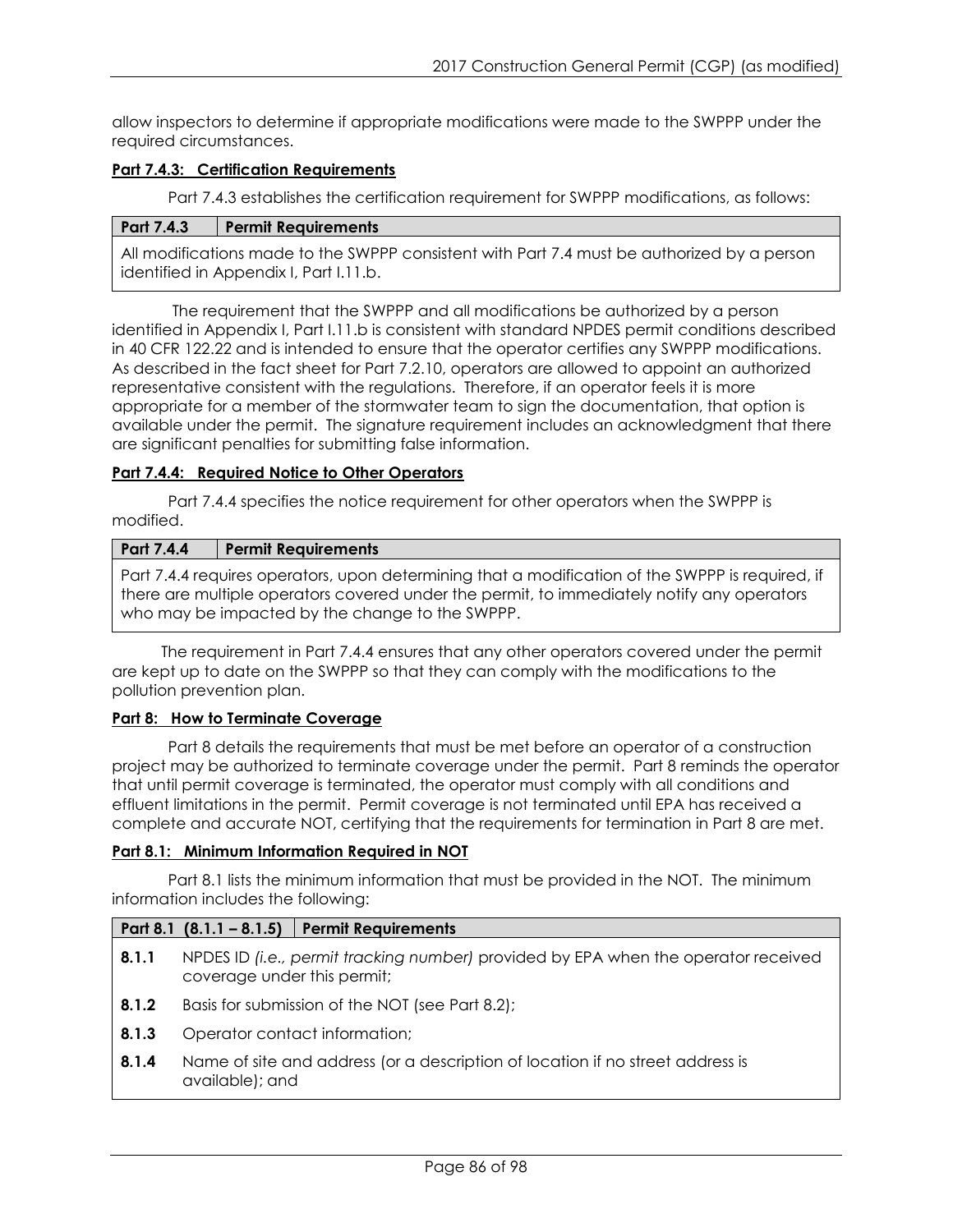# **8.1.5** NOT certification.

The requirements in Part 8.1 inform operators of the information that must be included in their NOT. The required information facilitates prompt processing of NOTs and provides assurance that operators have a valid basis for terminating.

EPA notes that the NPDES permit tracking number is not the same number that was reported on the NOI form. The NOI contains the "NPDES permit number" as identified in the CGP (e.g., NHR100000) while the "NPDES permit tracking number" is that number provided by EPA's NPDES eReporting Tool (NeT) acknowledging receipt of a complete NOI. The permit tracking numbers are assigned sequentially as NOIs are received by the NeT (e.g., NHR1000001, NHR1000002, NHR1000003, etc.).

# **Part 8.2: Conditions for Terminating Permit Coverage**

Part 8.2 describes the triggering conditions for terminating permit coverage. These conditions are as follows:

# **Part 8.2 (8.2.1 – 8.2.3) Permit Requirements**

| 8.2.1 | The operator has completed all construction activities at the site and, if applicable,<br>construction support activity areas covered by this permit (see Part 1.2.1.c), and the<br>operator has met the following requirements: |                                                                                                                                                                                                                                                                                                                       |
|-------|----------------------------------------------------------------------------------------------------------------------------------------------------------------------------------------------------------------------------------|-----------------------------------------------------------------------------------------------------------------------------------------------------------------------------------------------------------------------------------------------------------------------------------------------------------------------|
|       |                                                                                                                                                                                                                                  | a. For any areas that (1) were disturbed during construction, (2) are not covered<br>over by permanent structures, and (3) over which the operator had control<br>during the construction activities, the operator has met the requirements for<br>final vegetative or non-vegetative stabilization in Part 2.2.14.b; |
|       |                                                                                                                                                                                                                                  | b. The operator has removed and properly disposed of all construction materials,<br>waste and waste handling devices, and has removed all equipment and<br>vehicles that were used during construction, unless intended for long-term use<br>following termination of permit coverage;                                |
|       |                                                                                                                                                                                                                                  | c. The operator has removed all stormwater controls that were installed and<br>maintained during construction, except those that are intended for long-term<br>use following termination of permit coverage or those that are<br>biodegradable; and                                                                   |
|       |                                                                                                                                                                                                                                  | d. The operator has removed all potential pollutants and pollutant-generating<br>activities associated with construction, unless needed for long-term use<br>following termination of permit coverage; or                                                                                                             |
| 8.2.2 |                                                                                                                                                                                                                                  | The operator has transferred control of all areas of the site for which the operator is<br>responsible under this permit to another operator, and that operator has submitted an<br>NOI and obtained coverage under this permit; or                                                                                   |
| 8.2.3 |                                                                                                                                                                                                                                  | Coverage under an individual or an alternative general NPDES permit has been                                                                                                                                                                                                                                          |

obtained.

The requirements in Part 8.2 provide operators a list of all of the conditions for terminating permit coverage. These conditions must be satisfied before an NOT can be filed and permit coverage terminated.EPA notes that the conditions for terminating permit coverage in Part 8.2 are the same as in Part 8.2 of the 2012 CGP.

#### **Part 8.3: How to Submit Your NOT**

Part 8.3 describes the process for submitting an NOT. This section also provides information about EPA's NPDES eReporting Tool, or "NeT."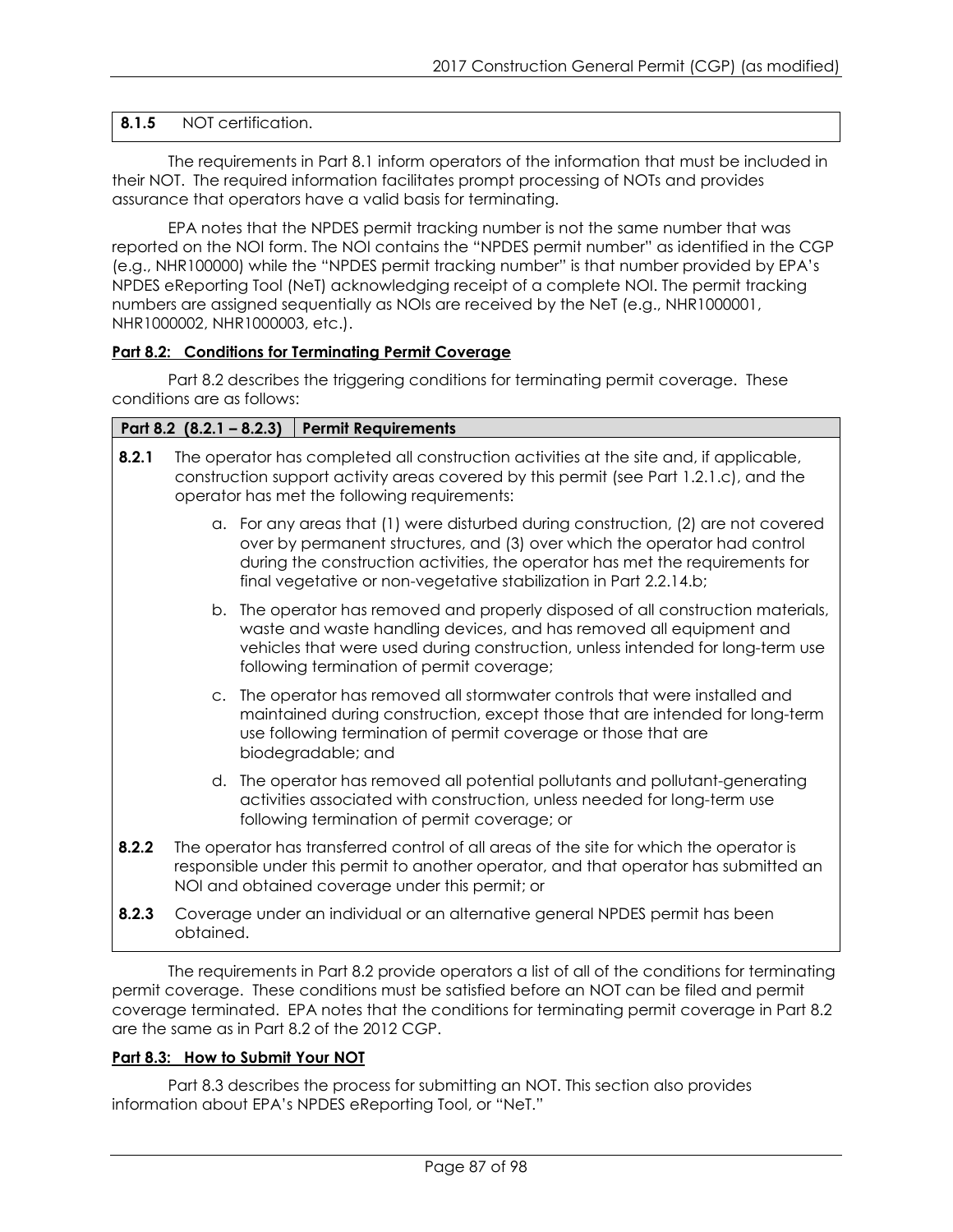# **Part 8.3 Permit Requirements**

The electronic NOT form the operator must complete is found at

[https://www.epa.gov/npdes/stormwater-discharges-construction-activities#ereporting.](http://www.epa.gov/npdes/stormwater-discharges-construction-activities) The operator will use their NPDES permit tracking number (i.e., the EPA number assigned upon authorization under the permit) to prepare the fillable NOT form, which ensures that EPA properly records your termination of coverage. An operator may request a waiver from electronic reporting if they meet one of the requirements specified in Part 1.4.1. If the EPA Regional Office grants approval to use a paper NOT for an operator requesting a waiver from electronic reporting, they must complete the form in Appendix K.

In Part 8.3, EPA requires that operators file an electronic NOT to notify EPA that it has met the conditions for terminating permit coverage under Part 8.2. EPA has made use of an electronic reporting system for the past four CGPs. Due to the expansion in internet availability, greater efficiency in administrative processing, and reductions in cost to manage the system as compared to paper NOTs, it is required that the NeT system be the primary mechanism by which operators of construction projects obtain permit coverage and submit an NOT. If the operator requests a waiver from electronic reporting as specified in Part 1.4.1 and the EPA Regional Office grants approval to use of a paper NOT in Appendix K, then operators may submit a paper NOT to the Regional Office.

# **Part 8.4: Deadline for Submitting NOTs**

Part 8.4 provides the operator with a deadline for when the NOT must be submitted following the occurrence of any of the triggering conditions in 8.2. The deadline is as follows:

# **Part 8.4 Permit Requirements**

Part 8.4 requires that the NOT be submitted within 30 calendar days after any one of the triggering conditions listed in Part 8.2 occur.

The purpose of requiring a deadline for filing an NOT is to ensure that operators do not remain covered under the CGP for a long period of time after reaching the conditions for permit termination.

#### **Part 8.5: Effective Date of Termination of Coverage**

Part 8.5 specifies to operators when their permit termination will become effective and therefore when they will no longer responsible for complying with the permit.

| <b>Part 8.5</b> | <b>Permit Requirements</b> |
|-----------------|----------------------------|
|-----------------|----------------------------|

The operator's authorization to discharge under this permit will terminate at midnight of the day that a complete NOT is submitted to EPA.

If EPA determines that the NOT is incomplete or the operator has not satisfied one or more of the conditions in Part 8.2 for being able to submit a NOT, then the NOT will not be valid, and the operator must continue to comply with the conditions of the permit.

#### **Part 9: Permit Conditions Applicable to Specific States, Indian Country Lands, or Territories**

Section 401 of the CWA (See also 40 CFR §122.44(d)(3) and §124.53(a)) provides that no Federal license or permit, including NPDES permits, to conduct any activity that may result in any discharge into navigable waters shall be granted until the State/Tribe in which the discharge originates certifies that the discharge will comply with the applicable provisions of sections 301,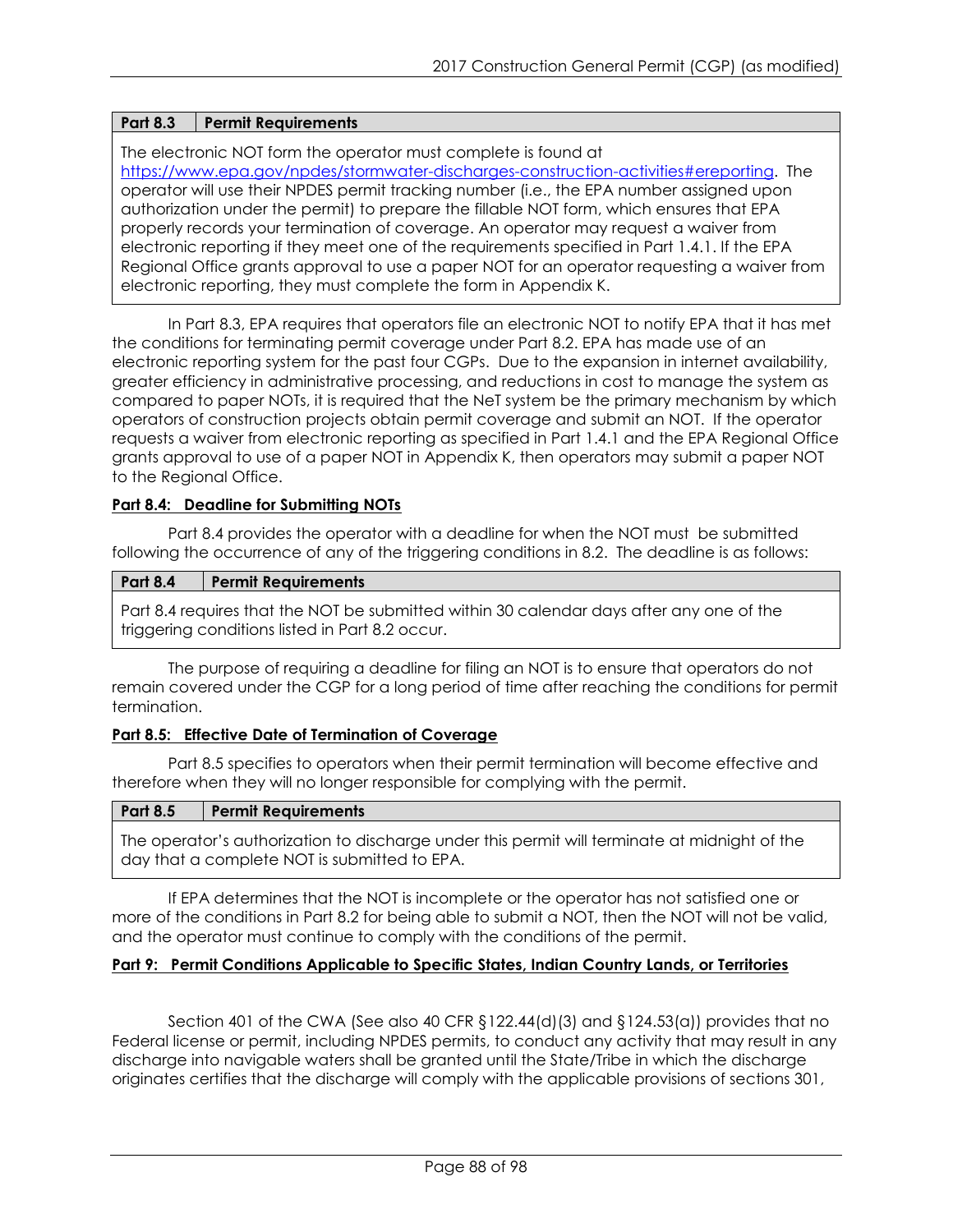302, 303, 306, and 307 of the CWA. The states, Indian Country lands, and U.S. territories will document the completion of their Section 401 certifications for this permit in this section.

#### **VIII. Appendices**

#### **Appendix A: Definitions and Acronyms**

Appendix A of the permit includes definitions of terms and a list of acronyms used throughout the permit. Appendix A provides a reference tool for terms and acronyms used throughout the permit.

The following terms are defined in the 2017 CGP:

- 1. "Action Area"
- 2. "Agricultural Land"
- 3. "Antidegradation Policy" or "Antidegradation Requirements"
- 4. "Arid Areas"
- 5. "Bank"
- 6. "Bluff"
- 7. "Borrow Areas"
- 8. "Business Day"
- 9. "Bypass"
- 10. "Cationic Treatment Chemical"
- 11. "Commencement of Construction Activities"
- 12. "Common Plan of Development or Sale"
- 13. "Construction Activities"
- 14. "Construction and Development Effluent Limitations and New Source Performance Standards"
- 15. "Construction Site" or "Site"
- 16. "Construction Support Activity"
- 17. "Construction Waste"
- 18. "Conveyance Channel"
- 19. "Critical Habitat"
- 20. "CWA"
- 21. "Dewatering"
- 22. "Discharge"
- 23. "Discharge of a Pollutant"
- 24. "Discharge Point"
- 25. "Discharge-Related Activity"
- 26. "Discharge to an Impaired Water"
- 27. "Domestic Waste"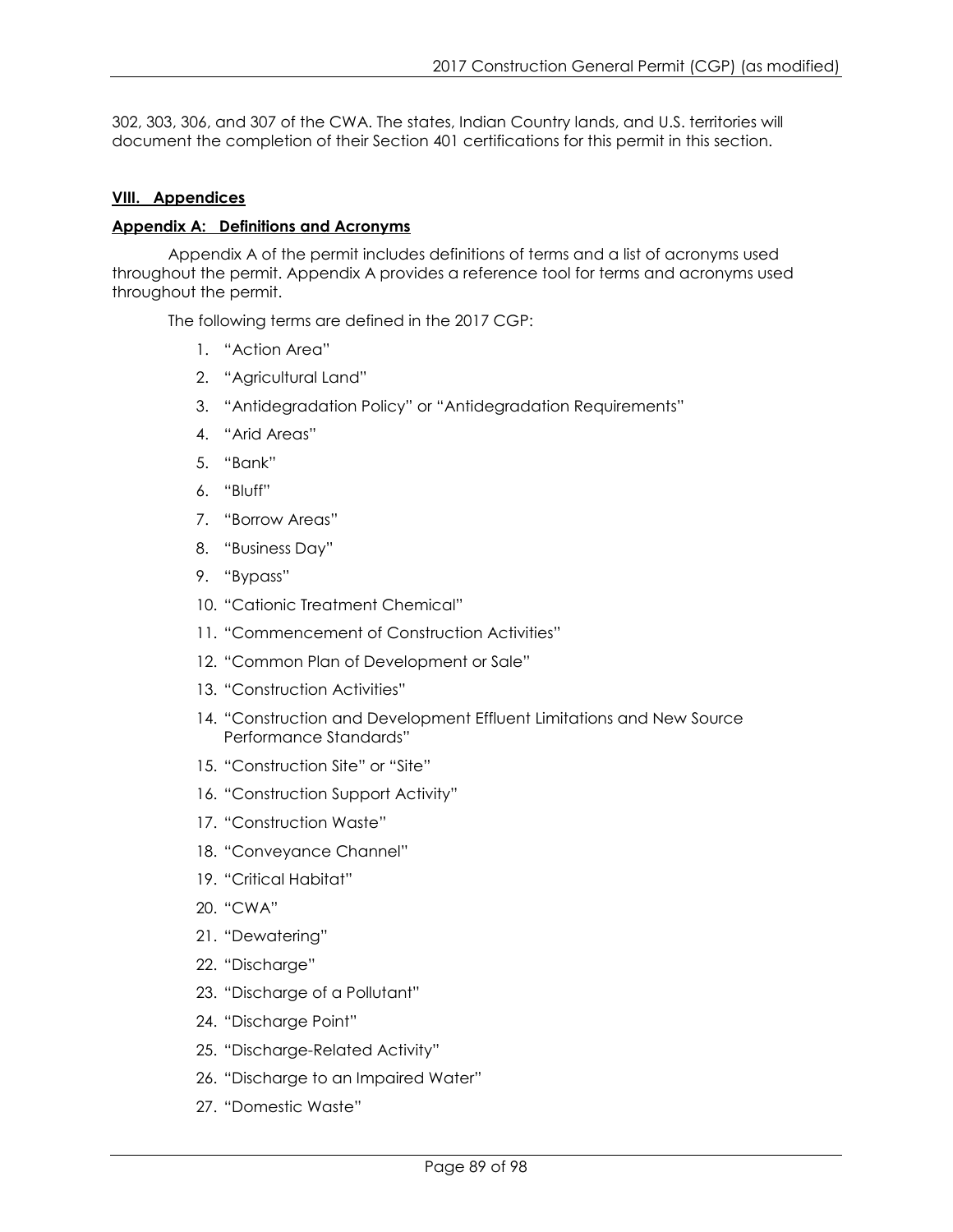- 28. "Drainageway"
- 29. "Drought-Stricken Area"
- 30. "Earth-Disturbing Activity"
- 31. "Earth-Disturbing Activities Conducted Prior to Active Mining Activities"
- 32. "Effective Operating Condition"
- 33. "Effluent Limitations"
- 34. "Effluent Limitations Guideline" (ELG)
- 35. "Eligible"
- 36. "Emergency-Related Project"
- 37. "Endangered Species"
- 38. "Excursion"
- 39. "Existing Site"
- 40. "Exit Points"
- 41. "Exposed Soils"
- 42. "Federal Operator"
- 43. "Final Stabilization"
- 44. "General Contractor"
- 45. "Hazardous Substances" or "Hazardous or Toxic Waste"
- 46. "Historic Property"
- 47. "Impaired Water"
- 48. "Impervious Surface"
- 49. "Indian Country" or "Indian Country Lands"
- 50. "Infeasible"
- 51. "Install" or "Installation"
- 52. "Intermittent (or Seasonal) Stream"
- 53. "Jar test"
- 54. "Landward"
- 55. "Large Construction Activity"
- 56. "Linear Construction Site"
- 57. "Minimize"
- 58. "Mining Activity"
- 59. "Mining Operations"
- 60. "Municipal Separate Storm Sewer System" or "MS4"
- 61. "National Pollutant Discharge Elimination System" (NPDES)
- 62. "Native Topsoil"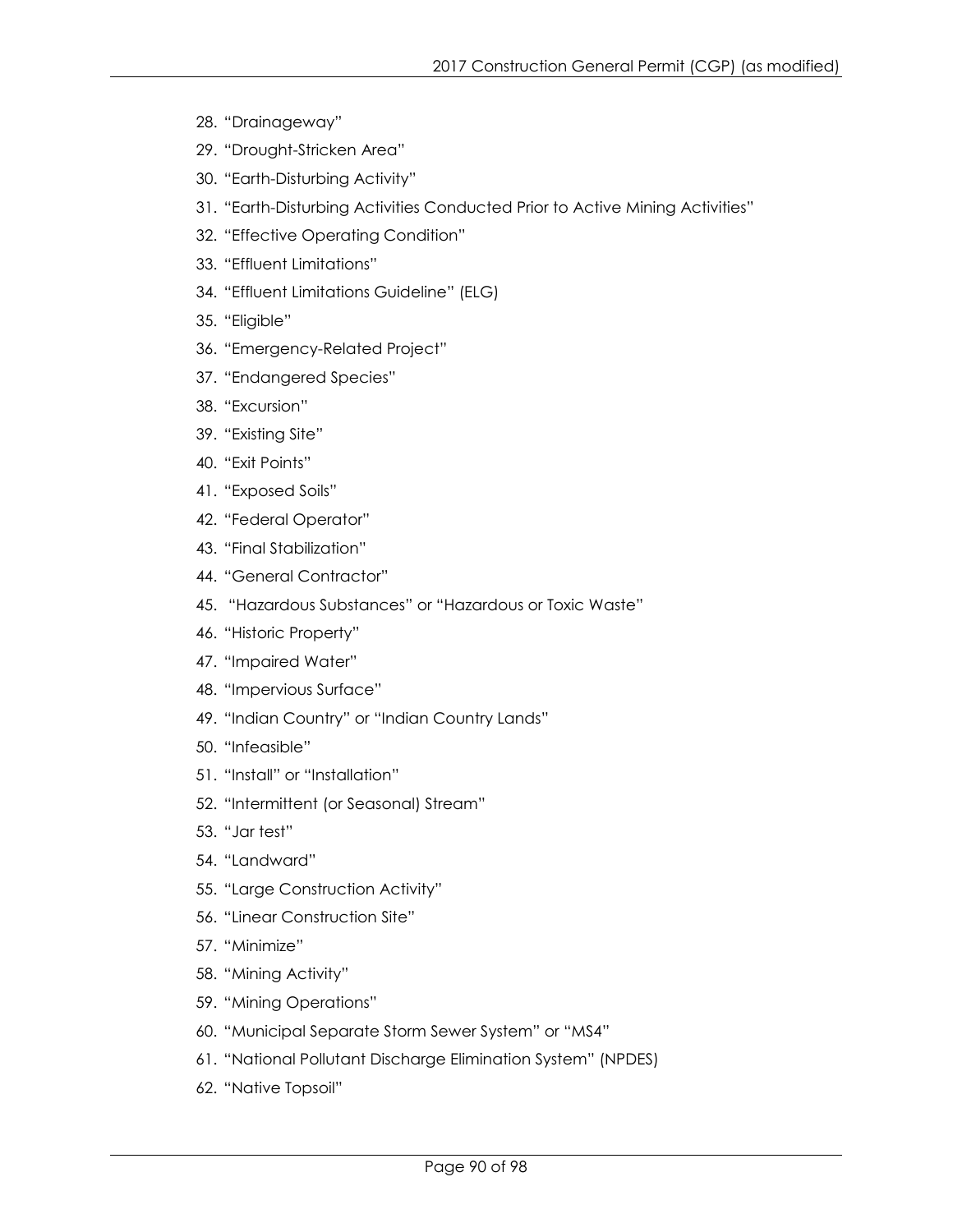- 63. "Natural Buffer"
- 64. "Natural Vegetation"
- 65. "New Operator of a Permitted Site"
- 66. "New Site"
- 67. "New Source"
- 68. "New Source Performance Standards" (NSPS)
- 69. "Non-Stormwater Discharges"
- 70. "Non-Turbid"
- 71. "Notice of Intent" (NOI)
- 72. "Notice of Termination" (NOT)
- 73. "NPDES eReporting Tool" (NeT)
- 74. "Operational"
- 75. "Operator"
- 76. "Ordinary High Water Mark" "Permitting Authority"
- 77. "Point(s) of Discharge"
- 78. "Point Source"
- 79. "Pollutant"
- 80. "Pollution Prevention Controls"
- 81. "Polymers"
- 82. "Prohibited Discharges"
- 83. "Provisionally Covered Under this Permit"
- 84. "Qualified Person"
- 85. "Receiving Water"
- 86. "Run-On"
- 87. "Semi-Arid Areas"
- 88. "Shared Control"
- 89. "Small Construction Activity"
- 90. "Small Residential Lot"
- 91. "Snowmelt"
- 92. "Spill"
- 93. "Stabilization"
- 94. "Steep Slopes"
- 95. "Storm Sewer System"
- 96. "Stormwater"
- 97. "Stormwater Control"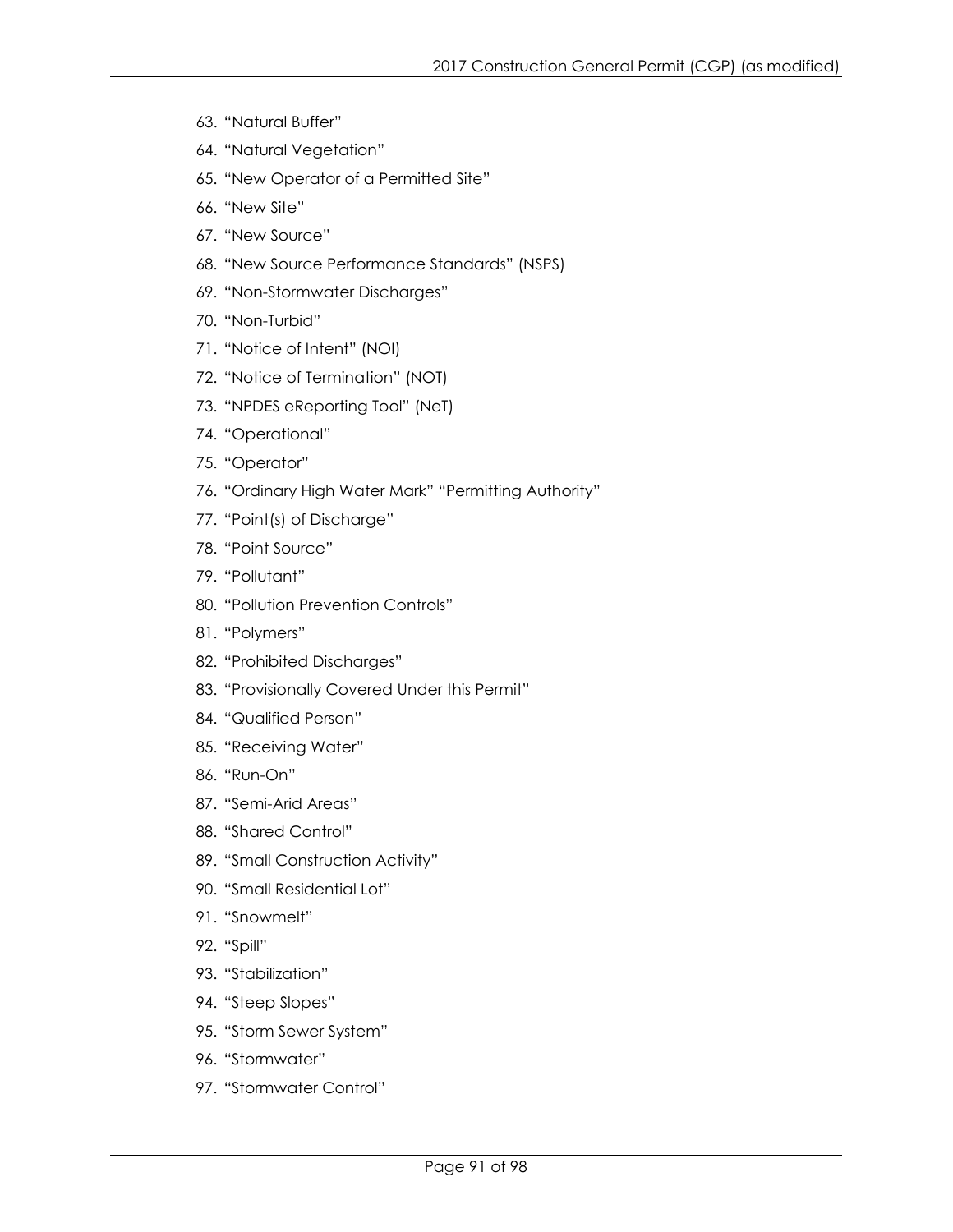- 98. "Stormwater Discharge Associated with Construction Activity"
- 99. "Stormwater Inlet"
- 100. "Stormwater Team"
- 101. "Storm Event"
- 102. "Storm Sewer"
- 103. "Subcontractor"
- 104. "SWPPP"
- 105. "Temporary Stabilization"
- 106. "Thawing Conditions"
- 107. "Threatened Species"
- 108. "Tier 2 Waters"
- 109. "Tier 2.5 Waters"
- 110. "Tier 3 Waters"
- 111. "Total Maximum Daily Load" or "TMDL"
- 112. "Toxic Waste"
- 113. "Treatment Chemicals"
- 114. "Turbidity"
- 115. "Uncontaminated Discharge"
- 116. "Upland"
- 117. "Upset"
- 118. "Water-Dependent Structures"
- 119. "Water Quality Standards"
- 120. "Waters of the United States"
- 121. "Wetland"
- 122. "Work Day"

The following acronyms were added to the list that appears in the 2012 CGP:

- 1. ACHP Advisory Council on Historic Preservation
- 2. BMP Best Management Practice
- 3. CBI Confidential Business Information
- 4. CZMA Coastal Zone Management Act
- 5. ECHO EPA Enforcement and Compliance History Online
- 6. ELG Effluent Limitations Guideline
- 7. FR Federal Register
- 8. NEPA National Environmental Policy Act
- 9. NeT NPDES eReporting Tool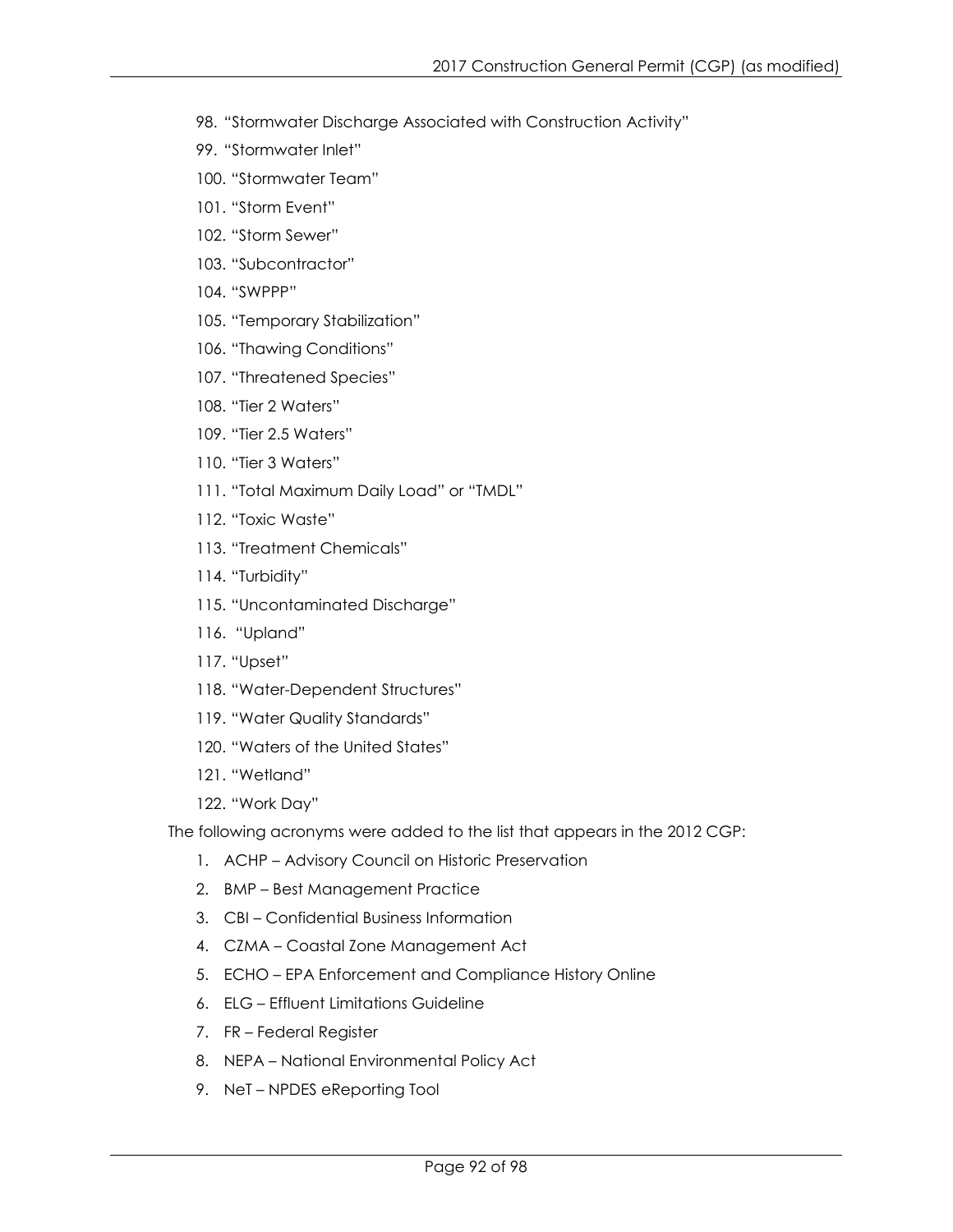- 10. NHPA National Historic Preservation Act
- 11. NSPS New Source Performance Standards
- 12. ONRW Outstanding National Resource Water
- 13. PAM Polyacrylamide
- 14. RUSLE Revised Universal Soil Loss Equation
- 15. SDS Safety Data Sheet
- 16. SHPO State Historic Preservation Office
- 17. THPO Tribal Historic Preservation Office
- 18. TSS Total Suspended Solids
- 19. UIC Underground Injection Control
- 20. USDA United States Department of Agriculture
- 21. USFWS United States Fish and Wildlife Service

EPA notes that it has changed the terms "new project," "existing project," and "new operator of a new or existing project" in the 2012 CGP to "new site," "existing site," and "new operator of a permitted site" in the 2017 CGP. The meaning of these terms has not changed. EPA previously used both "project" and "site" in the 2012 CGP and for consistency and clarity is now using "site" in the permit.

The terms "catchment," "chemical treatment system," "commencement of pollutantgenerating activities," "corrective action," "eNOI," "level spreader," "native vegetation," "outfall," "pollutant-generating activities," and "surface water" were removed from Appendix A for the 2017 CGP because these terms were either not used in the permit, were already covered under another definition, or were already well defined in the permit. EPA added definitions for "earth-disturbing activities conducted prior to active mining activities," "mining activity," "mining operations", and "shared control." EPA also notes that it has added several acronyms to ensure that every acronym that appears in the permit also appears in Appendix A.

#### **Appendix B: Permit Areas Eligible for Coverage and EPA Regional Addresses**

Appendix B specifies in what areas of the country the permit would apply and EPA Regional Office addresses, and includes specific corresponding permit numbers. EPA added additional permit numbers for all areas of Indian country that are not already covered by an EPA-approved permitting program.

#### **Appendix C: Small Construction Waivers and Instructions**

Appendix C provides information to construction operators on the availability of permit waivers for rainfall erosivity (App. C, Sec. A), TMDLs (App. C, Sec. B), and equivalent analysis (App. C, Sec. C).

# **Appendix D: Eligibility Procedures Relating to Threatened and Endangered Species Protection**

Appendix D specifies the eligibility criteria related to the protection of endangered and threatened species and critical habitat. Each operator must certify that they have met one of the 6 eligibility criteria.

Operators who cannot certify to one of the endangered species eligibility criteria are not eligible to submit an NOI to gain coverage under the CGP; instead they must apply to EPA for an individual NPDES permit. As appropriate, EPA will conduct ESA section 7 consultations when issuing individual permits. If there are concerns that CGP coverage for a particular facility may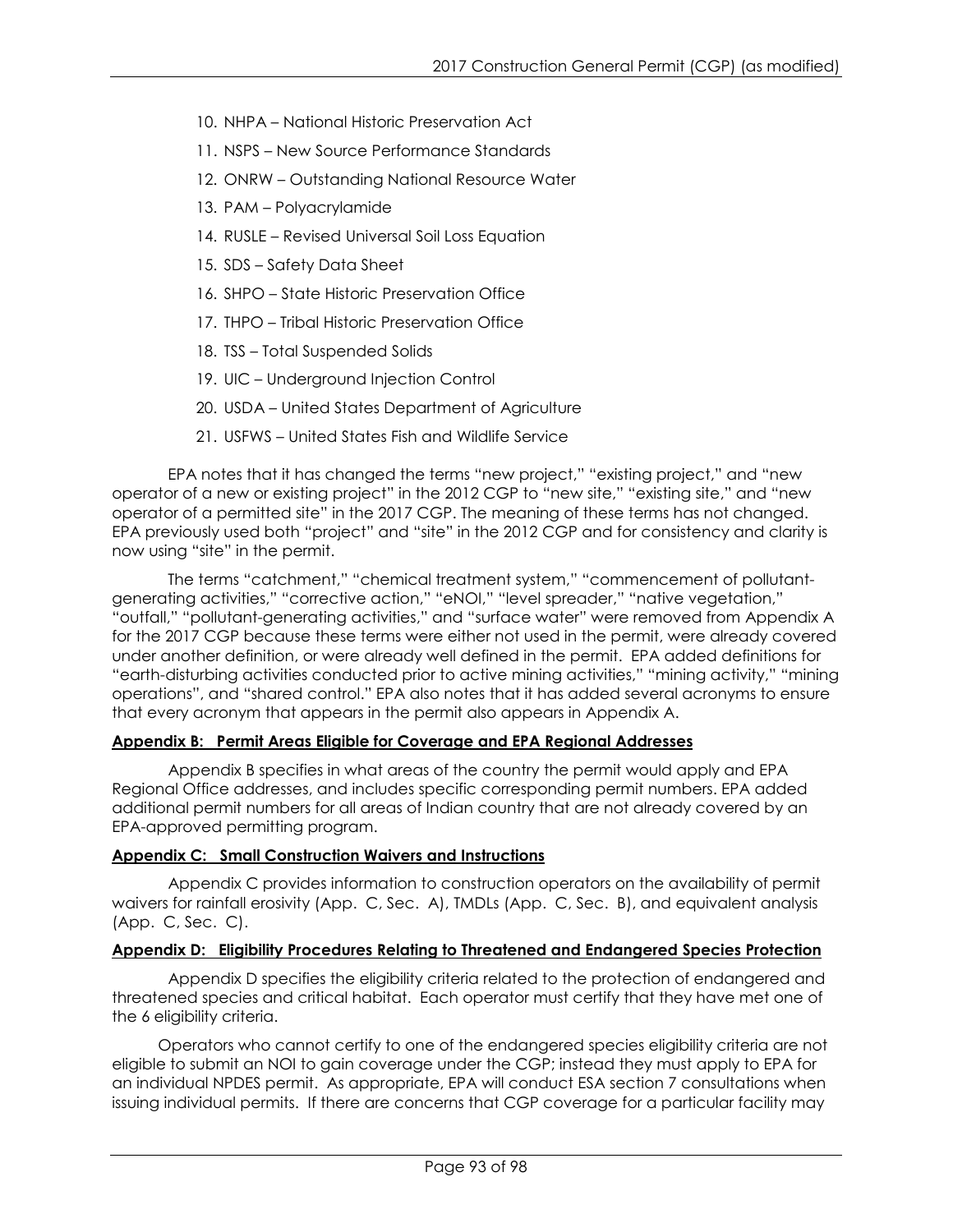result in adverse effects to listed species or critical habitat, EPA may hold up discharge authorization until such concerns are adequately addressed. Regardless of an operator's eligibility certification under one of the six criteria, EPA may require an application for an individual permit on the basis of adverse effects to species or habitat.

Consistent with Section 7(a)(2) of the Endangered Species Act (ESA), EPA consulted with the U.S. Fish and Wildlife Service (FWS) and the National Marine Fisheries Service (NMFS), both collectively known as the "Services," regarding the 2017 CGP and ESA eligibility criteria. See, 50 CFR Part 402. Appendix D provides the eligibility language for determining which criterion operators may meet to ensure eligibility under the ESA-related provisions of the permit. As a result of consultation with FWS and NMFS, EPA made clarifying edits to the ESA eligibility criteria. The changes to the wording of the criteria do not change the content of the criteria or ask for new information but are intended to improve operators' understanding of the meaning of each criteria and also provide guidance on the appropriate documentation that would support the basis statement for each criteria.

The FWS and NMFS are responsible for developing and maintaining the list of protected species and critical habitat. Once listed as endangered or threatened, a species is afforded the full range of protections available under the ESA, including prohibitions on killing, harming or otherwise taking a species. In certain instances, the FWS or NMFS may establish a critical habitat for a threatened or endangered species as a means to further protect those species. Critical habitat is an area determined to be essential for the conservation of a species and need not be in an area currently occupied by the species. Some, but not all, listed species have designated critical habitat. Exact locations of such designated critical habitat are provided in the Services regulations at 50 CFR Parts 17 and 226.

Operators have an independent ESA obligation to ensure that any of their activities do not result in prohibited "take" of listed species. Section 9 of the ESA prohibits any person from "taking" a listed species, e.g., harassing or harming it, with limited exceptions. See ESA Sec 9; 16 U.S.C. §1538. This prohibition generally applies to "any person," including private individuals, businesses and government entities. Many of the requirements and procedures in the CGP to protect species may also assist operators in ensuring that their construction activities do not result in a prohibited take of species in violation of section 9 of the ESA. Operators who intend to undertake construction activities in areas that harbor endangered and threatened species may seek protection from potential "take" liability under ESA section 9 either by obtaining an ESA section 10 permit or by requesting coverage under an individual permit and participating in the section 7 consultation process with the appropriate FWS or NMFS office. Operators unsure of what is needed for such liability protection should confer with the appropriate Services.

Note that operators are required to comply with other applicable federal laws, including the Migratory Bird Treaty Act and Bald and Golden Eagle Protection Act.

# **Appendix E: Historic Property Screening Process**

Section 106 of the National Historic Preservation Act (NHPA) requires Federal agencies to take into account the effects of Federal "undertakings" on historic properties that are listed on, or eligible for listing on, the National Register of Historic Places. The term Federal "undertaking" is defined in the NHPA regulations to include a project, activity, or program under the direct or indirect jurisdiction of a Federal agency including those requiring a Federal permit, license or approval. See 36 CFR 800.16(y). Historic properties are defined in the NHPA regulations to include prehistoric or historic districts, sites, buildings, structures, or objects that are included in, or are eligible for inclusion in, the National Register of Historic Places. See 36 CFR 800.16(l).

EPA's issuance of the permit is a Federal undertaking within the meaning of the NHPA. To address any issues relating to historic properties in connection with issuance of the final permit, EPA has included a screening process in Appendix E for all prospective dischargers to follow to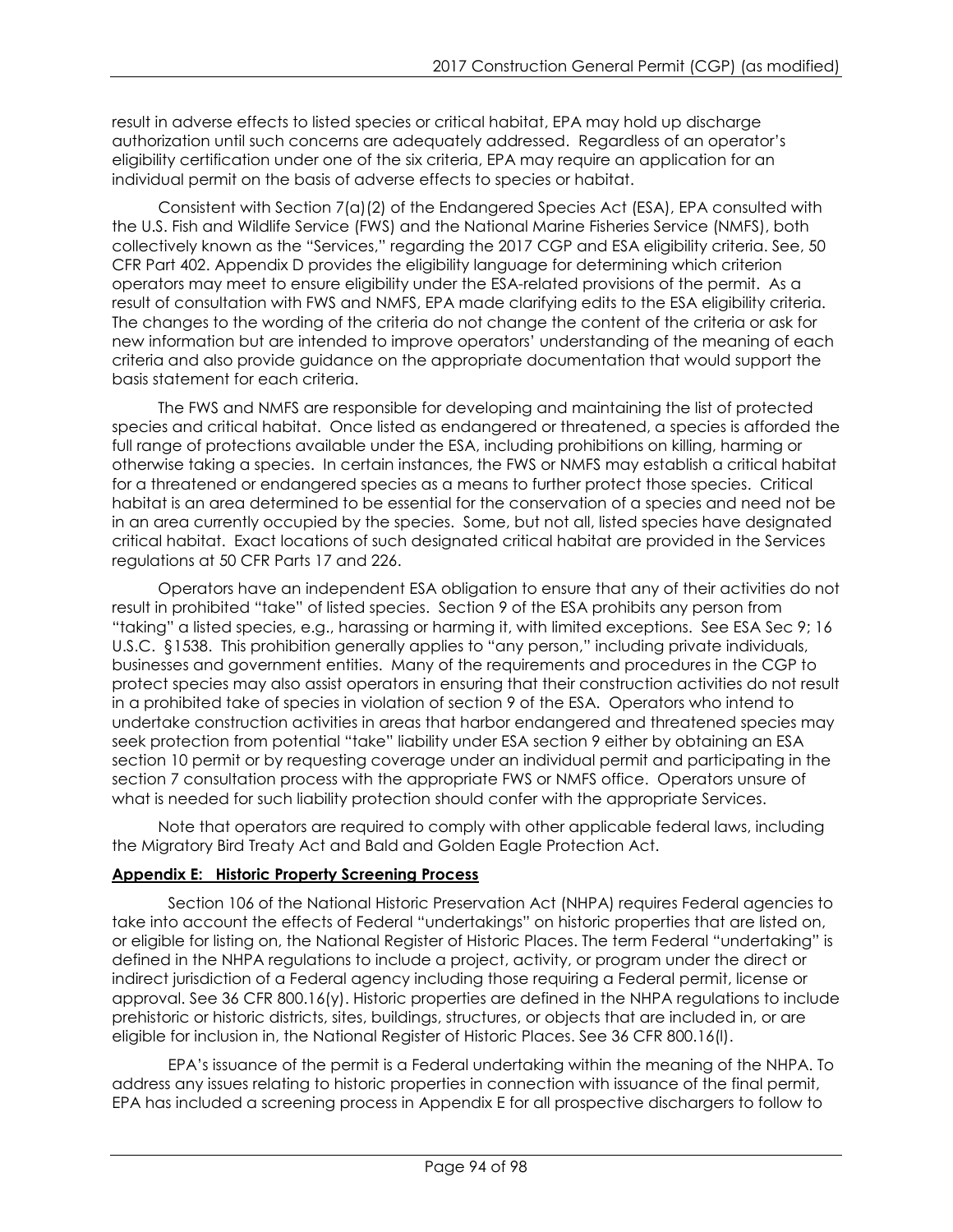ensure that potential impacts of their covered activities on historic properties have been appropriately considered and addressed. Although individual applications for coverage under the general permit do not constitute separate Federal undertakings, the screening process and related NOI questions provide an appropriate site-specific means of addressing historic property issues in connection with EPA's issuance of the final permit.

Under the NHPA regulations, a determination that a Federal undertaking has no potential to cause effects on historic properties fulfills an agency's obligations under section 106 of the NHPA. See 36 CFR 800.3(a)(1). EPA has reason to believe that the vast majority of activities that will be authorized under the CGP will have no potential to cause effects on historic properties. EPA does not anticipate effects on historic properties from the pollutants in stormwater and allowable non-stormwater discharges from construction activities that will be covered under the permit. Thus, to the extent EPA's issuance of the general permit will authorize discharges of such constituents, confined to existing stormwater channels or natural drainage areas, the final permitting action does not have the potential to cause effects on historic properties. Additionally, where the site will not be installing stormwater controls that cause subsurface earth disturbance (see Step 1 of Appendix E for examples of these controls), EPA similarly finds that the issuance of the permit does not have the potential to cause effects on historic properties.

It is EPA's judgment that the permit may have some potential to cause effects on historic properties where the permit authorizes or requires the construction and/or installation of stormwater controls that involve subsurface disturbance. Where the operator has to disturb the land through the construction and/or installation of such controls, there is a possibility that artifacts, records, or remains associated with historic properties could be impacted. Therefore, if the operator is installing new stormwater controls to manage its stormwater that will involve subsurface ground disturbance, the operator must consider the potential for effects to historic properties and may need to contact the applicable State Historic Preservation Officer (SHPO), Tribal Historic Preservation Office (THPO), or other tribal representative, to determine the likelihood that these controls will impact historic properties. Refer to Appendix E, Steps 2 through 5.

# **Appendix F: List of Tier 3, Tier 2, and Tier 2.5 Waters**

Appendix F provides a list of Tier 3, Tier 2, and Tier 2.5 waters to assist construction operators in determining eligibility for coverage under Parts 1.1, and in complying with any applicable antidegradation requirements in Part 3.2.

# **Appendix G: Buffer Requirements**

Appendix G includes requirements and additional guidance for operators on how to establish the 50-foot buffer or satisfy one of the two other compliance alternatives described in Part 2.2.1.a, as well as how to qualify for and comply with the exceptions in Part 2.2.1.b.

Appendix G provides information to assist operators in complying with Part 2.2.1. This appendix was developed for the permit to help implement the C&D rule requirement at 40 CFR 450.21(a)(6) to "provide and maintain natural buffers around waters of the United States … unless infeasible." In an effort to streamline the permit, much of the language on the buffer requirements from Part 2.1.2.1 of the 2012 CGP was moved to Appendix G for the 2017 permit.

# **Appendix H: 2-Year, 24-Hour Storm Frequencies**

Appendix H provides a guide to operators to determine the volume of precipitation associated with their local 2-year, 24-hour storm event for operators who elect to provide storage for the calculated volume of runoff from a 2-year, 24-hour storm.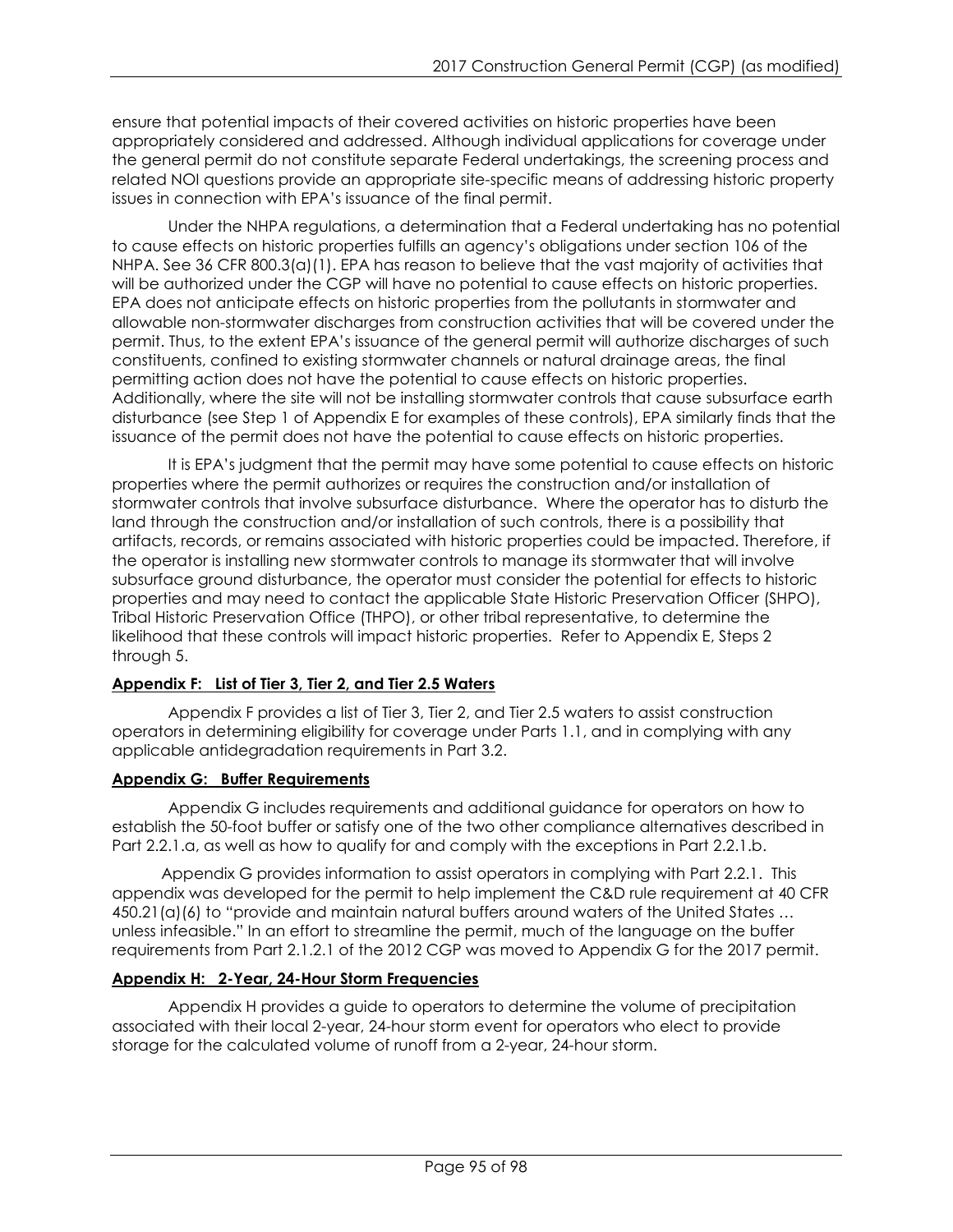# **Appendix I: Standard Permit Conditions**

Appendix I includes the standard NPDES permit conditions consistent with 40 CFR 122.41. No significant changes were made to the standard permit conditions.

As required by the 2015 amendments to the Federal Civil Monetary Penalties Inflation Adjustment Act ("2015 Act"), EPA issued the latest Penalty Inflation Rule on July 1, 2016 to adjust penalties for inflation that has accrued since the date the original penalty amount was enacted by Congress. Beginning January 15, 2017 and annually thereafter, the 2015 Act requires federal agencies to issue a new penalty inflation rule to reflect the amount of inflation that has occurred over the preceding year. Due to the annual changes that will be made to the statutory maximum penalties, EPA removed references to civil and administrative monetary penalties in Part I.1.2.2 and I.1.2.3 of Appendix I.

Appendix I contains a requirement that any person signing documents in accordance with Subsections I.11.1 or I.11.2 in accordance with the permit must include the certification statement available in Part I.11.4. This certification statement includes an additional sentence that, prior to the Vessel General Permit issued in December 2008, had not been included in previous EPA issued NPDES general permits. The sentence reads: "I have no personal knowledge that the information submitted is other than true, accurate, and complete." EPA believes this additional certification language is necessitated by the decision in *U.S. v. Robison*, 505 F.3d 1208 (11th Cir. 2007). In *Robison*, the Court of Appeals struck down the defendant's conviction for a false statement on the grounds that the certification language did not require him to have personal knowledge regarding the truth or falsity of the information submitted to EPA. Rather, the court reasoned that EPA's certification required the defendant to certify, in part, that he made an inquiry of the persons who prepared and submitted the information and based on that inquiry, the information was accurate to the best of his knowledge. The court further reasoned that there is no requirement in the certification that the person attest to his personal knowledge regarding the information submitted. The government had argued at trial that the defendant had personal knowledge that the facility had committed violations. As a result, EPA feels it is necessary to include language which clarifies that the signatory is certifying that he or she has no personal knowledge that the information submitted is other than true, accurate, and complete.

# **Appendix J: NOI Form and Instructions**

Part 1.4.1 requires operators to use EPA's NPDES eReporting Tool (NeT) to prepare and submit NOIs. However, where an operator requests and receives approval from his/her EPA Regional Office, the operator will be authorized use the paper NOI form included in Appendix J.

The following modifications have been made in the NOI form:

- Clarified the waiver options for using a paper NOI;
- Removed the IRS Employer Identification Number (EIN). This is not a number EPA uses for any purpose;
- Latitude/Longitude information has to be reported in decimal degrees instead of one of three possible formats. This is consistent with the NPDES Electronic Reporting Rule. See 80 FR 64063.
- Added a question on type of construction site;
- Added a question on whether there will be demolition of any structure built or renovated before January 1, 1980;
- Added a question on whether the pre-development land use used for agriculture. Appendix A of the permit provides a definition of "agriculture land";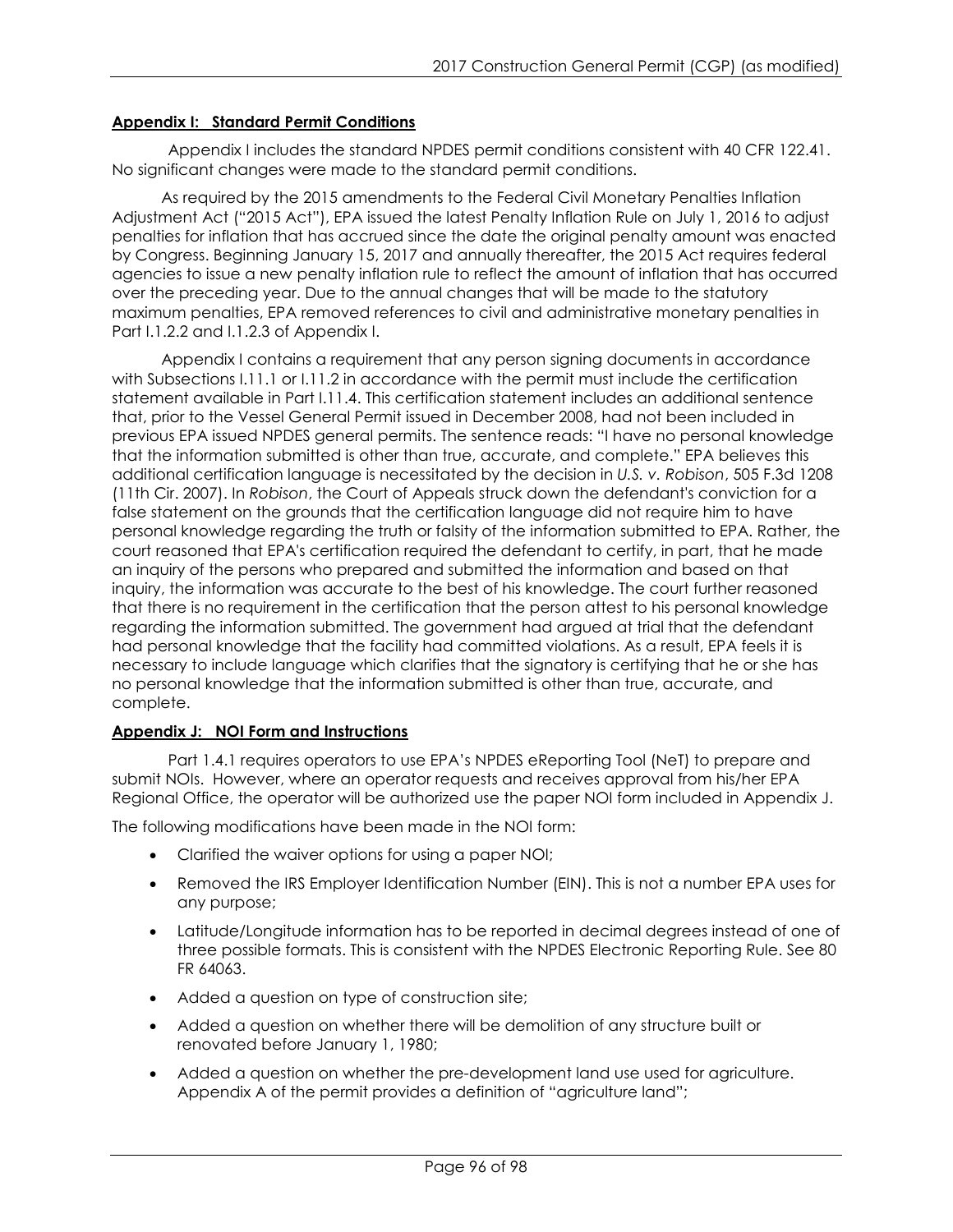- Added a question requiring operators to confirm that they understand that the CGP only authorizes the allowable stormwater discharges in Part 1.2.1 and the allowable non-stormwater discharges listed in Part 1.2.2, and that any discharges not expressly authorized in the permit cannot become authorized or shielded from liability under CWA section 402(k) by disclosure to EPA, state, or local authorities after issuance of the permit via any means, including the NOI to be covered by the permit, the SWPPP, during an inspection, etc. If any discharges requiring NPDES permit coverage other than the allowable stormwater and non-stormwater discharges listed in Parts 1.2.1 and 1.2.2 will be discharged, they must be covered under another NPDES permit. This is consistent with EPA's long-standing interpretation of the scope of this permit.
- Provided clarifying edits to the Endangered Species Protection criterion to improve operators' understanding of what each criteria means and what species need to be considered (both USFWS and NMFS species), and also to provide suggested examples of supporting documentation for the basis statements for each criteria.

In the draft CGP, EPA proposed adding a question on the latitude and longitude for all stormwater points of discharge at the site. The CGP already requires discharge point locations to be documented in the SWPPP site map (Part 7.2.4.g.i of this permit). EPA proposed requiring latitude and longitude information to be reported in the NOI to facilitate the identification of receiving waterbodies and their impairment status. The new electronic reporting system, the NPDES eReporting Tool (NeT), would use the reported latitude and longitude information for each point of discharge to automatically determine the receiving waters that the site discharges to and the receiving waters' impairment status, which would reduce the burden of operators having to separately look up and manually enter this information. Users could also manually input this information if they choose. Information on receiving water impairment status is readily accessible from the state or tribal integrated report/CWA section 303(d) lists of waters.

For the final 2017 CGP, EPA omitted the proposed question on the latitude and longitude for all stormwater points of discharge at the site. It is EPA's intent to include the question in a future Information Collection Request (ICR) and after it is approved, include it in the 2017 CGP NOI form.

# **Appendix K: NOT Form and Instructions**

Part 8.3 requires the operator to use EPA's NPDES eReporting Tool (NeT) to prepare and submit the NOT when any of the conditions in 8.2 have been met. However, where the EPA Regional Office specifically authorizes the operator to use a paper NOT form, that operator must complete and submit the paper form included in Appendix K.

Appendix K also provides potential operators with an idea of what types of questions to anticipate when completing the NOT. The NOT form includes modified reasons for termination. These modifications were considered necessary to reflect the changes made to the conditions for terminating permit coverage in Part 8.2.

# **Appendix L: Suggested Format for Request for Chemical Treatment**

Part 1.1.9 requires operators to notify the applicable EPA Regional Office in advance of submitting an NOI If the operator plans to add "cationic treatment chemicals" (as defined in Appendix A) to stormwater and/or authorized non-stormwater prior to discharge. The EPA Regional Office will authorize coverage under the permit after the operator has included appropriate controls and implementation procedures designed to ensure that its use of cationic treatment chemicals will not lead to an exceedance of water quality standards.

Appendix L provides a suggested format for notifying the operator's applicable EPA Regional Office about its intended use of cationic treatment chemicals. The addition of